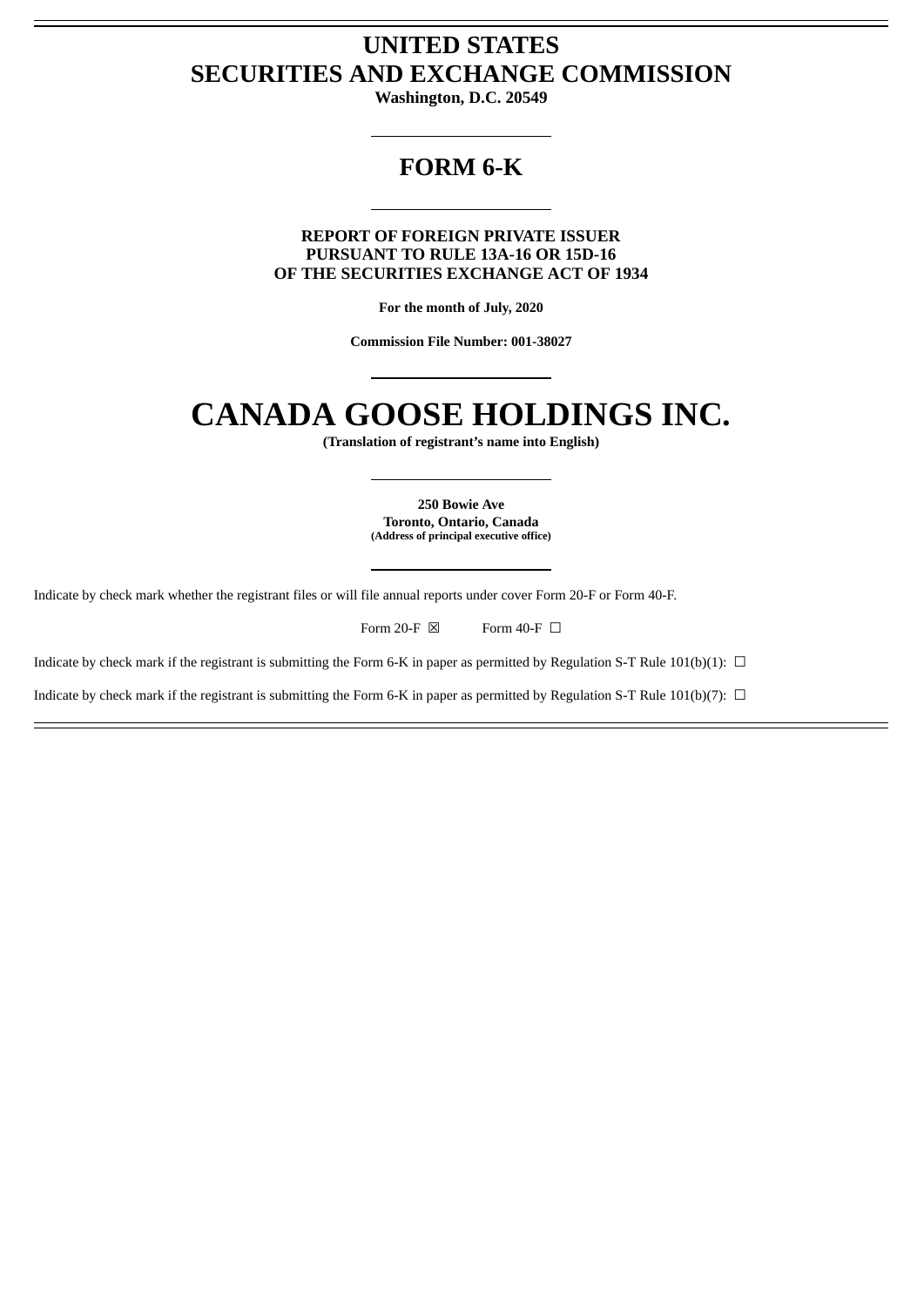# **EXHIBIT INDEX**

| <b>Exhibit</b><br><u>No.</u> | <b>Description</b>                                                                      |
|------------------------------|-----------------------------------------------------------------------------------------|
| 99.1                         | Canada Goose Holdings Inc. Notice of Annual Meeting and Management Information Circular |
| 99.2                         | Canada Goose Holdings Inc. Proxy Form                                                   |
| 99.3                         | Canada Goose Holdings Inc. Notice of Availability of Proxy Materials                    |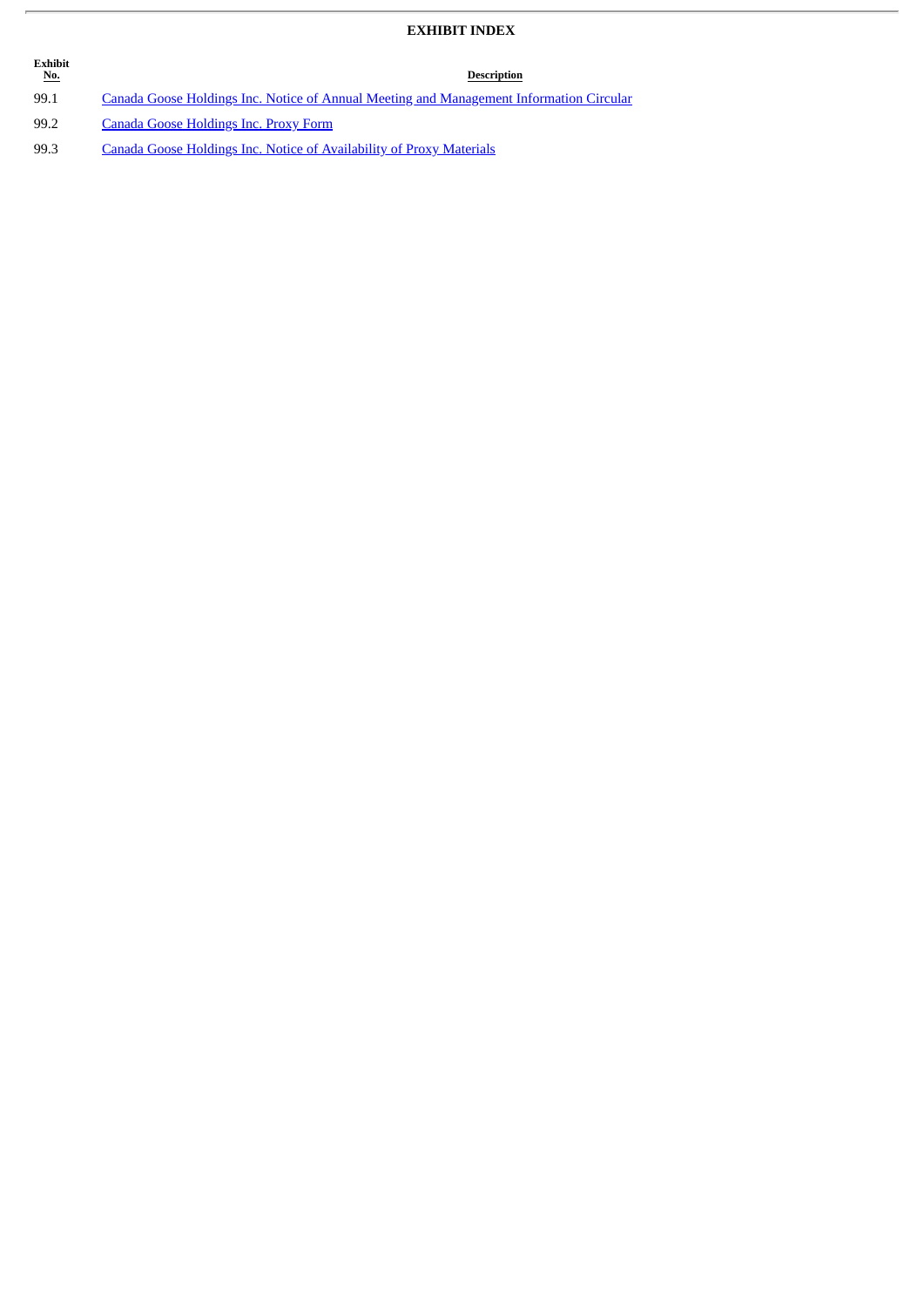Pursuant to the requirements of the Securities Exchange Act of 1934, the registrant has duly caused this report to be signed on its behalf by the undersigned, thereunto duly authorized.

# **Canada Goose Holdings Inc.**

By: /s/ David Forrest

Name: David Forrest<br>Title: Senior Vice Pr

Senior Vice President, General Counsel

Date: July 7, 2020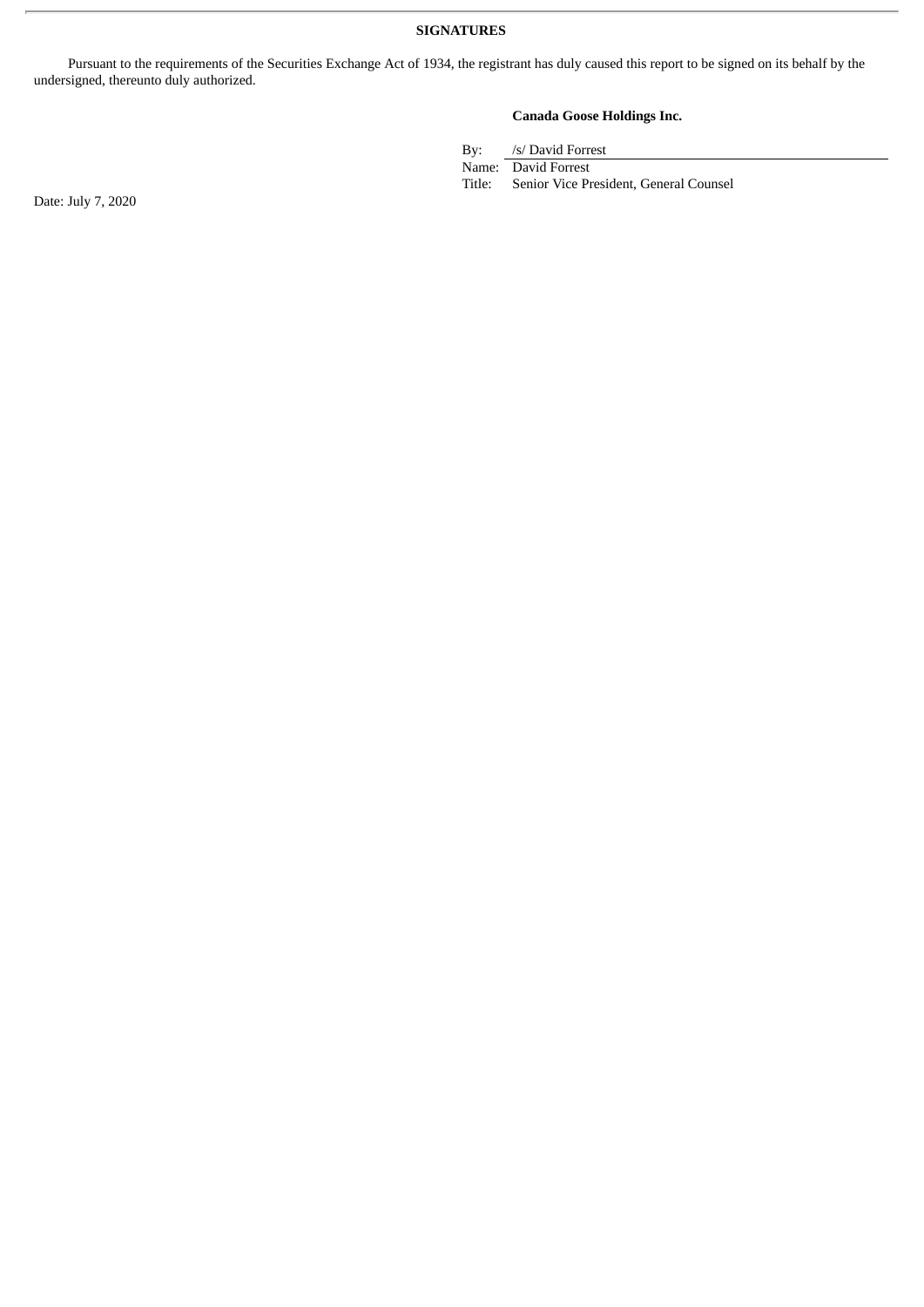<span id="page-3-0"></span>

**CANADA GOOSE HOLDINGS INC.**

**NOTICE OF**

**ANNUAL MEETING OF SHAREHOLDERS OF CANADA GOOSE HOLDINGS INC. TO BE HELD ON AUGUST 12, 2020**

**AND**

**MANAGEMENT INFORMATION CIRCULAR OF CANADA GOOSE HOLDINGS INC.**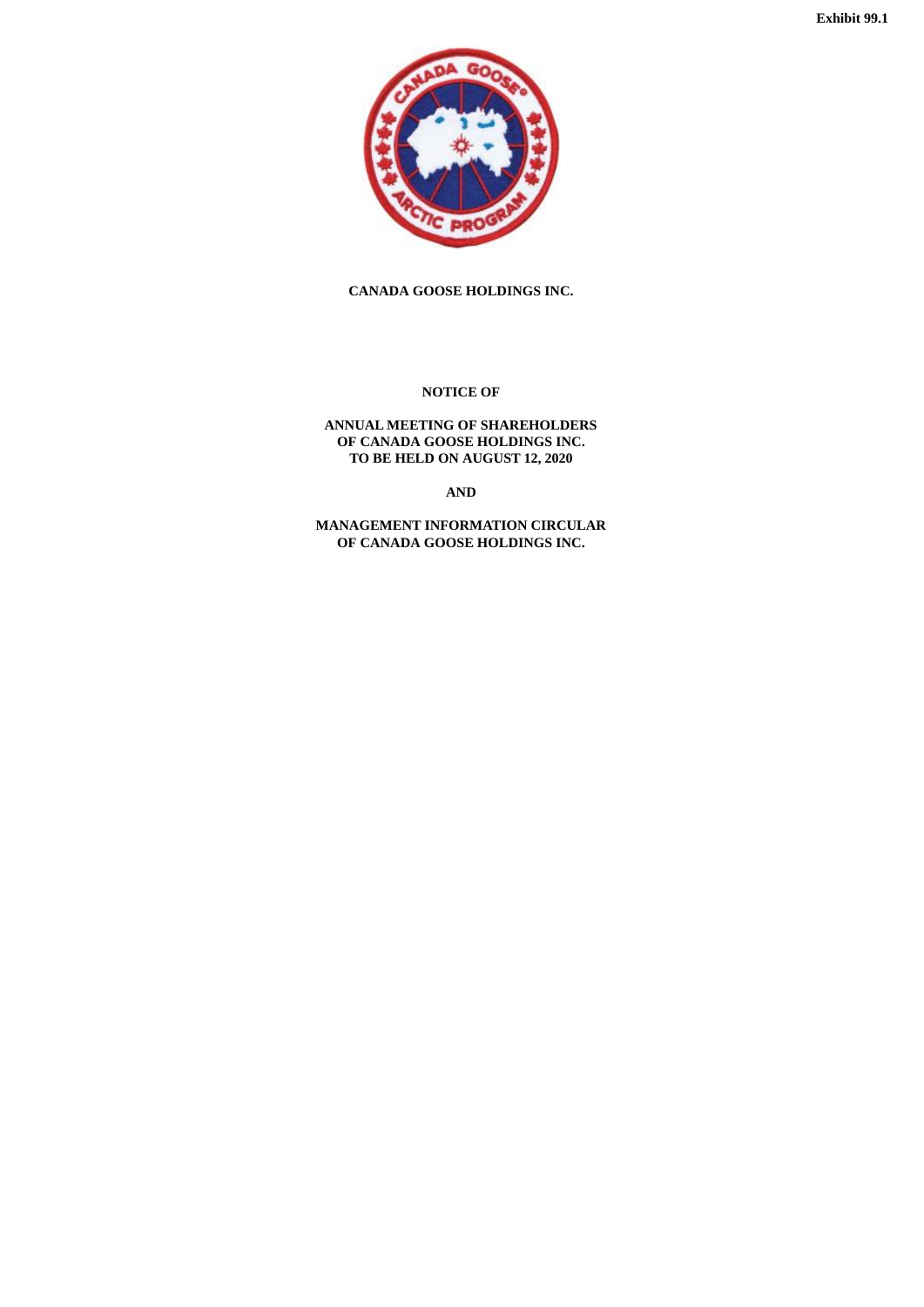

#### **CANADA GOOSE HOLDINGS INC.**

#### **NOTICE OF ANNUAL MEETING OF SHAREHOLDERS**

**NOTICE IS HEREBY GIVEN** that the annual meeting (the "**Meeting**") of the holders of subordinate voting shares (the "**Subordinate Voting Shares**") and multiple voting shares (the "**Multiple Voting Shares**" and, together with the Subordinate Voting Shares, the "**Shares**") of Canada Goose Holdings Inc. (the "**Company**") will be held at 2:00 p.m. (Eastern time) on August 12, 2020, to consider and take action on the following matters:

- (1) to receive the audited annual consolidated financial statements of the Company for the fiscal year ended March 29, 2020, together with the notes thereto and the independent auditor's report thereon;
- (2) to elect the directors of the Company who will serve until the next annual meeting of shareholders or until their successors are elected or appointed;
- (3) to appoint the auditor of the Company and authorize the board of directors of the Company (the "**Board of Directors**") to fix their remuneration; and
- (4) to transact such other business as may properly be brought before the Meeting or any postponement or adjournment thereof.

The Company is holding the Meeting as a completely virtual meeting, which will be conducted via live webcast, where all shareholders regardless of geographic location and equity ownership will have an equal opportunity to participate at the Meeting and engage with directors of the Company and management as well as other shareholders. Shareholders will not be able to attend the Meeting in person. Registered shareholders and duly appointed proxyholders will be able to attend, participate and vote at the Meeting online at https://web.lumiagm.com/284145572. Non-registered shareholders (being shareholders who hold their Shares through a broker, investment dealer, bank, trust company, custodian, nominee or other intermediary) who have not duly appointed themselves as proxyholder will not be able to attend, participate or vote at the Meeting.

As a shareholder of the Company, it is very important that you read the management information circular of the Company dated June 26, 2020 (the "Circular") and other Meeting materials carefully. They contain important information with respect to voting your Shares and **attending and participating at the Meeting**. As permitted by Canadian securities regulators, the Company is using notice-and-access to deliver the Circular to shareholders. This means that the Circular is being posted online to access, rather than being mailed out. Notice-and-access substantially reduces the Company's printing and mailing costs and is environmentally friendly as it reduces paper and energy consumption. the audited annual consolidated financial statements of the Company for the fiscal year ended March 29, 2020, together with the notes thereto, and the independent auditor's report thereon and

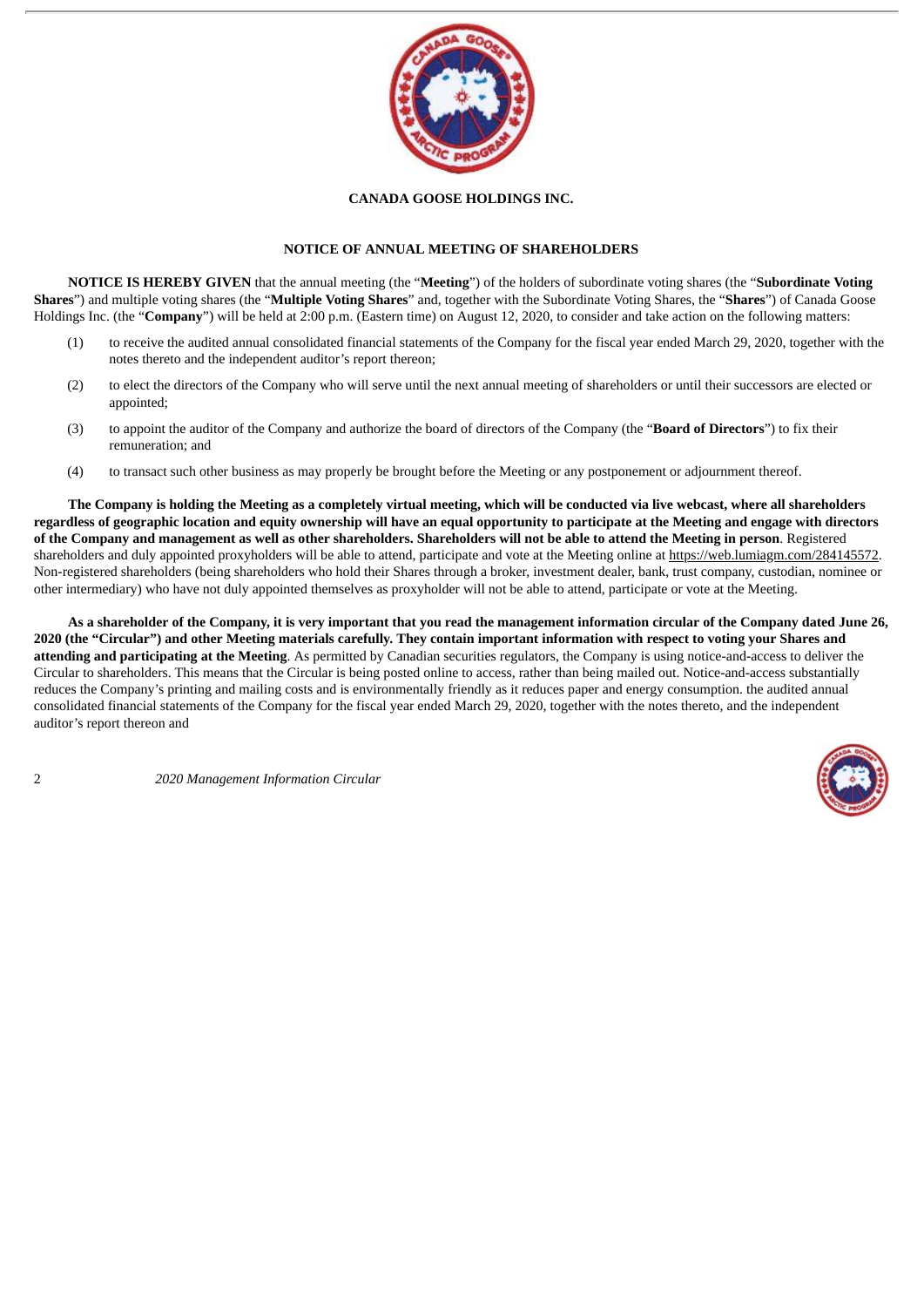the related management's discussion and analysis are available on SEDAR at www.sedar.com. **Shareholders will still receive a form of proxy or a** voting instruction form in the mail so they can vote their shares but, instead of receiving a paper copy of the Circular, they will receive a notice **with information about how they can access the Circular electronically and how to request a paper copy.**

The Board of Directors has fixed the close of business on June 23, 2020 as the record date for determining shareholders entitled to receive notice of, and to vote at, the Meeting, or any postponement or adjournment thereof. No person who becomes a shareholder of record after that time will be entitled to vote at the Meeting or any postponement or adjournment thereof.

A shareholder who wishes to appoint a person other than the management nominees identified on the form of proxy or voting instruction form, to represent him, her or it at the Meeting may do so by inserting such person's name in the blank space provided in the form of proxy or voting instruction form and following the instructions for submitting such form of proxy or voting instruction form. This must be completed prior to registering such proxyholder, which is an additional step to be completed once you have submitted your form of proxy or voting instruction form. **If you wish that a** person other than the management nominees identified on the form of proxy or voting instruction form attend and participate at the Meeting as your proxy and yote your Shares, including if you are a non-registered shareholder and wish to appoint yourself as proxyholder to attend, participate and vote at the Meeting, you MUST register such proxyholder after having submitted your form of proxy or voting instruction form **identifying such proxyholder.** Failure to register the proxyholder will result in the proxyholder not receiving a Username to participate in the Meeting. Without a Username, proxyholders will not be able to attend, participate or vote at the Meeting. To register a proxyholder, shareholders MUST visit https://www.computershare.com/CanadaGoose and provide Computershare Investor Services Inc. ("**Computershare**") with their proxyholder's contact information, so that Computershare may provide the proxyholder with a Username via email.

Proxies must be deposited with Computershare no later than 2:00 p.m. (Eastern time) on August 10, 2020, or if the Meeting is postponed or adjourned, by no later than 48 hours prior to the time of such postponed or adjourned meeting (excluding Saturdays, Sundays and holidays). The Company reserves the right to accept late proxies and to waive the proxy cut-off, with or without notice. Non-registered shareholders should carefully follow the instructions of their intermediaries to ensure that their Shares are voted at the Meeting in accordance **with such shareholder's instructions.**

Dated at Toronto, Ontario, this 26th day of June, 2020.

By order of the Board of Directors,

Dani Reiss Chairman of the Board of Directors, President & Chief Executive Officer

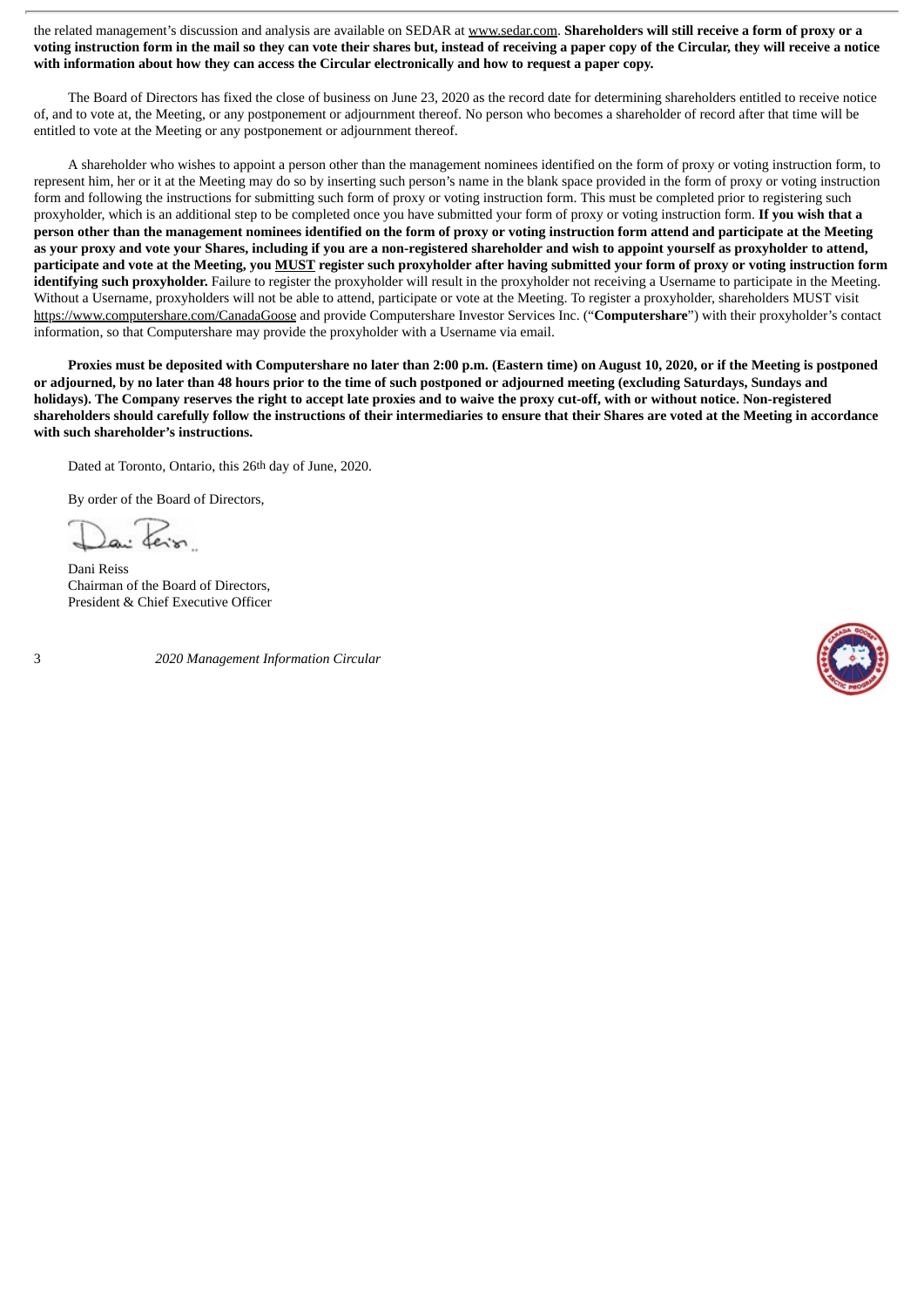## **CANADA GOOSE HOLDINGS INC.**

# **MANAGEMENT INFORMATION CIRCULAR**

# **TABLE OF CONTENTS**

|                                                                                                                    | Page           |
|--------------------------------------------------------------------------------------------------------------------|----------------|
| <b>GENERAL INFORMATION</b>                                                                                         | 6              |
| <b>Forward-Looking Statements</b>                                                                                  | $\,6$          |
| <b>Voting Information</b>                                                                                          | $\overline{7}$ |
| <b>Voting Shares Outstanding and Principal Shareholders</b>                                                        | 12             |
| Notice-and-Access                                                                                                  | 13             |
| <b>BUSINESS OF THE MEETING</b>                                                                                     | 14             |
| <b>Election of Directors</b>                                                                                       | 14             |
| Nominees for Election to the Board of Directors                                                                    | 15             |
| <b>Cease Trade Orders</b>                                                                                          | 23             |
| <b>Bankruptcies</b>                                                                                                | 23             |
| <b>Securities Penalties or Sanctions</b>                                                                           | 23             |
| <b>Appointment of Auditor</b>                                                                                      | 23             |
| <b>COMPENSATION OF DIRECTORS</b>                                                                                   | 25             |
| <b>Director Compensation Table</b>                                                                                 | 25             |
| Outstanding Option-Based and Share-Based Awards                                                                    | 26             |
|                                                                                                                    |                |
| <b>EXECUTIVE COMPENSATION - DISCUSSION AND ANALYSIS</b><br><b>Executive Compensation Philosophy and Objectives</b> | 27<br>28       |
| <b>Annual Compensation Review Process</b>                                                                          |                |
| <b>Compensation Consulting Services</b>                                                                            | 28<br>28       |
| <b>Comparator Groups</b>                                                                                           | 29             |
| <b>Elements of Compensation</b>                                                                                    | 29             |
| <b>Base Salary</b>                                                                                                 | $30\,$         |
| <b>Annual Bonus</b>                                                                                                | 30             |
| <b>Long-Term Equity Incentives</b>                                                                                 | 31             |
| <b>Employee Benefits</b>                                                                                           | 32             |
| <b>Pension Plan Benefits</b>                                                                                       | 32             |
| <b>Compensation Risk Management</b>                                                                                | 32             |
| <b>Compensation Governance</b>                                                                                     | 32             |
| <b>Performance Graph</b>                                                                                           | 33             |
| <b>Summary Compensation Table</b>                                                                                  | 34             |
| <b>Incentive Plan Awards</b>                                                                                       | 35             |
| <b>Outstanding Share-Based Awards and Option-Based Awards Table</b>                                                | 35             |
| <b>Incentive Plan Awards - Value Vested or Earned During the Year</b>                                              | 36             |
| <b>Equity Incentive Plans</b>                                                                                      | 36             |
| <b>Omnibus Incentive Plan</b>                                                                                      | 36             |
| <b>Legacy Option Plan</b>                                                                                          | 39             |
| <b>Employee Share Purchase Plan</b>                                                                                | 41             |
| <b>Burn rates</b>                                                                                                  | 43             |
| <b>Termination and Change of Control Benefits</b>                                                                  | 43             |
| <b>Employment Agreements</b>                                                                                       | 43             |
| <b>Option Agreements</b>                                                                                           | 45             |
| <b>Estimated Incremental Amounts Payable</b>                                                                       | 45             |
| DISCLOSURE OF CORPORATE GOVERNANCE PRACTICES                                                                       | 47             |
| <b>Overall Approach</b>                                                                                            | 47             |
| <b>Foreign Private Issuer</b>                                                                                      | 47             |
| <b>Board Composition and Director Independence</b>                                                                 | 47             |
| Directorship of Other Reporting Issuers                                                                            | 48             |
| <b>Mandate of the Board of Directors</b>                                                                           | 49             |

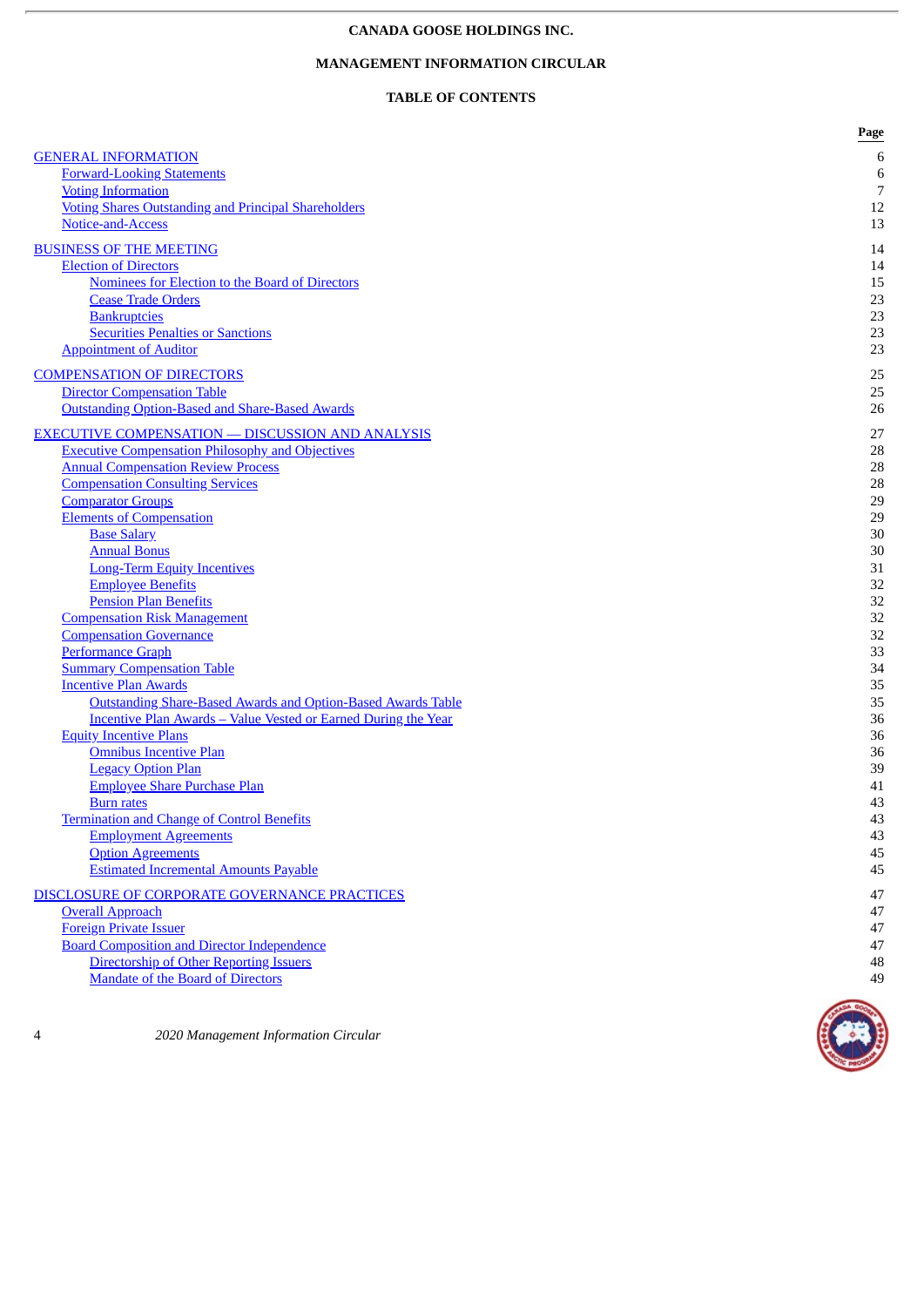| <b>Position Descriptions</b>                                                 | 49    |
|------------------------------------------------------------------------------|-------|
| The Chairman of the Board of Directors and Committee Chairs                  | 49    |
| The Chief Executive Officer and Chief Financial Officer                      | 49    |
| <b>Board of Directors Committees</b>                                         | 50    |
| <b>Audit Committee</b>                                                       | 50    |
| <b>Nominating and Governance Committee</b>                                   | 50    |
| <b>Compensation Committee</b>                                                | 52    |
| <b>Assessments</b>                                                           | 53    |
| <b>Orientation and Continuing Education</b>                                  | 53    |
| <b>Code of Business Conduct and Ethics</b>                                   | 54    |
| <b>Diversity</b>                                                             | 55    |
| <b>Investor Rights Agreement</b>                                             | 55    |
| <b>Majority Voting Policy</b>                                                | 56    |
| <b>Advance Notice Requirements for Director Nominations</b>                  | 56    |
| <b>Forum Selection</b>                                                       | 57    |
| <b>Limitation of Liability and Indemnification</b>                           | 57    |
| <b>ADDITIONAL INFORMATION</b>                                                | 59    |
| <b>Indebtedness of Directors and Executive Officers</b>                      | 59    |
| <b>Interest of Certain Persons and Companies in Matters to be Acted Upon</b> | 59    |
| <b>Interest of Informed Persons in Material Transactions</b>                 | 59    |
| <b>Available Information</b>                                                 | 59    |
| <b>Shareholder Proposals for Next Annual Meeting of Shareholders</b>         | 59    |
| <b>Approval by Directors</b>                                                 | 60    |
| <b>SCHEDULE A</b>                                                            | $A-1$ |
| <b>SCHEDULE B</b>                                                            | $B-1$ |

#### **SC[H](#page-73-0)EDULE B**

5

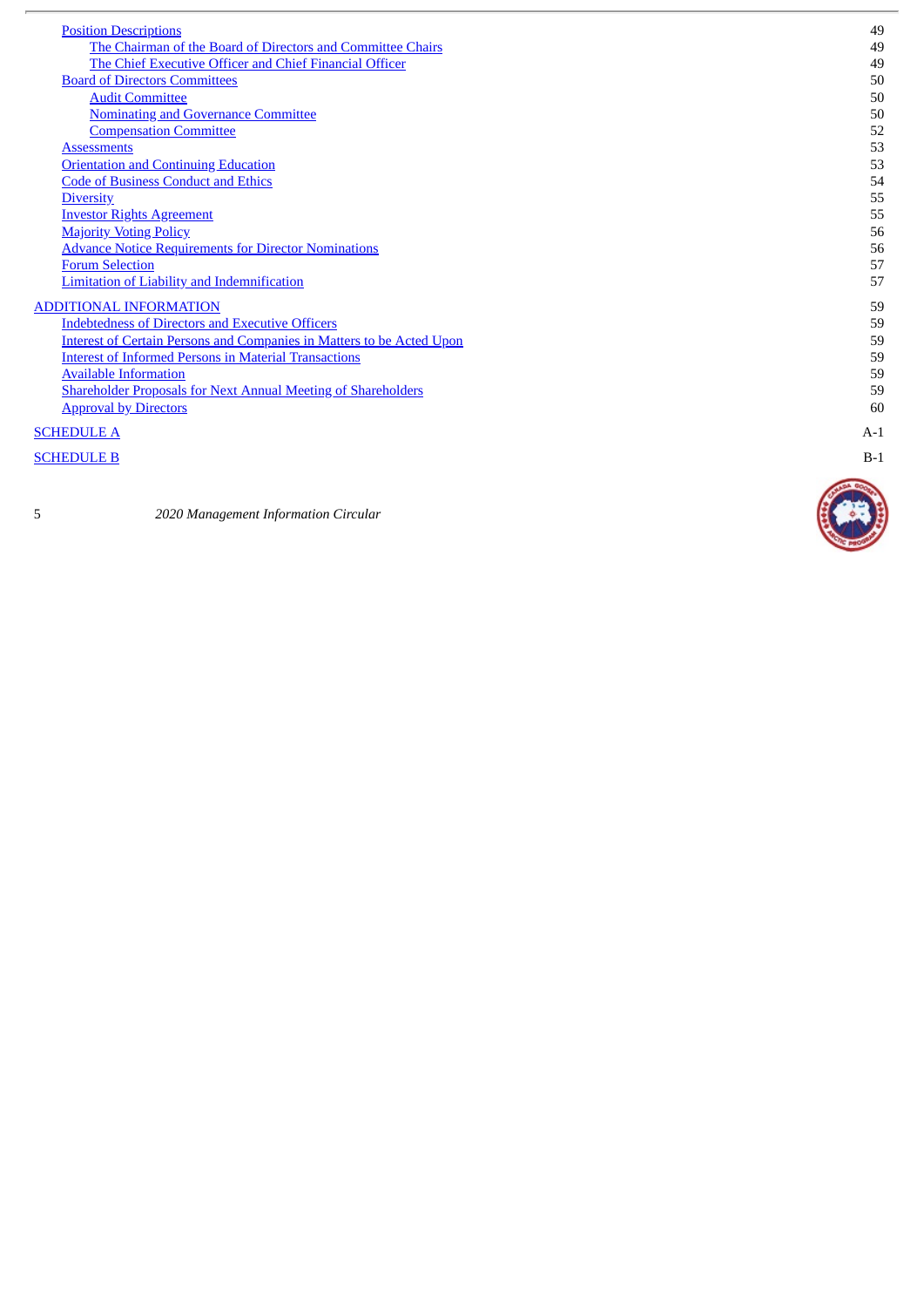#### **GENERAL INFORMATION**

<span id="page-8-0"></span>This management information circular (the "Circular") is furnished in connection with the solicitation by management of Canada Goose Holdings Inc. (the "Company") of proxies for use at the annual meeting of shareholders of the Company (the "Meeting") to be held on August 12, 2020 at 2:00 p.m. (Eastern time), or any postponements or adjournments thereof, for the purposes set forth in the accompanying **notice of annual meeting of shareholders (the "Notice of Meeting").**

The Meeting will be held as a completely virtual meeting, which will be conducted via live webcast. Shareholders will not be able to attend the Meeting in person. A summary of the information shareholders will need to attend the Meeting online is provided below.

Unless otherwise noted or the context otherwise requires, all information provided in this Circular is given as at June 26, 2020 and references to the "Company" and "Canada Goose" refer to Canada Goose Holdings Inc., its direct and indirect subsidiaries, predecessors and other entities controlled by them. Unless otherwise indicated, all references to "\$" or "dollars" in this Circular refer to Canadian dollars. Certain totals, subtotals and percentages throughout this Circular may not reconcile due to rounding.

The Company's audited annual consolidated financial statements for the fiscal year ended March 29, 2020 ("**Fiscal 2020**") have been prepared in accordance with International Financial Reporting Standards ("**IFRS**") as issued by the International Accounting Standards Board, and are presented in millions of Canadian dollars, except where otherwise indicated. However, certain financial measures contained in this Circular are non-IFRS measures. Additional information relating to non-IFRS measures can be found in the section entitled "Non-IFRS Financial Measures" of the Company's Annual Report on Form 20-F in respect of Fiscal 2020 (the "**Annual Report**"), available on SEDAR at www.sedar.com and on EDGAR at www.sec.gov.

No person has been authorized to give any information or to make any representation in connection with any other matters to be considered at the Meeting other than those contained in this Circular and, if given or made, any such information or representation must not be relied upon as having been authorized.

#### <span id="page-8-1"></span>**Forward-Looking Statements**

Certain statements in this Circular constitute forward-looking statements. The words "scheduled", "may", "will", "would", "should", "could", "expects", "plans", "intends", "trends", "indications", "anticipates", "believes", "estimates", "predicts", "likely" or "potential" or the negative or other variations of these words or other comparable words or phrases, are intended to identify forward-looking statements.

Forward-looking statements are based on estimates and assumptions made by the Company in light of its experience and perception of historical trends, current conditions and expected future developments, as well as other factors that the Company believes are appropriate and reasonable in the circumstances, but there can be no assurance that such estimates and assumptions will prove to be correct or that the Company's business guidance, objectives, plans and strategic priorities will be achieved.

Many factors could cause the Company's actual results or affairs to differ materially from those expressed or implied by the forward-looking statements, including, without limitation, the factors discussed in the "Risk Factors" section of our Annual Report (which, for purposes of applicable Canadian securities laws, constitutes the Company's annual information form). Although these factors are not intended to represent a complete list of the factors that could affect the Company, they should be considered carefully. The forward-looking statements contained in this Circular are made as of the date of

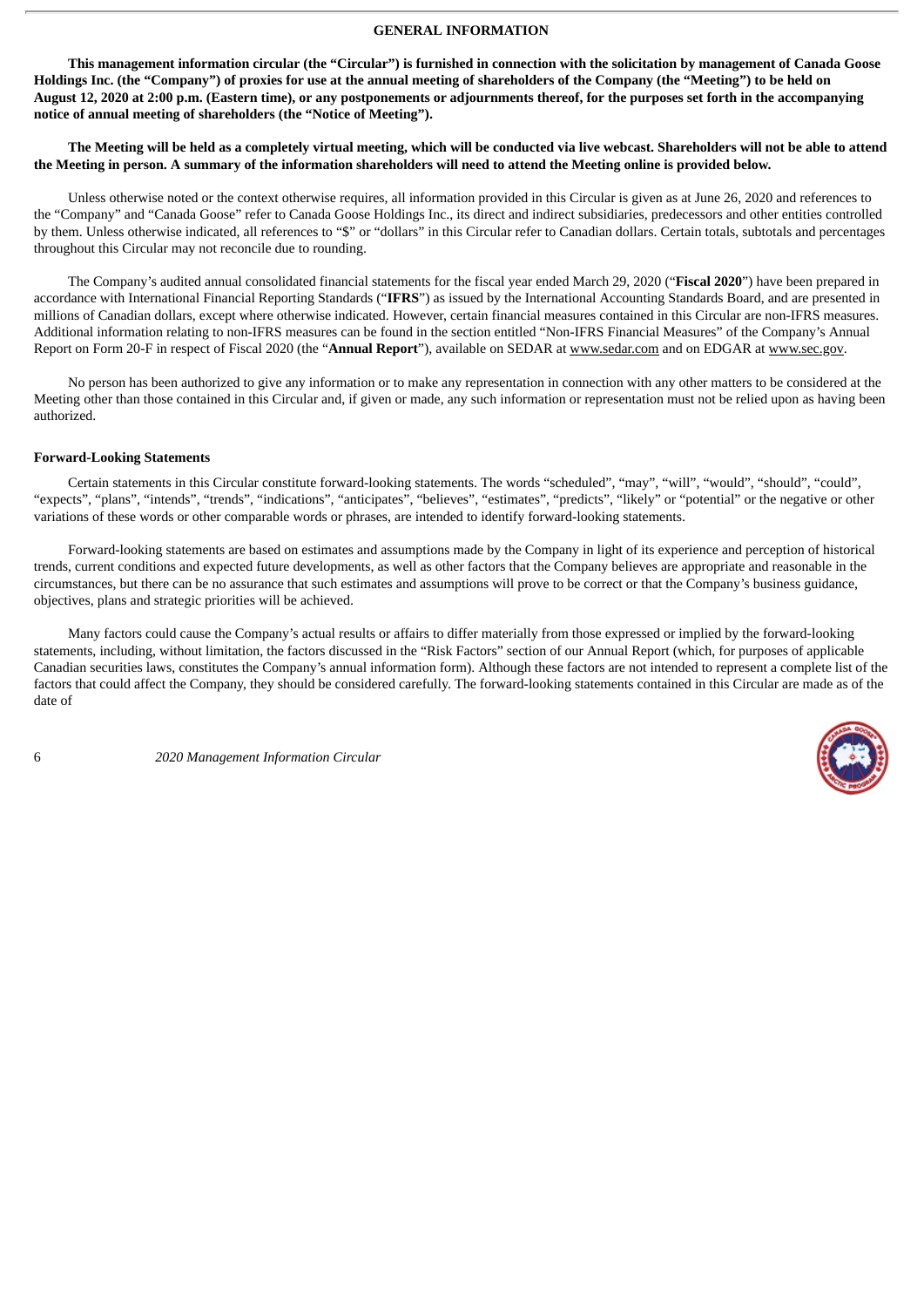this Circular, and the Company has no intention and undertakes no obligation to update or revise any forward-looking statements, whether as a result of new information, future events or otherwise, except as required by applicable securities regulations. The forward-looking statements contained in this Circular are expressly qualified by this cautionary statement. We caution investors not to rely on the forward-looking statements contained in this Circular when making an investment decision in our securities. You are encouraged to read our filings with the Securities and Exchange Commission (the "SEC") available at www.sec.gov and our filings with Canadian securities regulatory authorities available at www.sedar.com for a discussion of these and other risks and uncertainties. Please also refer to the section entitled "Cautionary Note Regarding Forward-Looking Statements" in the Company's Annual Report for additional details with respect to forward-looking statements.

#### <span id="page-9-0"></span>**Voting Information**

The following questions and answers provide guidance on how to vote your subordinate voting shares (the "**Subordinate Voting Shares**") and/or multiple voting shares (the "**Multiple Voting Shares**" and, together with the Subordinate Voting Shares, the "**Shares**") of the Company.

#### *Who is soliciting my proxy?*

**Management of the Company is soliciting your proxy**. It is expected that the solicitation will be made primarily by mail but proxies may also be solicited by telephone, over the Internet, in writing or in person, by directors, officers or employees of the Company and its subsidiaries who will receive no other compensation therefor other than their regular remuneration. The Company may also reimburse brokers and other persons holding Shares in their name or in the name of nominees for the costs incurred in sending proxy materials to their principals in order to obtain their proxies. Such costs are expected to be nominal.

#### *Who can vote?*

Only holders of record of Subordinate Voting Shares and/or Multiple Voting Shares as of the close of business on June 23, 2020 (the "**Record** Date") are entitled to receive notice of, and to vote at, the Meeting or any postponement or adjournment thereof, and no person becoming a shareholder after the Record Date shall be entitled to receive notice of, or to vote at, the Meeting or any postponement or adjournment thereof. The failure of any shareholder to receive notice of the Meeting does not deprive the shareholder of the right to vote at the Meeting to which the shareholder would have otherwise been entitled.

#### *What will I be voting on?*

Shareholders will be voting:

- to elect the directors of the Company who will serve until the next annual meeting of shareholders or until their successors are elected or appointed;
- to appoint the auditor of the Company and authorize the board of directors of the Company (the "**Board of Directors**") to fix their remuneration; and
- to transact such other business as may properly be brought before the Meeting or any postponement or adjournment thereof.

## *How will these matters be decided at the Meeting?*

A simple majority of the votes cast at the Meeting, will constitute approval of each of the matters specified in this Circular.

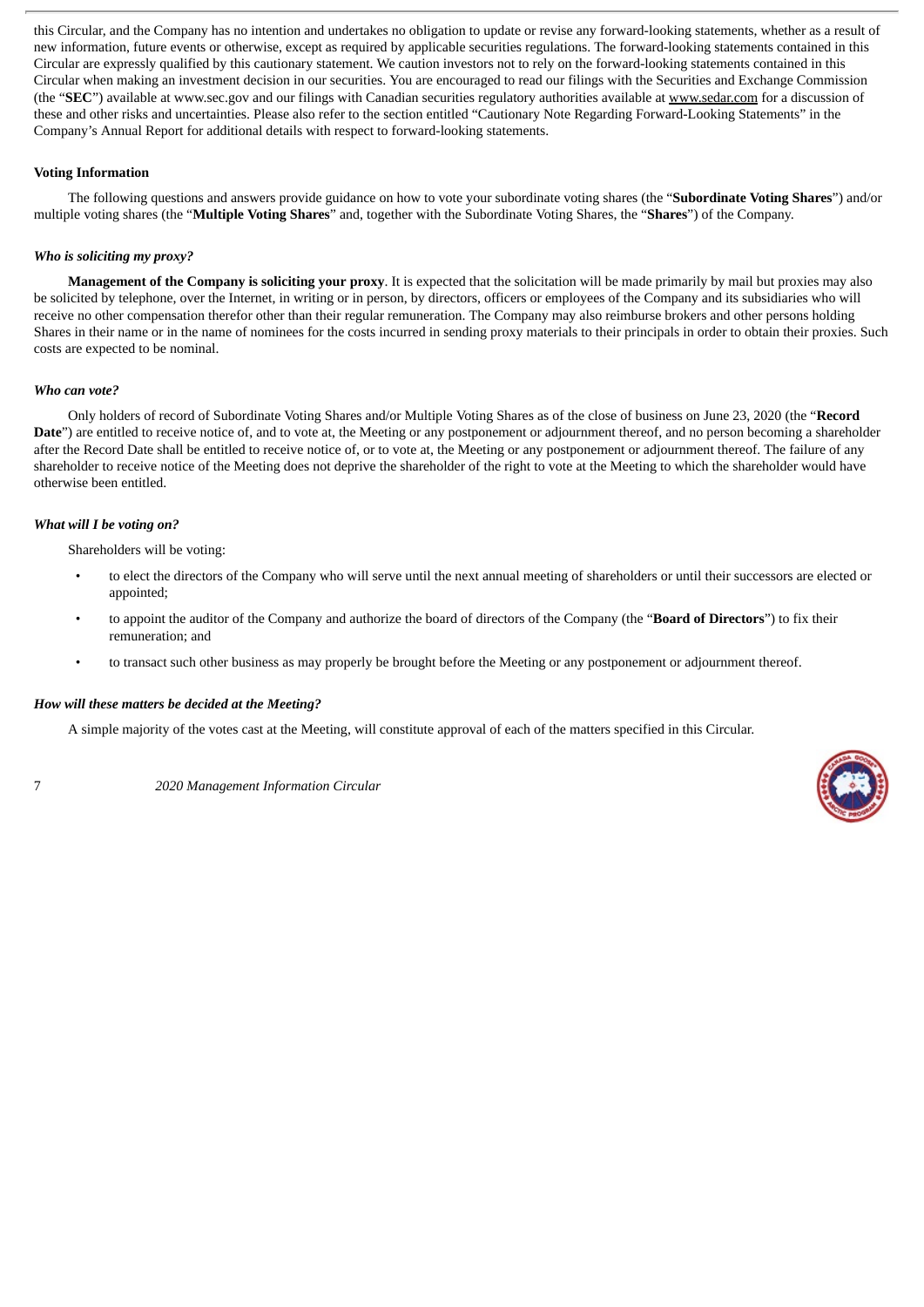For details regarding the Company's majority voting policy with respect to the election of directors, see "Disclosure of Corporate Governance Practices – Majority Voting Policy".

#### *What is the necessary quorum for the Meeting?*

A quorum for meetings of shareholders is present if shareholders who, in the aggregate, hold at least twenty-five percent (25%) of the issued shares plus at least a majority of Multiple Voting Shares entitled to vote at the meeting are present or represented by proxy.

#### *How many votes do I have?*

The Subordinate Voting Shares are "restricted securities" within the meaning of such term under applicable Canadian securities laws in that they do not carry equal voting rights with the Multiple Voting Shares.

Each Multiple Voting Share carries the right to ten votes and each Subordinate Voting Share carries the right to one vote. In the aggregate, all of the voting rights associated with the Subordinate Voting Shares represented, as at June 26, 2020, approximately 10.4% of the voting rights attached to all of the issued and outstanding Shares.

The Subordinate Voting Shares are not convertible into any other class of shares. Each outstanding Multiple Voting Share may at any time, at the option of the holder, be converted into one Subordinate Voting Share. Upon the first date that any Multiple Voting Share shall be held other than by a Permitted Holder (as such term is defined in the Company's articles), such holder, without any further action, shall automatically be deemed to have exercised his, her or its rights to convert all of the Multiple Voting Shares held by such holder into fully paid and non-assessable Subordinate Voting Shares, on a share for share basis.

In addition, all Multiple Voting Shares held by the Bain Group Permitted Holders (as such term is defined in the Company's articles) will convert automatically, without any further action, into Subordinate Voting Shares at such time as the Bain Group Permitted Holders that hold Multiple Voting Shares no longer as a group beneficially own, directly or indirectly and in the aggregate, at least 15% of the aggregate number of outstanding Multiple Voting Shares and Subordinate Voting Shares (it being understood that the number of Multiple Voting Shares shall be added to the number of Subordinate Voting Shares for the purposes of such calculation) and all Multiple Voting Shares held by the Reiss Group Permitted Holders (as such term is defined in the Company's articles) will convert automatically, without any further action, into Subordinate Voting Shares at such time that is the earlier to occur of the following: (i) the Reiss Group Permitted Holders that hold Multiple Voting Shares no longer as a group beneficially own, directly or indirectly and in the aggregate, at least 15% of the aggregate number of outstanding Multiple Voting Shares and Subordinate Voting Shares (it being understood that the number of Multiple Voting Shares shall be added to the number of Subordinate Voting Shares for the purposes of such calculation) and (ii) Dani Reiss is no longer serving as a director of the Company or in a senior management position with the Company.

Under applicable Canadian laws, an offer to purchase Multiple Voting Shares would not necessarily require that an offer be made to purchase Subordinate Voting Shares. In accordance with the rules of the Toronto Stock Exchange (the "**TSX**") designed to ensure that, in the event of a take-over bid, the holders of Subordinate Voting Shares will be entitled to participate on an equal footing with holders of Multiple Voting Shares, DTR LLC ("**DTR**"), DTR (CG) Limited Partnership, DTR (CG) II Limited Partnership and Brent (BC) Participation S.à r.l. (the "**Bain Capital Entity**" and together with DTR, the "**Principal Shareholders**"), as the holders of all the outstanding Multiple Voting Shares as at March 21, 2017, entered into a coattail agreement dated March 21, 2017 with the Company and Computershare Trust Company of Canada (the "**Coattail Agreement**"). The Coattail Agreement contains provisions customary for dual-class, TSX-listed corporations designed to prevent transactions that otherwise would deprive the holders of Subordinate Voting Shares of rights under applicable securities laws in Canada to which they would have been entitled if the Multiple Voting Shares had been Subordinate Voting Shares. A copy of the Coattail Agreement is available on SEDAR at www.sedar.com.

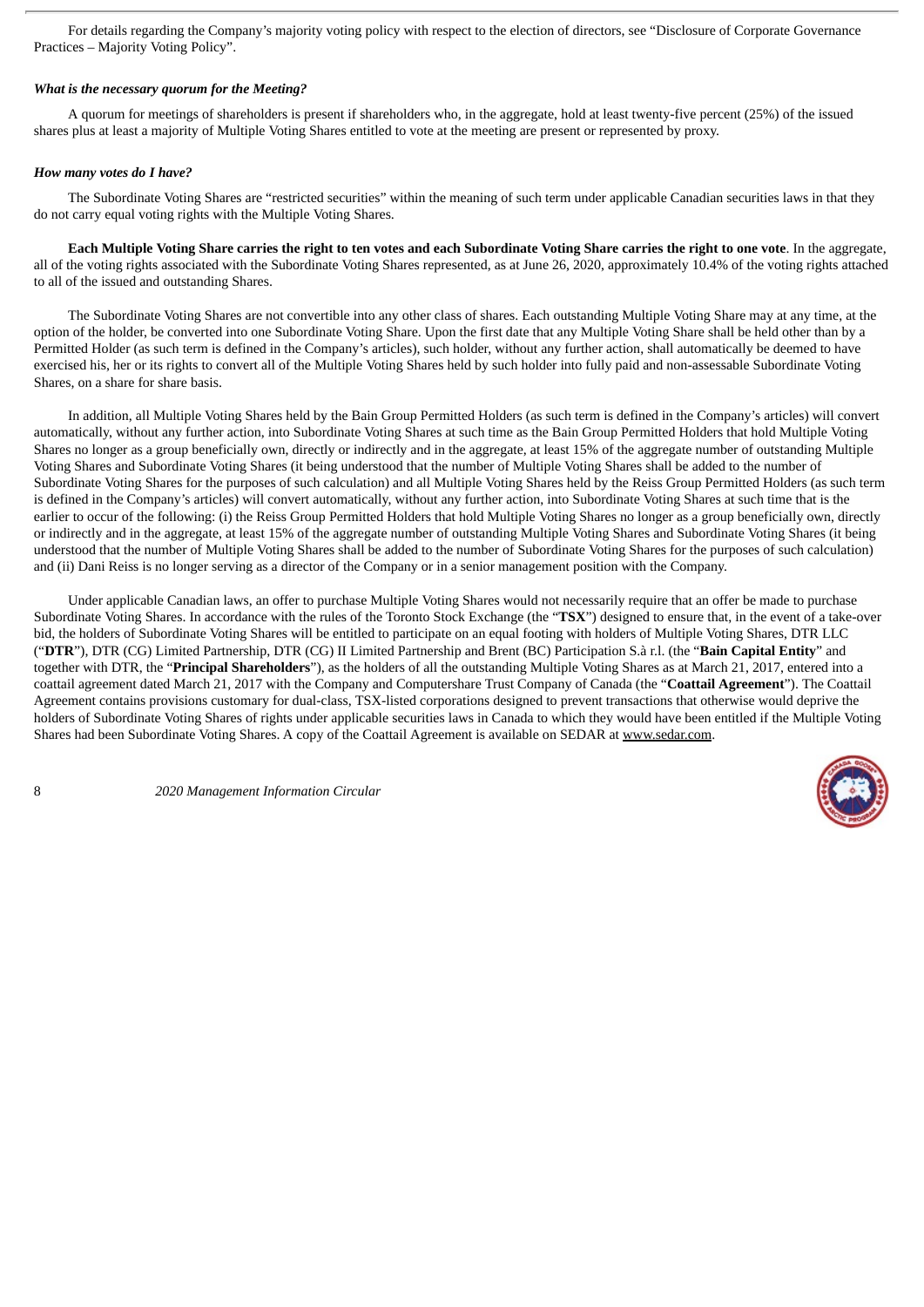#### *Who can I call with questions?*

If you have questions about the information contained in this Circular or require assistance in completing your form of proxy, please contact Computershare Investor Services Inc. ("**Computershare**"), the Company's transfer agent, toll-free at 1-800-564-6253, or by mail at:

**Computershare Investor Services Inc.**

100 University Avenue, 8th Floor Toronto, Ontario M5J 2Y1

#### *Am I a Registered Shareholder or Non-Registered Shareholder?*

Registered holders of Shares (referred to in this Circular as "**registered shareholders**") hold Shares of the Company registered in their names and such shares are generally evidenced by a share certificate or direct registration statement.

However, most holders of Shares (referred to in this Circular as "**non-registered shareholders**"), beneficially own their Shares through a depositary or nominee such as a trustee, financial institution or securities broker (referred to in this Circular as "**intermediaries**"). If your Shares appear on an account statement provided by your bank, broker or financial advisor, you are, in all likelihood, a non-registered shareholder. Non-registered shareholders should carefully follow the instructions of their intermediaries to ensure that their Shares are voted at the Meeting in accordance with such shareholder's instructions.

#### *How do I vote?*

#### *1. Voting by Proxy before the Meeting*

You may vote before the Meeting by completing your form of proxy or voting instruction form in accordance with the instructions provided therein. Non-registered shareholders should also carefully follow all instructions provided by their intermediaries to ensure that their Shares are voted at the Meeting.

The persons named in the form of proxy and voting instruction form, namely Dani Reiss and Jonathan Sinclair, are the President & Chief Executive Officer and the Executive Vice President & Chief Financial Officer of the Company, respectively. **However, as further described herein,** you may choose another person to act as your proxyholder, including someone who is not a shareholder of the Company, by inserting another person's name in the blank space provided in the form of proxy or voting instruction form. See "Appointment of a Third Party as Proxy".

On the form of proxy, you may indicate either how you want your proxyholder to vote your Shares, or you can let your proxyholder decide for you. If you have specified on the form of proxy how you want your Shares to be voted on a particular matter (by marking **FOR** or **WITHHOLD**), then your proxyholder must vote your Shares accordingly. If you have not specified on the form of proxy how you want your Shares to be voted on a particular matter, then your proxyholder can vote your Shares as he or she sees fit. **Unless contrary instructions are provided, the voting rights attached to the Shares represented by proxies received by the management of the Company will be voted:**

- FOR the election of all the nominees proposed as directors; and
- FOR the appointment of Deloitte LLP as auditor of the Company and authorizing the Board of Directors to fix their remuneration.

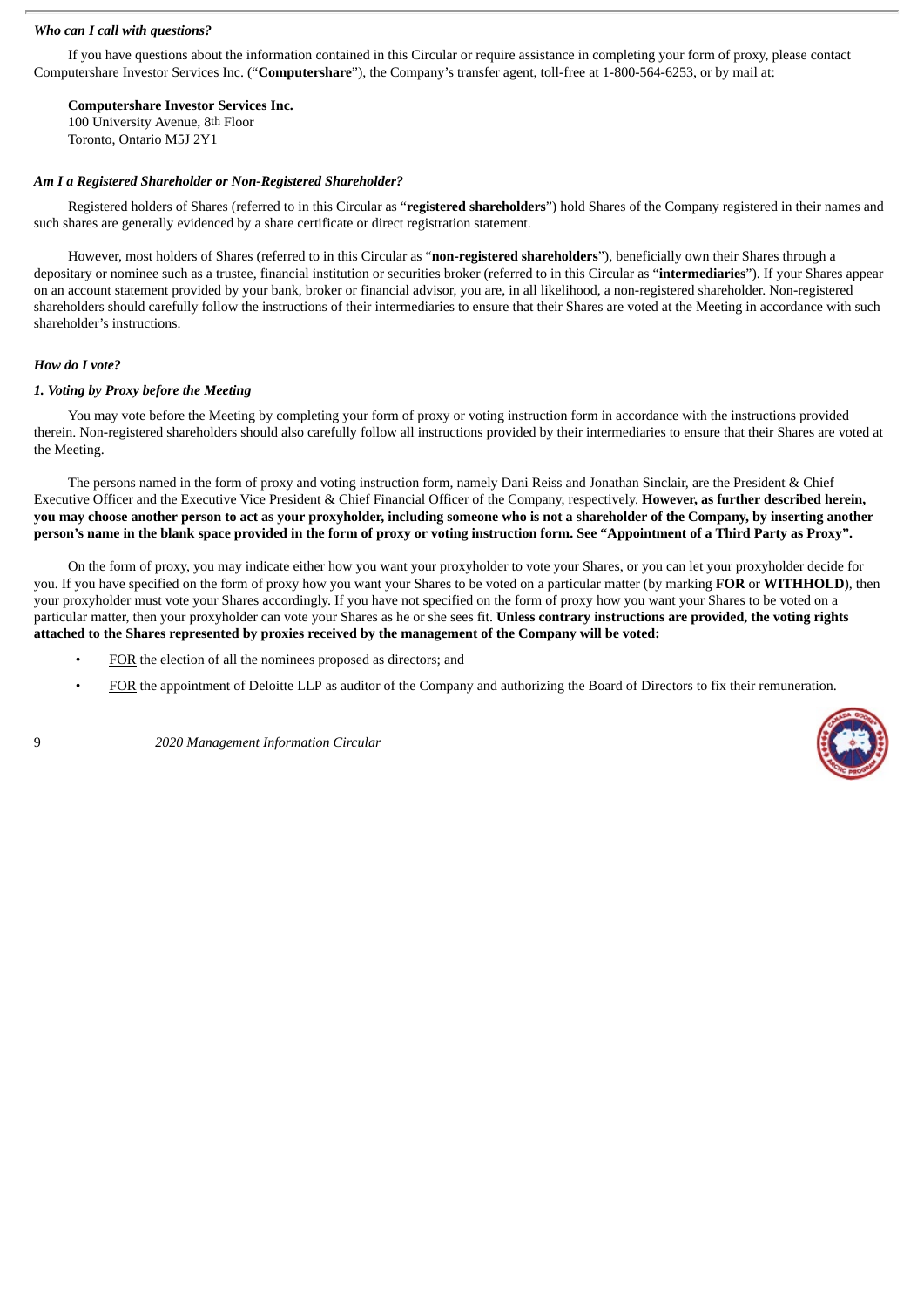The form of proxy gives the persons named in it authority to use their discretion in voting on amendments or variations to matters **identified in the Notice of Meeting**. As of the date of this Circular, the management of the Company is not aware of any other matter to be presented at the Meeting. If, however, other matters properly come before the Meeting, the persons named in the form of proxy and voting instruction form will vote on them in accordance with their judgment, pursuant to the discretionary authority conferred upon them by the form of proxy with respect to such matters.

#### *2. Voting at the Meeting*

Registered shareholders may vote at the Meeting by completing a ballot online during the Meeting, as further described below. See "How do I attend and participate at the Meeting?".

Non-registered shareholders who have not duly appointed themselves as proxyholder will not be able to attend, participate or vote at the Meeting. This is because the Company and its transfer agent do not have a record of the non-registered shareholders of the Company, and, as a result, will have no knowledge of your shareholdings or entitlement to vote, unless you appoint yourself as proxyholder. **If you are a non-registered shareholder and wish** to vote at the Meeting, you have to appoint yourself as proxyholder, by inserting your own name in the space provided on the voting instruction form sent to you and must follow all of the applicable instructions provided by your intermediary. See "Appointment of a Third Party as Proxy" and "How do I attend and participate at the Meeting?".

#### *Appointment of a Third Party as Proxy*

The following applies to shareholders who wish to appoint a person (a "**third party proxyholder**") other than the management nominees set forth in the form of proxy or voting instruction form as proxyholder, including non-registered shareholders who wish to appoint themselves as proxyholder to attend, participate or vote at the Meeting.

Shareholders who wish to appoint a third party proxyholder to attend, participate or vote at the Meeting as their proxy and vote their Shares MUST submit their proxy or voting instruction form (as applicable) appointing such third party proxyholder AND register the third party proxyholder, as described below. Registering your proxyholder is an additional step to be completed AFTER you have submitted your proxy or voting instruction form. Failure to register the proxyholder will result in the proxyholder not receiving a Username to attend, **participate or vote at the Meeting**.

- **Step 1: Submit your proxy or voting instruction form:** To appoint a third party proxyholder, insert such person's name in the blank space provided in the form of proxy or voting instruction form (if permitted) and follow the instructions for submitting such form of proxy or voting instruction form. This must be completed prior to registering such proxyholder, which is an additional step to be completed once you have submitted your form of proxy or voting instruction form. If you are a non-registered shareholder located in the United States, you must also provide Computershare with a duly completed legal proxy if you wish to attend, participate or vote at the Meeting or, if permitted, appoint a third party as your proxyholder. See below under this section for additional details.
- **Step 2: Register your proxyholder:** To register a proxyholder, shareholders **MUST** visit https://www.computershare.com/CanadaGoose by 2:00 p.m. (Eastern time) on August 10, 2020 and provide Computershare with the required proxyholder contact information, so that Computershare may provide the proxyholder with a Username via email. Without a Username, proxyholders will not be able to attend, participate or vote at the Meeting.

If you are a non-registered shareholder and wish to attend, participate or vote at the Meeting, you have to insert your own name in the **space provided on the voting instruction form**



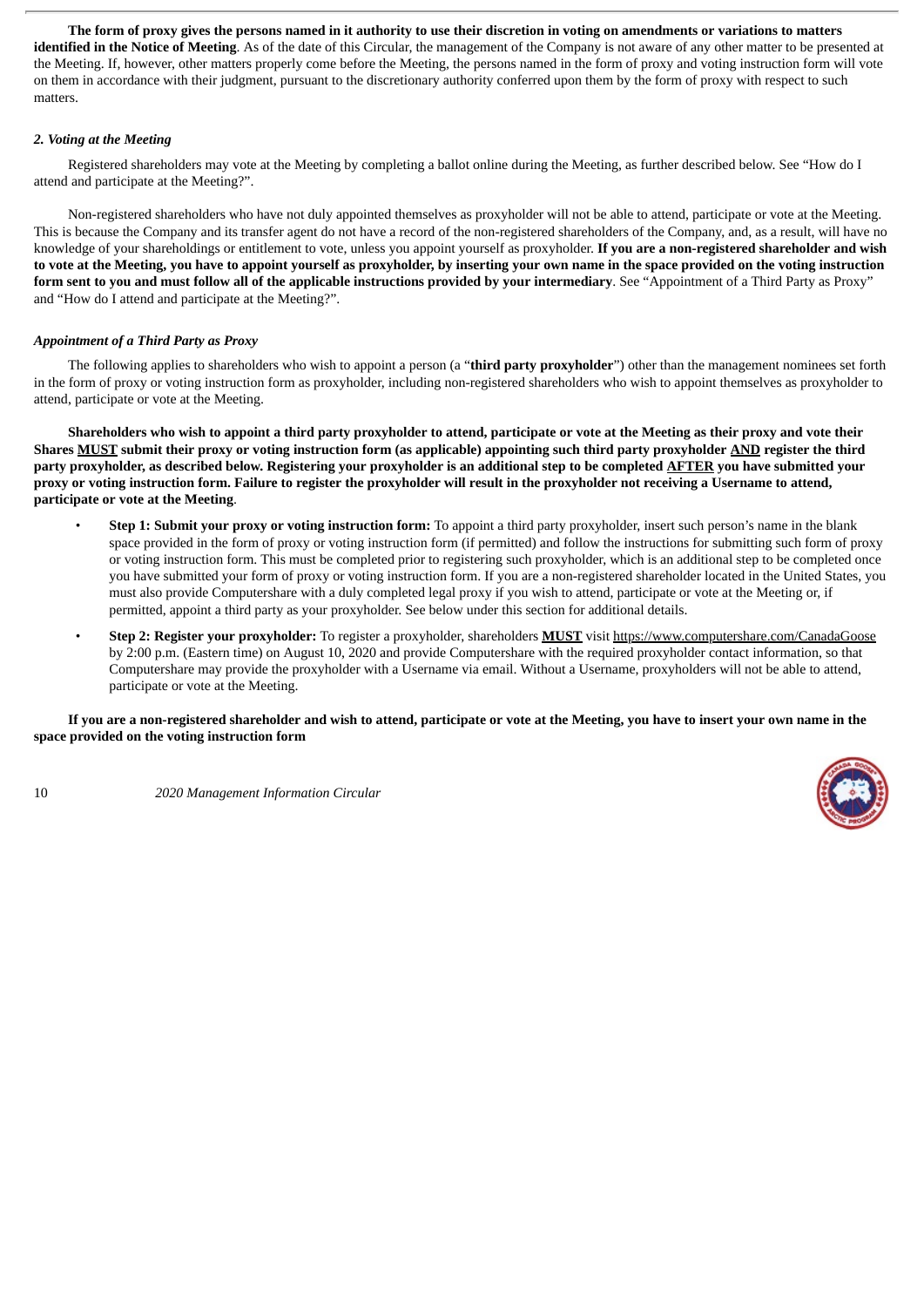sent to you by your intermediary, follow all of the applicable instructions provided by your intermediary AND register yourself as your **proxyholder, as described above.** By doing so, you are instructing your intermediary to appoint you as proxyholder. It is important that you comply with the signature and return instructions provided by your intermediary. Please also see further instructions below under the heading "How do I attend and participate at the Meeting?".

If you are a non-registered shareholder located in the United States and wish to attend, participate or yote at the Meeting or, if permitted, **appoint a third party as your proxyholder**, in addition to the steps described above and below under "How do I attend and participate at the Meeting?", you must obtain a valid legal proxy from your intermediary. Follow the instructions from your intermediary included with the legal proxy form and the voting information form sent to you, or contact your intermediary to request a legal proxy form or a legal proxy if you have not received one. After obtaining a valid legal proxy from your intermediary, you must then submit such legal proxy to Computershare. Requests for registration from non-registered shareholders located in the United States that wish to attend, participate or vote at the Meeting or, if permitted, appoint a third party as their proxyholder must be sent by e-mail or by courier to: uslegalproxy@computershare.com (if by e-mail), or Computershare Investor Services Inc., 100 University Avenue, 8th Floor, Toronto, Ontario M5J 2Y1 (if by courier), and in both cases, must be labeled as "legal proxy" and received by no later than 2:00 p.m. (Eastern time) on August 10, 2020.

#### *How do I attend and participate at the Meeting?*

The Company is holding the Meeting as a completely virtual meeting, which will be conducted via live webcast. Shareholders will not be able to attend the Meeting in person. In order to attend, participate or vote at the Meeting (including for voting and asking questions at the **Meeting), shareholders must have a valid Username.**

Registered shareholders and duly appointed proxyholders will be able to attend, participate and vote at the Meeting online at https://web.lumiagm.com/284145572. Such persons may then enter the Meeting by clicking **"I have a login"** and entering a Username and Password before the start of the Meeting:

• **Registered shareholders:** The control number located on the form of proxy or in the email notification you received is the Username. The Password to the Meeting is "**goose2020**" (case sensitive).

If as a registered shareholder you are using your control number to login to the Meeting and you accept the terms and conditions, you will be revoking any and all previously submitted proxies for the Meeting and will be provided the opportunity to vote by online ballot on the matters put forth at the Meeting. If you do not wish to revoke a previously submitted proxy, as the case may be, you will not be able to participate at the Meeting online.

• **Duly appointed proxyholders:** Computershare will provide the proxyholder with a Username by e-mail after the voting deadline has passed. The Password to the Meeting is "**goose2020**" (case sensitive).

Only registered shareholders and duly appointed proxyholders will be entitled to attend, participate and vote at the Meeting. Non-registered shareholders who have not duly appointed themselves as proxyholder will not be able to attend, participate or vote at the Meeting.

Shareholders who wish to appoint a third party proxyholder to represent them at the Meeting (including non-registered shareholders who wish to appoint themselves as proxyholder to attend, participate or vote at the Meeting) **MUST submit their duly completed proxy or voting instruction form AND register the proxyholder.** See "Appointment of a Third Party as Proxy".

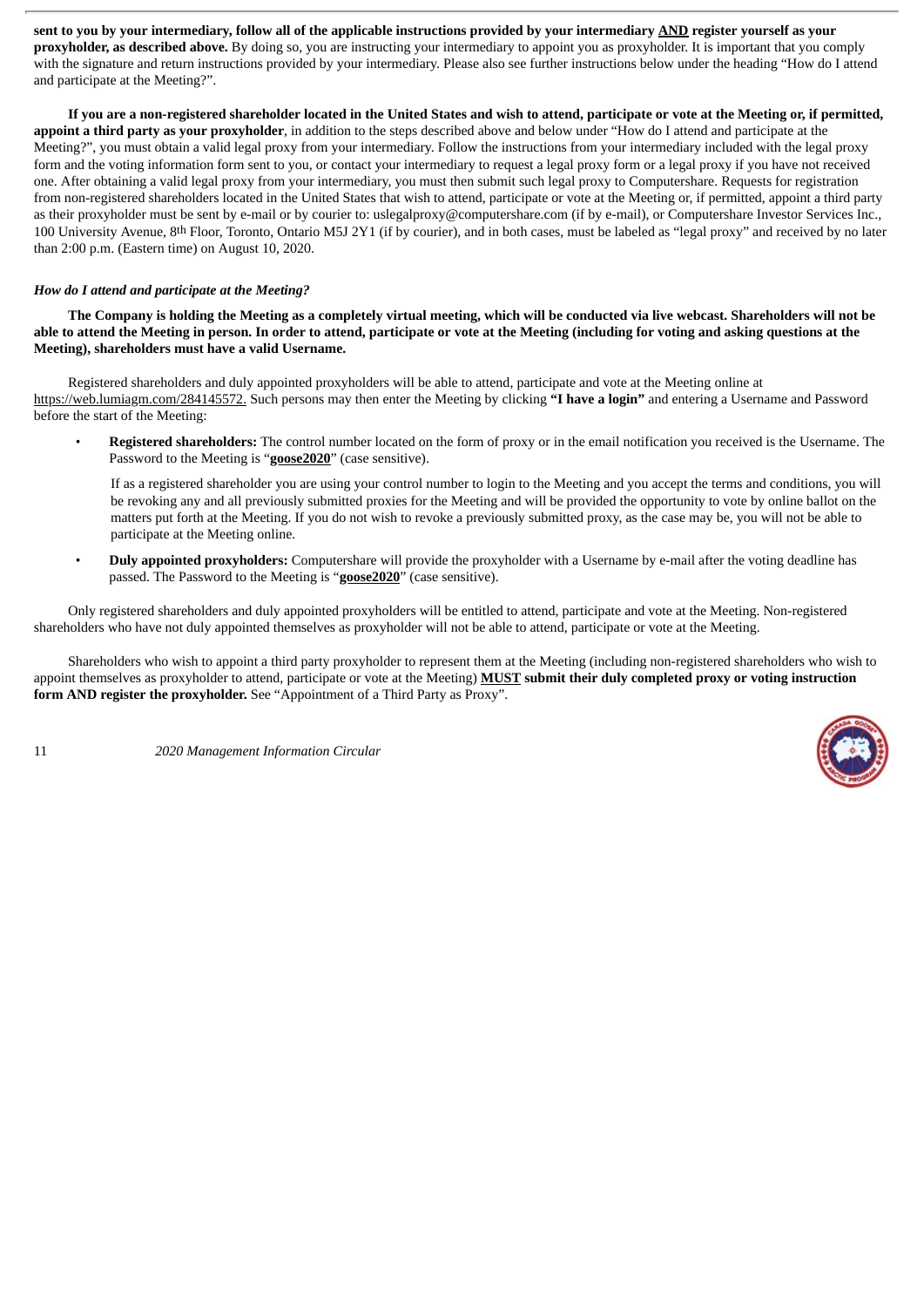If you are a non-registered shareholder located in the United States and wish to attend, participate or vote at the Meeting or, if permitted, appoint a third party as your proxyholder, **you MUST also submit your legal proxy to Computershare**. See "Appointment of a Third Party as Proxy".

If you attend the Meeting online, it is important that you are connected to the internet at all times during the Meeting in order to vote when balloting commences. It is your responsibility to ensure connectivity for the duration of the Meeting. You should allow ample time to check into the Meeting online and complete the related procedure.

#### *How can I deposit my proxy?*

Your proxy can be submitted to Computershare either in person, or by mail or courier, to 100 University Avenue, 8th Floor, Toronto, Ontario, M5J 2Y1, or via the internet at www.investorvote.com. The proxy must be deposited with Computershare by no later than 2:00 p.m. (Eastern time) on August 10, 2020, or if the Meeting is adjourned or postponed, not less than 48 hours, excluding Saturdays, Sundays and Canadian statutory holidays, before the commencement of such adjourned or postponed Meeting.

If you have received a voting instruction form, you should carefully follow the instructions set our therein to ensure that your Shares are voted at the Meeting in accordance with your instructions. If you are a non-registered shareholder, you should also carefully follow the instructions provided by your intermediary to ensure that your Shares are voted at the Meeting in accordance with your instructions.

#### *How can I revoke my proxy?*

If you are a registered shareholder, you may revoke your proxy at any time before it is acted upon in any manner permitted by law, including by stating clearly, in writing, that you wish to revoke your proxy and by delivering this written statement to Computershare, no later than the last business day before the day of the Meeting. If as a registered shareholder you are using your control number to login to the Meeting and you accept the terms and conditions, you will be revoking any and all previously submitted proxies and will be provided the opportunity to vote by online ballot on the matters put forth at the Meeting. If you do not wish to revoke a previously submitted proxy, as the case may be, you will not be able to participate at the Meeting online.

If you are a non-registered shareholder and wish to revoke previously provided voting instructions, you should follow carefully the instructions provided by your intermediary.

#### <span id="page-14-0"></span>**Voting Shares Outstanding and Principal Shareholders**

The Company's authorized share capital consists of an unlimited number of Multiple Voting Shares and Subordinate Voting Shares and an unlimited number of preferred shares issuable in series. As of June 26, 2020, there were 59,137,365 Subordinate Voting Shares and 51,004,076 Multiple Voting Shares issued and outstanding, and no preferred shares were issued or outstanding. Under the Company's articles, each Subordinate Voting Share carries the right to one vote and each Multiple Voting Shares carries the right to ten votes.

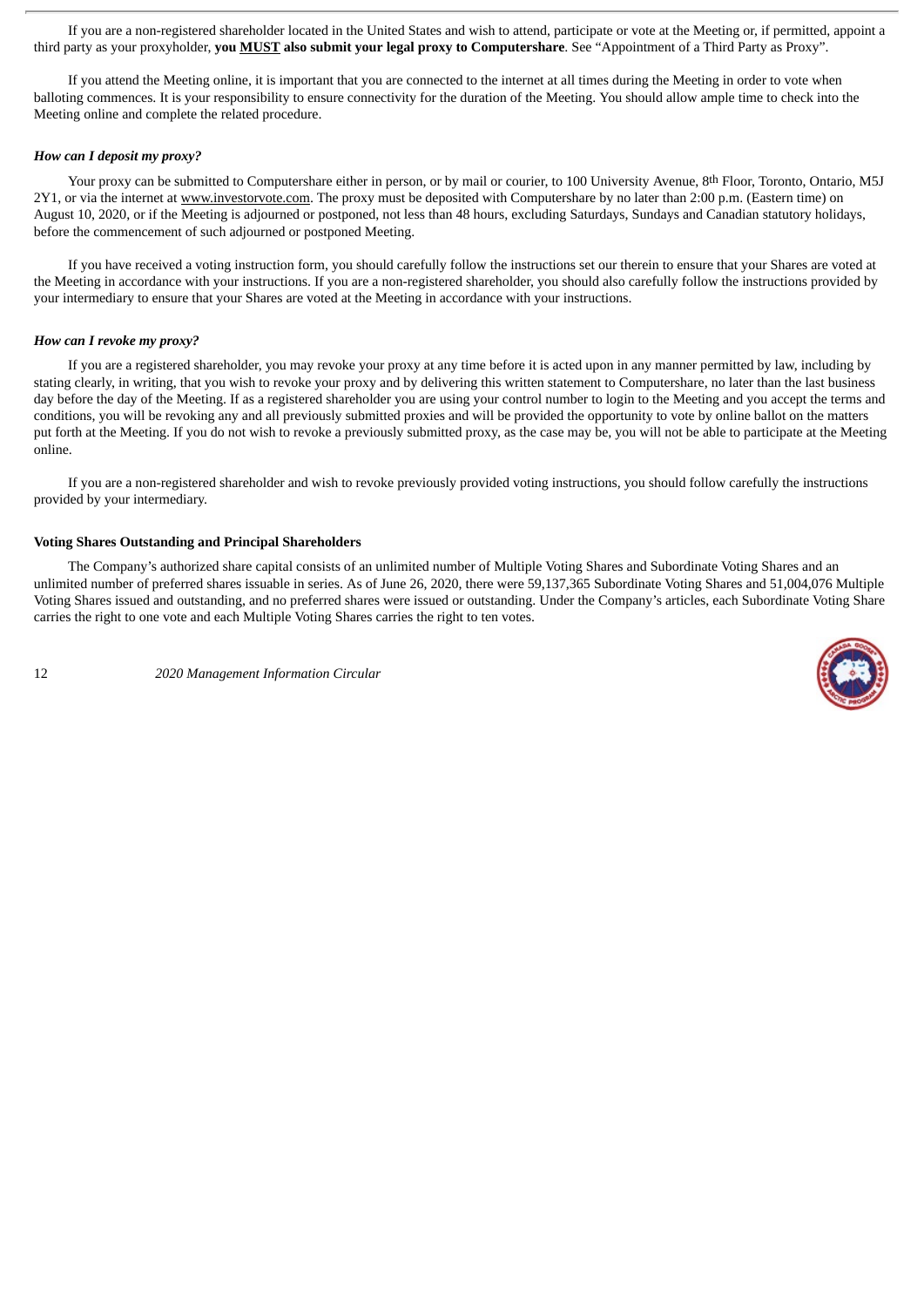The following table discloses the names of the persons or companies who, to the knowledge of the Company, as of June 26, 2020, beneficially owned, or controlled or directed, directly or indirectly, more than 10% of any class or series of the voting securities of the Company:

| Name                                         | <b>Number</b><br>ot<br><b>Multiple</b><br>Voting<br><b>Shares</b><br>Owned | Percentage<br>ot<br>Outstanding<br>Multiple<br>Voting<br><b>Shares</b> | Number of<br><b>Subordinate</b><br><b>Voting</b><br><b>Shares</b><br>Owned | Percentage<br>ot<br>Outstanding<br>Subordinate<br>Voting<br>Shares | Percentage<br>ot<br>Outstanding<br><b>Shares</b> | Percentage<br>of Total<br><b>Voting</b><br>Power |
|----------------------------------------------|----------------------------------------------------------------------------|------------------------------------------------------------------------|----------------------------------------------------------------------------|--------------------------------------------------------------------|--------------------------------------------------|--------------------------------------------------|
| Brent (BC) Participation S.à r.l.(1)         | 30.873.742                                                                 | 60.5%                                                                  |                                                                            |                                                                    | 28.0%                                            | 54.2%                                            |
| Dani Reiss(2)                                | 20,130,334                                                                 | 39.5%                                                                  |                                                                            | –                                                                  | 18.3%                                            | 35.4%                                            |
| Morgan Stanley Investment Management Inc.(3) |                                                                            | _                                                                      | 8.347.981                                                                  | 14.1%                                                              | 7.6%                                             | 1.5%                                             |

(1) Includes Multiple Voting Shares registered in the name of Brent (BC) Participation S.à r.l., which is owned by Brent (BC) S.à r.l., which in turn is owned by Bain Capital Integral Investors 2008, L.P. Bain Capital Investors, LLC ("**BCI**") is the general partner of Bain Capital Integral Investors 2008, L.P. As a result, BCI may be deemed to share voting and<br>dispositive power with respect to the Multi Street, Boston, Massachusetts 02116.

(2) Includes Multiple Voting Shares held by DTR, a portfolio holding company owned and controlled by Mr. Dani Reiss. The Multiple Voting Shares previously held by DTR (CG)<br>Limited Partnership and DTR (CG) II Limited Partne June 2020.

(3) Based on information obtained from Schedule 13G filed by Morgan Stanley and its affiliates ("Morgan Stanley") on April 9, 2020. According to that report, Morgan Stanley possesses sole power to vote or to direct the voting of none of such shares and possesses shared power to vote or to direct the voting of 6,747,730 of such shares and possesses sole power to dispose or to direct the disposition of none of such shares and possesses shared power to dispose or to direct the disposition of 8,347,981 of such shares. In addition, according to that report, Morgan Stanley's business address is 1585 Broadway New York, NY 10036 and certain of its affiliates' business address is 522 Fifth Avenue New York, NY 10036.

#### <span id="page-15-0"></span>**Notice-and-Access**

The Company is using the "Notice-and-Access" provisions of Canadian securities laws that came into effect on February 11, 2013, under National Instrument 54-101 – *Communication with Beneficial Owners of Securities of a Reporting Issuer* and National Instrument 51-102 – *Continuous Disclosure Obligations*, for distribution of the Meeting materials to Shareholders. Under notice-and-access, Canadian companies may post electronic versions of such materials on a website for investor access and review and will make such documents available in hard copy upon request at no cost. The Circular is available on Computershare's notice-and-access platform at http://www.envisionreports.com/ZZGQ2020. Notice-and-access substantially reduces the Company's printing and mailing costs and is environmentally friendly as it reduces paper and energy consumption.

The audited annual financial statements of the Company for Fiscal 2020, together with the notes thereto and the independent auditor's report thereon (the "**2020 Financial Statements**") and the related management's discussion and analysis (the "**2020 MD&A**") are available on the Company's investor relations website at investor.canadagoose.com, on SEDAR at www.sedar.com and on EDGAR at www.sec.gov.

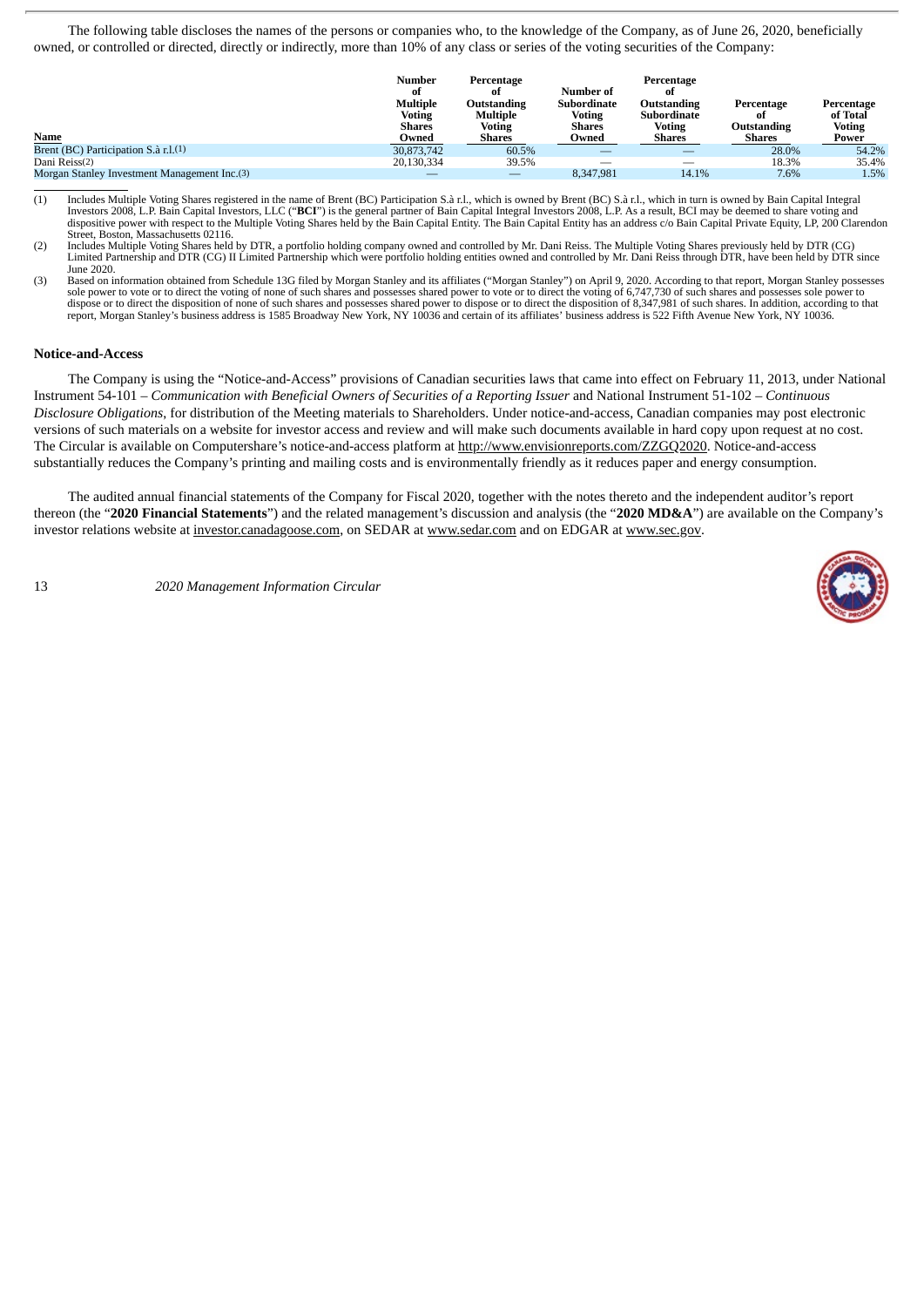#### **BUSINESS OF THE MEETING**

<span id="page-16-0"></span>As part of the business set out in the Notice of Meeting, the 2020 Financial Statements will be placed before shareholders by the Company and shareholders will be asked to consider and vote on:

- the election of the directors of the Company who will serve until the next annual meeting of shareholders or until their successors are elected or appointed;
- the appointment of the auditor of the Company and authorizing the Board of Directors to fix their remuneration; and
- such other business as may properly be brought before the Meeting or any adjournment thereof.

The 2020 Financial Statements and the 2020 MD&A (which also form part of the Annual Report) are available on SEDAR at www.sedar.com and on EDGAR at www.sec.gov.

#### <span id="page-16-1"></span>**Election of Directors**

The Company's articles provide that the Board of Directors shall consist of a number of directors as determined from time to time by the directors. The Company's directors are elected annually at the annual meeting of shareholders, except that the Board of Directors can appoint directors in certain circumstances between annual meetings. Each director is expected to hold office until the next annual meeting of shareholders or until his or her successor is elected or appointed.

The Board of Directors is currently comprised of eight directors and it is proposed that eight directors be elected at the Meeting. The persons identified in the section "Nominees for Election to the Board of Directors" will be nominated for election as directors at the Meeting. The eight nominees are presently directors of the Company. Shareholders may vote for each proposed director nominee individually.

#### Unless a proxy specifies that the Shares it represents should be withheld from voting in respect of the election of one or more directors or voted in accordance with the specification in the proxy, the management appointees designated in the accompanying form of proxy and voting **instruction form intend to vote FOR the election of each of the nominees listed in this Circular.**

Management of the Company does not expect that any of the nominees will be unable, or will become unwilling, to stand for election as director at the Meeting. However, if, for any reason, at or before the time of the Meeting, any of the nominees becomes unable to serve and unless otherwise specified, it is intended that the management appointees designated in the form of proxy and voting instruction form will vote in their discretion for a substitute nominee or nominees.

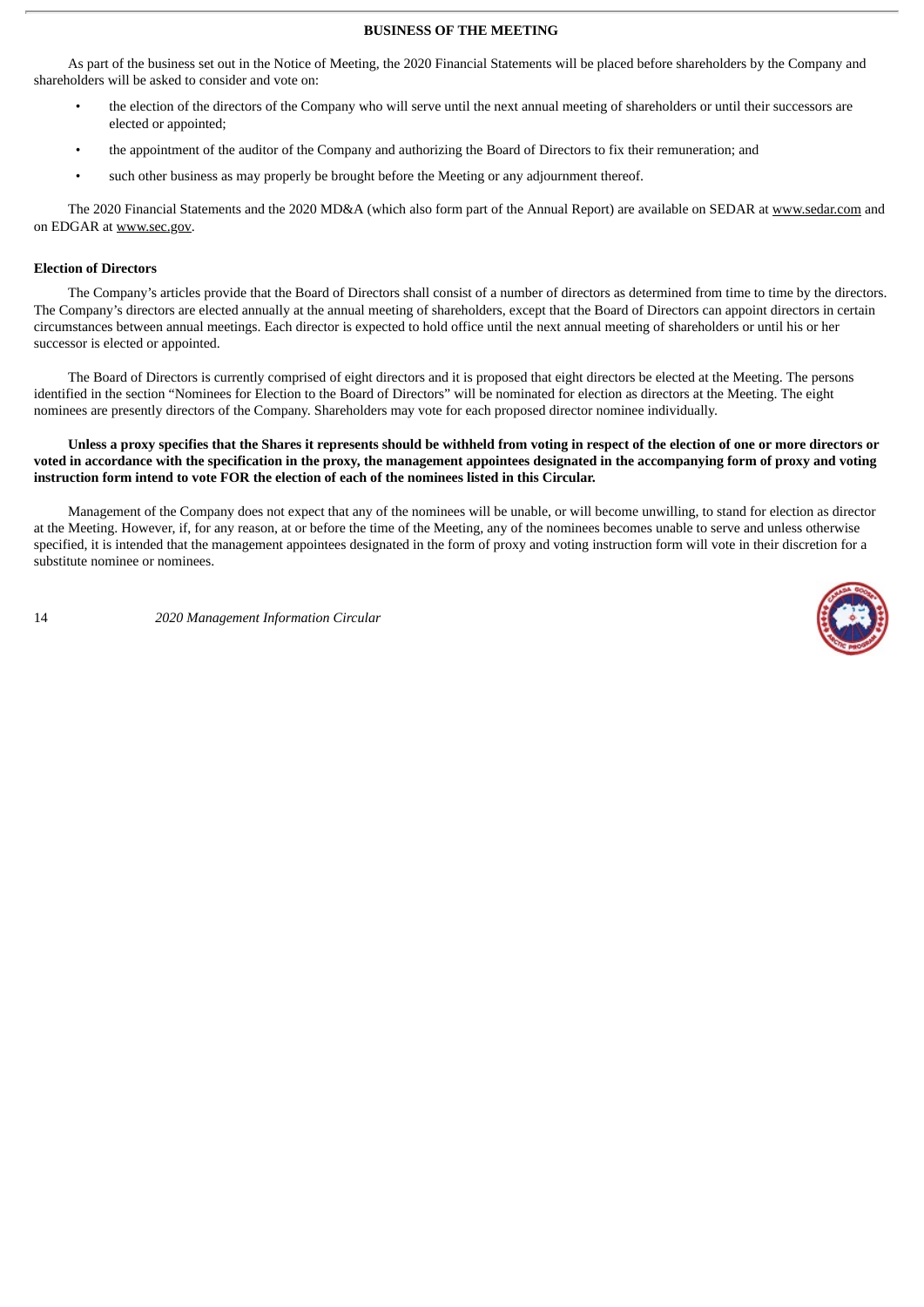#### <span id="page-17-0"></span>*Nominees for Election to the Board of Directors*

#### **JOSHUA BEKENSTEIN Director** Age: 62 Massachusetts, United States **Not Independent(1)** Director since 2013 Mr. Bekenstein has served as a member of our Board of Directors since December 2013. He is a Managing Director and the<br>Co-Chairman of Bain Capital. Prior to joining Bain Capital, in 1984, Mr. Bekenstein spent two years at Inc., where he was involved with companies in a variety of industries. Mr. Bekenstein serves as a director of The Michaels<br>Companies, Inc., BRP Inc., Dollarama Inc., and Bright Horizons Family Solutions Inc. He previously received a Bachelor of Arts from Yale University and a Master of Business Administration from Harvard Business School.<br>Mr. Bekenstein provides strong executive and business operations skills to our Board of Directors and v **Board/Committee Membership Attendance Other Public Board Membership**

| Board/Committee Membership                       |     | Attendance | <b>Other Public Board Membership</b>  |       |  |  |  |
|--------------------------------------------------|-----|------------|---------------------------------------|-------|--|--|--|
| Board of Directors                               | 5/5 | 100%       | Entity                                | Since |  |  |  |
| Nominating and Governance Committee              | 2/2 | 100%       | The Michaels Companies, Inc.          | 2006  |  |  |  |
| Compensation Committee(2)                        | 2/2 | 100%       | BRP Inc.                              | 2003  |  |  |  |
|                                                  |     |            | Dollarama Inc.                        | 2004  |  |  |  |
|                                                  |     |            | Bright Horizons Family Solutions Inc. | 1986  |  |  |  |
| Value of Total Compensation Received as Director |     |            |                                       |       |  |  |  |

Fiscal 2020: Nil(3)

#### **Securities Held as of March 29, 2020(4)**

| Subordinate<br><b>Voting Shares</b> | <b>Market Value of</b><br>Subordinate<br><b>Voting Shares</b><br>(5) | <b>Multiple Voting</b><br><b>Shares</b><br>(#) | <b>Market Value of</b><br><b>Multiple Voting</b><br>Shares | <b>Options</b><br>(# | <b>Value of Vested</b><br><b>In-the-Money</b><br><b>Options</b> |
|-------------------------------------|----------------------------------------------------------------------|------------------------------------------------|------------------------------------------------------------|----------------------|-----------------------------------------------------------------|
|                                     |                                                                      |                                                |                                                            |                      | __                                                              |

**Notes**

(1) Mr. Bekenstein is not considered independent because of his relationship with BCI.

(2) Mr. Bekenstein is the chairperson of the Compensation Committee.<br>
(3) No compensation is paid to directors who are not independent.<br>
(4) Mr. Bekenstein does not personally own any voting securities of the (3) No compensation is paid to directors who are not independent.<br>(4) Mr. Bekenstein does not personally own any voting securities of the Company. Mr. Bekenstein is a Managing Director of BCI and as a result may be deemed

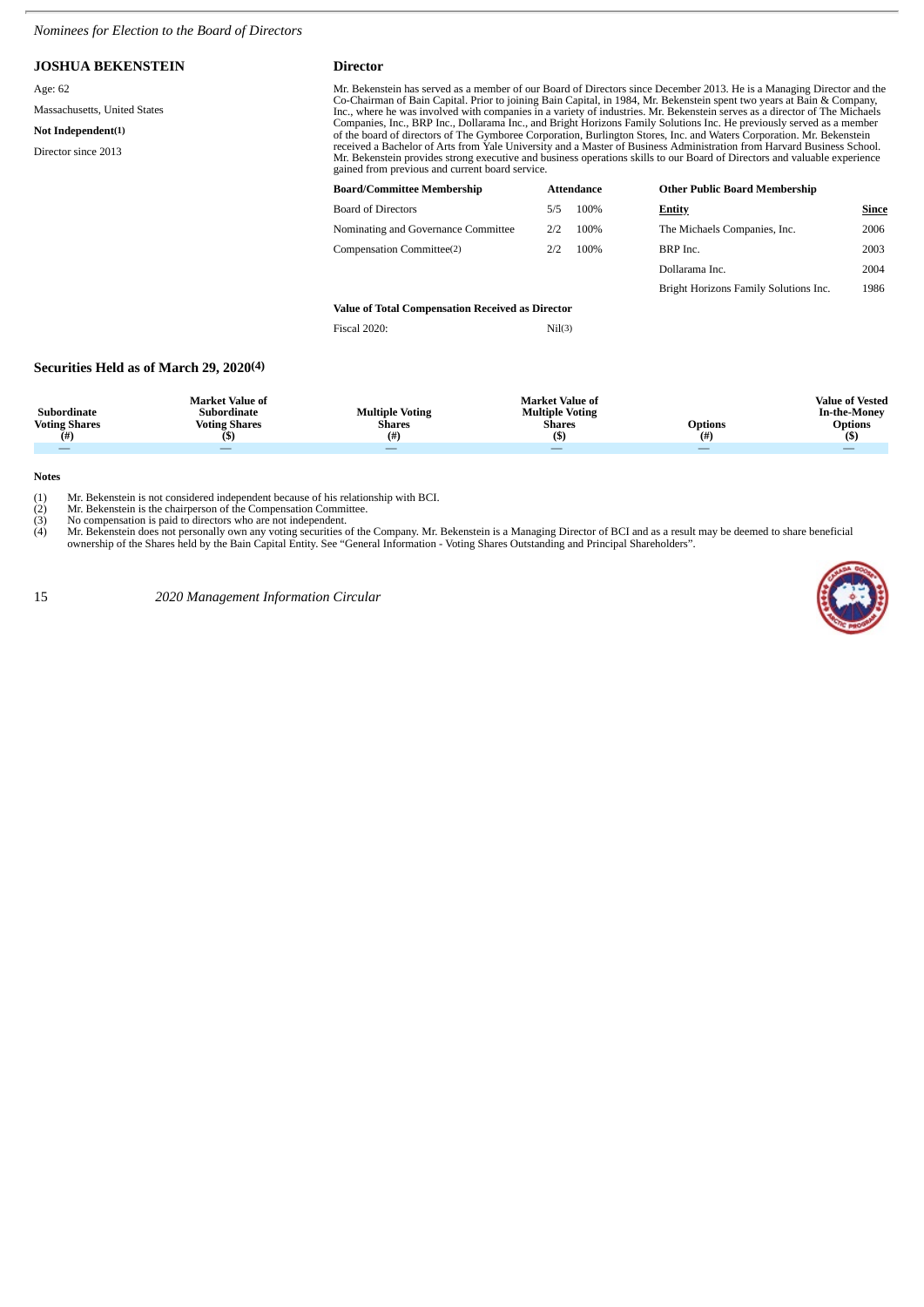| <b>JODI BUTTS</b>                  | <b>Director</b>                                                                                                                                                                                                                                                                                                                                                                                                                                                                        |            |                                      |       |  |
|------------------------------------|----------------------------------------------------------------------------------------------------------------------------------------------------------------------------------------------------------------------------------------------------------------------------------------------------------------------------------------------------------------------------------------------------------------------------------------------------------------------------------------|------------|--------------------------------------|-------|--|
| Age: 47<br>Ontario, Canada         | Ms. Butts has served as a member of our Board of Directors since November 2017. Prior to joining the board, Ms. Butts<br>served as the Chief Executive Officer of Rise Asset Development and Senior Vice-President of Operations and<br>Redevelopment at Mount Sinai Hospital Toronto. Ms. Butts also serves as a board member and member of the                                                                                                                                       |            |                                      |       |  |
| Independent<br>Director since 2017 | Nominating Committee of Aphria Inc.; as a board member of Dot Health Inc; as a member of the Board of Governors and<br>Audit Committee of the University of Windsor; and as a board member and member of the Risk Committee of the Walrus<br>Foundation. She also holds several board advisory roles, including with Bayshore Home Healthcare and the World Health<br>Innovation Network. She received a Bachelor of Arts from the University of Windsor, a Master of Arts in Canadian |            |                                      |       |  |
|                                    | History from the University of Toronto and a Bachelor of Laws from the University of Toronto.                                                                                                                                                                                                                                                                                                                                                                                          |            |                                      |       |  |
|                                    | <b>Board/Committee Membership</b>                                                                                                                                                                                                                                                                                                                                                                                                                                                      | Attendance | <b>Other Public Board Membership</b> |       |  |
|                                    | <b>Board of Directors</b>                                                                                                                                                                                                                                                                                                                                                                                                                                                              | 5/5 100%   | Entity                               | Since |  |
|                                    | Nominating and Governance Committee(1)                                                                                                                                                                                                                                                                                                                                                                                                                                                 | 2/2 100%   | Aphria Inc.                          | 2019  |  |
|                                    | <b>Value of Total Compensation Received as Director</b>                                                                                                                                                                                                                                                                                                                                                                                                                                |            |                                      |       |  |

Fiscal 2020: \$187,500(1)

# **Securities Held as of March 29, 2020**

| <b>Subordinate Voting</b><br><b>Shares</b><br>(# ) | <b>Market Value of</b><br>Subordinate<br>Voting Shares | <b>Multiple Voting</b><br><b>Shares</b><br>(# ) | <b>Market Value</b><br>of Multiple<br><b>Voting</b><br><b>Shares</b><br>(\$) | <b>Options</b><br>(#) | <b>Value of Vested</b><br><b>In-the-Money</b><br><b>Options</b><br>\$)(2) |
|----------------------------------------------------|--------------------------------------------------------|-------------------------------------------------|------------------------------------------------------------------------------|-----------------------|---------------------------------------------------------------------------|
|                                                    |                                                        |                                                 | $\overline{\phantom{m}}$                                                     | 30,188                |                                                                           |

**Notes**

(1) See "Compensation of Directors".<br>(2) Based on the closing price of the Subordinate Voting Shares on the TSX (\$28.40) on March 27, 2020, being the last trading day before the end of Fiscal 2020. See "Compensation of<br>Dir

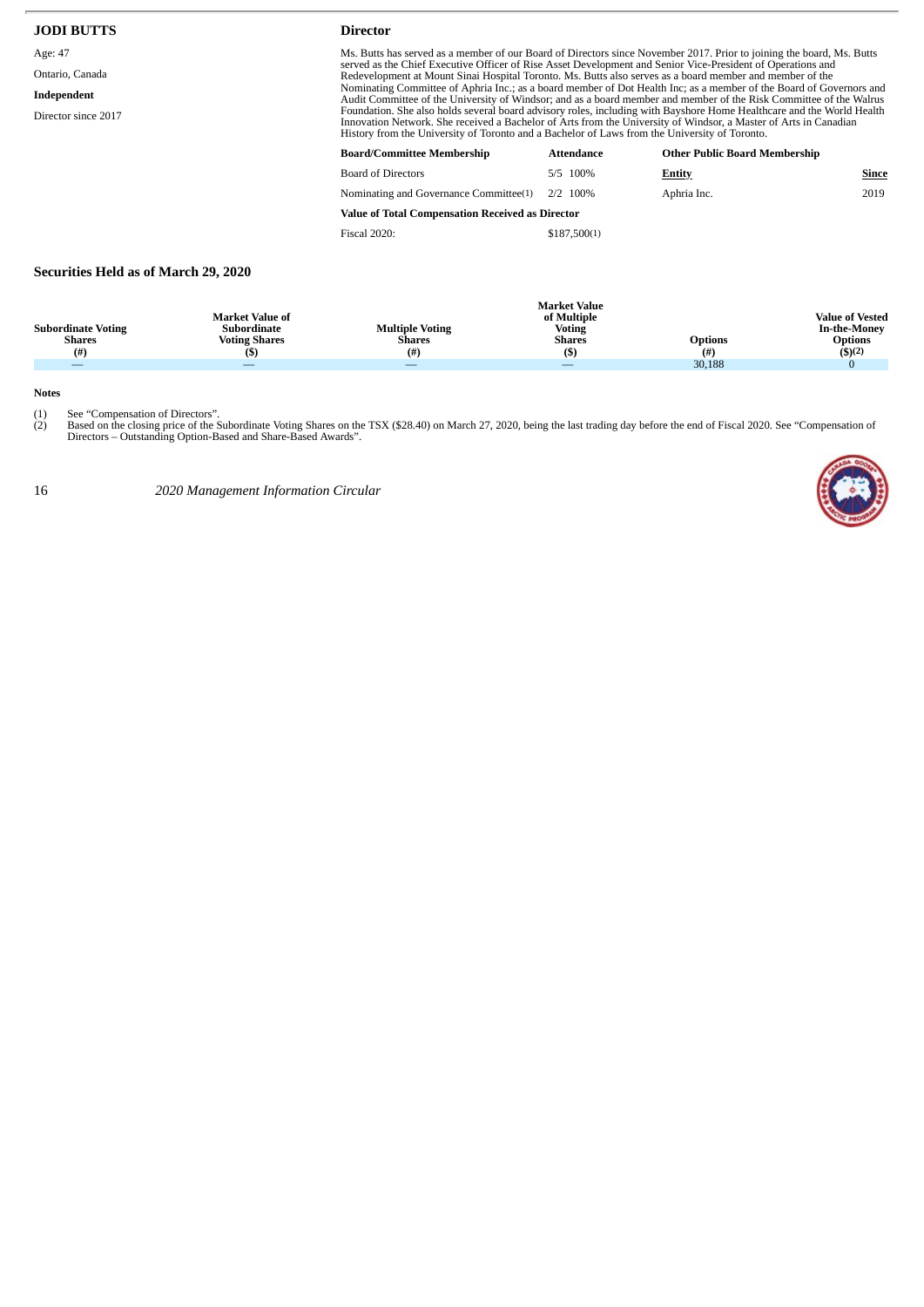| <b>MAUREEN CHIQUET</b>             | <b>Director</b>                                                                                                                                                                                                                              |                                                                                                                                                                                                                                                                                                                                                                                                                                                                                                                                                                                                                           |     |                                      |       |  |  |
|------------------------------------|----------------------------------------------------------------------------------------------------------------------------------------------------------------------------------------------------------------------------------------------|---------------------------------------------------------------------------------------------------------------------------------------------------------------------------------------------------------------------------------------------------------------------------------------------------------------------------------------------------------------------------------------------------------------------------------------------------------------------------------------------------------------------------------------------------------------------------------------------------------------------------|-----|--------------------------------------|-------|--|--|
| Age: 57<br>New York, United States | Ms. Chiquet has served as a member of the Board of Directors since August 2017. She began her career in marketing at<br>L'Oreal Paris in 1985, started working at The Gap in 1988, where she helped launch and build the Old Navy brand, and |                                                                                                                                                                                                                                                                                                                                                                                                                                                                                                                                                                                                                           |     |                                      |       |  |  |
| Independent<br>Director since 2017 |                                                                                                                                                                                                                                              | served as President of Banana Republic in 2002 prior to becoming Chief Operating Officer and President of U.S.<br>Operations of Chanel in 2003. In 2007, Ms. Chiquet became Chanel's first Global Chief Executive Officer. She left Chanel<br>in 2016. Ms. Chiquet served as a Trustee to the New York Academy of Art. Ms. Chiquet also served as a Trustee to the<br>Yale Corporation and was a fellow of Yale University, where she received a Bachelor of Arts in literature. She serves as a<br>non-executive director on the board of MatchesFashion Limited and the Chair of the board of Golden Goose. Ms. Chiquet |     |                                      |       |  |  |
|                                    |                                                                                                                                                                                                                                              | provides strong executive, product, marketing and business operations skills to the Board of Directors.                                                                                                                                                                                                                                                                                                                                                                                                                                                                                                                   |     |                                      |       |  |  |
|                                    | <b>Board/Committee Membership</b>                                                                                                                                                                                                            | Attendance                                                                                                                                                                                                                                                                                                                                                                                                                                                                                                                                                                                                                |     | <b>Other Public Board Membership</b> |       |  |  |
|                                    | <b>Board of Directors</b>                                                                                                                                                                                                                    | 4/5                                                                                                                                                                                                                                                                                                                                                                                                                                                                                                                                                                                                                       | 80% | <b>Entity</b>                        | Since |  |  |
|                                    | <b>Compensation Committee</b>                                                                                                                                                                                                                | 1/2                                                                                                                                                                                                                                                                                                                                                                                                                                                                                                                                                                                                                       | 50% | N/A                                  | N/A   |  |  |

**Value of Total Compensation Received as Director** Fiscal 2020: \$216,764(1)

# **Securities Held as of March 29, 2020**

| Subordinate Voting<br><b>Shares</b> | <b>Market Value of</b><br>Subordinate<br><b>Voting Shares</b> | <b>Multiple Voting</b><br><b>Shares</b> | <b>Market Value of</b><br>Multiple<br><b>Voting</b><br><b>Shares</b> | <b>Options</b> | <b>Value of Vested</b><br><b>In-the-Money</b><br><b>Options</b> |
|-------------------------------------|---------------------------------------------------------------|-----------------------------------------|----------------------------------------------------------------------|----------------|-----------------------------------------------------------------|
| (#)                                 |                                                               | (#                                      | (\$                                                                  | (#)            | \$)(2)                                                          |
| $\overline{\phantom{a}}$            |                                                               |                                         |                                                                      | 49.769         | 101,331                                                         |

**Notes**

(1) See "Compensation of Directors".<br>(2) Based on the closing price of the Subordinate Voting Shares on the TSX (\$28.40) on March 27, 2020, being the last trading day before the end of Fiscal 2020. See "Compensation of<br>Dir

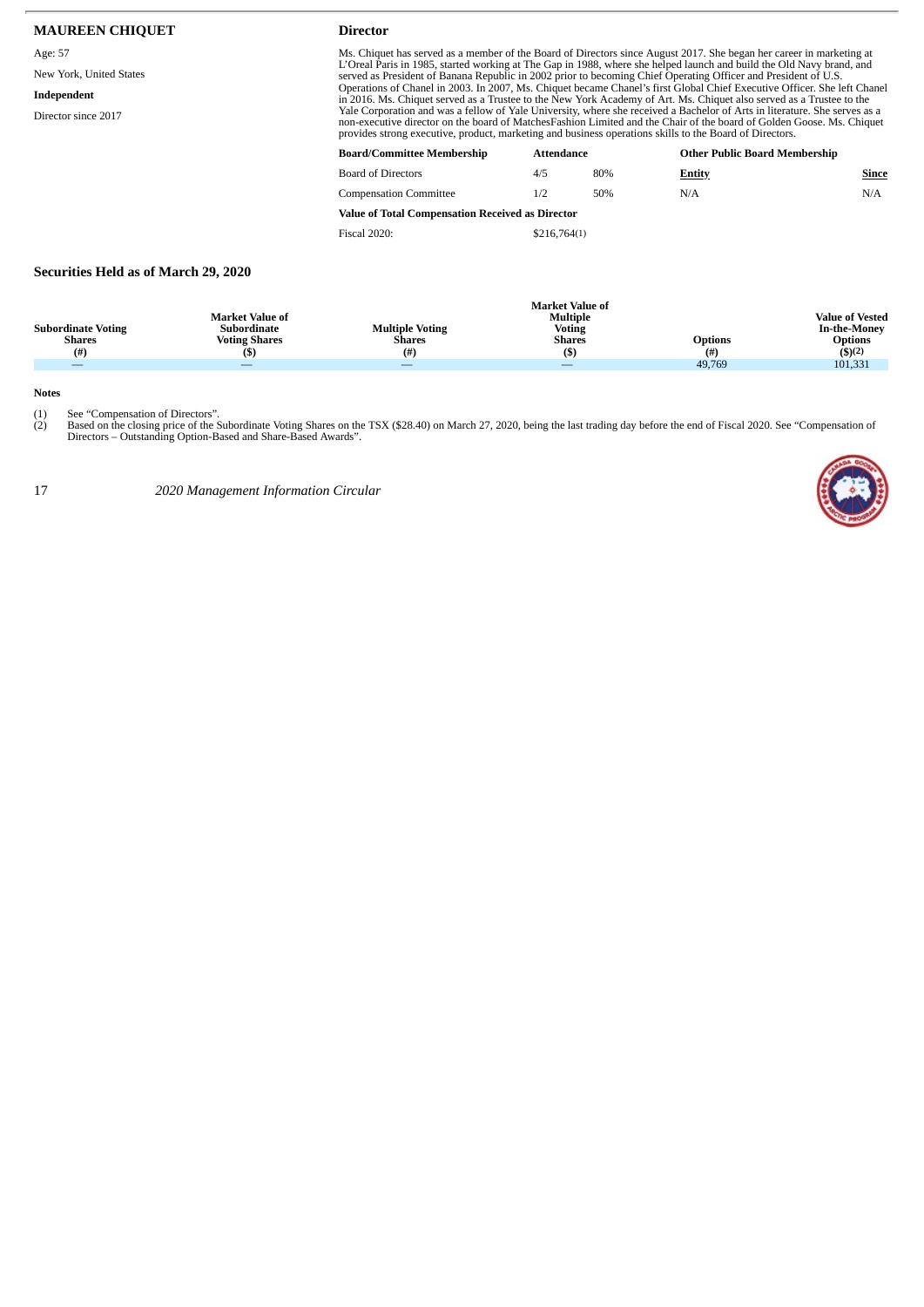| <b>RYAN COTTON</b>                                                                   | <b>Director</b>                                                                                                                                                                                                                                                                                                                                                                                                                                                                                                                                                                                                                                                                                                                                                                                                                                                                                                                                                                                                                                                                       |        |                   |                                      |       |  |
|--------------------------------------------------------------------------------------|---------------------------------------------------------------------------------------------------------------------------------------------------------------------------------------------------------------------------------------------------------------------------------------------------------------------------------------------------------------------------------------------------------------------------------------------------------------------------------------------------------------------------------------------------------------------------------------------------------------------------------------------------------------------------------------------------------------------------------------------------------------------------------------------------------------------------------------------------------------------------------------------------------------------------------------------------------------------------------------------------------------------------------------------------------------------------------------|--------|-------------------|--------------------------------------|-------|--|
| Age: 41<br>Massachusetts, United States<br>Not independent(1)<br>Director since 2013 | Mr. Cotton has served as a member of our Board of Directors since December 2013. He joined Bain Capital in 2003 and is<br>currently a Managing Director. Prior to joining Bain Capital, Mr. Cotton was a consultant at Bain & Company from 2001 to<br>2003. Mr. Cotton serves as a director of Advantage Solutions, Maesa, Varsity Brands, The Michaels Companies, Inc.,<br>Virgin Voyages and Blue Nile. Mr. Cotton also currently serves on the board of directors and board of trustees for City Year<br>New York, and St Marl's School of Texas, respectively. He previously served as a member of the board of directors of<br>Apple Leisure Group, International Market Centers, Inc., Daymon Worldwide, TOMS Shoes and Sundial Brands.<br>Mr. Cotton received a bachelor's degree from Princeton University and a Master of Business Administration from the<br>Stanford Graduate School of Business. Mr. Cotton provides strong executive and business operations skills to our Board of<br>Directors and valuable experience gained from previous and current board service. |        |                   |                                      |       |  |
|                                                                                      | <b>Board/Committee Membership</b>                                                                                                                                                                                                                                                                                                                                                                                                                                                                                                                                                                                                                                                                                                                                                                                                                                                                                                                                                                                                                                                     |        | <b>Attendance</b> | <b>Other Public Board Membership</b> |       |  |
|                                                                                      | <b>Board of Directors</b>                                                                                                                                                                                                                                                                                                                                                                                                                                                                                                                                                                                                                                                                                                                                                                                                                                                                                                                                                                                                                                                             | 5/5    | 100%              | <b>Entity</b>                        | Since |  |
|                                                                                      | Nominating and Governance Committee(2)                                                                                                                                                                                                                                                                                                                                                                                                                                                                                                                                                                                                                                                                                                                                                                                                                                                                                                                                                                                                                                                | 2/2    | 100%              | The Michaels Companies, Inc.         | 2017  |  |
|                                                                                      | <b>Compensation Committee</b>                                                                                                                                                                                                                                                                                                                                                                                                                                                                                                                                                                                                                                                                                                                                                                                                                                                                                                                                                                                                                                                         | 2/2    | 100%              |                                      |       |  |
|                                                                                      | <b>Value of Total Compensation Received as Director</b>                                                                                                                                                                                                                                                                                                                                                                                                                                                                                                                                                                                                                                                                                                                                                                                                                                                                                                                                                                                                                               |        |                   |                                      |       |  |
|                                                                                      | <b>Fiscal 2020:</b>                                                                                                                                                                                                                                                                                                                                                                                                                                                                                                                                                                                                                                                                                                                                                                                                                                                                                                                                                                                                                                                                   | Nil(3) |                   |                                      |       |  |
| Securities Held as of March 29, 2020(4)                                              |                                                                                                                                                                                                                                                                                                                                                                                                                                                                                                                                                                                                                                                                                                                                                                                                                                                                                                                                                                                                                                                                                       |        |                   |                                      |       |  |

**Notes**

**Subordinate Voting Shares (#)**

**Market Value of Subordinate Voting Shares (\$)**

Mr. Cotton is not considered independent because of his relationship with BCI.<br>(2) Mr. Cotton is the chairperson of the Nominating and Governance Committee.<br>(3) No compensation is paid to directors who are not independent.

— — — — — —

**Market Value of Multiple Voting Shares (\$)**

**Options (#)**

**Multiple Voting Shares (#)**

18 *2020 Management Information Circular*



**Value of Vested In-the-Money Options (\$)**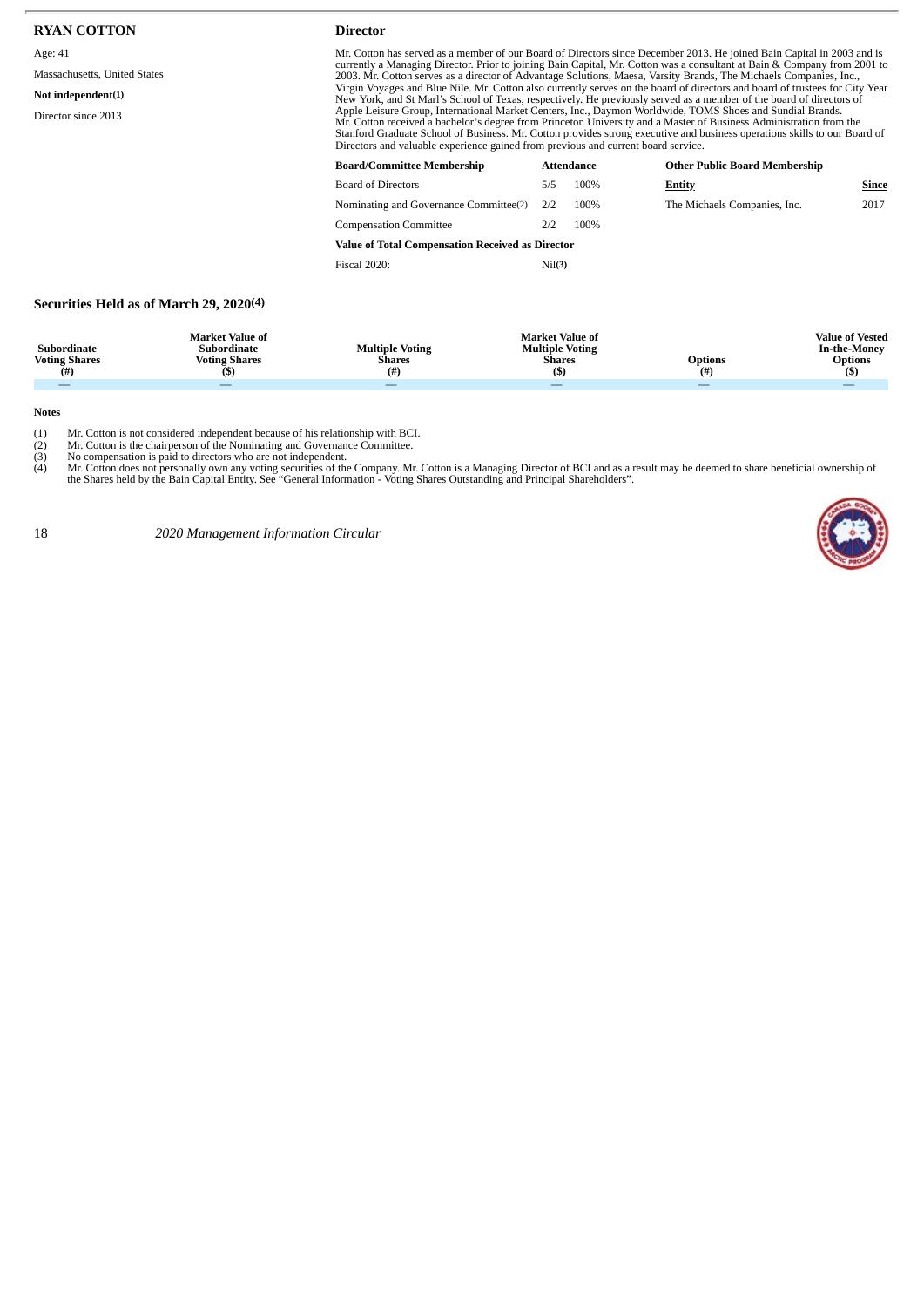| <b>JOHN DAVISON</b>                         |                                                                        | <b>Director</b>                                                                                                                                                                                                                                                                                                                                                                                                                                                                                                                                                                                                                                  |              |                                                                     |                       |                                                                                  |  |  |
|---------------------------------------------|------------------------------------------------------------------------|--------------------------------------------------------------------------------------------------------------------------------------------------------------------------------------------------------------------------------------------------------------------------------------------------------------------------------------------------------------------------------------------------------------------------------------------------------------------------------------------------------------------------------------------------------------------------------------------------------------------------------------------------|--------------|---------------------------------------------------------------------|-----------------------|----------------------------------------------------------------------------------|--|--|
| Age: 62                                     |                                                                        | Mr. Davison has served as a member of the Board of Directors since May 2017. Mr. Davison is currently the President                                                                                                                                                                                                                                                                                                                                                                                                                                                                                                                              |              |                                                                     |                       |                                                                                  |  |  |
| Ontario, Canada                             |                                                                        | and Chief Executive Officer of Four Seasons Holdings Inc. ("Four Seasons"), the luxury hotel and resort management<br>company, where he oversees all aspects of the company's global portfolio of hotels, resorts and branded residences.                                                                                                                                                                                                                                                                                                                                                                                                        |              |                                                                     |                       |                                                                                  |  |  |
| Independent                                 |                                                                        | Initially joining Four Seasons as Senior Vice President, Project Financing in 2002, Mr. Davison later served as Executive<br>Vice President and Chief Financial Officer from 2005 to 2019. Prior to joining Four Seasons, Mr. Davison spent four                                                                                                                                                                                                                                                                                                                                                                                                 |              |                                                                     |                       |                                                                                  |  |  |
| Director since 2017                         |                                                                        | years as a member of the Audit and Business Investigations Practice at KPMG in Toronto, followed by 14 years at IMAX<br>Corporation from 1987 to 2001, ultimately holding the position of President, Chief Operating Officer and Chief Financial<br>Officer. Currently he also serves on the board of IMAX China Holding, Inc. and Benevity, Inc. Mr. Davison has been a<br>Chartered Professional Accountant since 1986, and a Chartered Business Valuator since 1988. He received a Bachelor of<br>Commerce from the University of Toronto. Mr. Davison provides strong executive and business operations skills to the<br>Board of Directors. |              |                                                                     |                       |                                                                                  |  |  |
|                                             |                                                                        | <b>Board/Committee Membership</b><br><b>Attendance</b><br><b>Other Public Board Membership</b>                                                                                                                                                                                                                                                                                                                                                                                                                                                                                                                                                   |              |                                                                     |                       |                                                                                  |  |  |
|                                             |                                                                        | <b>Board of Directors</b>                                                                                                                                                                                                                                                                                                                                                                                                                                                                                                                                                                                                                        | 5/5          | 100%                                                                | Entity                | Since                                                                            |  |  |
|                                             |                                                                        | Audit Committee(1)                                                                                                                                                                                                                                                                                                                                                                                                                                                                                                                                                                                                                               | 5/5          | 100%                                                                | <b>IMAX China</b>     | 2015                                                                             |  |  |
|                                             |                                                                        | Value of Total Compensation Received as Director                                                                                                                                                                                                                                                                                                                                                                                                                                                                                                                                                                                                 |              |                                                                     |                       |                                                                                  |  |  |
|                                             |                                                                        | <b>Fiscal 2020:</b>                                                                                                                                                                                                                                                                                                                                                                                                                                                                                                                                                                                                                              | \$200,000(2) |                                                                     |                       |                                                                                  |  |  |
| <b>Securities Held as of March 29, 2020</b> |                                                                        |                                                                                                                                                                                                                                                                                                                                                                                                                                                                                                                                                                                                                                                  |              |                                                                     |                       |                                                                                  |  |  |
| Subordinate<br><b>Voting Shares</b><br>(# ) | <b>Market Value of</b><br>Subordinate<br><b>Voting Shares</b><br>$($)$ | <b>Multiple Voting</b><br><b>Shares</b><br>(#)                                                                                                                                                                                                                                                                                                                                                                                                                                                                                                                                                                                                   |              | <b>Market Value of</b><br><b>Multiple Voting</b><br>Shares<br>$($)$ | <b>Options</b><br>(#) | <b>Value of Vested</b><br><b>In-the-Money</b><br>Options <sup>(3)</sup><br>$($)$ |  |  |

**Notes**

(1) Mr. Davison is the chairperson of the Audit Committee.<br>(2) See "Compensation of Directors".<br>(3) Based on the closing price of the Subordinate Voting Shares on the TSX (\$28.40) on March 27, 2020, being the last trading

— and the contract of the contract of the contract of the contract of the contract of the contract of the contract of the contract of the contract of the contract of the contract of the contract of the contract of the con

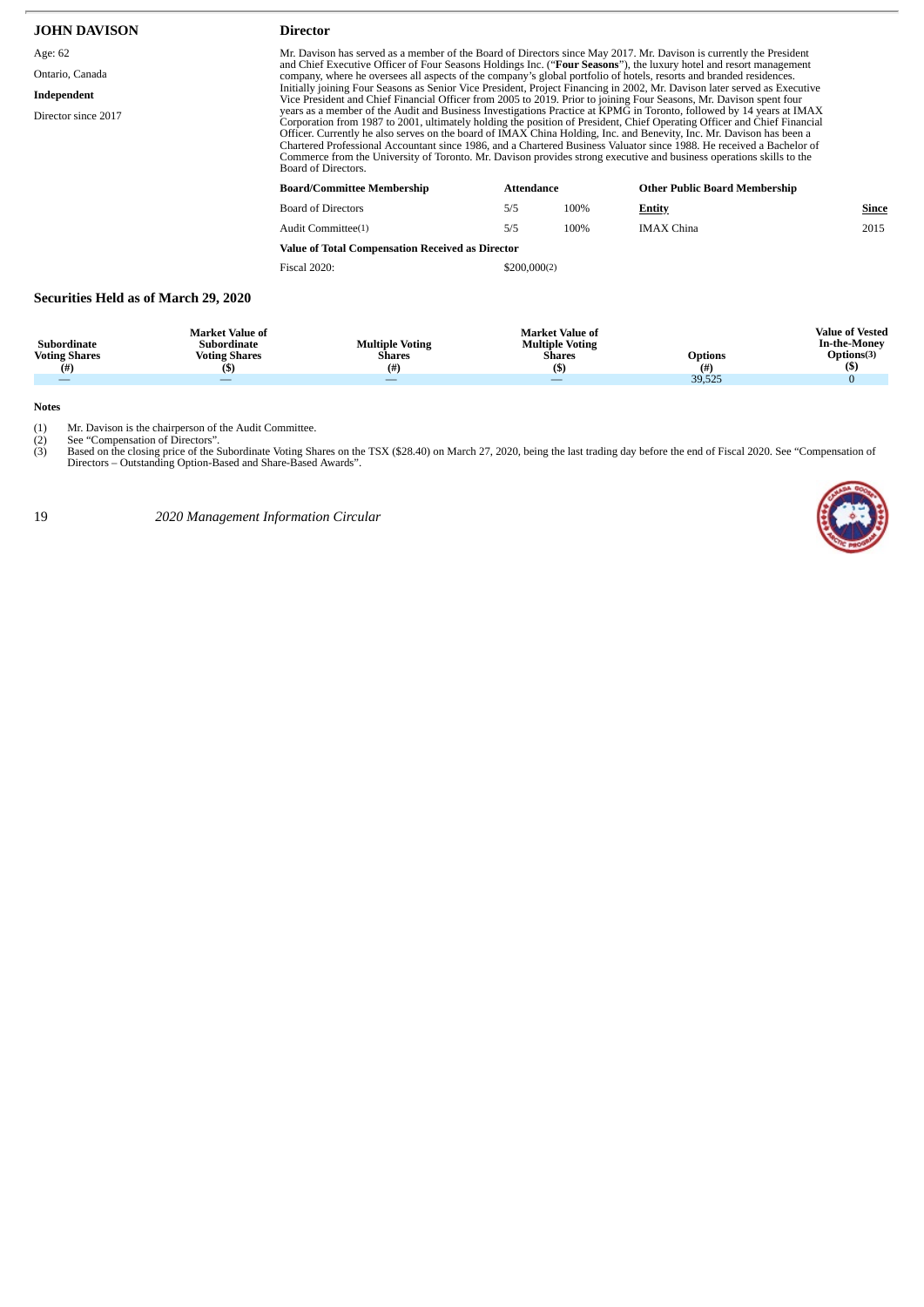| <b>STEPHEN GUNN</b>                               |                                                                                 | <b>Director</b>                                              |                                                                                                                                                                                                                                                                                                                                                                                                                                                                                                                                                                                                                                                                                                                                 |                                                                                                                                                                                                                                       |                                                                                  |  |  |  |
|---------------------------------------------------|---------------------------------------------------------------------------------|--------------------------------------------------------------|---------------------------------------------------------------------------------------------------------------------------------------------------------------------------------------------------------------------------------------------------------------------------------------------------------------------------------------------------------------------------------------------------------------------------------------------------------------------------------------------------------------------------------------------------------------------------------------------------------------------------------------------------------------------------------------------------------------------------------|---------------------------------------------------------------------------------------------------------------------------------------------------------------------------------------------------------------------------------------|----------------------------------------------------------------------------------|--|--|--|
| Age: 65                                           |                                                                                 |                                                              |                                                                                                                                                                                                                                                                                                                                                                                                                                                                                                                                                                                                                                                                                                                                 | Mr. Gunn has served as a member of the Board of Directors since February 2017. He previously served as a Co-Chair of                                                                                                                  |                                                                                  |  |  |  |
| Ontario, Canada                                   |                                                                                 |                                                              |                                                                                                                                                                                                                                                                                                                                                                                                                                                                                                                                                                                                                                                                                                                                 | Sleep Country Canada Inc. ("Sleep Country"). He co-founded Sleep Country in 1994 and served as its Chair and Chief<br>Executive Officer from 1997 to 2014. Prior to founding Sleep Country, Mr. Gunn was a management consultant with |                                                                                  |  |  |  |
| Independent                                       |                                                                                 |                                                              | McKinsey & Company from 1981 to 1987 and then co-founded and was President of Kenrick Capital, a private equity<br>firm. Mr. Gunn also serves as the Chair of the board of directors of Dollarama Inc. and is the Chair of the audit<br>committee of Recipe Unlimited Corporation (formerly Cara Operations Limited) and served as a director of Golf Town<br>Canada Inc. from 2008 to 2016. He received a Bachelor of Electrical Engineering from Queen's University and a Master<br>of Business Administration from the University of Western Ontario. Mr. Gunn provides strong executive and business<br>operations skills to the Board of Directors and valuable experience gained from previous and current board service. |                                                                                                                                                                                                                                       |                                                                                  |  |  |  |
| Director since 2017                               |                                                                                 |                                                              |                                                                                                                                                                                                                                                                                                                                                                                                                                                                                                                                                                                                                                                                                                                                 |                                                                                                                                                                                                                                       |                                                                                  |  |  |  |
|                                                   |                                                                                 | <b>Board/Committee Membership</b>                            | Attendance                                                                                                                                                                                                                                                                                                                                                                                                                                                                                                                                                                                                                                                                                                                      | <b>Other Public Board Membership</b>                                                                                                                                                                                                  |                                                                                  |  |  |  |
|                                                   |                                                                                 | <b>Board of Directors</b>                                    | 5/5                                                                                                                                                                                                                                                                                                                                                                                                                                                                                                                                                                                                                                                                                                                             | <b>Entity</b><br>Recipe Unlimited<br>100%                                                                                                                                                                                             | Since<br>2013                                                                    |  |  |  |
|                                                   |                                                                                 | Audit Committee(1)                                           | 5/5                                                                                                                                                                                                                                                                                                                                                                                                                                                                                                                                                                                                                                                                                                                             | 100%<br>Corporation Dollarama Inc.                                                                                                                                                                                                    | 2009                                                                             |  |  |  |
|                                                   |                                                                                 |                                                              |                                                                                                                                                                                                                                                                                                                                                                                                                                                                                                                                                                                                                                                                                                                                 | Sleep Country                                                                                                                                                                                                                         | 1997                                                                             |  |  |  |
|                                                   |                                                                                 | <b>Value of Total Compensation Received as Director</b>      |                                                                                                                                                                                                                                                                                                                                                                                                                                                                                                                                                                                                                                                                                                                                 |                                                                                                                                                                                                                                       |                                                                                  |  |  |  |
|                                                   |                                                                                 | <b>Fiscal 2020:</b>                                          | \$187,500(1)                                                                                                                                                                                                                                                                                                                                                                                                                                                                                                                                                                                                                                                                                                                    |                                                                                                                                                                                                                                       |                                                                                  |  |  |  |
| <b>Securities Held as of March 29, 2020</b>       |                                                                                 |                                                              |                                                                                                                                                                                                                                                                                                                                                                                                                                                                                                                                                                                                                                                                                                                                 |                                                                                                                                                                                                                                       |                                                                                  |  |  |  |
| <b>Subordinate</b><br><b>Voting Shares</b><br>(#) | <b>Market Value of</b><br><b>Subordinate</b><br><b>Voting Shares(2)</b><br>(\$) | <b>Multiple Voting</b><br><b>Shares</b><br>(# <sup>2</sup> ) | <b>Market Value of</b><br><b>Multiple Voting</b><br><b>Shares</b><br>(5)                                                                                                                                                                                                                                                                                                                                                                                                                                                                                                                                                                                                                                                        | <b>Options</b><br>$^{(#)}$                                                                                                                                                                                                            | <b>Value of Vested</b><br><b>In-the-Money</b><br>Options <sup>(2)</sup><br>$($)$ |  |  |  |

**Notes**

(1) See "Compensation of Directors".<br>(2) Based on the closing price of the Subordinate Voting Shares on the TSX (\$28.40) on March 27, 2020, being the last trading day before the end of Fiscal 2020. See "Compensation of<br>Dir

29,400 834,960 — — 64,505 648,535

**(\$)**

20 *2020 Management Information Circular*



Prions(2)<br>**(\$)**<br>648,535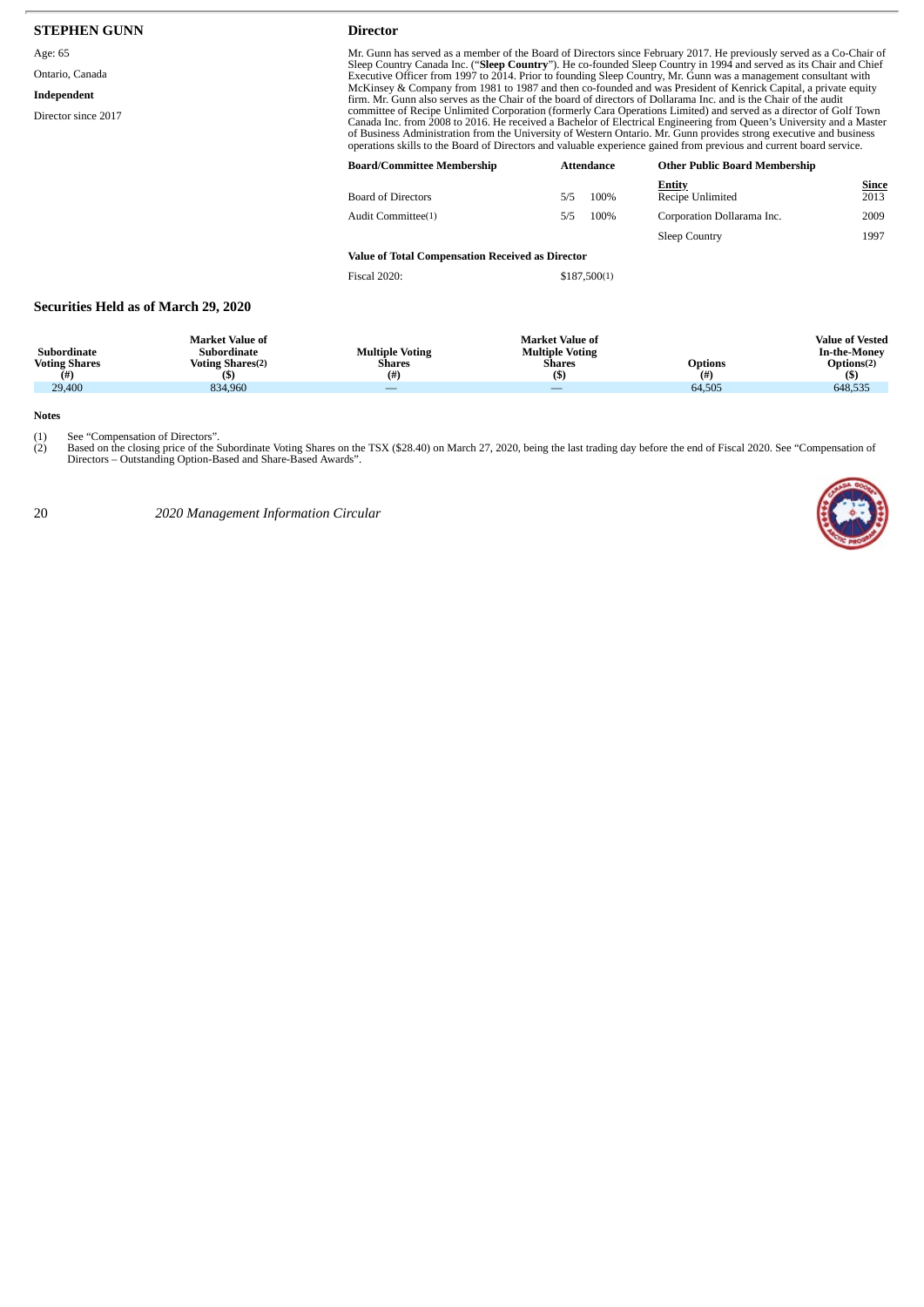| <b>JEAN-MARC HUËT</b>                       | <b>Director</b>                                                                                                                                                                                                                               |                                                                                                                                                                                                                                                                                                                                    |      |                                      |                 |  |
|---------------------------------------------|-----------------------------------------------------------------------------------------------------------------------------------------------------------------------------------------------------------------------------------------------|------------------------------------------------------------------------------------------------------------------------------------------------------------------------------------------------------------------------------------------------------------------------------------------------------------------------------------|------|--------------------------------------|-----------------|--|
| Age: 51                                     | Mr. Huët has served as a member of the Board of Directors since February 2017. He serves as the Chairman of Heineken                                                                                                                          |                                                                                                                                                                                                                                                                                                                                    |      |                                      |                 |  |
| Guildford, England                          | N.V., a member of the advisory committee of Bridgepoint Capital and the Chairman of Vermaat, a catering business owned<br>by Bridgepoint Capital. Mr. Huët served as a director of Formula One from 2012 to January 2017 and was an Executive |                                                                                                                                                                                                                                                                                                                                    |      |                                      |                 |  |
| Independent                                 |                                                                                                                                                                                                                                               | Director and Chief Financial Officer of Unilever N.V. from 2010 to 2015. Mr. Huët was also formerly Executive Vice<br>President & Chief Financial Officer of Bristol-Myers Squibb Company from 2008 to 2009 and Chief Financial Officer of                                                                                         |      |                                      |                 |  |
| Director since 2017                         |                                                                                                                                                                                                                                               | Royal Numico N.V. from 2003 to 2007. Prior to that, he worked at Goldman Sachs. He received an A.B. from Dartmouth<br>College and an M.B.A. from INSEAD. Mr. Huët provides strong executive, consumer and financial expertise to the Board<br>of Directors and valuable experience gained from previous and current board service. |      |                                      |                 |  |
|                                             | <b>Board/Committee Membership</b>                                                                                                                                                                                                             | <b>Attendance</b>                                                                                                                                                                                                                                                                                                                  |      | <b>Other Public Board Membership</b> |                 |  |
|                                             | <b>Board of Directors</b>                                                                                                                                                                                                                     | 5/5                                                                                                                                                                                                                                                                                                                                | 100% | Entity<br>Heineken N.V.              | Since<br>2014   |  |
|                                             | <b>Audit Committee</b>                                                                                                                                                                                                                        | 5/5                                                                                                                                                                                                                                                                                                                                | 100% |                                      |                 |  |
|                                             | Value of Total Compensation Received as Director                                                                                                                                                                                              |                                                                                                                                                                                                                                                                                                                                    |      |                                      |                 |  |
|                                             | <b>Fiscal 2020:</b>                                                                                                                                                                                                                           | \$229,579(1)                                                                                                                                                                                                                                                                                                                       |      |                                      |                 |  |
| <b>Securities Held as of March 29, 2020</b> |                                                                                                                                                                                                                                               |                                                                                                                                                                                                                                                                                                                                    |      |                                      |                 |  |
| Market Value of                             |                                                                                                                                                                                                                                               | Market Value of                                                                                                                                                                                                                                                                                                                    |      |                                      | Value of Vested |  |

|                      | <b>Market Value of</b>  |                        | <b>Market Value of</b> |         | <b>Value of Vested</b> |
|----------------------|-------------------------|------------------------|------------------------|---------|------------------------|
| Subordinate          | Subordinate             | <b>Multiple Voting</b> | <b>Multiple Voting</b> |         | <b>In-the-Money</b>    |
| <b>Voting Shares</b> | <b>Voting Shares(2)</b> | <b>Shares</b>          | Shares                 | Options | $\text{~Dutions}$      |
| (#`                  | (S)                     | (#)                    |                        | (#      |                        |
| 17,820               | 506.088                 | __                     | __                     | 64,505  | 648,535                |

**Notes**

(1) See "Compensation of Directors".<br>(2) Based on the closing price of the Subordinate Voting Shares on the TSX (\$28.40) on March 27, 2020, being the last trading day before the end of Fiscal 2020. See "Compensation of<br>Dir

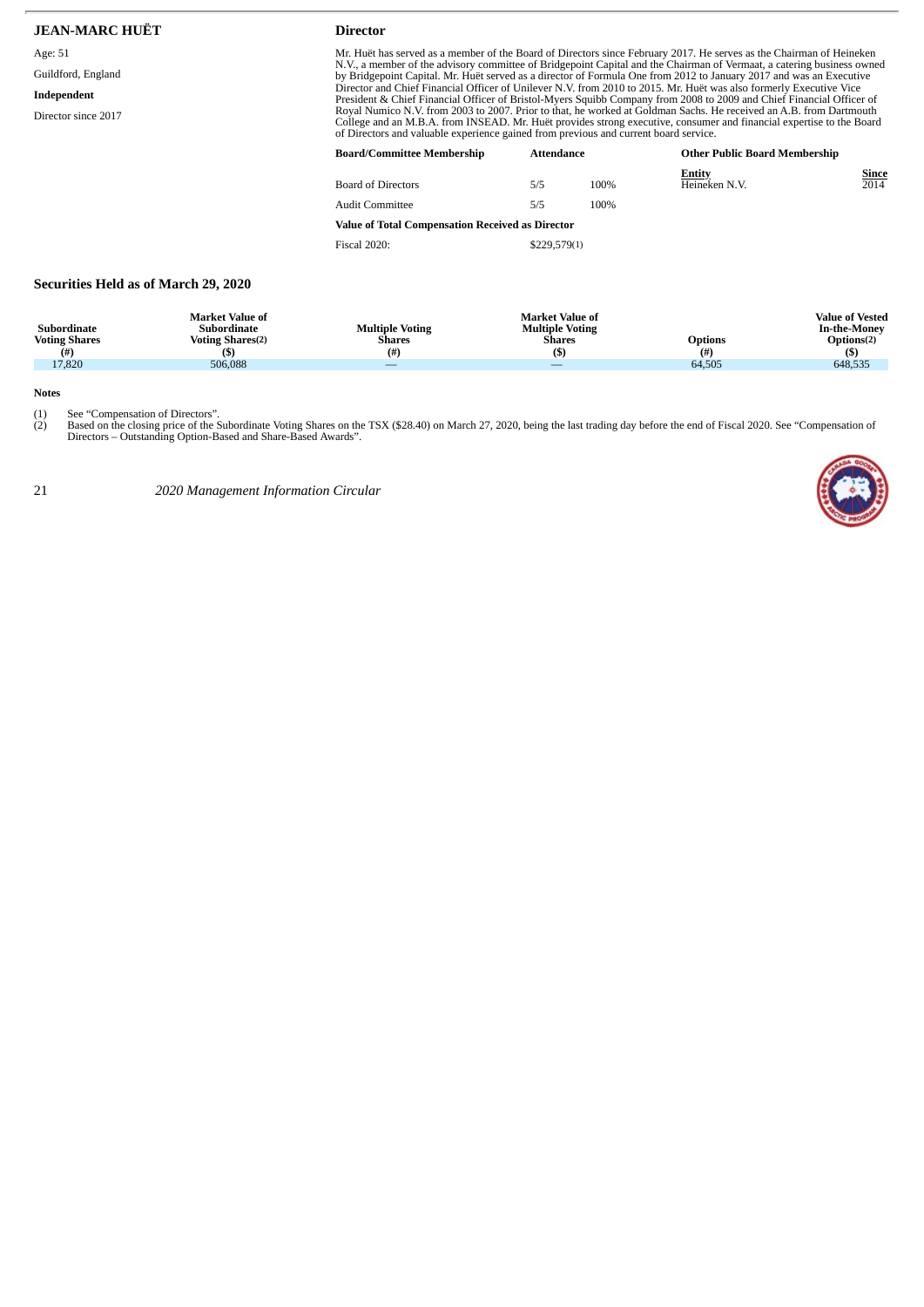| <b>DANI REISS</b>                                                       | <b>Chairman of the Board of Directors, President &amp; Chief Executive Officer</b>                                                                                                                                                                                                                                                                                                                                                                                                                                                                                                                                                                            |     |      |                   |       |  |  |
|-------------------------------------------------------------------------|---------------------------------------------------------------------------------------------------------------------------------------------------------------------------------------------------------------------------------------------------------------------------------------------------------------------------------------------------------------------------------------------------------------------------------------------------------------------------------------------------------------------------------------------------------------------------------------------------------------------------------------------------------------|-----|------|-------------------|-------|--|--|
| Age: 46<br>Ontario, Canada<br>Not independent(1)<br>Director since 2013 | The grandson of the Company's founder, Mr. Reiss joined the Company in 1997 and was named President & Chief<br>Executive Officer in 2001. Mr. Reiss has worked in almost every area of the Company and successfully developed the<br>Company's international sales channels prior to assuming the role of President & Chief Executive Officer. Mr. Reiss also<br>serves as a board member of Casper Sleep Inc. Mr. Reiss received a Bachelor of Arts from University of Toronto.<br>Mr. Reiss is the Chairman of the Board of Directors and brings leadership and operational experience to the Board of<br>Directors as President & Chief Executive Officer. |     |      |                   |       |  |  |
|                                                                         | <b>Board/Committee Membership</b><br><b>Attendance</b> Other Public Board Membership                                                                                                                                                                                                                                                                                                                                                                                                                                                                                                                                                                          |     |      |                   |       |  |  |
|                                                                         | Board of Directors(2)                                                                                                                                                                                                                                                                                                                                                                                                                                                                                                                                                                                                                                         | 5/5 | 100% | Entity            | Since |  |  |
|                                                                         | Nominating and Governance Committee                                                                                                                                                                                                                                                                                                                                                                                                                                                                                                                                                                                                                           | 2/2 | 100% | Casper Sleep Inc. | 2019  |  |  |
|                                                                         | Value of Total Compensation Received as Director                                                                                                                                                                                                                                                                                                                                                                                                                                                                                                                                                                                                              |     |      |                   |       |  |  |
|                                                                         | <b>Fiscal 2020:</b><br>Nil(3)                                                                                                                                                                                                                                                                                                                                                                                                                                                                                                                                                                                                                                 |     |      |                   |       |  |  |

#### **Securities Held as of March 29, 2020**

| Subordinate<br><b>Voting Shares</b><br>(#) | <b>Market Value of</b><br>Subordinate<br><b>Voting Shares</b><br>וסו | <b>Multiple Voting</b><br>Shares <sup>(4)</sup><br>(# <sup>2</sup> | <b>Market Value of</b><br><b>Multiple Voting</b><br>Shares <sup>(5)</sup> | <b>Options</b><br>(# | <b>Value of Vested</b><br><b>In-the-Monev</b><br>Options(5) |
|--------------------------------------------|----------------------------------------------------------------------|--------------------------------------------------------------------|---------------------------------------------------------------------------|----------------------|-------------------------------------------------------------|
|                                            |                                                                      | 20,130,334                                                         | 571.701.486                                                               | 368,879              |                                                             |

**Notes**

Mr. Reiss is not considered independent as he is the Company's President & Chief Executive Officer.<br>
(2) Mr. Reiss is the Chairman of the Board.<br>
(3) No compensation is paid to directors who are not independent.<br>
(4) These

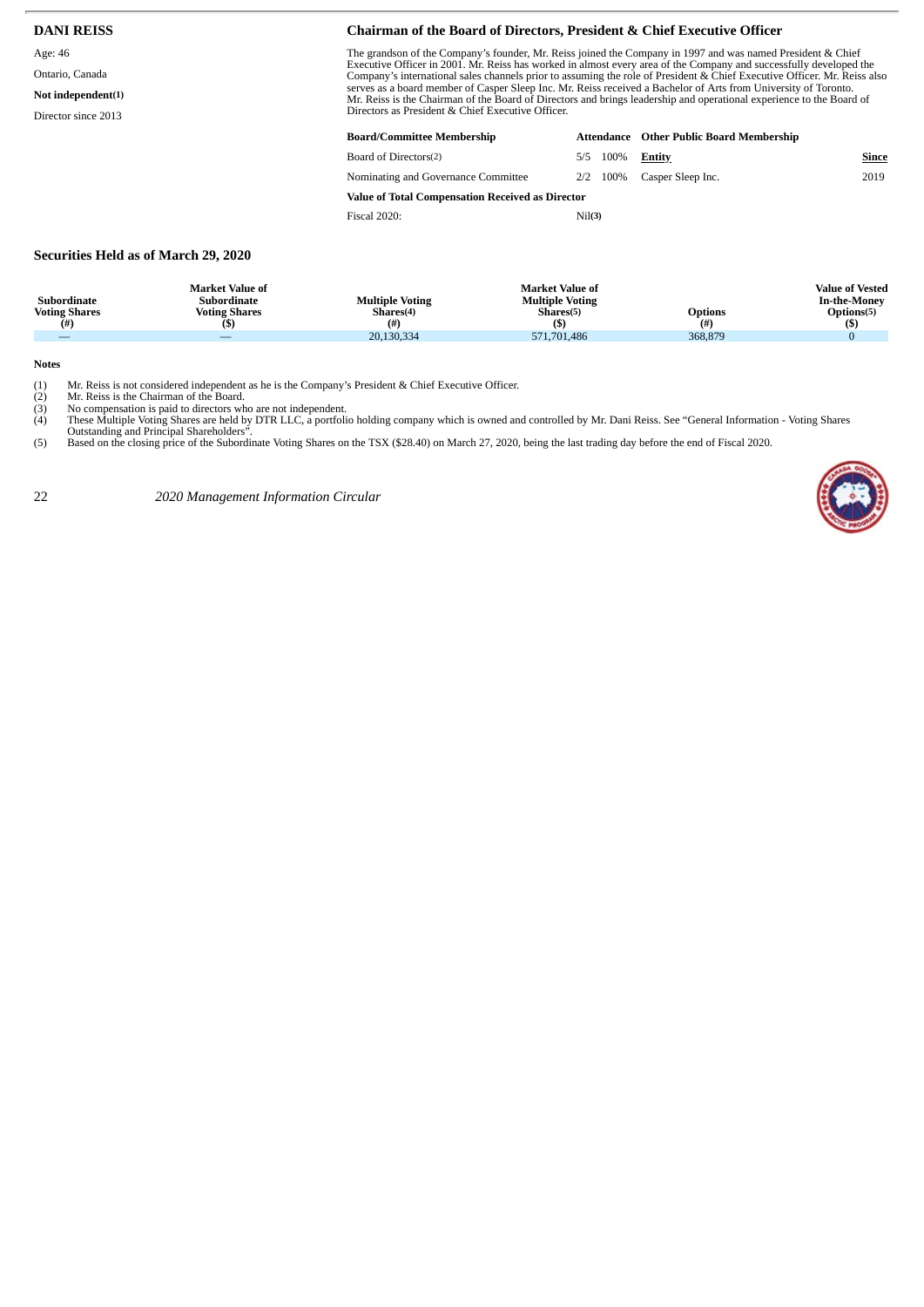#### <span id="page-25-0"></span>*Cease Trade Orders*

To the knowledge of the Company and based upon information provided by the proposed director nominees, none of the Company's proposed director nominees is, as at the date of this Circular, or has been, within the 10 years prior to the date of this Circular, a director, chief executive officer or chief financial officer of any company (including the Company) that, while such person was acting in that capacity (or after such person ceased to act in that capacity but resulting from an event that occurred while that person was acting in such capacity), was the subject of a cease trade order, an order similar to a cease trade order, or an order that denied the company access to any exemption under securities legislation, in each case, for a period of more than 30 consecutive days.

#### <span id="page-25-1"></span>*Bankruptcies*

To the knowledge of the Company and based upon information provided by the proposed director nominees, none of the Company's proposed director nominees is, as at the date of this Circular, or has been, within the 10 years prior to the date of this Circular, a director or executive officer of any company (including the Company), that, while that person was acting in that capacity, or within a year of that person ceasing to act in that capacity, became bankrupt, made a proposal under any legislation relating to bankruptcy or insolvency or was subject to or instituted any proceedings, arrangement or comprise with creditors or had a receiver, receiver manager or trustee appointed to hold its assets, except for Stephen Gunn who was a director of Golf Town Canada Inc., which filed for protection under the *Companies' Creditors Arrangement Act* (Canada) on September 14, 2016; and Mr. Bekenstein who was a director of The Gymboree Corporation, which filed for bankruptcy protection under Chapter 11 of the United States Bankruptcy Code on June 11, 2017, and a director of Toys "R" Us, Inc., which filed for bankruptcy protection under Chapter 11 of the United States Bankruptcy Code on September 18, 2017 and filed for protection under the *Companies' Creditors Arrangement Act* (Canada) on September 19, 2017.

To the knowledge of the Company and based upon information provided by the proposed director nominees, none of the Company's proposed director nominees has, within the 10 years prior to the date of this Circular, become bankrupt, made a proposal under any legislation relating to bankruptcy or insolvency, or become subject to or instituted any proceedings, arrangement or comprise with creditors, or had a receiver, receiver manager or trustee appointed to hold his or her assets.

#### <span id="page-25-2"></span>*Securities Penalties or Sanctions*

To the knowledge of the Company and based upon information provided by the proposed director nominees, none of the Company's proposed director nominees has (i) been subject to any penalties or sanctions imposed by a court relating to securities legislation or by a securities regulatory authority or has entered into a settlement agreement with a securities regulatory authority, or (ii) been subject to any other penalties or sanctions imposed by a court or regulatory body that would likely be considered important to a reasonable securityholder in deciding whether to vote for a proposed nominee director.

#### <span id="page-25-3"></span>**Appointment of Auditor**

At the Meeting, shareholders will be asked to appoint Deloitte LLP to hold office as the Company's auditor until the close of the next annual meeting of shareholders and to authorize the Board of Directors to fix their remuneration.

Deloitte LLP has served as auditor of the Company since 2008 and has informed the Company that it is independent with respect to the Company within the meaning of the Rules of Professional Conduct of the Chartered Professional Accountants of Ontario, and within the meaning of the U.S. Securities Act of 1933, as amended, and the applicable rules and regulations thereunder adopted by the SEC and the Public Company Accounting Oversight Board (United States) (PCAOB).

Unless a proxy specifies that the Shares it represents should be withheld from voting in respect of the appointment of the auditor, the persons named in the accompanying form of proxy and voting instruction form intend to vote FOR the appointment of Deloitte LLP as auditor **of the Company and authorizing the Board of Directors to fix their remuneration.**

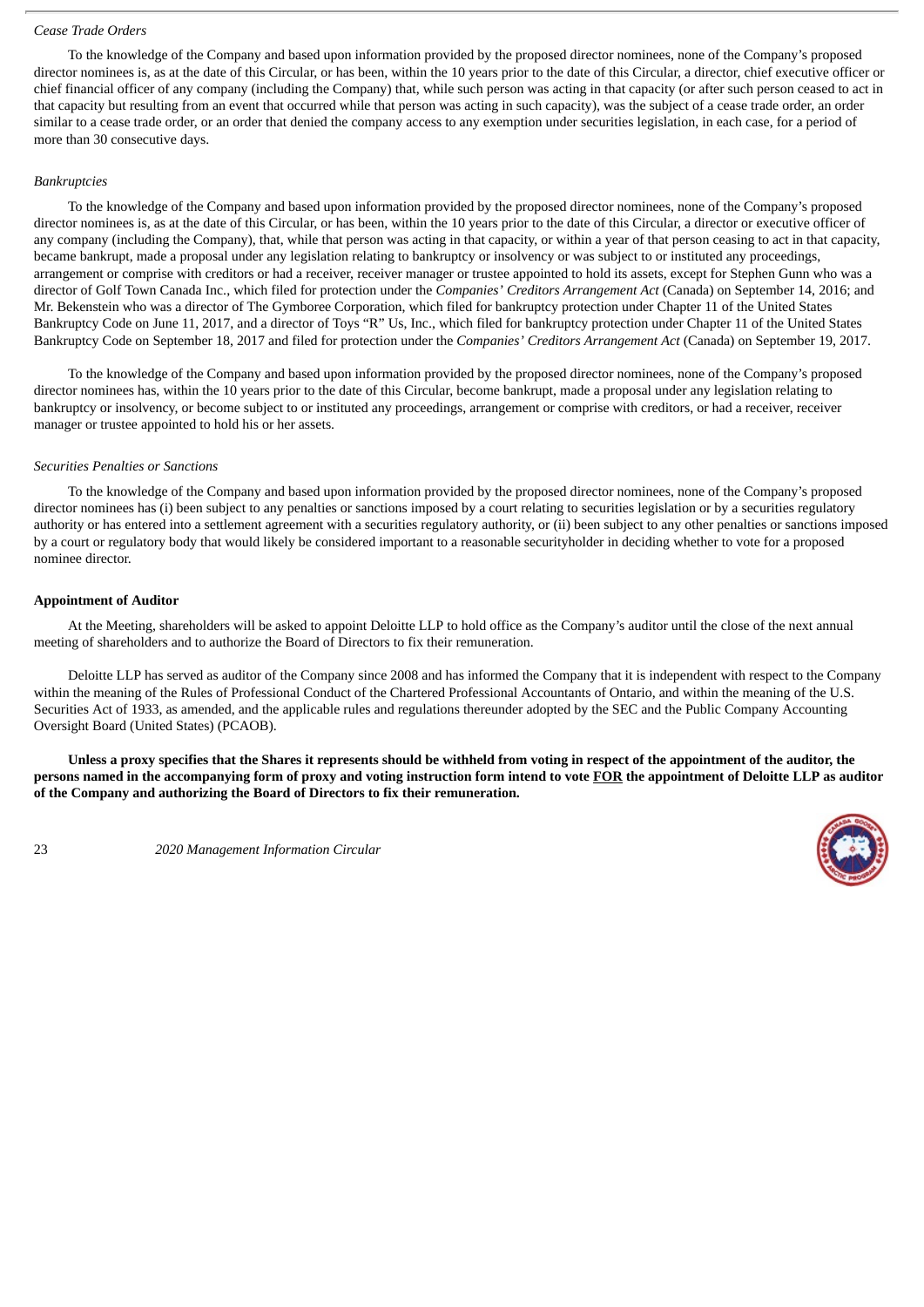For Fiscal 2020 and the fiscal year ended March 31, 2019 ("**Fiscal 2019**"), the Company was billed the following fees by Deloitte LLP:

| <b>CAD</b> \$ millions            | Fiscal<br>2020 | Fiscal<br>2019 |
|-----------------------------------|----------------|----------------|
| Audit Fees <sup>(1)</sup>         | 4.2            | 4.5            |
| Audit Related Fees <sup>(2)</sup> | 0.2            | 0.6            |
| Tax Fees $(3)$                    | 1.2            | 1.9            |
| All Other Fees <sup>(4)</sup>     |                | 0.2            |
| <b>Total Fees</b>                 | 5.6            | 7.2            |

Notes:

(1) "Audit fees" means the aggregate fees billed in each of the fiscal years for professional services rendered by Deloitte LLP for the audit of the Company's annual financial statements and review of interim financial statements. (2) "Audit-related fees" includes assurance and related services reasonably related to the financial statement audit and not included in audit services.

(3) "Tax fees" means the aggregate fees billed in each of the fiscal years for professional services rendered by Deloitte LLP for tax compliance and tax advice.<br>(4) "All other fees" includes the aggregate fees billed in Fi

listed above.

The audit committee of the Company (the "**Audit Committee**") is responsible for the pre-approval of all and any non-audit services to be provided to the Company or its subsidiary entities by the independent auditor. At least annually, the Audit Committee reviews and confirms the independence of the independent auditor by obtaining statements from the independent auditor on any non-audit services.

Additional details with respect to the Audit Committee can be found in the section entitled "Audit Committee" of the Annual Report, available on SEDAR at www.sedar.com and on EDGAR on www.sec.gov. A copy of the Audit Committee Charter is available on the Company's investor relations website at investor.canadagoose.com.

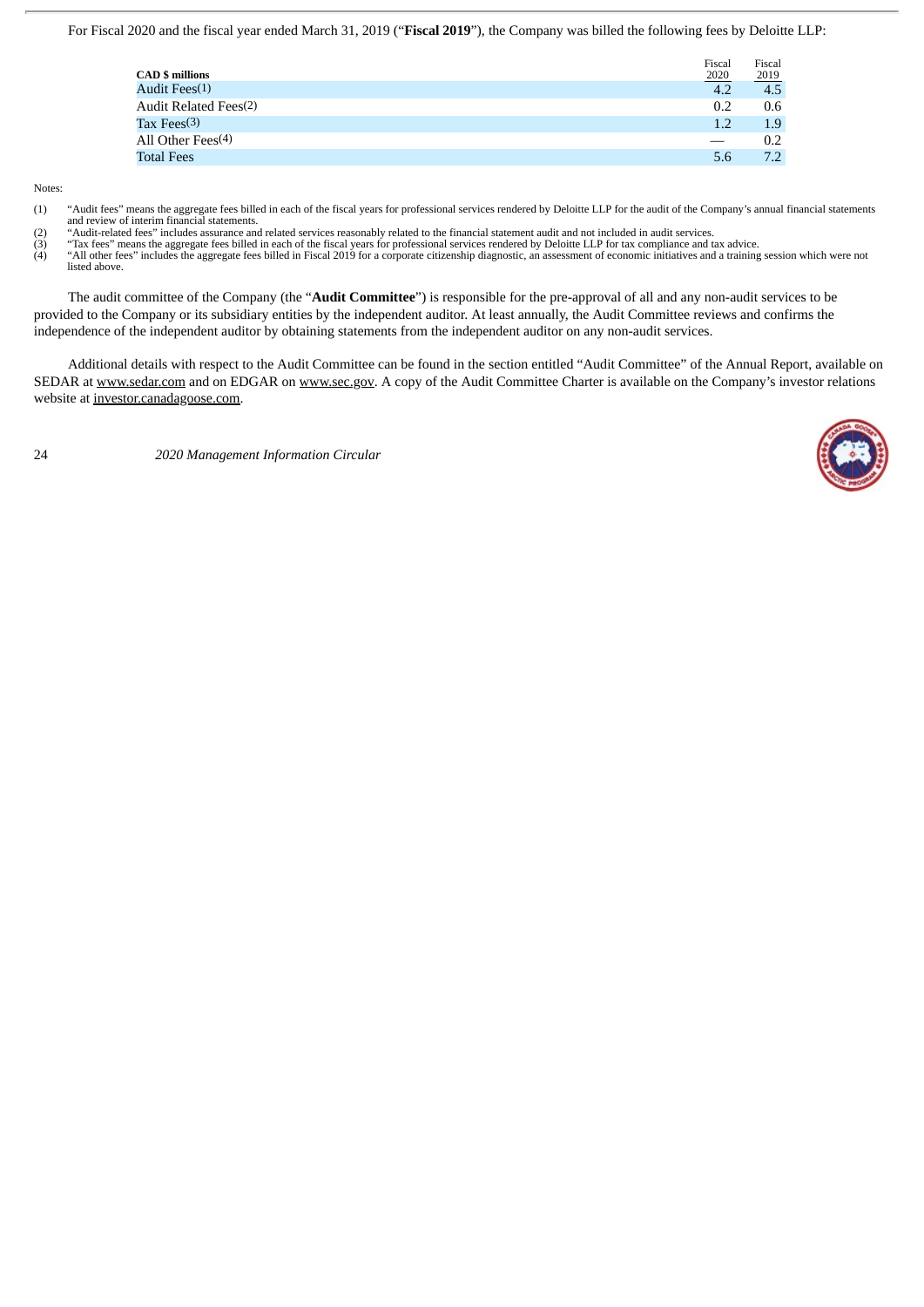#### **COMPENSATION OF DIRECTORS**

<span id="page-27-0"></span>The director compensation program of the Company is designed to (i) attract and retain qualified individuals who possess the relevant experience of board membership, and (ii) align the compensation of the directors with the interest of the Company's shareholders through option-based compensation.

The directors of the Company who are not independent for the purposes of National Instrument 58-101 – *Disclosure of Governance Practices* ("**NI 58-101**") do not receive compensation as directors of the Company. The independent directors of the Company are entitled to an annual cash retainer of \$75,000 (and in the case of Mr. Huët €75,000, and Ms. Chiquet, US\$75,000) and an annual option grant in accordance with their respective director agreements. An independent director who serves as a member of a committee of the Board of Directors is also entitled to an annual retainer of \$12,500 (and in the case of Mr. Huët €12,500, and Ms. Chiquet, US\$12,500). An independent director who serves as a chairperson of a committee of the Board of Directors is entitled to an annual retainer of \$25,000 (and in the case of Mr. Huët, €25,000 and Ms. Chiquet, US\$25,000). The Company does not offer a meeting fee for Board of Directors meetings or committee meetings.

The written charter of the Company's compensation committee (the "**Compensation Committee**") provides that the Compensation Committee will review compensation for members of the Board of Directors on at least an annual basis, taking into account, among other things, their responsibilities and time commitment. The Compensation Committee will make recommendations to the Board of Directors with respect to changes to the approach to director compensation as it considers appropriate.

#### <span id="page-27-1"></span>**Director Compensation Table**

Only the independent directors of the Company, being Ms. Butts, Ms. Chiquet, Mr. Davison, Mr. Gunn and Mr. Huët, received compensation during Fiscal 2020 for their services as directors of the Company. Mr. Reiss does not receive any compensation as a director. His compensation for serving as President & Chief Executive Officer of the Company is included with that of the other named executive officers under "Summary Compensation Table". The following table sets out information concerning the Fiscal 2020 compensation earned by, paid to, or awarded to the independent directors of the Company.

| <b>Name</b>        | Fees<br>Earned<br>(S) | Share-<br>based<br>awards<br>(s) | Option-<br>based<br>awards<br>$($ \$)(1) | <b>Non-equity</b><br>incentive plan<br>compensation | Pension<br>value | All other<br>compensation | Total<br>(S) |
|--------------------|-----------------------|----------------------------------|------------------------------------------|-----------------------------------------------------|------------------|---------------------------|--------------|
| Jodi Butts(2)      | 87,500                |                                  | 100,000                                  |                                                     |                  |                           | 187,500      |
| Maureen Chiquet(3) | 116,764(4)            | $\hspace{0.05cm}$                | 100.000                                  |                                                     |                  |                           | 216,764      |
| John Davison(5)    | 100,000               |                                  | 100,000                                  |                                                     |                  |                           | 200,000      |
| Stephen Gunn(6)    | 87,500                |                                  | 100,000                                  |                                                     |                  |                           | 187,500      |
| Jean-Marc Huët(7)  | 129,579(8)            | $\overline{\phantom{a}}$         | 100,000                                  |                                                     |                  |                           | 229,579      |

Notes:

(1) The Black-Scholes method has been used in calculating the grant date fair value of the option-based awards. For more information, see footnote 2 to the "Summary Compensation Table".

(2) Ms. Butts received \$75,000 for her services as a member of the Board of Directors and \$12,500 for her services as a member of the Nominating and Governance Committee, as well as

5,185 options to purchase Subordinate Voting Shares.<br>(3) Ms. Chiquet received US\$75,000 for her services as a member of the Board of Directors and US\$12,500 for her services as a member of the Compensation Committee, as we 5,185 options to purchase Subordinate Voting Shares.

(4) Compensation paid in US dollars converted at an exchange rate of US \$1.00 for \$1.33, which is an average rate determined in accordance with the Company's policies based on exchange rates available as at the applicable payment dates for the fiscal year.

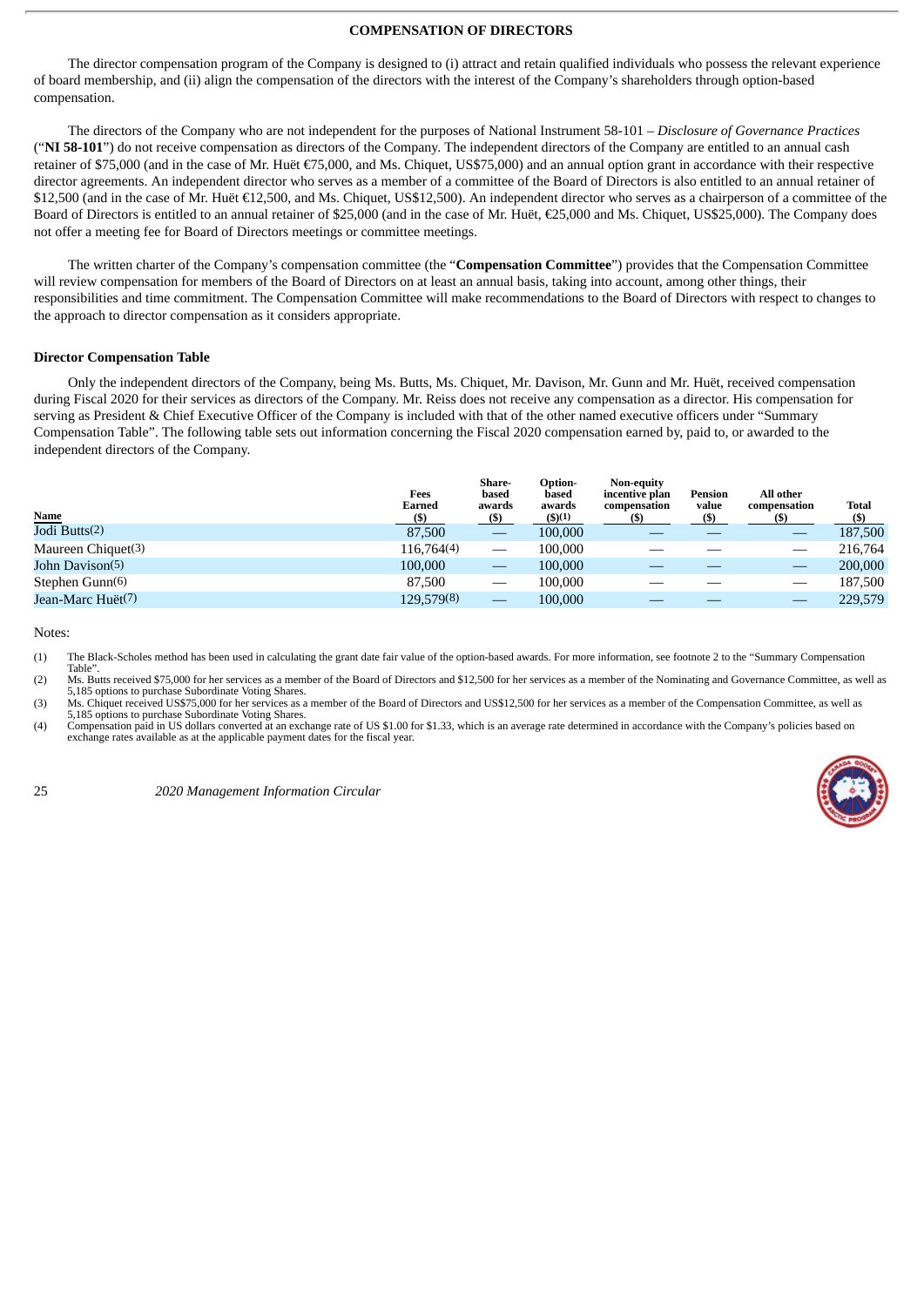Compensation paid in euros converted at an exchange rate of €1.00 for \$1.48, which is an average rate determined in accordance with the Company's policies based on exchange rates available as at the applicable payment dates for the fiscal year.

#### <span id="page-28-0"></span>**Outstanding Option-Based and Share-Based Awards**

The table below sets out, for each director that holds option-based awards of the Company, information concerning all option-based awards outstanding as at March 29, 2020. As described above, the directors of the Company who are not independent are not receiving any compensation, including option-based awards, for their services as directors of the Company. Mr. Reiss's compensation is disclosed under "Executive Compensation -Discussion and Analysis". The Company does not grant share-based awards to directors. The number of options granted to each independent director is determined in each such director's director agreement, as the Compensation Committee deems appropriate. Independent directors receive a one-time grant upon their appointment as director of the Company, and the Company expects independent directors to receive thereafter an annual grant valued at approximately \$100,000 per year, which grants are market competitive based on the assessment of the Compensation Committee and the market intelligence provided by the Company's compensation consultant.

|                             | <b>Option-Based Awards</b>                                             |                                       |                                                           |                                                                     |
|-----------------------------|------------------------------------------------------------------------|---------------------------------------|-----------------------------------------------------------|---------------------------------------------------------------------|
| Name                        | Number of<br>securities<br>underlying<br>unexercised<br>options<br>(#) | Option<br>exercise<br>price<br>$(\$)$ | <b>Option expiration date</b>                             | Value of<br>unexercised<br>in-the-money<br>options<br>$($ \$) $(6)$ |
| Jodi Butts(1)               | 23,748<br>1,255<br>5,185                                               | 31.79<br>83.53<br>63.03               | November 20, 2027<br>June 26, 2028<br>April 3, 2029       |                                                                     |
| Maureen Chiquet(2)          | 42,576<br>2,008<br>5,185                                               | 23.64<br>83.53<br>63.03               | August 24, 2027<br>June 26, 2028<br>April 3, 2029         | 202,662                                                             |
| John Davison(3)             | 31,579<br>2,761<br>5,185                                               | 30.73<br>83.53<br>63.03               | June 7, 2027<br>June 26, 2028<br>April 3, 2029            |                                                                     |
| Stephen Gunn <sup>(4)</sup> | 55,555<br>3,765<br>5,185                                               | 8.94<br>83.53<br>63.03                | February 1, 2027<br>June 26, 2028<br>April 3, 2029        | 1,081,100                                                           |
| Jean-Marc Huët(5)           | 55,555<br>3,765<br>5,185                                               | 8.94<br>83.53<br>63.03                | <b>February 1, 2027</b><br>June 26, 2028<br>April 3, 2029 | 1,081,100                                                           |

Notes:

(1) On November 20, 2017, Ms. Butts was granted 23,748 options to purchase Subordinate Voting Shares. One-quarter of Ms. Butts' award vested on each of November 20, 2018 and<br>November 20, 2019 and one-quarter of her award i 2020 and one-quarter of her award is eligible to vest on each of April 3, 2021, April 3, 2022 and April 3, 2023.



<sup>(5)</sup> Mr. Davison received \$75,000 for his services as a member of the Board of Directors and \$25,000 for his services as chairperson of the Audit Committee, as well as 5,185 options to purchase Subordinate Voting Shares.

<sup>(6)</sup> Mr. Gunn received \$75,000 for his services as a member of the Board of Directors and \$12,500 for his services as a member of the Audit Committee, as well as 5,185 options to

purchase Subordinate Voting Shares.<br>(7) Mr. Huët received €75,000 for his services as a member of the Board of Directors, €12,500 for his services as a member of the Audit Committee, as well as 5,185 options to purchase Subordinate Voting Shares.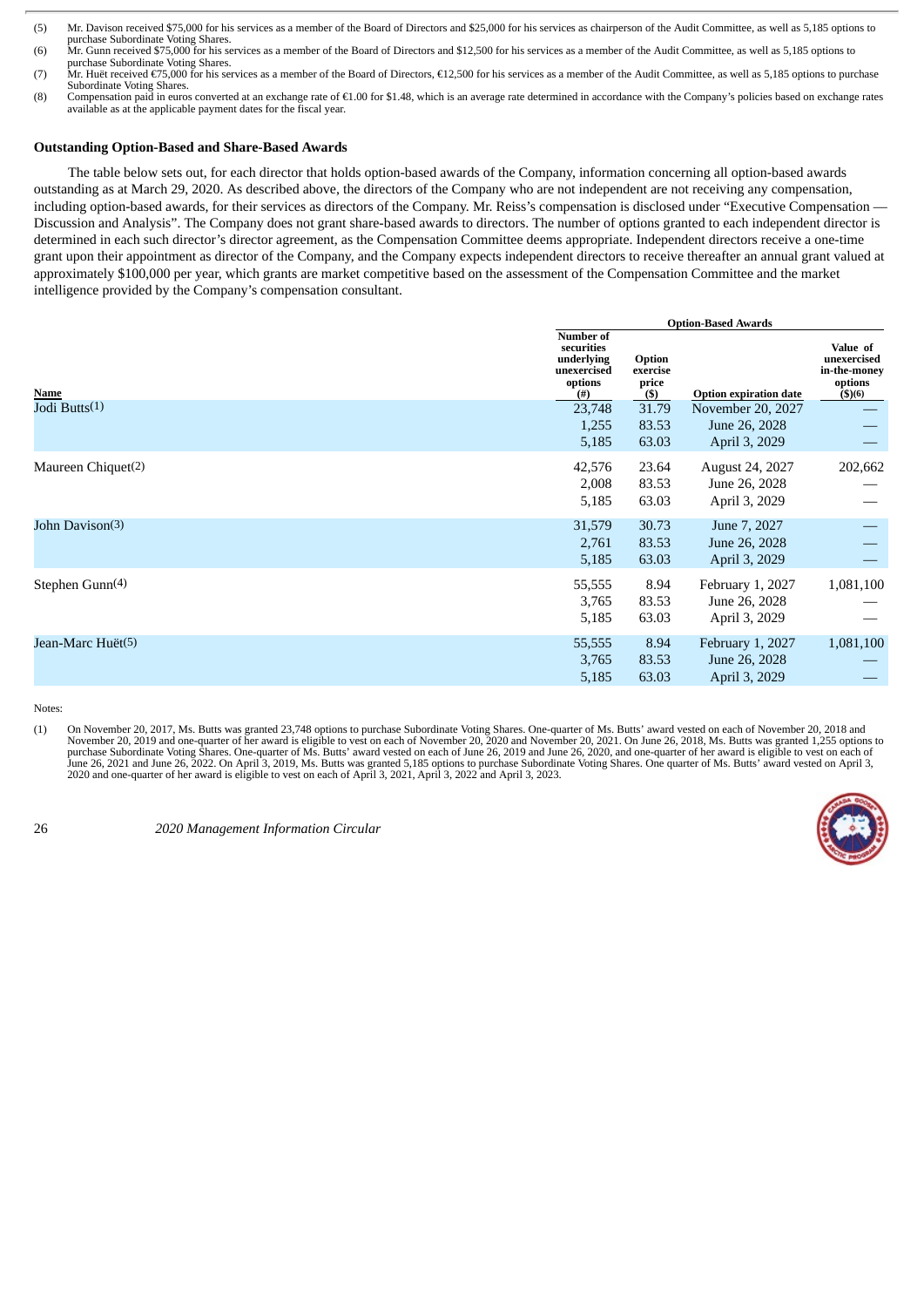- (2) On August 24, 2017, Ms. Chiquet was granted 42,576 options to purchase Subordinate Voting Shares. One-quarter of Ms. Chiquet's award vested on each of August 24, 2018 and August 24, 2019, and one-quarter of her award is eligible to vest on each of August 24, 2020 and August 24, 2021. On June 26, 2018, Ms. Chiquet was granted 2,008 options to purchase Subordinate Voting Shares. One-quarter of Ms. Chiquet's award vested on each of June 26, 2019 and June 26, 2020, and one-quarter of her award is eligible to vest on each of June 26, 2021 and June 26, 2022. On April 3, 2019, Ms. Chiquet was granted 5,185 options to purchase Subordinate Voting Shares. One quarter of Ms. Chiquet's award vested on<br>April 3, 2020 and one-quarter of her award is
- (3) On June 7, 2017, Mr. Davison was granted 31,579 options to purchase Subordinate Voting Shares. One-quarter of Mr. Davison's award vested on each of June 7, 2018, June 7, 2019 and June 7, 2020, and one-quarter of his award is eligible to vest on June 7, 2021. On June 26, 2018, Mr. Davison was granted 2,761 options to purchase Subordinate Voting Shares.<br>One-quarter of Mr. Davison's award vested o On April 3, 2019, Mr. Davison was granted 5,185 options to purchase Subordinate Voting Shares. One quarter of Mr. Davison's award vested on April 3, 2020 and one-quarter of his<br>award is eligible to vest on each of April 3,
- (4) On February 1, 2017, Mr. Gunn was granted 55,555 options to purchase Subordinate Voting Shares. One-third of Mr. Gunn's options are subject to time-based vesting of 40% on the Cunn Was granted 55,555 options to purchas second anniversary of the grant date and 20% on each anniversary of the grant date thereafter, and the remaining two-thirds of his options are subject to both time-based and<br>performance-based vesting (although the performa February 1, 2020, respectively, and 20% of his award is eligible to vest on each of February 1, 2021 and February 1, 2022. On June 26, 2018, Mr. Gunn was granted 3,765 options to purchase Subordinate Voting Shares. One-quarter of Mr. Gunn's award vested on each of June 26, 2019 and June 26, 2020, and one-quarter of his award is eligible to vest on each of<br>June 26, 2021 and June 26, 2022. On April 3 2020 and one-quarter of his award is eligible to vest on each of April 3, 2021, April 3, 2022 and April 3, 2023.
- (5) On February 1, 2017, Mr. Huët was granted 55,555 options to purchase Subordinate Voting Shares. One-third of Mr. Huët's options are subject to time-based vesting of 40% on<br>January 1, 2019 and 20% on each of January 1, (although the performance-based criteria are fulfilled as at the date hereof). 40% and 20% of Mr. Huët's award vested on February 1, 2019 and on February 1, 2020, respectively, and<br>20% of his award is eligible to vest on e April 3, 2019, Mr. Huët was granted 5,185 options to purchase Subordinate Voting Shares. One quarter of Mr. Huët's award vested on April 3, 2020 and one-quarter of his award is<br>eligible to vest on each of April 3, 2021, Ap
- (6) Based on the closing price of the Subordinate Voting Shares on the TSX (\$28.40) on March 27, 2020, being the last trading day before the end of Fiscal 2020.

#### **EXECUTIVE COMPENSATION — DISCUSSION AND ANALYSIS**

<span id="page-29-0"></span>The following discussion describes the significant elements of the Company's executive compensation program, with particular emphasis on the process for determining the compensation payable to the named executive officers ("**Named Executive Officers**" or "**NEOs**", each a "**Named Executive Officer**" or an "**NEO**"), being (i) the President & Chief Executive Officer ("**CEO**"), (ii) the Executive Vice President & Chief Financial Officer ("**CFO**"), and (iii) each of the three other most highly compensated executive officers (or individuals acting in a similar capacity) of the Company. For Fiscal 2020, the Company's NEOs were:

- Dani Reiss, President & Chief Executive Officer;
- Jonathan Sinclair, Executive Vice President & Chief Financial Officer;
- Pat Sherlock, President, Canada Goose International AG;
- Scott Cameron, President, Greater China; and
- Penny Brook, Chief Marketing Officer.

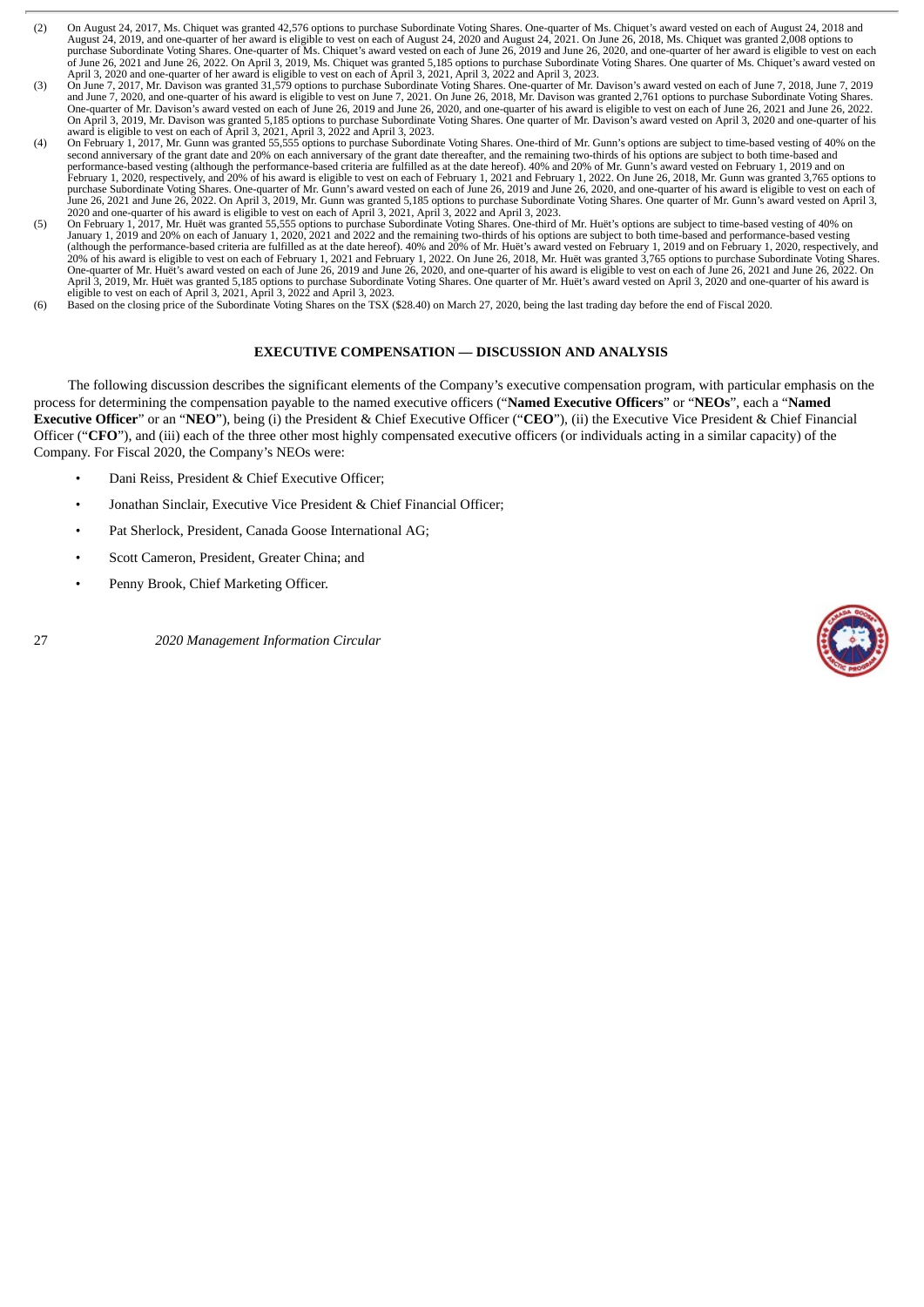#### <span id="page-30-0"></span>**Executive Compensation Philosophy and Objectives**

The Company's compensation program is designed to attract, retain, motivate and reward the executive officers for their performance and contribution to the Company's long-term success in a manner consistent with our culture and our relevant talent markets. In order to support the achievement of short and long-term corporate objectives, our compensation program is designed to compensate the executive officers by combining short-term cash and long-term equity incentives. It also is designed to reward the achievement of corporate and individual performance objectives.

#### <span id="page-30-1"></span>**Annual Compensation Review Process**

Based on recommendations made by the Compensation Committee, the Board of Directors makes decisions regarding base salaries, annual bonuses and equity incentive compensation for NEOs, and approves corporate goals and objectives relevant to the compensation of NEOs. The Compensation Committee also reviews the Company's compensation strategies and plans for each fiscal year as well as the results in order to recommend to the Board of Directors the compensation to be awarded to each NEO.

A market review of executive compensation is currently conducted on an annual basis and the Compensation Committee assesses findings submitted to it by management of the Company. Each component of executive compensation, namely base salary, annual bonus and long-term equity incentives, further described under "Elements of Compensation" hereunder, is reviewed to ensure that it accurately reflects the market in which the Company competes for talent. Adjustments are approved by the Board of Directors if deemed necessary and appropriate and they become effective for the then current fiscal year.

#### <span id="page-30-2"></span>**Compensation Consulting Services**

The Compensation Committee has discretion to retain, at the Company's expense, independent consultants to advise its members on questions concerning executive and/or director compensation. During Fiscal 2019 and Fiscal 2020, the Company retained the services of Mercer (Canada) Limited ("**Mercer**") to provide market intelligence on executive and director compensation trends. Mercer provided expertise and advice in connection with a comprehensive review of the compensation of all of the Company's executives, including the NEOs. The compensation review included the review of the group of comparable companies, the assessment of the Company's positioning in terms of compensation levels and mix and the review of the Company's compensation program. Mercer also provided services relating to the benchmarking of the Company's executive compensation and director compensation packages against compensation offered by companies comprising the Comparator Group (as defined below). Mercer provided comparative data on the practices of other similar companies with respect to compensation. The results of the benchmarking analysis were presented by management of the Company to the Compensation Committee.

The Compensation Committee relied on the knowledge and experience of its members, the Company's internal human resources expertise, advice from Mercer (including external market data gathered by Mercer), and recommendations of the President & CEO (except in respect of his own compensation) to set appropriate levels of compensation for NEOs. Mercer did not provide services to the Company's directors or executive officers directly.

Mercer was originally retained by the Company in the fiscal year ended March 31, 2017. Mercer provided certain other compensation-related services to management, including benefits consulting.

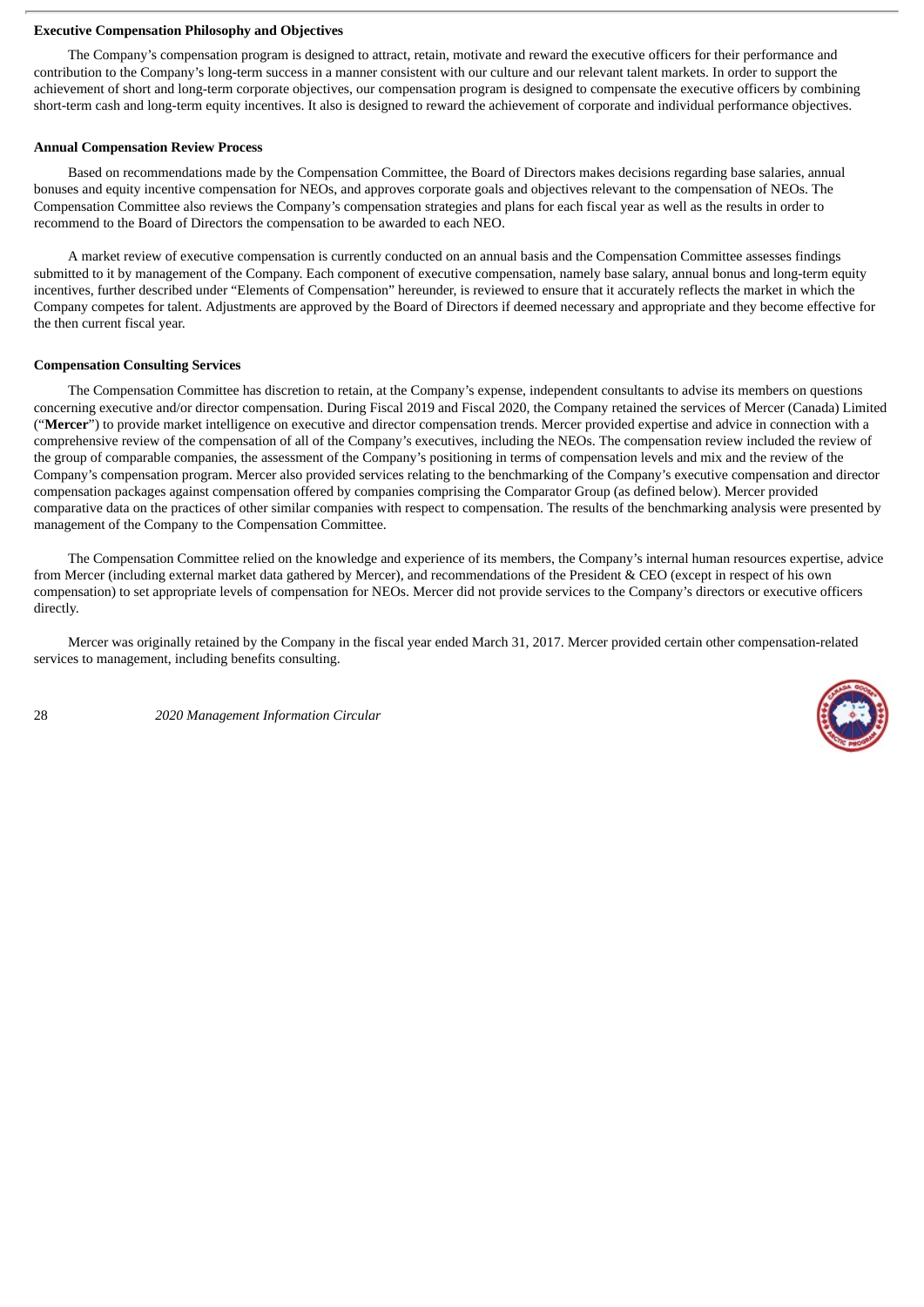|                                            | Fiscal<br>2020 | Fiscal<br>2019 |
|--------------------------------------------|----------------|----------------|
| <b>Executive Compensation-Related Fees</b> | \$ 34,465      | \$102,000      |
| All Other Fees(1)                          | \$159.129      | \$123,000      |
| Total Fees Paid                            | \$193.594      | \$225,000      |

#### Notes:

(1) For Fiscal 2020 and Fiscal 2019, the "All Other Fees" billed by Mercer were primarily related to compensation surveys, benefit consulting and human capital management support.

#### <span id="page-31-0"></span>**Comparator Groups**

In designing and reviewing the Company's compensation policies, the Compensation Committee considers general industry survey data and compares the compensation practices and elements of compensation of the Company against those of comparator groups composed of companies sharing similar activity and scope with the Company. For the Named Executive Officers, this group is made up of global publicly traded companies whose revenue, market capitalization and/or EBITDA is 25% to four times the size of the Company based on the corresponding metric, with concentration in the apparel and leisure products industries (the "**Comparator Group**"). Given the Company's growth initiatives, the Comparator Group is more weighted towards peer companies with larger size and complexity so that the Company can more effectively compete for the talent necessary to execute its global expansion strategy.

The Comparator Group used for the purpose of benchmarking NEO compensation is comprised of the following companies:

Recipe Unlimited Corporation **Carter's, Inc.** Carter's, Inc. Tod's S.p.A.

**Canadian Organizations U.S. Organizations E.U. Organizations** BRP Inc. Salvatore Ferragamo S.p.A. Spin Master Corp. Urban Outfitters, Inc. Moncler S.p.A. Aritzia Inc. Fossil Group, Inc. Brunello Cucinelli S.p.A. G-III Apparel Group, Ltd. Wolverine World Wide, Inc. Columbia Sportswear Company Guess?, Inc. Deckers Outdoor Corporation Steve Madden, Ltd. Oxford Industries, Inc. Callaway Golf Company Crocs, Inc.

The Company last completed a comprehensive benchmarking analysis in Fiscal 2019 with respect to the Comparator Group.

#### <span id="page-31-1"></span>**Elements of Compensation**

The elements composing the Company's executive compensation program are determined in accordance with existing market standards and the compensation philosophy and objectives outlined herein, and are reviewed against those of the companies comprising the comparator groups as well as general industry survey data. The elements of the Company's executive compensation program primarily consist of the following: base salary, annual bonus and long-term equity incentives. Each element of compensation is described in more detail below.

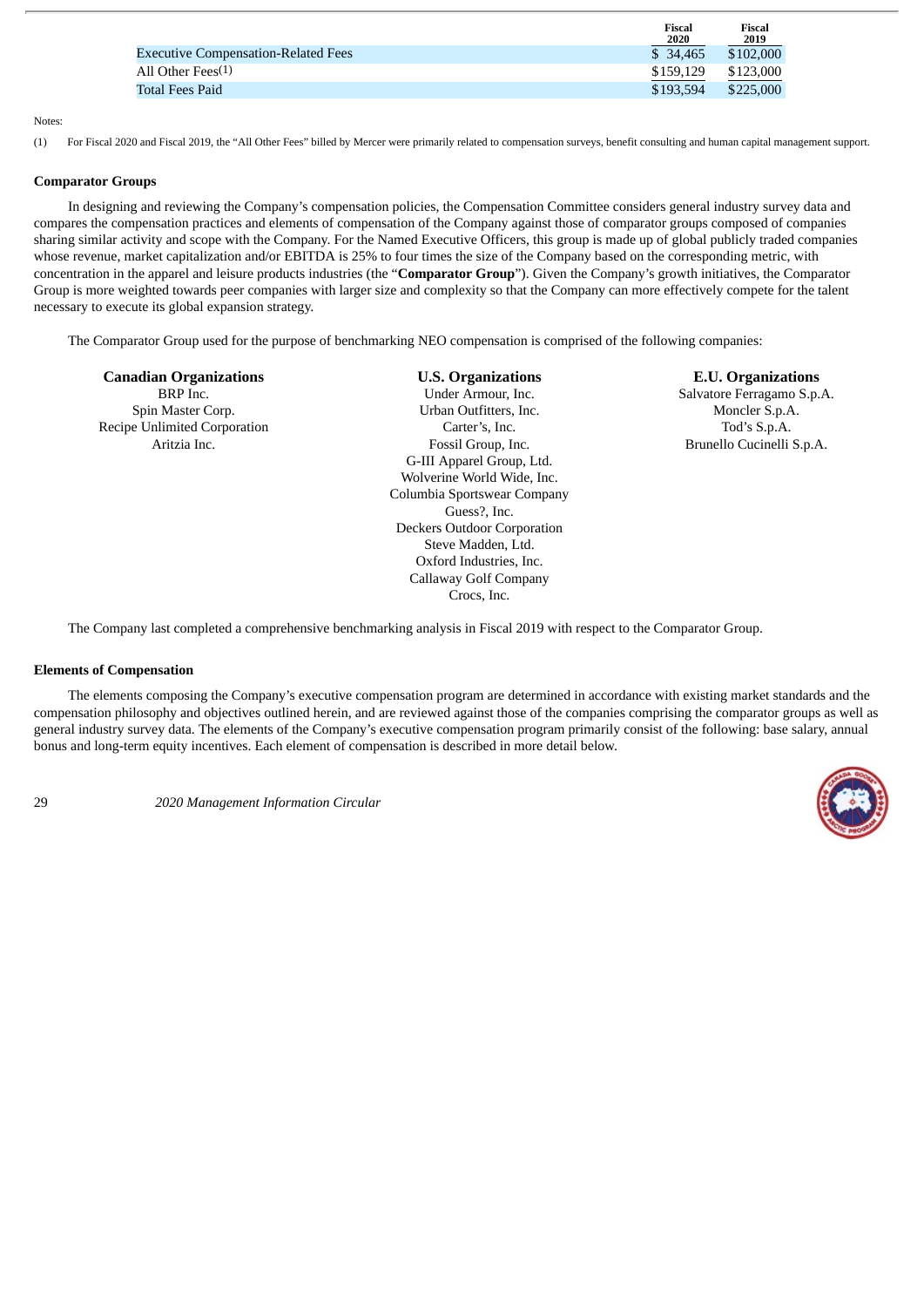#### <span id="page-32-0"></span>*Base Salary*

Base salaries for NEOs are established based on a range of factors, both quantitative and qualitative. The Compensation Committee generally takes into account the median of compensation levels paid by the companies comprising the Comparator Group for similar positions. Qualitative factors such as the scope and breadth of an NEO's role and responsibilities, his or her prior relevant experience, and the overall market demand for such NEO are also taken into account by the Compensation Committee in the determination of base salaries. An NEO's base salary is also assessed in light of the level of the other compensation components to ensure that such executive officer's total compensation is in line with the Company's overall compensation philosophy.

Base salaries are reviewed annually to ensure that they continue to reflect individual performance and market conditions, and merit increases or adjustments are made, as deemed appropriate. Under specific circumstances, the Compensation Committee may recommend adjustments as warranted throughout the year for promotions or other changes in the scope or breadth of an executive officer's role or responsibilities.

In response to the outbreak of the novel coronavirus in March 2020, Mr. Reiss elected to forego his salary indefinitely. In addition, in April 2020, all other NEOs took a voluntary salary reduction of 20%.

#### <span id="page-32-1"></span>*Annual Bonus*

NEOs and other members of the management team of the Company are eligible to receive an annual incentive cash bonus. The Company's annual bonus plan provides for an annual individual bonus target, established as a percentage of the eligible employee's base salary (the "**Target Bonus**"). With respect to NEOs, the bonus to be awarded is determined at the end of each fiscal year by the Compensation Committee, subject to final approval by the Board of Directors.

For Fiscal 2020, the Board of Directors determined the bonus to be awarded to each NEO, other than for the President & CEO, based on the following three factors: (i) the Target Bonus, (ii) their individual performance, and (iii) the Company's performance, which is measured against the earnings before interest and taxes ("**EBIT**") target established by the Board of Directors for the then current fiscal year. The bonus to be awarded to Mr. Reiss was determined by the Board of Directors based on (i) the Target Bonus, and (ii) the Company's performance measured against a pre-established Fiscal 2020 EBIT target.

EBIT is a non-IFRS measure. Nonetheless, it was selected as the reference metric for establishing annual incentive compensation because the Company believes that it is an appropriate measure of its operating performance that highlights trends in the core business that may not otherwise be apparent when relying solely on IFRS measures. Furthermore, the Compensation Committee and the Board of Directors believe that EBIT is an appropriate metric to encourage the development of a corporate culture focused on sustained profitability and growth.

For Fiscal 2020, management set the EBIT Target (as defined under "Summary Compensation Table" below) which was approved by the Board of Directors at the beginning of Fiscal 2020 in connection with the annual budgeting process and used for the purpose of determining bonuses. The EBIT Target is designed to be a stretch objective in order to drive sustainable long-term growth of corporate performance. Each year, there is a possibility that payments will not be made at all or will be made at less than 100% of the targeted level. The Compensation Committee has the discretion to exclude certain extraordinary and non-recurring items from the calculation of the EBIT for the specific purpose of determining bonuses to be awarded to eligible employees if it determines the circumstances so warrant. In Fiscal 2020, EBIT was adjusted for the same amounts as included in the Company's Adjusted EBIT calculation. Refer to the 2020 MD&A for additional information and a reconciliation of Adjusted EBIT to net income, the most directly comparable IFRS measure.

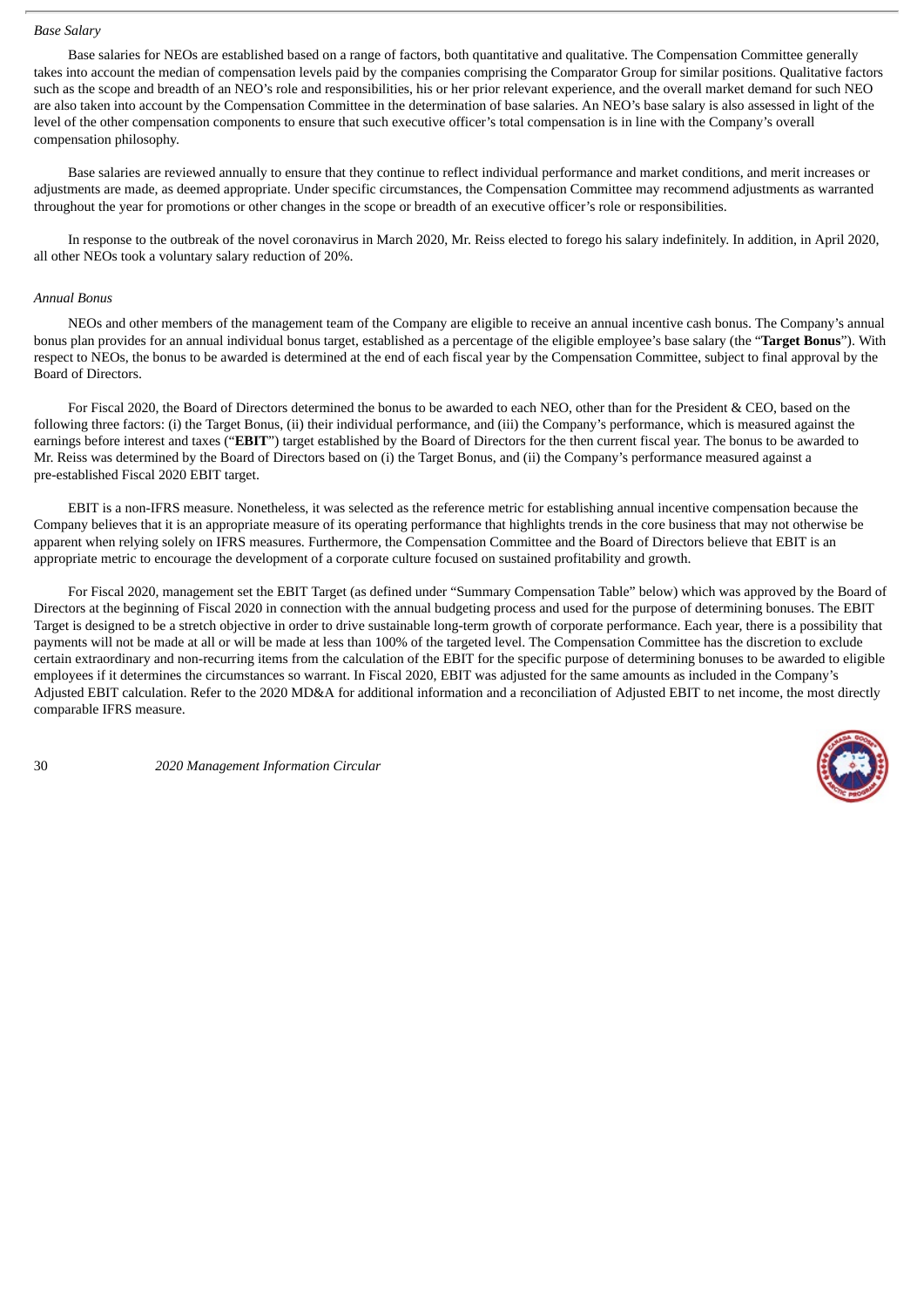For Fiscal 2020, Mr. Reiss was eligible to earn an annual Target Bonus at 100% of his base salary, based on the achievement of the EBIT Target and payout of Mr. Reiss's bonus being earned at 100% upon achievement of EBIT at 100% of EBIT Target. No portion of Mr. Reiss's bonus was eligible to be earned if EBIT was determined to have been achieved at 90% or less below EBIT Target. Achievement of EBIT between 90% and less than 100% of EBIT Target would have resulted in Mr. Reiss's bonus being earned on a straight-line basis between 0% and 100%. Achievement of EBIT above 100% of EBIT Target would have resulted in the EBIT component of Mr. Reiss's bonus being earned at 100% of target plus 8% of target for each 1% over EBIT Target.

Messrs. Sinclair, Sherlock and Cameron and Ms. Brook were eligible to earn, under the Company's annual bonus plan for salaried employees, annual Target Bonuses at 45% (Mr. Sinclair) or 40% (Messrs. Sherlock and Cameron and Ms. Brook) of their base salaries. Bonuses were eligible to be earned under the plan based on, among other things, the achievement of the pre-established EBIT Target and a participant's individual performance review for Fiscal 2020. No bonuses were eligible to be paid under the plan for achievement of EBIT at less than 85% of EBIT Target or an individual performance rating of "needs immediate improvement". Upon achievement of EBIT of at least 85% of EBIT Target, a participant could receive an annual bonus at various percentages of his or her target bonus amount depending on an individual performance rating of "exceptional", "leading", "tracking" or "inconsistent". Achievement of EBIT between 85% and 100% of EBIT Target would have resulted in a participant's bonus being earned on a straight-line basis between 0% and 100%. Achievement of EBIT above 100% of EBIT Target could result in the EBIT component of a participant's bonus being earned at 100% of target plus 4% of target for each 1% over EBIT Target, based on a matrix approved by the Compensation Committee that takes into account achievement of EBIT and the participant's performance rating.

#### <span id="page-33-0"></span>*Long-Term Equity Incentives*

The Compensation Committee believes that equity-based awards allow the Company to reward executive officers for their continued contributions. Equity-based awards also reward continued employment by an executive officer, with an associated benefit to the Company of employee continuity and retention. The Compensation Committee further believes that equity-based awards provide management with a strong alignment with long-term corporate performance.

In December 2013, the Company established a stock option plan (the "**Legacy Option Plan**"). In connection with its initial public offering ("**IPO**") in March 2017, the Company amended the Legacy Option Plan such that outstanding options granted under the Legacy Option Plan became exercisable for Subordinate Voting Shares, and no further awards would be made under the Legacy Option Plan. Also in connection with the IPO, the Company adopted an omnibus incentive plan (the "**Omnibus Incentive Plan**" and together with the Legacy Option Plan, the "**equity incentive plans**") which allows the Board of Directors to grant equity-based awards to eligible participants, including executive officers. See "Equity Incentive Plans" for a detailed description of the terms and conditions attaching to awards granted under the equity incentive plans.

When considering new grants of equity-based awards, the Compensation Committee takes into account a broad range of factors, including the individual's position, the scope and breadth of his or her role and responsibility, his or her ability to affect Company performance, the value of his or her previous awards and other components of his or her total compensation and the Company's general compensation objectives, and aims at maintaining the general alignment with the total direct compensation of the Comparator Group. As of the end of Fiscal 2020, the Company had not granted equitybased awards other than options under the Legacy Option Plan and Omnibus Incentive Plan and restricted share units under the Omnibus Incentive Plan. Previously, the Company had only granted restricted share units to Mr. Sinclair who was awarded 10,650 restricted share units on July 5, 2018, of which 3,550 restricted share units vested during Fiscal 2020. The grant of restricted share unit awards has since become a regular component in the Company's equity-based compensation. In Fiscal 2020, the Board of Directors and the Compensation Committee approved a grant of an aggregate 35,171 restricted share units to eligible participants pursuant to the Omnibus Incentive Plan.

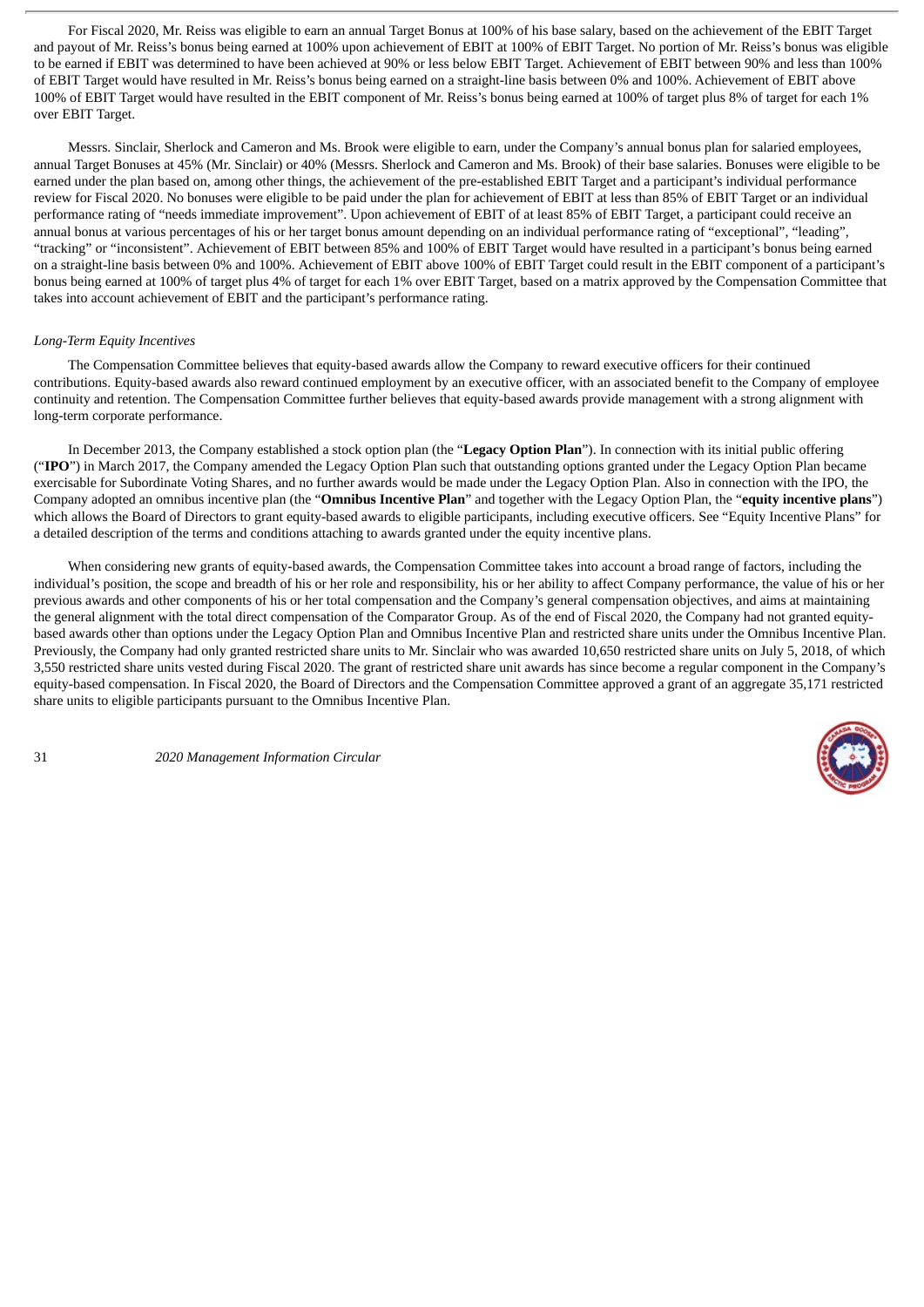#### <span id="page-34-0"></span>*Employee Benefits*

Full-time employees, including the NEOs, are eligible to participate in the Company's health and welfare benefit plans, which include medical, dental, vision, basic and dependent life, supplemental life, accidental death, dismemberment and specific loss, long-term disability, and optional critical illness insurance. Employees are also eligible to receive continuing education support and to participate in the employee purchase program, which allows employees to purchase a specified number of jackets and accessories at 50% of the manufacturer's suggested retail price. The NEOs participate in these plans on a slightly better basis than other salaried employees, including in some instances with slightly lower deductibles and better cost-sharing rates. The NEOs are also entitled to complimentary jackets each calendar year. Perquisites are awarded as tools for attraction, retention and motivation of persons in key management positions. For additional details on perquisites granted to NEOs, please refer to "Summary Compensation Table".

#### <span id="page-34-1"></span>*Pension Plan Benefits*

The Company's executive compensation program does not include defined benefit or defined contribution pension plans, but the Company has a voluntary group registered retirement savings plan (the "**Group RRSP**") in which all employees including the NEOs have the right to participate. Employee contributions, other than contributions of Mr. Reiss, to the Group RRSP are matched by the Company up to a maximum of 3% of the employee's salary. Mr. Sherlock is entitled to but has not participated in Canada Goose International AG's defined contribution pension plan.

#### <span id="page-34-2"></span>**Compensation Risk Management**

In reviewing the compensation philosophy, objectives and practices of the Company, the Compensation Committee takes into account the associated risks and has not identified any such risks that are reasonably likely to have a material adverse effect on the Company. Risk mitigation practices that discourage executives from taking excessive or inappropriate risks include having a mix of base salary, bonus and long-term incentive compensation, a bonus plan with a minimum achievement of Target EBIT that prevents the payment of bonuses unless such minimum threshold is met, the use of performance measures aligned with the Company's business strategy and compensation policies and practices being generally applied on a consistent basis to all executive officers, other than for the President & CEO.

None of the NEOs or directors is permitted to purchase financial instruments, including, for greater certainty, prepaid variable forward contracts, equity swaps, collars, or units of exchange funds, that are designed to hedge or offset a decrease in market value of equity securities granted as compensation or held, directly or indirectly by an NEO or director.

#### <span id="page-34-3"></span>**Compensation Governance**

As of the end of Fiscal 2020, the Compensation Committee was composed of Mr. Bekenstein, Mr. Cotton and Ms. Chiquet. Mr. Bekenstein is the chairperson of the Compensation Committee. Messrs. Bekenstein and Cotton are not independent as a result of their respective positions at BCI. Ms. Chiquet is independent. Each of these directors has direct experience designing effective management incentive and compensation plans to attract and retain highly qualified executives and to assess NEOs' performance objectives. The members of the Compensation Committee have experience negotiating executive compensation agreements and managing or advising large private and public corporations on compensation matters. For more information regarding the professional background and experience of each member of the Compensation Committee, please see "Business of the Meeting - Election of Directors". For information on the responsibilities, powers and operations of the Compensation Committee, see "Board of Directors Committees - Compensation Committee".

The members of the Compensation Committee are able to conduct their duties in an objective manner and through an objective process given that Ms. Chiquet is an independent director and that neither of Mr. Bekenstein nor Mr. Cotton receives any compensation for his service as a director of the Company.

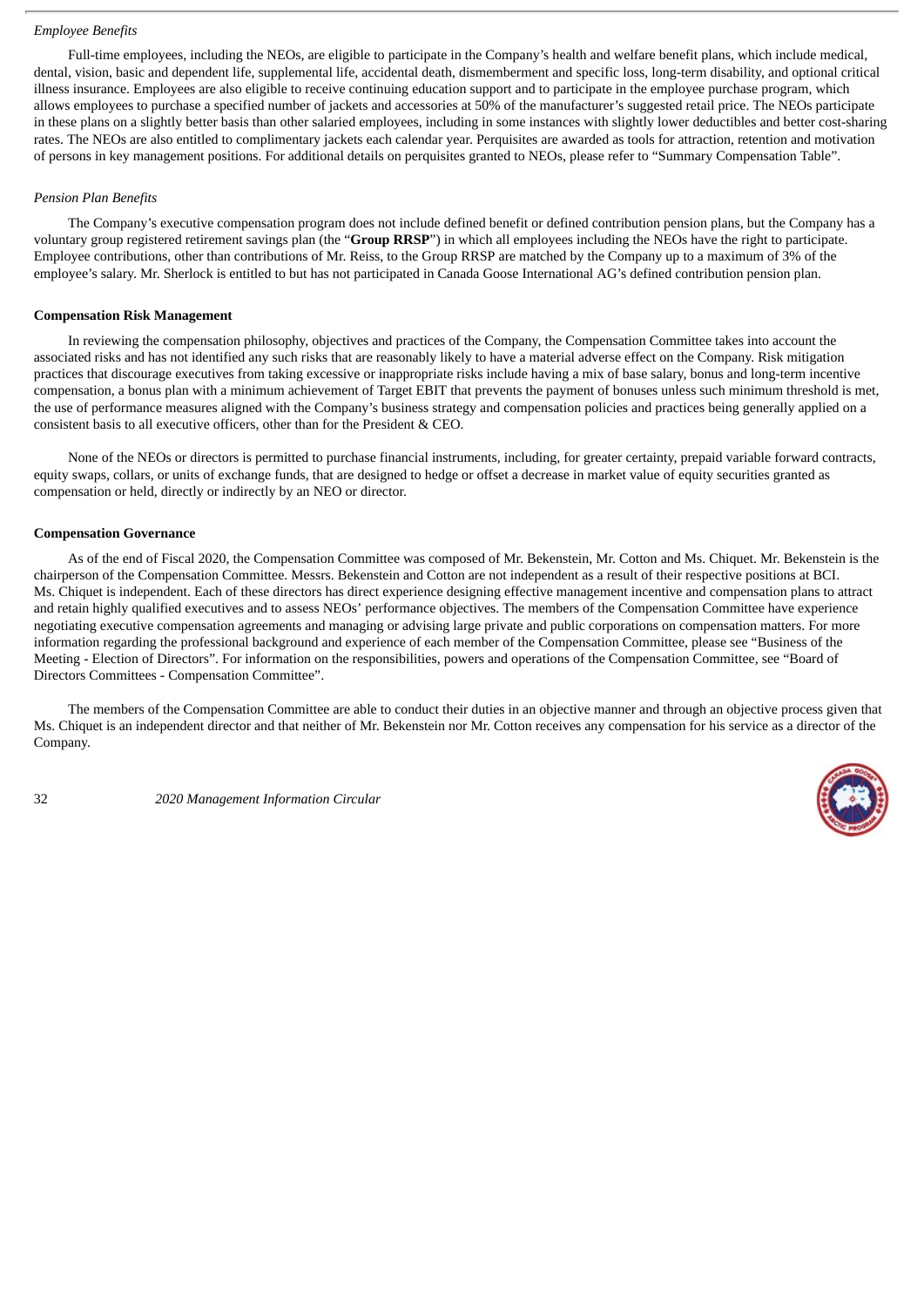#### <span id="page-35-0"></span>**Performance Graph**

The following performance graph illustrates the cumulative return on a \$100 investment in the Subordinate Voting Shares made on March 16, 2017, being the date on which the Subordinate Voting Shares started trading on the TSX, compared with the cumulative return on the S&P/TSX Composite Index for the same period (i.e. from March 16, 2017 to the last trading day of Fiscal 2020).



During the period commencing at the closing of the IPO up to the last trading day of Fiscal 2020, the cumulative shareholder return on an investment in the Subordinate Voting Shares was above that of an investment on the S&P/TSX Composite Index. The trend shown by the performance graph represents a marked growth in the Company's stock price from its IPO through Fiscal 2019, followed by a decline in the Company's stock price during Fiscal 2020. Total annual compensation of the NEOs over the same period followed a similar trend though less pronounced.

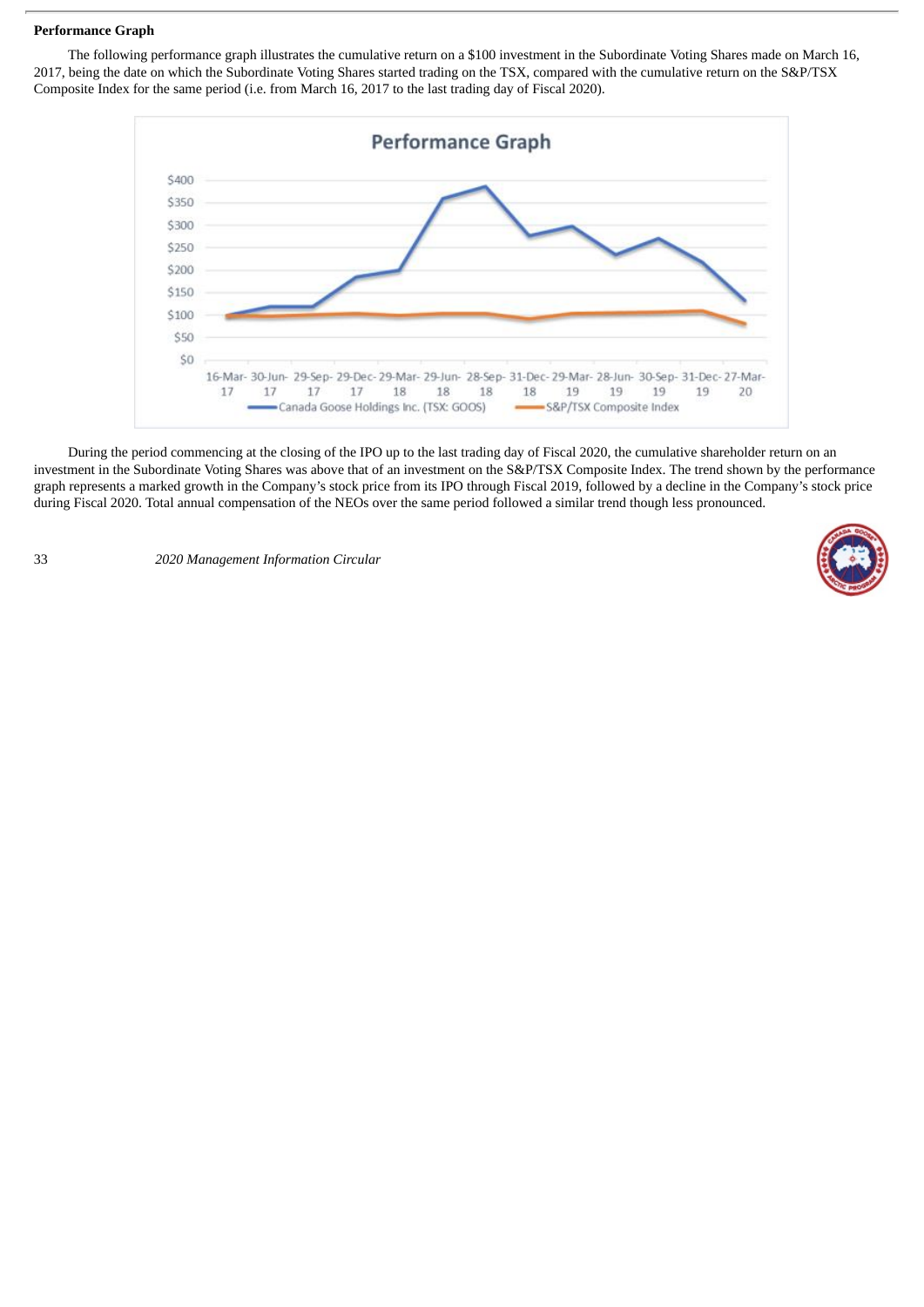## **Summary Compensation Table**

The following table sets forth information concerning the compensation paid by the Company to the NEOs during Fiscal 2020, Fiscal 2019 and the fiscal year ended March 31, 2018 ("**Fiscal 2018**").

| Name and<br><b>Principal Position</b>                                      | Fiscal<br>Year       | <b>Salary</b><br>$($ \$             | Share-<br><b>Based</b><br>Awards<br>$($ \$ $)(1)$                         | Option-<br>Based<br>Awards<br>\$)(2) | <b>Non-Equity</b><br><b>Incentive Plan</b><br>Compensation<br>Annual<br>Incentive<br><b>Plans</b><br>\$)(3) | Long-<br>term<br>incentive<br>plans<br>(\$) | Pension<br><b>Value</b><br>$(\$)$ | <b>All Other</b><br>Compensation<br>(4)(5)<br>(\$) | <b>Total</b><br>Compensation<br>$($ \$ |
|----------------------------------------------------------------------------|----------------------|-------------------------------------|---------------------------------------------------------------------------|--------------------------------------|-------------------------------------------------------------------------------------------------------------|---------------------------------------------|-----------------------------------|----------------------------------------------------|----------------------------------------|
| <b>Dani Reiss</b><br>President & CEO                                       | 2020<br>2019<br>2018 | 1,182,692<br>1,239,231<br>1,019,231 | $\overline{\phantom{m}}$<br>$\overline{\phantom{m}}$<br>$\hspace{0.05cm}$ | 3,690,000<br>1,874,342<br>986,314    | 1,910,640<br>2,316,420                                                                                      | $\overline{\phantom{0}}$                    |                                   | 37,155<br>38,599<br>9,345                          | 4,909,847<br>5,062,812<br>4,331,310    |
| Jonathan Sinclair(6)<br>Executive Vice President & Chief Financial Officer | 2020<br>2019<br>2018 | 779,000<br>599,231                  | $\overline{\phantom{0}}$<br>825,062                                       | 616,708<br>917,662                   | 602,022                                                                                                     | —                                           |                                   | 347,724<br>461,808                                 | 1,743,432<br>3,405,785                 |
| Pat Sherlock(7)<br>President, Canada Goose International AG                | 2020<br>2019<br>2018 | 432,025<br>402,649<br>254,808       | $\hspace{0.1mm}-\hspace{0.1mm}$                                           | 343,519                              | 186,248<br>171,539                                                                                          |                                             |                                   | 325,494<br>246,913<br>16,362                       | 1,101,038<br>835,810<br>442,709        |
| <b>Scott Cameron(8)</b><br>President, Greater China                        | 2020<br>2019<br>2018 | 400,696<br>389,856<br>382,212       |                                                                           | 320,000<br>—                         | 237,679<br>294,066                                                                                          |                                             |                                   | 108,790<br>22,232<br>17,954                        | 829,486<br>649,767<br>694,232          |
| Penny Brook(9)<br><b>Chief Marketing Officer</b>                           | 2020<br>2019<br>2018 | 449,418<br>454,488<br>338,517       | $\overline{\phantom{m}}$                                                  | 357,350                              | 221,950<br>156,899                                                                                          |                                             |                                   | 41,518<br>80,860<br>42,662                         | 848,286<br>757,298<br>538,078          |

Notes:

(1) Amount shown reflects the grant date fair value of a restricted share unit award granted to Mr. Sinclair in Fiscal 2019. The value per unit of \$77.47 was determined in accordance with

IFRS 2 "Share-based Payment" and was based on the volume weighted average price of the Subordinate Voting Shares during the five trading days prior to the date of grant.<br>The value indicated under the "Option-Based Awards" Awards" column above. The assumptions used to measure the fair value of the options granted during Fiscal 2020, Fiscal 2019 and Fiscal 2018 under the Black-Scholes option pricing model at the grant date were as follows:

|                                               | <b>Fiscal 2020</b> | <b>Fiscal 2019</b> | Fiscal 2018 |
|-----------------------------------------------|--------------------|--------------------|-------------|
| Weighted average stock price valuation        | \$59.19            | \$79.59            | \$31.91     |
| Stock price valuation                         |                    |                    |             |
| Weighted average exercise price               | \$59.19            | \$79.59            | \$31.91     |
| Exercise price                                |                    |                    |             |
| Risk-free interest rate                       | 1.50%              | 1.82%              | 1.34%       |
| Expected life in years                        | 5                  | b.                 |             |
| <b>Expected dividend vield</b>                |                    |                    |             |
| Volatility                                    | 40%                | 40%                | 40%         |
| Weighted average fair value of options issued | \$18.11            | \$32.68            | \$9.80      |
| Fair value of options issued in the period    |                    |                    |             |

The Black-Scholes model is widely used by the financial industry and by other public companies for securities valuations. The valuation methodology used is consistent with IFRS 2, Share-Based Payment'

(3) Amounts shown under the "Annual Incentive Plans" represent the annual bonuses awarded to each NEO for services rendered in each fiscal year, which bonuses were paid after the<br>end of the respective fiscal year. No bonus of \$274.4 million (the "**EBIT Target**") (or any partial payment threshold based on the EBIT Target). See "Executive Compensation—Discussion and Analysis – Elements of Compensation—Annual Bonus".

(4) For Fiscal 2020, none of the NEOs other than Messrs. Sinclair, Sherlock and Cameron were entitled to perquisites or other personal benefits that were worth \$50,000 or more in the aggregate or 10% or more of each such NEO's total salary for Fiscal 2020.

(5) In Fiscal 2020, (i) each of our NEOs other than Ms. Brook received company-paid personal insurance premiums, and Messrs. Reiss and Sinclair also received supplemental health<br>coverage; (ii) each of our NEOs received com

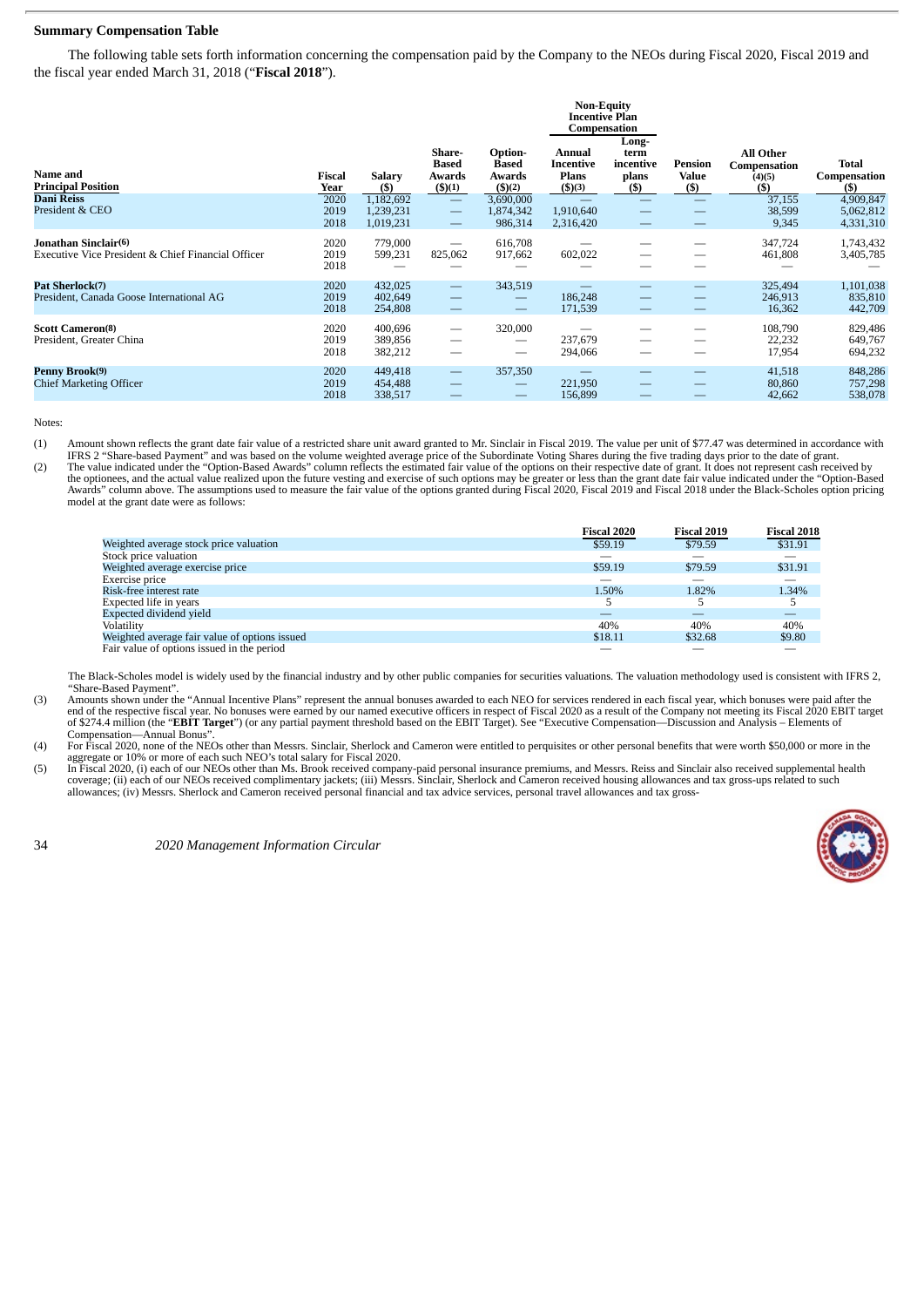ups related to such amounts; (v) Mr. Sherlock and Ms. Brook received reimbursement of school fees for their children and tax gross-ups related to such reimbursements; (vi) Mr. Sherlock received tax equalization payments designed to maintain a tax burden comparable to that of a similarly situated employee in Canada, as well as reimbursement for any Canadian taxes incurred as a direct result of Mr. Sherlock's assignment in Switzerland and (vii) Mr. Cameron received reimbursement for any Canadian taxes incurred as a direct result of his assignment in Hong Kong.

(6) Mr. Sinclair joined the Company as Executive Vice President on June 18, 2018 and was appointed Executive Vice President & Chief Financial Officer on June 26, 2018. As such,

- Mr. Sinclair did not receive any compensation during Fiscal 2018. (7) In Fiscal 2020, Mr. Sherlock's salary and certain amounts under "All other compensation" were paid in Swiss francs at an exchange rate of CHF1.00 to \$1.35, the Bank of Canada average rate as at the applicable dates for Fiscal 2020.
- (8) In Fiscal 2020, salary and certain amounts under "All other compensation" were paid in Hong Kong dollars at an exchange rate of HK\$1.00 to \$0.17, the Bank of Canada average rate<br>as at the applicable dates for Fiscal 20
- (9) In Fiscal 2020, salary and certain amounts under "All other compensation" were paid in Swiss francs at an exchange rate of CHF1.00 to \$1.35, the Bank of Canada average rate as at the applicable dates for Fiscal 2020.

#### **Incentive Plan Awards**

*Outstanding Share-Based Awards and Option-Based Awards Table*

The following table summarizes, for each of the NEOs, the number of option-based and share-based awards which were outstanding as at March 29, 2020, being the last day of Fiscal 2020.

|                             |                                                                                                                |                                             | <b>Option-Based Awards</b>             |                                                                                   |                                                                                              | <b>Share-Based Awards</b>                                                                            |                                                                                                               |
|-----------------------------|----------------------------------------------------------------------------------------------------------------|---------------------------------------------|----------------------------------------|-----------------------------------------------------------------------------------|----------------------------------------------------------------------------------------------|------------------------------------------------------------------------------------------------------|---------------------------------------------------------------------------------------------------------------|
| Name<br>Dani Reiss(2)       | <b>Number of</b><br><b>Securities</b><br><b>Underlying</b><br><b>Unexercised</b><br><b>Options</b><br>$^{(#)}$ | Option<br><b>Exercise</b><br>Price<br>$($)$ | Option<br><b>Expiration</b><br>Date    | Value of<br>Unexercised<br><b>In-the-Money</b><br><b>Options</b><br>$($ \$ $)(1)$ | <b>Number</b><br>of shares<br>or units<br>of shares<br>that<br>have<br>not<br>vested<br>(# ) | Market or<br>payout<br>value of<br>share-based<br>awards that<br>have not<br>vested<br>$($ \$ $)(1)$ | Market or<br>payout<br>value of<br>vested<br>share-based<br>awards not<br>paid out or<br>distributed<br>$($)$ |
|                             | 105,263<br>72,297<br>191,319                                                                                   | 30.73<br>83.53<br>63.03                     | 06/01/2027<br>06/26/2028<br>04/03/2029 |                                                                                   |                                                                                              |                                                                                                      |                                                                                                               |
| <b>Jonathan Sinclair(3)</b> | 35,396<br>31,975                                                                                               | 83.53<br>63.03                              | 06/26/2028<br>04/03/2029               |                                                                                   | 7,100                                                                                        | 201,640                                                                                              |                                                                                                               |
| Pat Sherlock <sup>(4)</sup> | 67,181<br>17,756                                                                                               | 1.79<br>63.03                               | 04/01/2025<br>04/03/2029               | 1,787,686                                                                         |                                                                                              |                                                                                                      |                                                                                                               |
| <b>Scott Cameron</b> (5)    | 108,327<br>16,591                                                                                              | 4.62<br>63.03                               | 01/04/2026<br>04/03/2029               | 2,576,016                                                                         |                                                                                              |                                                                                                      |                                                                                                               |
| Penny Brook(6)              | 81,482<br>18,471                                                                                               | 4.62<br>63.03                               | 04/01/2026<br>04/03/2029               | 1,937,642                                                                         |                                                                                              |                                                                                                      |                                                                                                               |

Notes:

(1) Based on the closing price of the Subordinate Voting Shares on the TSX (\$28.40) on March 27, 2020, being the last trading day before the end of Fiscal 2020.<br>(2) On April 3, 2019, Mr. Reiss was granted 191,319 options t

(2) On April 3, 2019, Mr. Reiss was granted 191,319 options to purchase Subordinate Voting Shares. One-quarter of Mr. Reiss' award vested on April 3, 2020 and one-quarter of his<br>award is eligible to vest on each of April 3

award is eligible to vest on each of April 3, 2021, April 3, 2022 and April 3, 2023.<br>
(4) On April 3, 2010, Mr. Sherlock was granted 16,591 options to purchase Subordinate Voting Shares. One-quarter of Mr. Sherlock's award



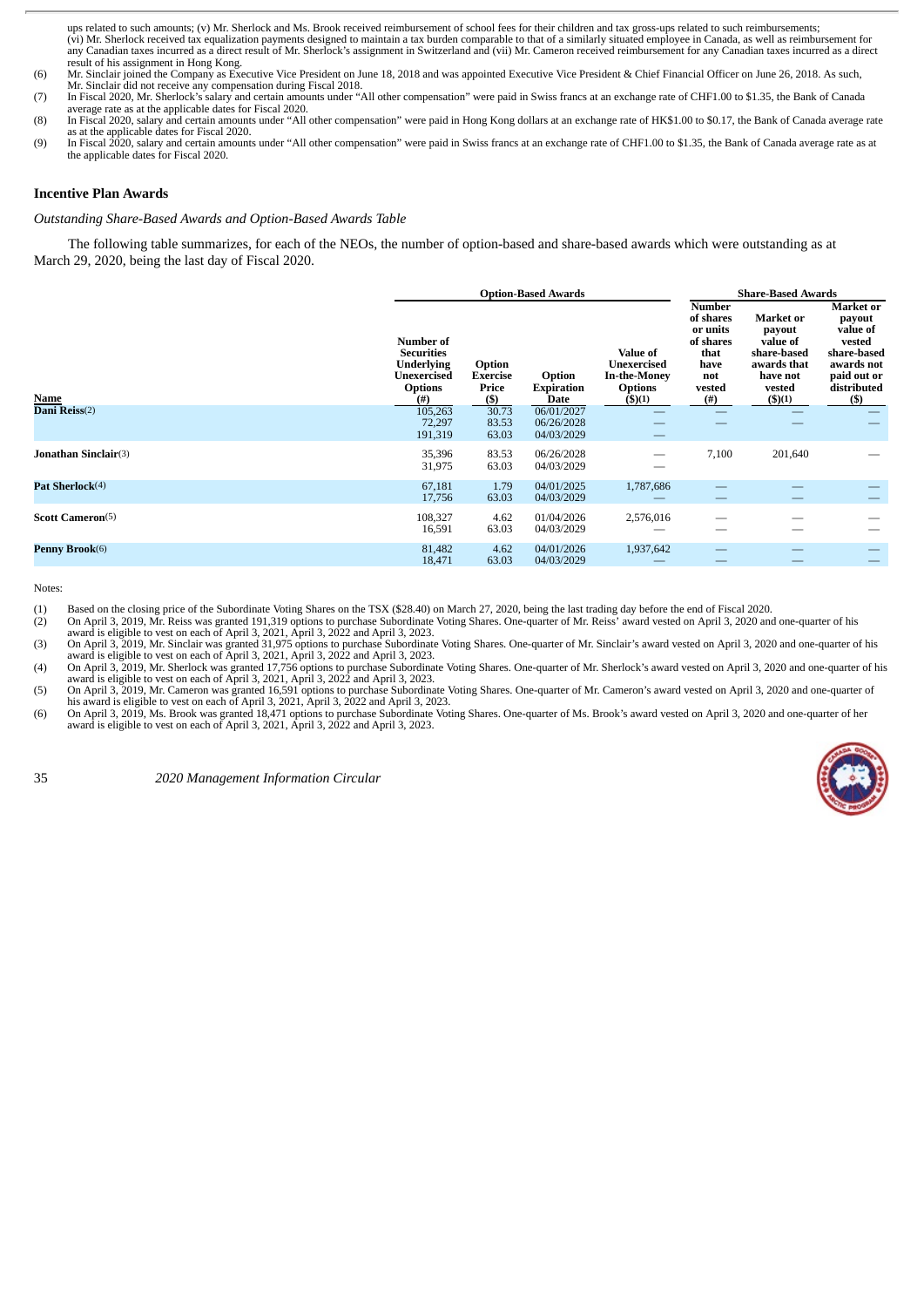# *Incentive Plan Awards – Value Vested or Earned During the Year*

The following table provides, for each of the NEOs, a summary of the value of the option-based and share-based awards vested and non-equity incentive plan compensation earned during Fiscal 2020.

|                          | <b>Option-Based</b><br>Awards –<br><b>Value Vested</b><br>During the<br>Year(1)<br>$($ \$ | <b>Share-based</b><br>awards –<br><b>Value</b><br>Vested<br>During the<br>Year(2) | <b>Non-Equity</b><br><b>Incentive Plan</b><br>Compensation-<br><b>Value Earned</b><br>During the<br>Year(3)<br>(S) |
|--------------------------|-------------------------------------------------------------------------------------------|-----------------------------------------------------------------------------------|--------------------------------------------------------------------------------------------------------------------|
| Name<br>Dani Reiss       | 389,477                                                                                   |                                                                                   |                                                                                                                    |
| <b>Jonathan Sinclair</b> |                                                                                           | 161,632                                                                           |                                                                                                                    |
| <b>Pat Sherlock</b>      | 2,995,373                                                                                 |                                                                                   |                                                                                                                    |
| <b>Scott Cameron</b>     | 3,910,261                                                                                 |                                                                                   |                                                                                                                    |
| <b>Penny Brook</b>       | 1,324,906                                                                                 |                                                                                   |                                                                                                                    |
|                          |                                                                                           |                                                                                   |                                                                                                                    |

Notes:

(1) Calculated as the difference between the market price of the Subordinate Voting Shares on the date of vesting and the exercise price payable in order to exercise the vested stock

options. (2) Calculated by multiplying the number of vested restricted share units by the market price of the Subordinate Voting Shares on the date of vesting.

(3) Equal to those amounts shown in the "Non-Equity Incentive Plan Compensation – Annual Incentive Plans" column in the Summary Compensation Table.

## **Equity Incentive Plans**

*Omnibus Incentive Plan*

The Omnibus Incentive Plan allows for a variety of equity-based awards that provide different types of incentives to be granted to the directors, executive officers, employees and consultants, including options, share appreciation rights, unvested shares and restricted share units, collectively referred to as awards. The Board of Directors is responsible for administering the Omnibus Incentive Plan, and may delegate its responsibilities thereunder. The following discussion is qualified in its entirety by the full text of the Omnibus Incentive Plan.

The Board of Directors, in its sole discretion, shall from time to time designate the directors, executive officers, employees or consultants to whom awards shall be granted and determine, if applicable, the number of Subordinate Voting Shares to be covered by such awards and the terms and conditions of such awards. Subordinate Voting Shares underlying options terminated, surrendered or cancelled under the Legacy Option Plan are available for issuance under the Omnibus Incentive Plan. If an outstanding award expires or is terminated, surrendered or cancelled for any reason without having been exercised or settled in full, or if Subordinate Voting Shares acquired pursuant to an award subject to forfeiture are forfeited, the Subordinate Voting Shares covered by such award, if any, will again be available for issuance under the Omnibus Incentive Plan. Subordinate Voting Shares will not be deemed to have been issued pursuant to the Omnibus Incentive Plan with respect to any portion of an award that is settled in cash.

*Non-Employee Director Limits.* The maximum aggregate grant date fair value, as determined in accordance with IFRS 2, of awards granted to any non-employee director for service as a director pursuant to the Omnibus Incentive Plan during any fiscal year, together with any other fees or compensation paid to such director outside of the Omnibus Incentive Plan for services as a director may not exceed \$500,000 (or, in the fiscal year of any director's initial service, \$750,000).

*Insider Participation Limit.* The aggregate number of Subordinate Voting Shares issuable to insiders and their associates at any time under the Omnibus Incentive Plan, the Legacy Option Plan or any other proposed or established share compensation arrangement, shall not exceed 10% of the issued and outstanding Subordinate Voting Shares and Multiple Voting Shares, and the aggregate number of Subordinate Voting Shares issued to insiders and their associates under the Omnibus Incentive Plan, the Legacy Option Plan or any other proposed or established share compensation arrangement within any one-year period shall not exceed 10% of the issued and outstanding Subordinate Voting Shares and Multiple Voting Shares.

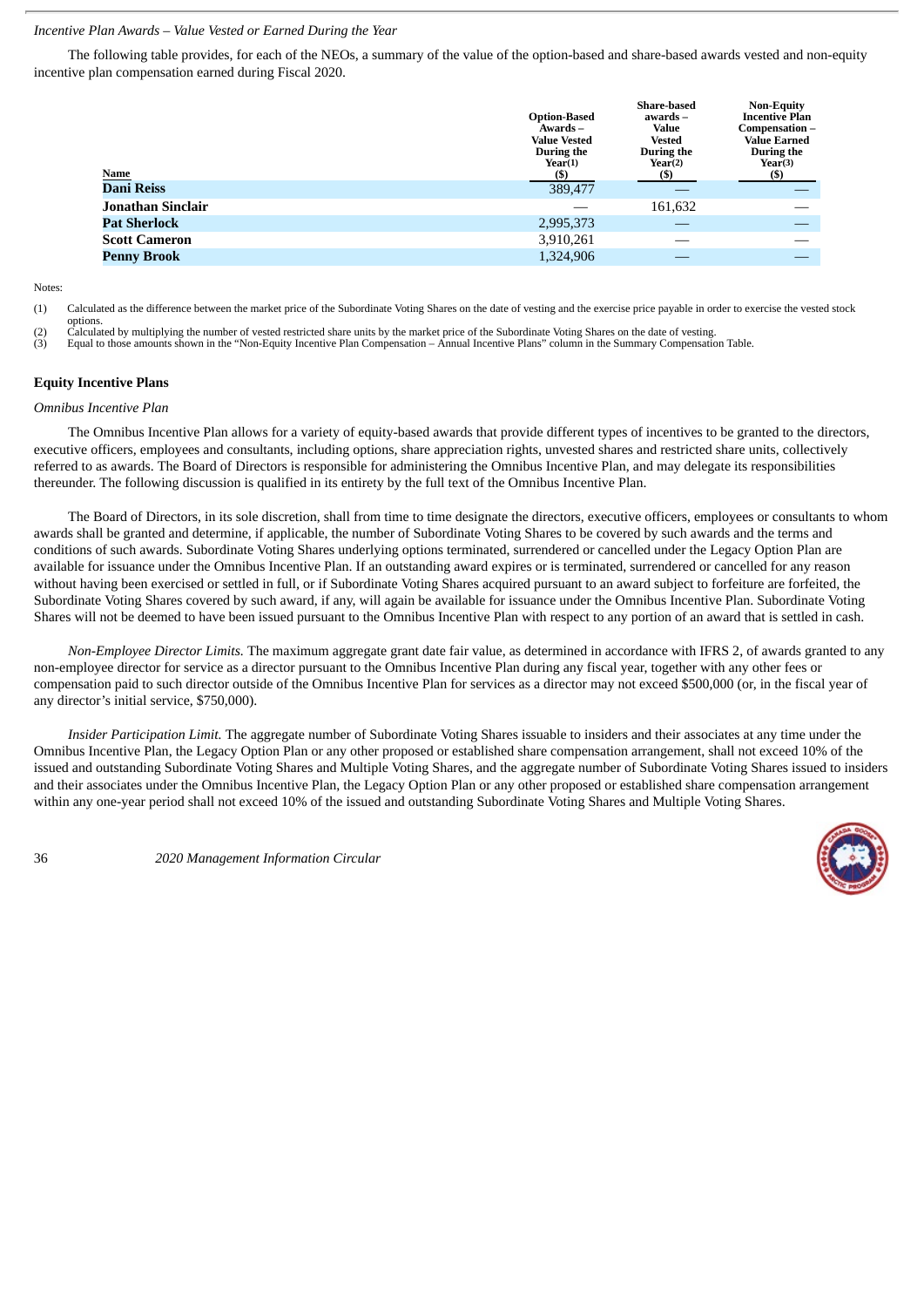*Options.* All options granted under the Omnibus Incentive Plan have an exercise price determined and approved by the Board of Directors at the time of grant, which shall not be less than the market price of the Subordinate Voting Shares on the date of the grant. For purposes of the Omnibus Incentive Plan, the market price of the Subordinate Voting Shares as at a given date shall be the volume weighted average trading price on the TSX for the five trading days before such date.

Subject to any vesting conditions, an option shall be exercisable during a period established by the Board of Directors which shall not be more than ten years from the grant date of the option. The Omnibus Incentive Plan provides that the exercise period shall automatically be extended if the date on which it is scheduled to terminate shall fall during a blackout period. In such cases, the extended exercise period shall terminate ten business days after the last day of the blackout period.

*Share Appreciation Rights*. For share appreciation rights granted under the Omnibus Incentive Plan, the participant, upon exercise of the share appreciation right, will have the right to receive a number of Subordinate Voting Shares equal in value to the excess of: (a) the market price of a Subordinate Voting Share on the date of exercise over (b) the grant price of the share appreciation right as determined by the Board of Directors, which grant price cannot be less than the market price of a Subordinate Voting Share on the date of grant. Subject to any vesting conditions imposed by the Board of Directors, a share appreciation right shall be exercisable during a period established by the Board of Directors which shall not be more than ten years from the date of the granting of the share appreciation right. The Omnibus Incentive Plan provides that the exercise period shall automatically be extended if the date on which it is scheduled to terminate shall fall during a blackout period. In such cases, the extended exercise period shall terminate ten business days after the last day of the blackout period. As of the date of this Circular, no Share Appreciation Rights have been granted to any NEO or employee of the Company.

*Unvested Shares*. The Board of Directors is authorized to grant awards of Subordinate Voting Shares subject to vesting conditions to eligible persons under the Omnibus Incentive Plan. The Subordinate Voting Shares awarded with vesting conditions will be subject to such restrictions and other conditions as the Board of Directors may impose (including, without limitation, a restriction on or prohibition against the right to receive any dividend or other right or property with respect thereto), which restrictions may lapse separately or in combination at such time or times, in such installments or otherwise as the Board of Directors determines (and, thereupon, the Subordinate Voting Shares awarded would not be subject to any different restrictions or conditions from the other Subordinate Voting Shares of the Company). As of the date of this Circular, no Unvested Shares have been granted to any NEO or employee of the Company.

*Restricted Share Units.* The Board of Directors is authorized to grant restricted share units evidencing the right to receive Subordinate Voting Shares (issued from treasury or purchased on the open market), cash based on the value of a Subordinate Voting Share or a combination thereof at some future time to eligible persons under the Omnibus Incentive Plan. The delivery of the Subordinate Voting Shares or cash may be subject to the satisfaction of performance conditions or other vesting conditions.

*Performance Criteria.* The Omnibus Incentive Plan provides that grants of awards under the Omnibus Incentive Plan may be made based upon, and subject to achieving, "performance criteria" over a specified performance period. Performance criteria may include, without limitation, an objectively determinable measure or objectively determinable measures of performance relating to any or any combination of the following (measured either absolutely or by reference to an index or indices and determined either on a consolidated basis or, as the context permits, on a divisional, subsidiary, line of business, project or geographical basis or in combinations thereof): sales; net sales; sales by location or store type; revenues; assets; expenses; earnings before or after deduction for all or any portion of interest, taxes, depreciation, and/or amortization, whether or not on a continuing operations or an aggregate or per share basis; return on equity, investment, capital, capital employed or assets; one or more operating ratios; borrowing levels, leverage ratios or credit rating; market share; capital

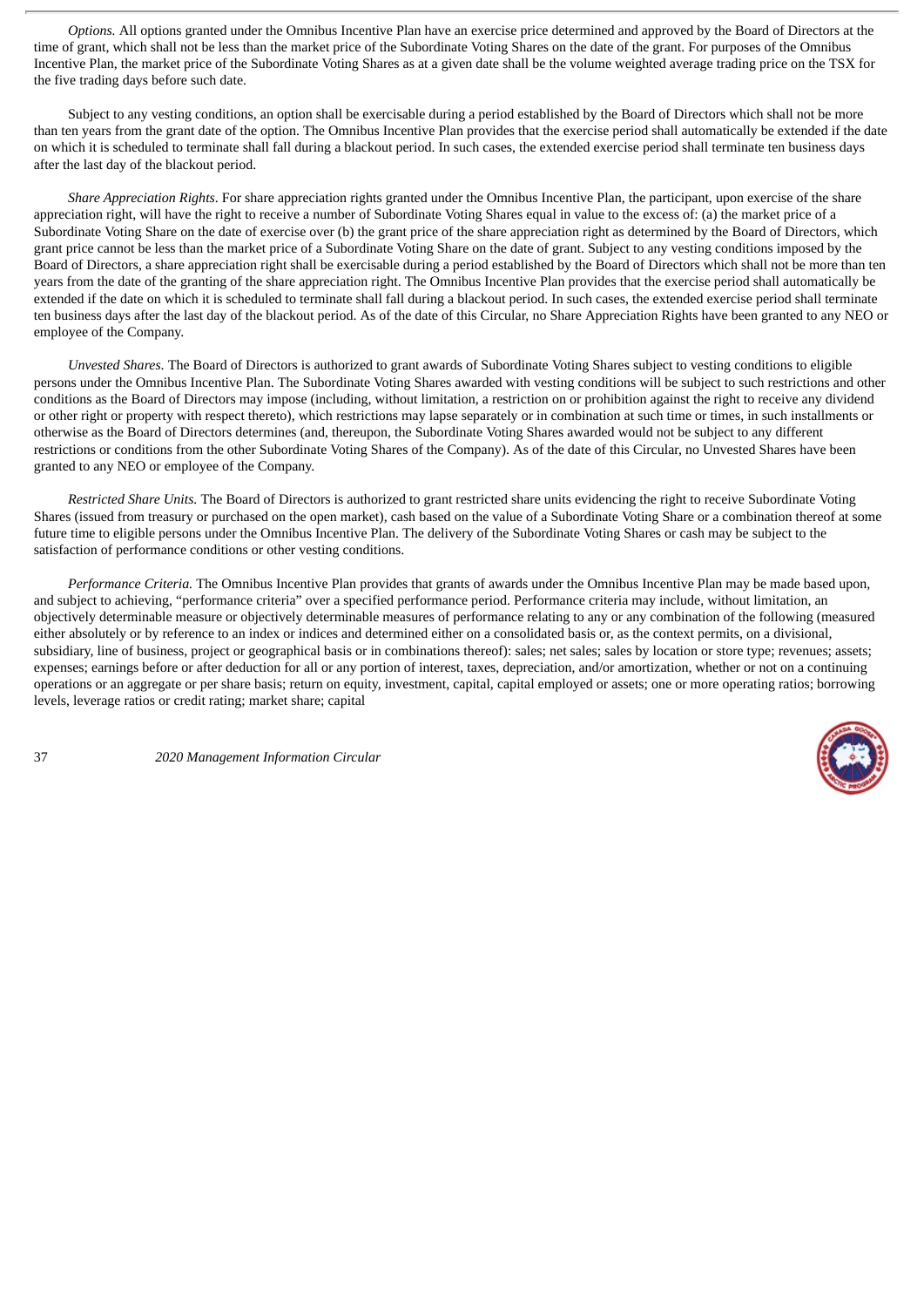expenditures; cash flow; operating efficiencies; operating income; net income; share price; shareholder return; sales of particular products or services; customer acquisition or retention; buyer contribution; acquisitions and divestitures (in whole or in part); joint ventures and strategic alliances; spin-offs, split-ups and the like; reorganizations; or recapitalizations, restructurings, financings (issuance of debt or equity) or refinancings.

*Adjustments.* In the event of any subdivision, consolidation, reclassification, reorganization or any other change affecting the Subordinate Voting Shares, or any merger or amalgamation with or into another corporation, or any distribution to all security holders of cash, evidences of indebtedness or other assets not in the ordinary course, or any transaction or change having a similar effect, the Board of Directors shall in its sole discretion, subject to the required approval of any stock exchange, determine the appropriate adjustments or substitutions to be made in such circumstances in order to maintain the economic rights of the participants in respect of awards under the Omnibus Incentive Plan, including, without limitation, adjustments to the exercise price, the number and kind of securities subject to unexercised awards granted prior to such change and/or permitting the immediate exercise of any outstanding awards that are not otherwise exercisable.

*Trigger Events*; *Change of Control*. The Omnibus Incentive Plan provides that certain events, including termination for cause, resignation, termination other than for cause, retirement, death or disability, may trigger forfeiture or reduce the vesting period, where applicable, of the award, subject to the terms of the participant's agreement. A participant's grant agreement or any other written agreement between a participant and the Company may provide, where applicable, that unvested awards be subject to acceleration of vesting and exercisability in certain circumstances, including in the event of certain change of control transactions. The Board of Directors may at its discretion accelerate the vesting, where applicable, of any outstanding awards notwithstanding the previously established vesting schedule, regardless of any adverse or potentially adverse tax consequences resulting from such acceleration or, subject to applicable regulatory provisions and shareholder approval, extend the expiration date of any award, provided that the period during which an option or a share appreciation right is exercisable does not exceed ten years from the date such option or share appreciation right is granted or that the restriction period relating to a restricted share unit does not exceed three years. Similarly, in the event of a change of control, the Board of Directors will have the power, in its sole discretion, to modify the terms of the Omnibus Incentive Plan and/or the awards granted thereunder (including to cause the vesting of all unvested awards) to assist the participants to tender into a take-over bid or any other transaction leading to a change of control. In such circumstances, the Board of Directors shall be entitled to, in its sole discretion, provide that any or all awards shall terminate, provided that any such outstanding awards that have vested shall remain exercisable until consummation of such change of control, and/or permit participants to conditionally exercise awards.

*Amendments and Termination*. The Board of Directors may suspend or terminate the Omnibus Incentive Plan at any time, or from time to time amend or revise the terms of the Omnibus Incentive Plan or of any granted award, provided that no such suspension, termination, amendment or revision will be made, (i) except in compliance with applicable law and with the prior approval, if required, of the shareholders, the New York Stock Exchange ("**NYSE**"), the TSX or any other regulatory body having authority over the Company, and (ii) if it would adversely alter or impair the rights of any participant, without the consent of the participant except as permitted by the terms of the Omnibus Incentive Plan, provided however, subject to any applicable rules of the NYSE and the TSX, the Board of Directors may from time to time, in its absolute discretion and without the approval of shareholders, make, amongst others, the following amendments to the Omnibus Incentive Plan or any outstanding award:

- (1) any amendment to the vesting provisions, if applicable, or assignability provisions of awards;
- (2) any amendment to the expiration date of an award that does not extend the terms of the award past the original date of expiration for such award;

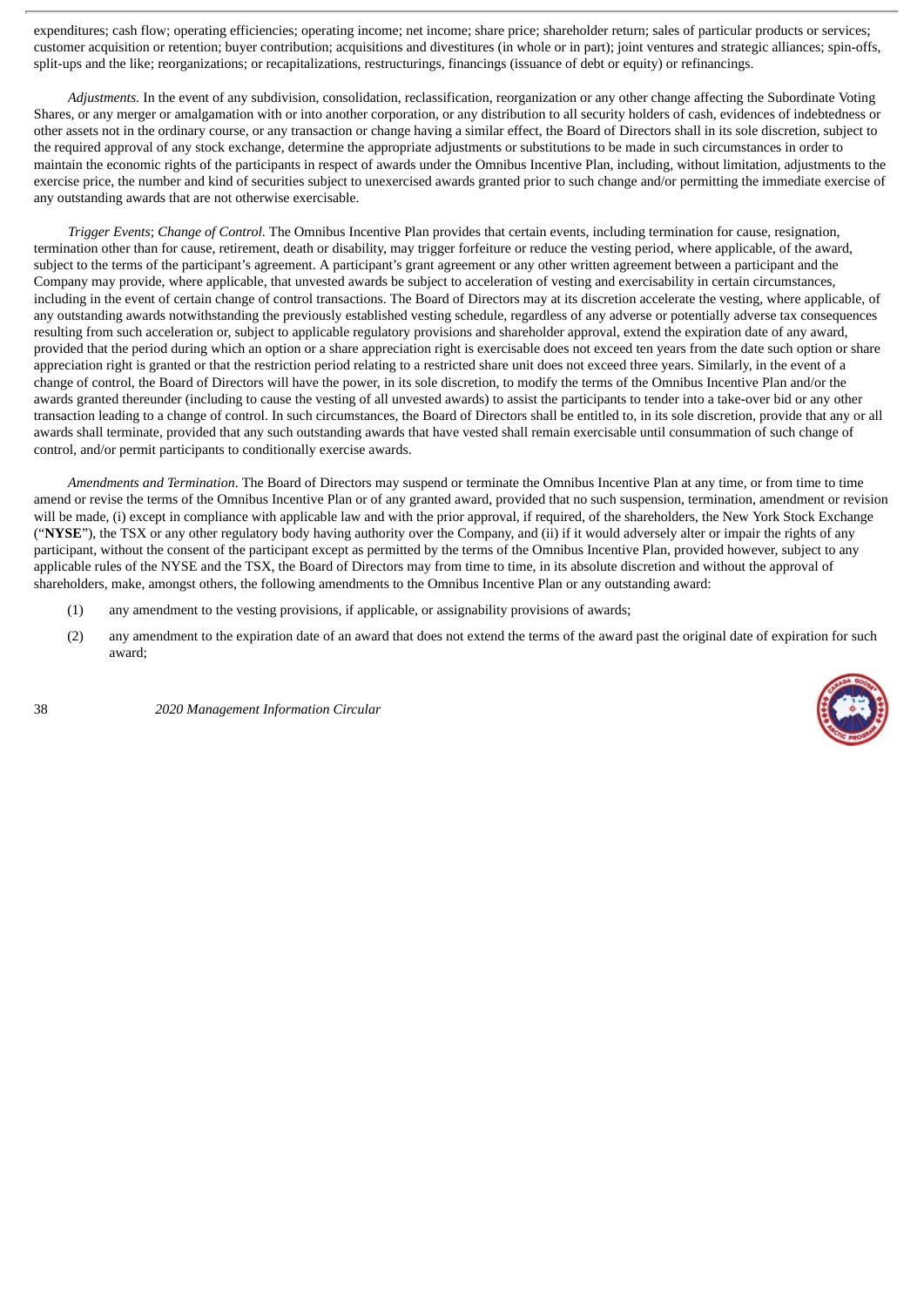- (3) any amendment regarding the effect of termination of a participant's employment or engagement;
- (4) any amendment which accelerates the date on which any option or share appreciation right may be exercised under the Omnibus Incentive Plan;
- (5) any amendment to the definition of an eligible person under the Omnibus Incentive Plan;
- (6) any amendment necessary to comply with applicable law or the requirements of the NYSE, the TSX or any other regulatory body;
- (7) any amendment of a "housekeeping" nature, including, without limitation, to clarify the meaning of an existing provision of Omnibus Incentive Plan, correct or supplement any provision of the Omnibus Incentive Plan that is inconsistent with any other provision of the Omnibus Incentive Plan, correct any grammatical or typographical errors or amend the definitions in the Omnibus Incentive Plan;
- (8) any amendment regarding the administration of the Omnibus Incentive Plan;
- (9) any amendment to add or amend provisions permitting for the granting of cash-settled awards, a form of financial assistance or clawback; and
- (10) any other amendment that does not require the approval of the holders of Subordinate Voting Shares pursuant to the amendment provisions of the Omnibus Incentive Plan.

For greater certainty, the Board of Directors shall be required to obtain shareholder approval to make the following amendments:

- (1) any increase in the maximum number of Subordinate Voting Shares that may be issuable pursuant to the Omnibus Incentive Plan;
- (2) except for adjustments permitted by the Omnibus Incentive Plan, any reduction in the exercise price of an option or share appreciation right or any cancellation of an option or share appreciation right and replacement of such option or share appreciation right with an option or share appreciation right with a lower exercise price, to the extent such reduction or replacement benefits an insider;
- (3) any extension of the term of an award beyond its original expiry time to the extent such amendment benefits an insider;
- (4) any increase in the maximum number of Subordinate Voting Shares that may be issuable to insiders pursuant to the insider participation limit; and
- (5) any amendment to the amendment provisions of the Omnibus Incentive Plan.

Except as specifically provided in an award agreement approved by the Board of Directors, awards granted under the Omnibus Incentive Plan are generally not transferable other than by will or the laws of descent and distribution.

The Company currently does not provide any financial assistance to participants under the Omnibus Incentive Plan.

## *Legacy Option Plan*

The Company has previously granted options to acquire Class B Common Shares and Class A Junior Preferred Shares to certain directors, officers and employees under the Legacy Option Plan. In

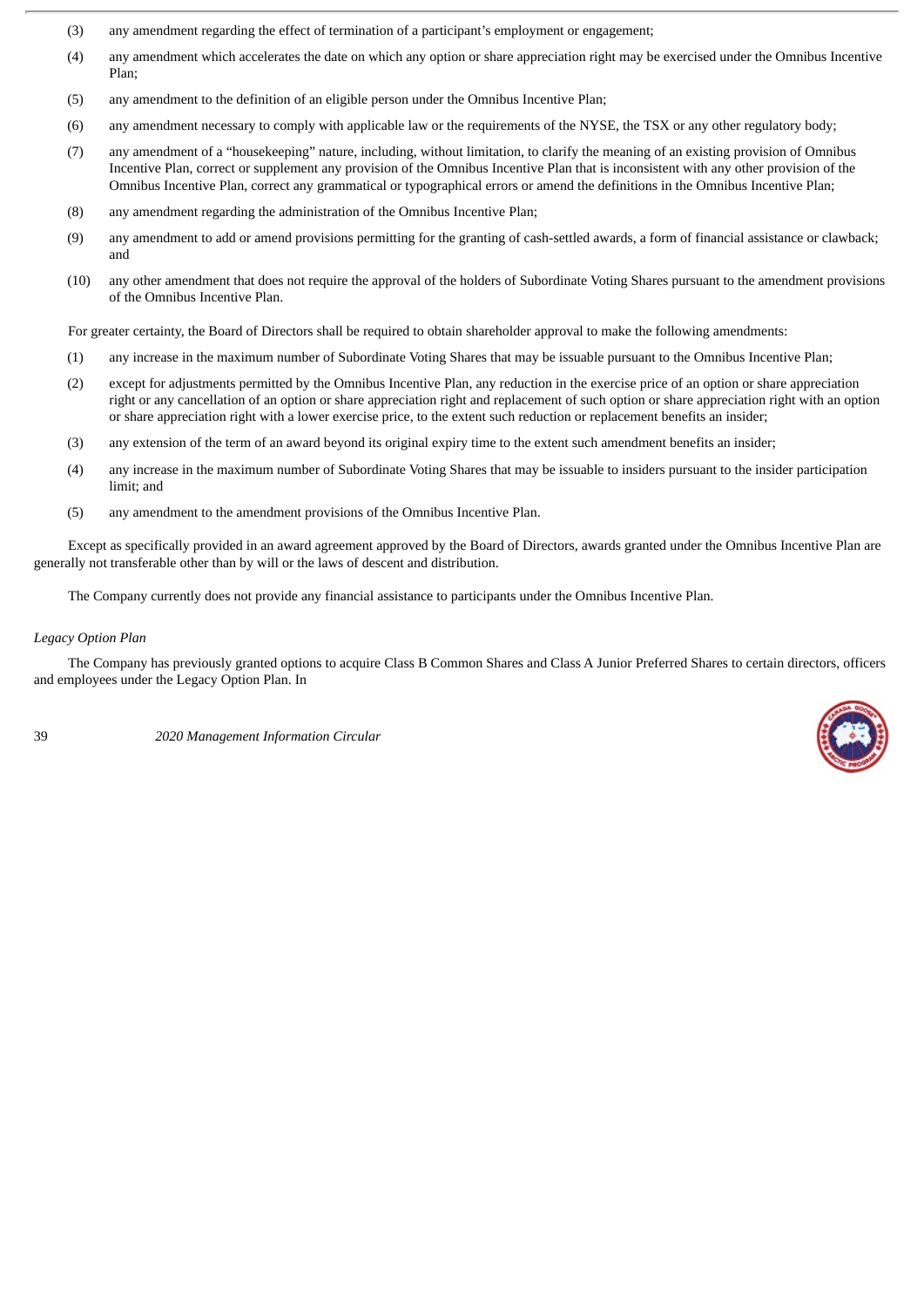connection with a series of transactions and amendments to the Company's share capital in advance of the IPO (the "**Recapitalization**"), such options became options to acquire Class A Common Shares under the Legacy Option Plan. In connection with the IPO, the Legacy Option Plan was amended such that options to acquire Class A Common Shares constitute options to purchase an equal number of Subordinate Voting Shares at the same exercise price, once the applicable options are otherwise vested and exercisable. The following discussion is qualified in its entirety by the full text of the Legacy Option Plan. No additional options will be granted under the Legacy Option Plan.

The Legacy Option Plan allows for the grant of options to the directors, officers and full-time and part-time employees and those of the Company's affiliates. The Board of Directors is responsible for administering the Legacy Option Plan and has the sole and complete authority, in its sole discretion, to determine the individuals to whom options may be granted and to grant options in such amounts and, subject to the provisions of the plan, on such terms and conditions as it determines including: (i) the time or times at which options may be granted, (ii) the exercise price, (iii) the time or times when each option vests and becomes exercisable and the duration of the exercise period (provided however that the exercise period may not exceed 10 years), (iv) whether restrictions or limitations are to be imposed on the Subordinate Voting Shares underlying options and the nature of such restrictions or limitations and (v) any acceleration of exercisability or waiver of termination regarding any option.

Pursuant to the Legacy Option Plan, the aggregate number of shares that may be issued pursuant to the exercise of options cannot represent more than 5,899,660 Subordinate Voting Shares, which is equal to the number of Subordinate Voting Shares underlying outstanding options under the Legacy Option Plan as of the date of amendment. Following completion of the IPO, the Subordinate Voting Shares issuable upon exercise of such options represented, in the aggregate, approximately 6% of the aggregate number of Subordinate Voting Shares and Multiple Voting Shares issued and outstanding.

An option granted under the Legacy Option Plan is exercisable no later than ten years after the date of grant. In order to facilitate the payment of the exercise price of the options, the Legacy Option Plan allows for the participant to surrender options in order to "net exercise", subject to the procedures set out in the Legacy Option Plan, including the consent of the Board of Directors.

*Trigger Events; Change of Control.* The Legacy Option Plan provides that certain events, including termination for cause, termination without cause, retirement, disability or death, may trigger forfeiture or reduce the vesting period, where applicable, of the option, subject to the terms of the participant's agreement. The Board of Directors may, in its discretion, at any time prior to or following such events, permit the exercise of any or all options held by the optionee in the manner and on the terms authorized by the Board of Directors, provided that the Board of Directors cannot, in any case, authorize the exercise of an option beyond the expiration of the exercise period of the particular option. Otherwise, options granted may generally only be exercised during the lifetime of the optionee by such optionee personally. The Legacy Option Plan also provides that, in connection with a subdivision or consolidation of the Shares or any other capital reorganization or a payment of a stock dividend (other than a stock dividend that is in lieu of a cash dividend), the Board of Directors may make certain adjustments to outstanding options and authorize such steps to be taken as may be equitable and appropriate to that end. In the event of an amalgamation, combination, plan of arrangement, merger or other reorganization, including by sale or lease of assets or otherwise, or of the payment of an extraordinary dividend, the Board of Directors may also make certain adjustments to outstanding options and authorize such steps to be taken as may be equitable and appropriate to that end. In the event of certain change of control transactions, the Board of Directors may (i) provide for substitute or replacement options of similar value from, or the assumption of outstanding options by, the acquiring or surviving entity or one or more of its affiliates; (ii) provide that all options shall terminate, provided that any outstanding vested options shall remain exercisable until consummation of such change of control transaction or (iii) accelerate the vesting of any or all outstanding options.

*Amendments and Termination.* The Board of Directors may, without notice, at any time from time to time, amend, suspend or terminate the Legacy Option Plan or any provisions hereof in such respects as it, in its sole discretion, determines appropriate, except that it may not without the consent of the optionee (or the representatives of his or her estate) materially alter or impair any rights or obligations arising from any option previously granted to such optionee under the Legacy Option Plan that remains outstanding.

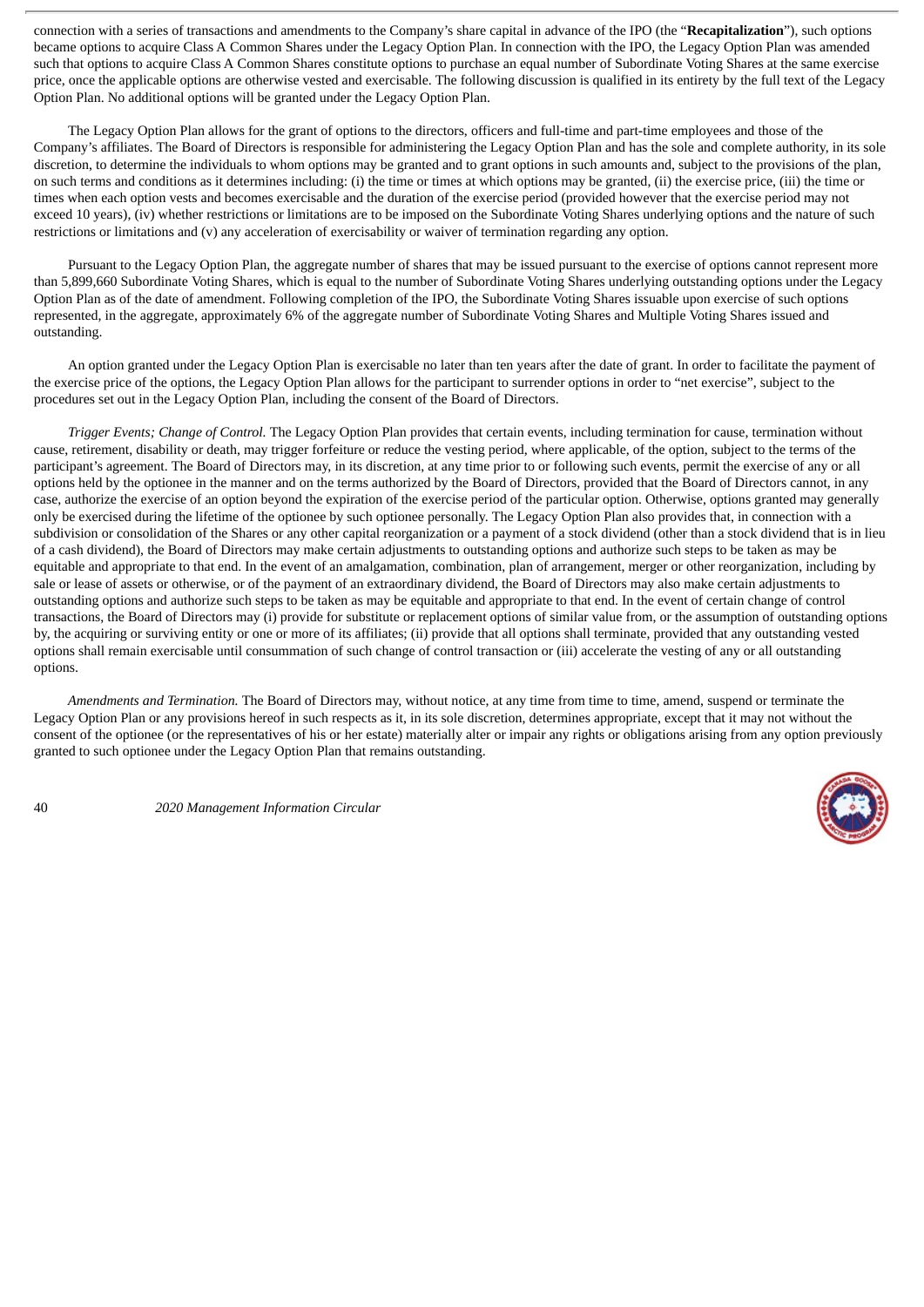The Legacy Option Plan also includes general amendment provisions similar to the provisions described under "Omnibus Incentive Plan – Amendments and Termination".

*Recapitalization.* As a result of the Recapitalization, all of the outstanding options under the Legacy Option Plan became options to acquire Class A Common Shares thereunder. As of March 29, 2020, options to acquire a total of 789,682 Subordinate Voting Shares are outstanding under the Legacy Option Plan.

*Amendments to Legacy Option Plan Awards.* In connection with the IPO, the Legacy Option Plan was amended and restated to, among other things, include terms and conditions required by the TSX for a stock option plan and to mirror the terms of the Omnibus Incentive Plan summarized above under "Equity Incentive Plans—Omnibus Incentive Plan" to the extent applicable to a "legacy" stock option plan under similar circumstances.

*Fiscal 2020 Award Amendments*. During Fiscal 2020, the Company amended certain option-based awards (the "**Option Amendments**") and restricted share unit ("**RSU**")-based awards (the "**RSU Amendments**", and collectively with the Option Amendments, the "**Amendments**") granted under the Omnibus Incentive Plan to three employees and one executive of the Company. The Amendments were adopted pursuant to the approval of the Board of Directors, in accordance with the terms of the Omnibus Incentive Plan. Accordingly, security holder approval was not required or obtained in respect of the Amendments. Approval of the TSX was, however, obtained in respect of each of the Amendments.

The Option Amendments consisted of (i) the waiver of the automatic expiration provision to allow 12,500 vested options to acquire Subordinate Voting Shares and 2,177 unvested options to acquire Subordinate Voting Shares held by an employee of the Company to be retained post-cessation of employment on December 31, 2010 until May 3, 2020, and in the case of the 2,177 unvested options to acquire Subordinate Voting Shares, to permit such options to continue to vest in accordance with their terms, in each case effective as of November 5, 2019; (ii) the acceleration of the time vesting conditions for a total of 44,445 options to acquire Subordinate Voting Shares held by an employee of the Company, effective as of May 28, 2019; and (iii) the acceleration of the time vesting conditions for a total of 7,434 options to acquire Subordinate Voting Shares held by an employee of the Company, effective as of May 28, 2019.

The RSU Amendment consisted of an amendment to the vesting date on which one-third of the RSUs held by an executive of the Company, being 3,550 RSUs, were set to vest from July 5, 2019 to the first business day following the expiration of the blackout period following the release of financial results in respect of fiscal 2019, effective as of May 28, 2020.

## *Employee Share Purchase Plan*

In connection with the IPO, the Company adopted an employee share purchase plan (the "**ESPP**"), pursuant to which eligible employees will be able to acquire Subordinate Voting Shares in a convenient and systematic manner through payroll deductions. On June 13, 2017 and November 8, 2017, the Board of Directors approved certain amendments to the ESPP. The following discussion is qualified in its entirety by the full text of the ESPP.

Unless otherwise determined by the Board of Directors, participation in the ESPP is open to employees of Canada Goose in Canada and the United States who are customarily employed for at least 25 hours per week and are not participating in another equity-based incentive program of the Company. The Company currently allows participation in the ESPP only by employees who are not employed in a director-level capacity or more senior capacity. Participation in the ESPP is voluntary. Eligible employees are able to contribute up to 10% of their gross base earnings for purchases under the ESPP and the Company matches one-third of the contributions made by such employees.

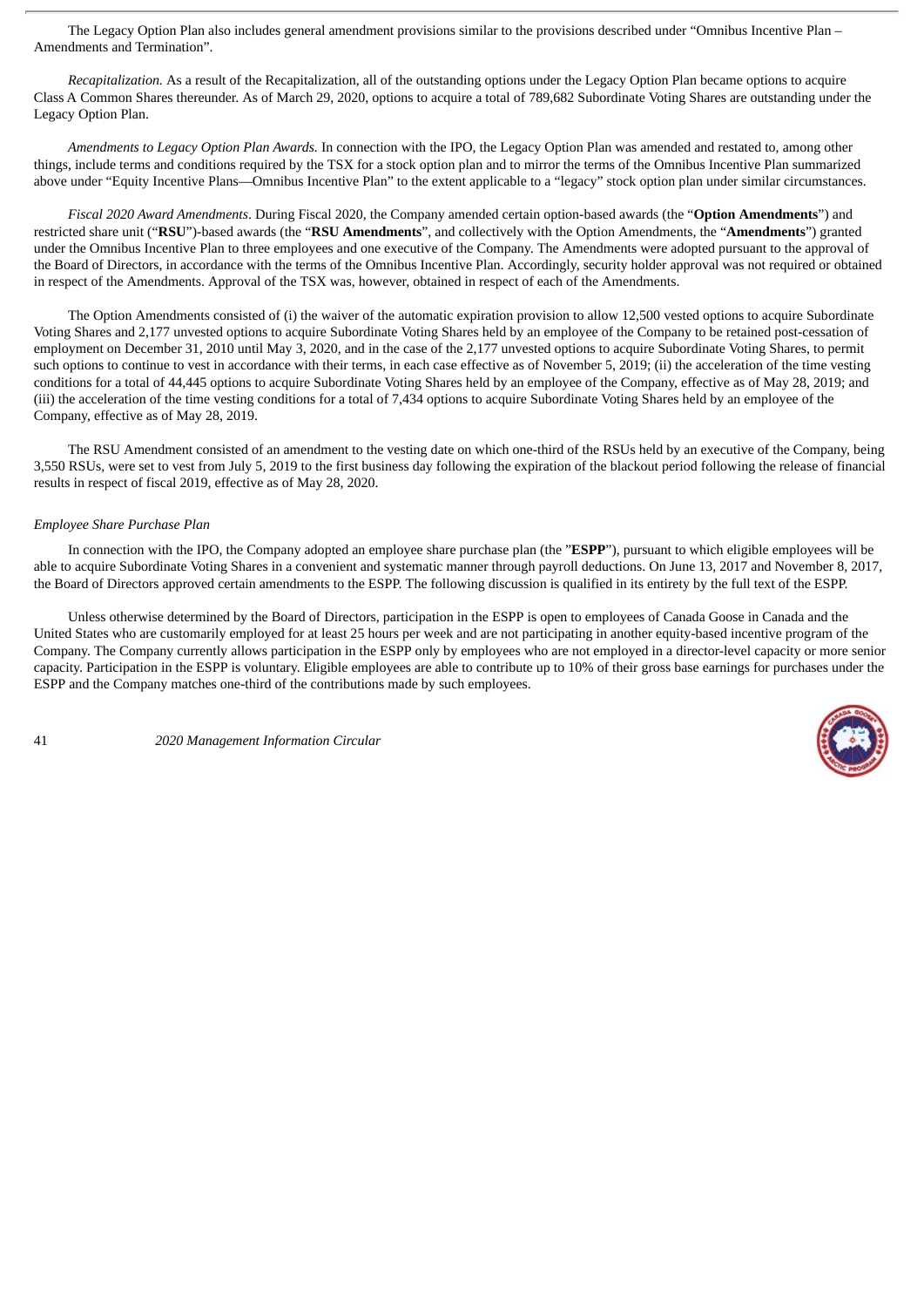At the Company's option, Subordinate Voting Shares purchased under the ESPP will be issued from treasury at the market price of the Subordinate Voting Shares on such date or acquired through open market purchases, in each case in accordance with all applicable laws and the terms and conditions of the ESPP. For the purposes of the ESPP, the market price of the Subordinate Voting Shares as at a given date shall be the closing price on TSX or the NYSE, depending on the currency in which the employee's compensation is paid, on the trading day preceding such date. The number of Subordinate Voting Shares reserved for issuance under the ESPP is equal to 500,000 Subordinate Voting Shares (representing less than 1% of the issued and outstanding Subordinate Voting Shares and Multiple Voting Shares as of the closing of the IPO). Under the ESPP, Subordinate Voting Shares acquired by eligible employees are required to be held for a period of one year while such eligible employees are employed by the Company.

The ESPP is administered by the Board of Directors, which may delegate its authority thereunder as contemplated by the ESPP. The Board of Directors has the authority, in the case of special dividends or distributions, specified reorganizations and other transactions, to determine appropriate equitable adjustments, if any, to be made under the ESPP, including adjustments to the number of Subordinate Voting Shares which have been authorized for issuance under the ESPP. The Board of Directors has the right to amend, suspend or terminate the ESPP, in whole or in part, at any time, subject to applicable laws and requirements of any stock exchange or governmental or regulatory body (including any requirement for shareholder approval). Subject to certain exceptions, the Board of Directors is entitled to make amendments to the ESPP without shareholder approval.

The ESPP is not intended to be tax-qualified under Section 423 of the U.S. Internal Revenue Code of 1986, as amended.

#### *Securities Underlying Equity Compensation Plans*

The following table provides a summary, as at March 29, 2020, of the outstanding securities awarded under each of the Company's plans:

| <b>Equity Compensation Plan(1)</b><br><b>Legacy Option Plan</b> | Number of<br><b>Securities to be</b><br><b>Issued upon</b><br><b>Exercise of</b><br>Outstanding<br><b>Options or RSUs</b><br>789,682 | Weighted-<br>Average Exercise<br>Price<br>of Outstanding<br><b>Options</b><br>$($ \$)<br>3.26 | Number of<br><b>Securities</b><br>Remaining<br><b>Available for</b><br><b>Future Issuance</b><br>under Equity<br>Compensation<br>Plans<br>(excluding<br>securities<br>reflected in the<br>first column) | <b>Number of</b><br><b>Securities</b><br>Remaining<br><b>Available for</b><br><b>Future Issuance</b><br>under Equity<br>Compensation<br>Plans<br><b>Relative to</b><br><b>Number of Issued</b><br>and Outstanding<br>Securities of the<br>Company as at<br>March 29, 2020<br>$0.0\%$ |
|-----------------------------------------------------------------|--------------------------------------------------------------------------------------------------------------------------------------|-----------------------------------------------------------------------------------------------|---------------------------------------------------------------------------------------------------------------------------------------------------------------------------------------------------------|--------------------------------------------------------------------------------------------------------------------------------------------------------------------------------------------------------------------------------------------------------------------------------------|
| <b>Omnibus Incentive Plan</b>                                   | Options: 1,004,695<br>RSU <sub>s</sub> : 39,432                                                                                      | Options: 56.33                                                                                | 4,015,595                                                                                                                                                                                               | $3.7\%$                                                                                                                                                                                                                                                                              |
| <b>ESPP</b>                                                     |                                                                                                                                      |                                                                                               | 500,000                                                                                                                                                                                                 | $0.5\%$                                                                                                                                                                                                                                                                              |
| <b>Total</b>                                                    | 1,833,809                                                                                                                            |                                                                                               | 4,515,595                                                                                                                                                                                               | 4.1%                                                                                                                                                                                                                                                                                 |

Notes:

(1) Each of the Legacy Option Plan (as amended), Omnibus Incentive Plan and ESPP were approved by shareholders of the Company on March 13, 2017. As of the IPO, no further awards will be made under the Legacy Option Plan.

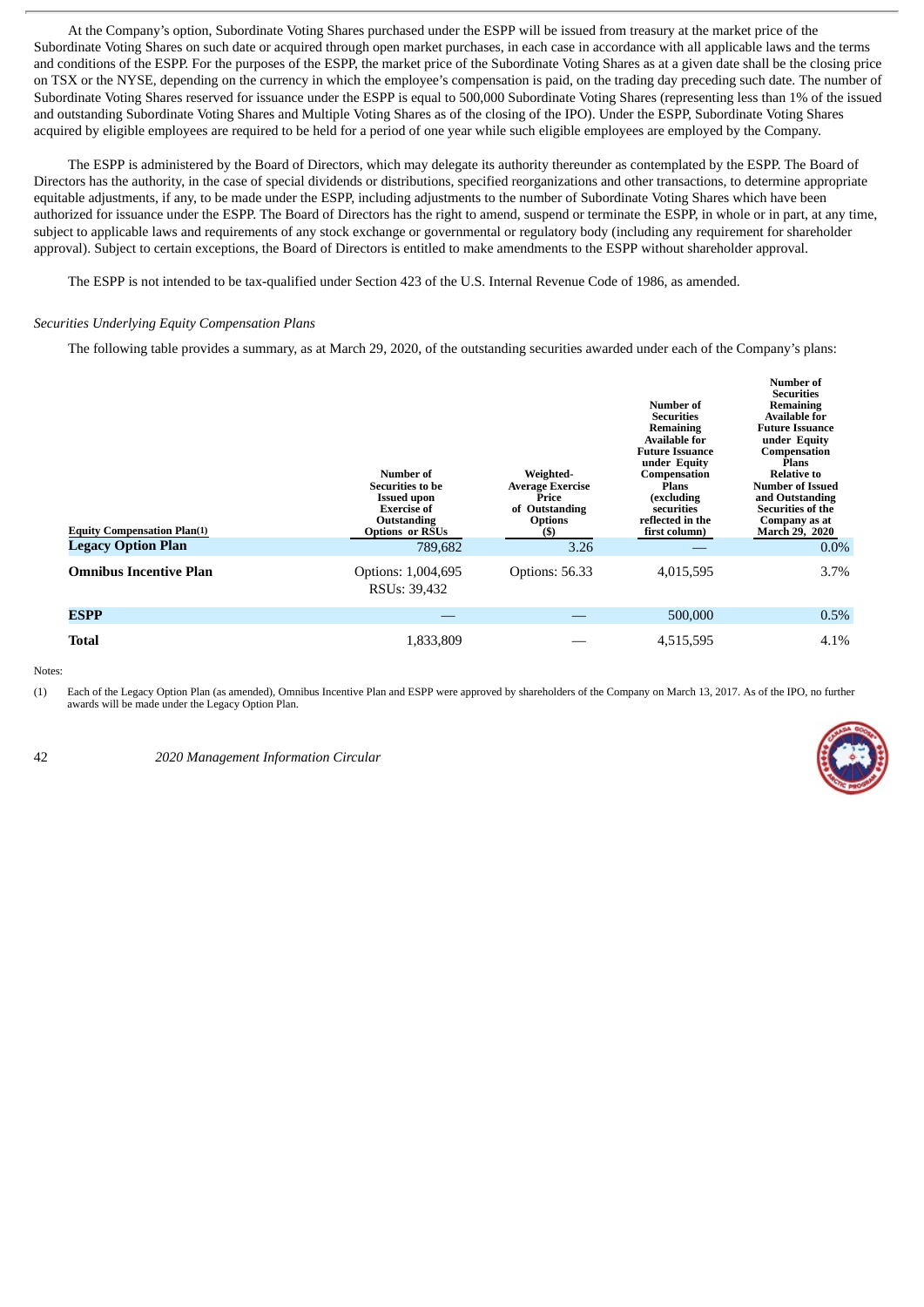As of March 29, 2020, 1,004,695 options (1.70% of the Subordinate Voting Shares issued and outstanding as at March 29, 2020) and 39,432 restricted share units (0.07% of the Subordinate Voting Shares issued and outstanding as at March 29, 2020) had been granted and were outstanding under the Omnibus Incentive Plan. The Company currently expects that outstanding restricted share units will be paid at settlement through the issuance of one Subordinate Voting Share per restricted share unit. As of the same date 789,682 options (1.34% of the Subordinate Voting Shares issued and outstanding as at March 29, 2020) had been granted and were outstanding under the Legacy Option Plan.

## *Burn rates*

The following table provides the number of securities granted under each of the Company's security-based compensation arrangements, being the Legacy Option Plan, the Omnibus Incentive Plan and the ESPP, for Fiscal 2020, Fiscal 2019 and Fiscal 2018 expressed as a percentage of the weighted average number of outstanding Shares for the applicable fiscal year.

|                    | <b>Number</b><br>of Stock<br><b>Options</b><br>Granted<br>under<br>Legacy<br>Option | <b>Number</b><br>of Stock<br><b>Options</b><br>Granted<br>under<br><b>Omnibus</b><br>Incentive | Number<br>of RSUs<br>Granted<br>under<br><b>Omnibus</b><br>Incentive | Number<br>of<br>Shares<br>Issued<br>under | Weighted<br>Average<br>Number of | Legacy<br>Option<br>Plan<br>Burn | <b>Omnibus</b><br>Incentive<br>Plan<br>Burn | <b>ESPP</b><br>Burn |
|--------------------|-------------------------------------------------------------------------------------|------------------------------------------------------------------------------------------------|----------------------------------------------------------------------|-------------------------------------------|----------------------------------|----------------------------------|---------------------------------------------|---------------------|
| <b>Fiscal Year</b> | <b>Plan</b>                                                                         | Plan                                                                                           | Plan                                                                 | <b>ESPP</b>                               | Shares                           | Rate(1)                          | Rate(1)                                     | Rate(1)             |
| 2020               |                                                                                     | 558,489                                                                                        | 35,171                                                               |                                           | 109,892,031                      | _                                | 0.5%                                        |                     |
| 2019               |                                                                                     | 236,256                                                                                        | 10,650                                                               |                                           | 109,422,574                      | __                               | 0.2%                                        |                     |
| 2018               |                                                                                     | 352,893                                                                                        |                                                                      |                                           | 107,250,039                      |                                  | 0.3%                                        |                     |

**Notes** 

(1) The burn rate is calculated by dividing the number of securities granted during the applicable fiscal year by the weighted average number of Shares outstanding for the applicable fiscal year. The weighted average number of Shares outstanding during the period is the number of securities outstanding at the beginning of the period, adjusted by the number of Shares bought back or issued during the period multiplied by a time-weighting factor. The time-weighting factor is the number of days that the Shares are outstanding as a proportion of the total number of days in the period.

# **Termination and Change of Control Benefits**

#### *Employment Agreements*

The Company has entered into employment agreements with each of the NEOs. These agreements provide for the NEOs' base salary, bonus entitlements, vacation and benefits and other matters related to the NEOs' employment.

The employment agreements also provide for certain entitlements in the event of the termination of the NEOs' employment.

## *Mr. Reiss*

## Termination Entitlements

The employment agreement of Mr. Reiss provides that in the event of the termination of his employment by the Company without cause or if he resigns for good reason, the Company shall provide him with (i) a severance amount representing two times his base salary plus two times the average of the annual bonus earned by Mr. Reiss in the two completed fiscal years preceding the date of the termination of his employment; (ii) a pro rata bonus amount for the year in which the termination occurs, based on the actual bonus amount paid in the prior year; and (iii) the continuation of Mr. Reiss' participation in the benefits plans for a period of two years following the date of termination of employment (the "**Severance Benefits**"). Pursuant to Mr. Reiss's employment agreement, "good reason" constitutes a material

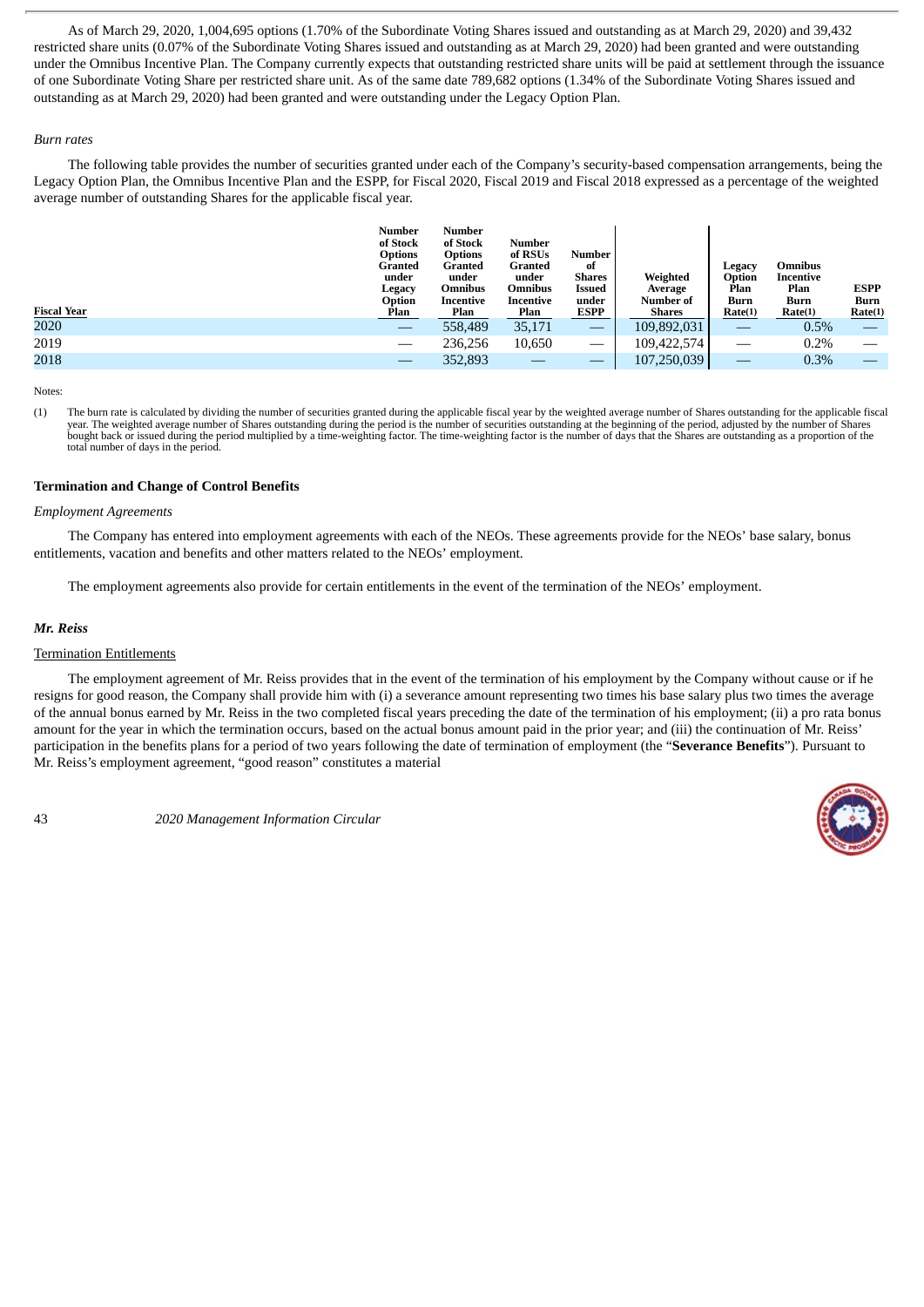diminution in the nature or scope of Mr. Reiss's duties, authority and/or responsibilities; a reduction in base salary, bonus opportunity (i.e. the target bonus) or long term incentive opportunity by the Company; a material breach or non-observance by the Company of any provision of the employment agreement which is not remedied; any requirement by the Company that Mr. Reiss's principal office be relocated, or that the Company's headquarters be relocated, to a location which is outside of Toronto; or if the Company and/or its affiliates move or have definitive plans to move any of their production outside of Canada.

The Severance Benefits are conditional on Mr. Reiss executing a release in favour of the Company.

#### Restrictive Covenants

The Severance Benefits are conditional on Mr. Reiss's continued compliance with his obligations under his employment agreement which apply after the termination of his employment including a protection of confidential information covenant, an assignment of rights to intellectual property covenant, a non-competition covenant applicable for a period of 12 months following termination of employment and non-solicitation of customers and employees covenants applicable for a period of 24 months following termination of employment.

#### *Other NEOs*

#### Termination Entitlements

### *Mr. Sinclair*

The employment agreement of Mr. Sinclair provides that in the event of his termination of employment without cause, the Company will provide him with a severance amount representing one time his annual base salary, to be paid in a lump sum within 30 days following the date on which the Company receives a signed release of claims, or at the discretion of the Company, in the form of salary continuation, and will continue his participation in the benefits plans for a period of 1 year following the date of the termination of employment, subject to the terms of the applicable plan. The Company will also pay Mr. Sinclair any bonus awarded for the year preceding that in which the termination occurs, but unpaid on the date of termination. Further, any pro rata annual bonus to which Mr. Sinclair is entitled shall be paid to him at the same time that annual bonuses for the applicable fiscal year are paid to senior executives of the Company generally in accordance with the annual bonus plan.

If Mr. Sinclair's employment is terminated by the Company for any reason other than cause within the first 2 years of employment following the start date, the Company will reimburse Mr. Sinclair for the costs associated with his relocation back to London, UK, up to \$20,000.

## *Mr. Sherlock*

The employment agreement of Mr. Sherlock provides that the agreement has a maximum fixed term of five years from the commencement date, on or about August 1, 2018. During this term, the employment agreement may be terminated by the Company with a notice period of 6 months, in writing, effective at the end of a calendar month.

## *Mr. Cameron*

The employment agreement of Mr. Cameron provides that in the event of the termination of his employment without cause, the Company will provide him with prior notice or pay in lieu of notice (calculated on base salary) equal to three months' plus an additional four weeks per year of completed service up to a maximum of 52 weeks. In addition, Mr. Cameron would be entitled to reimbursement for the cost of his repatriation to Canada if his employment with the Company is terminated due to his Hong Kong work visa being revoked, expiring without renewal or otherwise no longer being valid for reasons not attributable to his own fault.

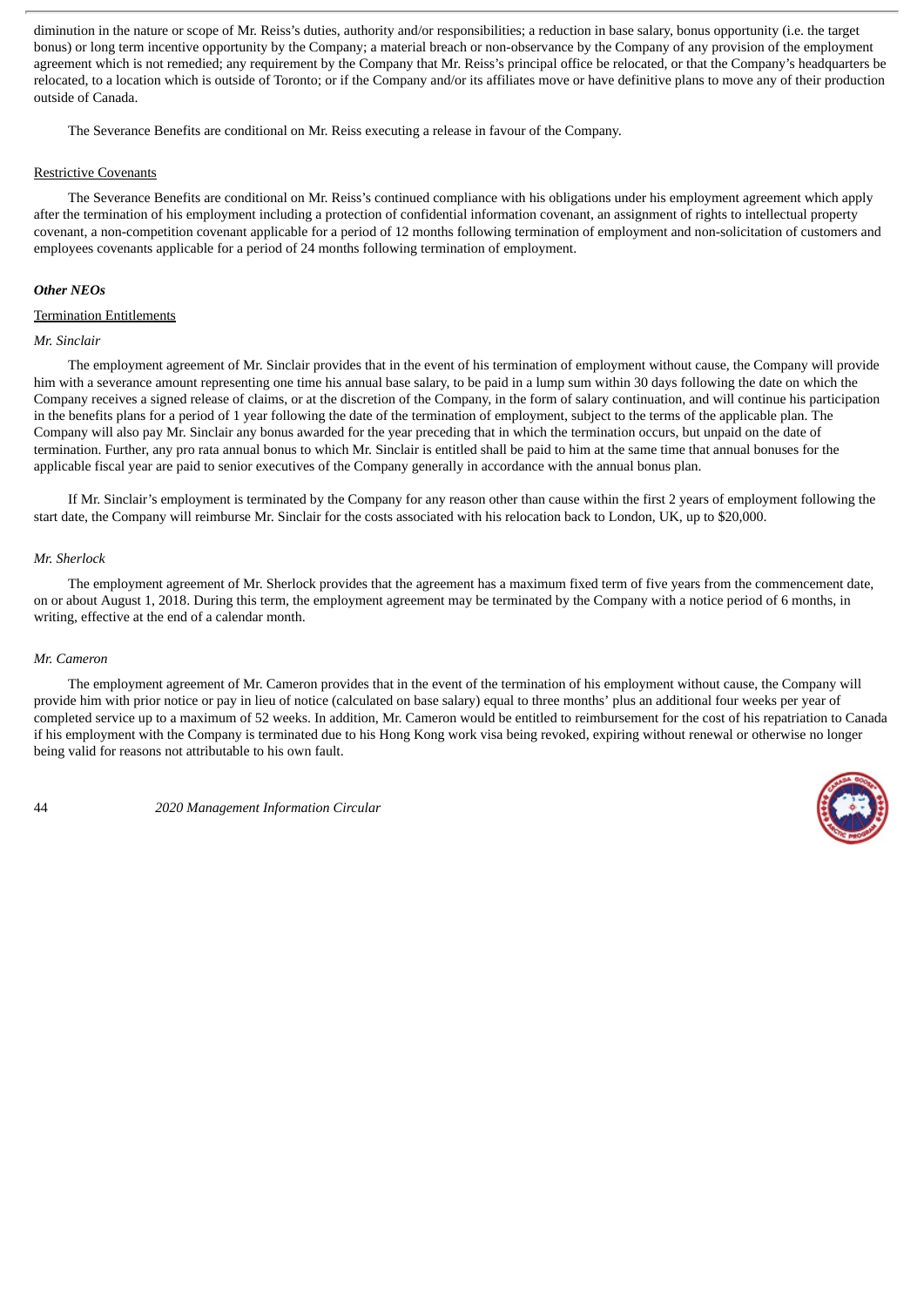#### *Ms. Brook*

The employment agreement of Ms. Brook provides that the agreement may be terminated by the Company with a notice period of 6 months, in writing, effective at the end of a calendar month.

# Restrictive Covenants

The employment agreements of Messrs. Sinclair, Sherlock and Cameron include certain restrictive covenants which continue to apply after the termination of their employment including a protection of confidential information covenant, a protection of intellectual property as well as non-competition covenants and non-solicitation of customers for Mr. Sherlock and non-solicitation of customers and employees for Mr. Sinclair and Mr. Cameron, applicable for a period of 12 months following termination of employment.

The restrictive covenants included in the employment agreement of Ms. Brook are similar to those of Messrs. Sinclair, Sherlock and Cameron. However, the non-solicitation covenant for Ms. Brook covers only employees of the Company.

#### *Option Agreements*

The option agreements (as amended) of Messrs. Sherlock and Cameron and Ms. Brook under the Legacy Option Plan provide that immediately prior to and conditional on the consummation of a change of control transaction (i.e. a transaction which constitutes a sale or other transaction pursuant to which a person or entity that did not directly or indirectly own shares or other equity in the Company prior to such sale or other transaction acquires all of the outstanding shares and other outstanding equity interests in the Company), they shall be entitled to accelerated vesting of their stock options in accordance with the terms and conditions of these agreements.

Pursuant to the terms of the option agreements of Messrs. Reiss, Sinclair, Sherlock and Cameron and Ms. Brook under the Omnibus Incentive Plan, if the participant is determined by the Board of Directors in its sole and absolute discretion to have breached a non-competition or a non-solicitation agreement entered into with the Company or any of its Subsidiaries, all outstanding options shall terminate and be forfeited immediately.

#### *Restricted Share Unit Agreements*

Pursuant to the terms of the restricted share unit agreement of Mr. Sinclair under the Omnibus Incentive Plan, if the participant is determined by the Board of Directors in its sole and absolute discretion to have breached a non-competition or a non-solicitation agreement entered into with the Company or any of its Subsidiaries, all outstanding restricted share units shall terminate and be forfeited immediately.

## *Change of Control Agreements*

Other than the treatment of the options of Messrs. Sherlock and Cameron and Ms. Brook under the Legacy Option Plan, the Company has not entered into any agreements or arrangements with its NEOs that would provide for specific entitlements in the event of a change of control of the Company.

#### *Estimated Incremental Amounts Payable*

The following table sets forth the estimates of the incremental amounts payable to each of the NEOs upon termination of employment without cause or change of control assuming that such events took place at the end of Fiscal 2020.

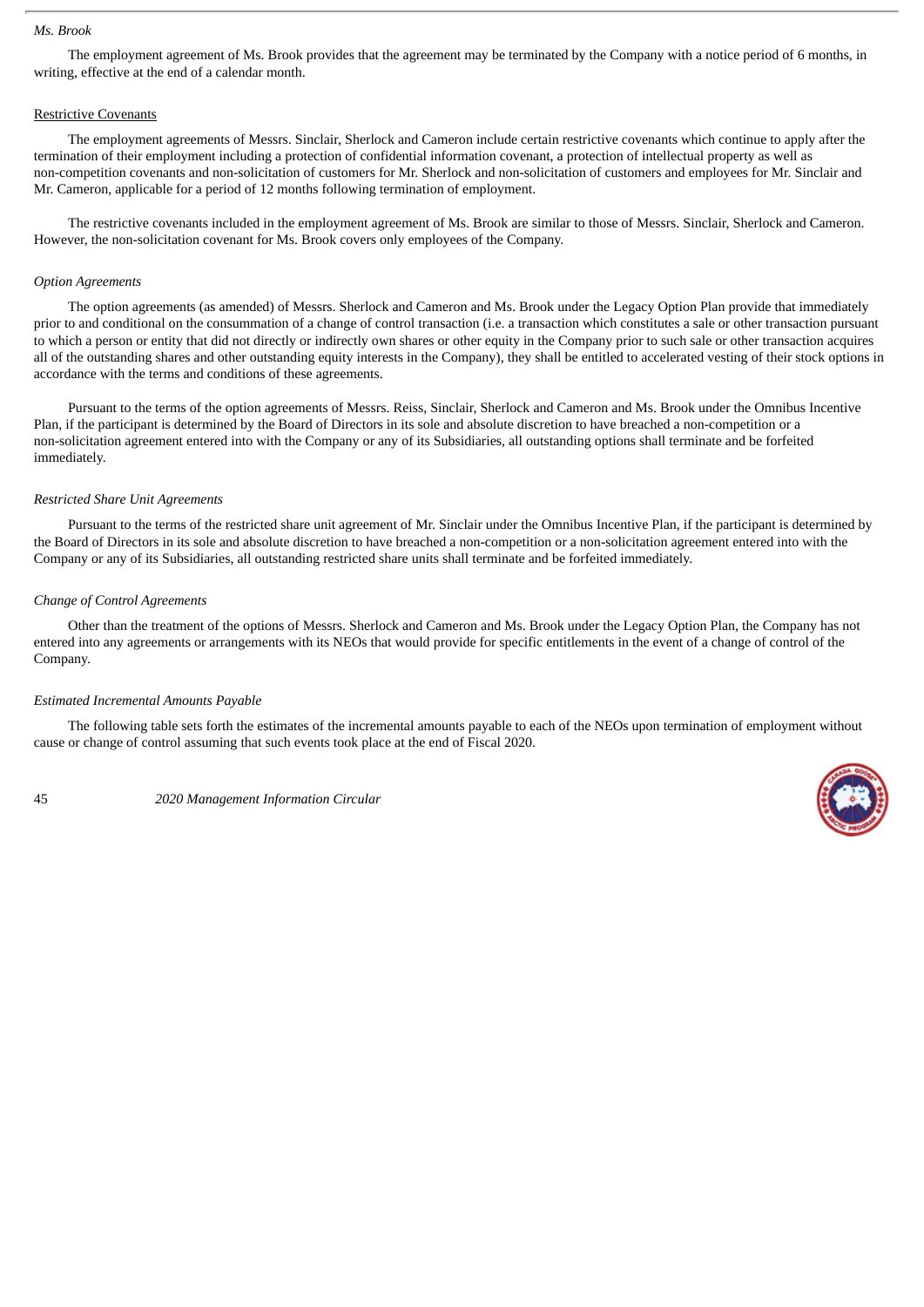The table does not include the value of insurance benefits that could be continued for a few months following the occurrence of the respective event since they are generally available to all salaried employees.

| Name              | <b>Termination</b><br>without<br>Cause<br>(\$) | <b>Change of</b><br>Control(2)(3)<br>(S) |
|-------------------|------------------------------------------------|------------------------------------------|
| Dani Reiss        | 8,619,206(1)                                   |                                          |
| Jonathan Sinclair | 1,324,027                                      |                                          |
| Pat Sherlock      | 216,013(4)                                     | 591,381                                  |
| Scott Cameron     | 323,077                                        | 2,112,163                                |
| Penny Brook       | 224,710(5)                                     | 1,056,950                                |
|                   |                                                |                                          |

Notes:

- 
- (1) Including resignation for good reason for Mr. Reiss. (2) The option agreements entered into between the Company and each of Messrs. Sherlock and Cameron and Ms. Brook, provide for the acceleration of unvested options upon a change of control of the Company. These amounts represent the in-the-money value of unvested options based on the closing price of the Subordinate Voting Shares on the TSX (\$28.40) on<br>March 27, 2020, being the last trading day be
- (3) A termination without cause (including resignation for good reason in the case of Mr. Reiss) in connection with a change of control would give rise, in addition, to amounts reported under "Termination without Cause" in this table to become payable. (4) CHF160,116 converted at the Bank of Canada's average exchange rate for Fiscal 2020 (CHF1.00 for C\$1.35).
- (4) CHF160,116 converted at the Bank of Canada's average exchange rate for Fiscal 2020 (CHF1.00 for C\$1.35).<br>
(5) CHF166,563 converted at the Bank of Canada's average exchange rate for Fiscal 2020 (CHF1.00 for C\$1.35).
- 

The actual amounts to be paid out under any of the above scenarios can only be determined at the time of the NEO's actual separation from the Company.

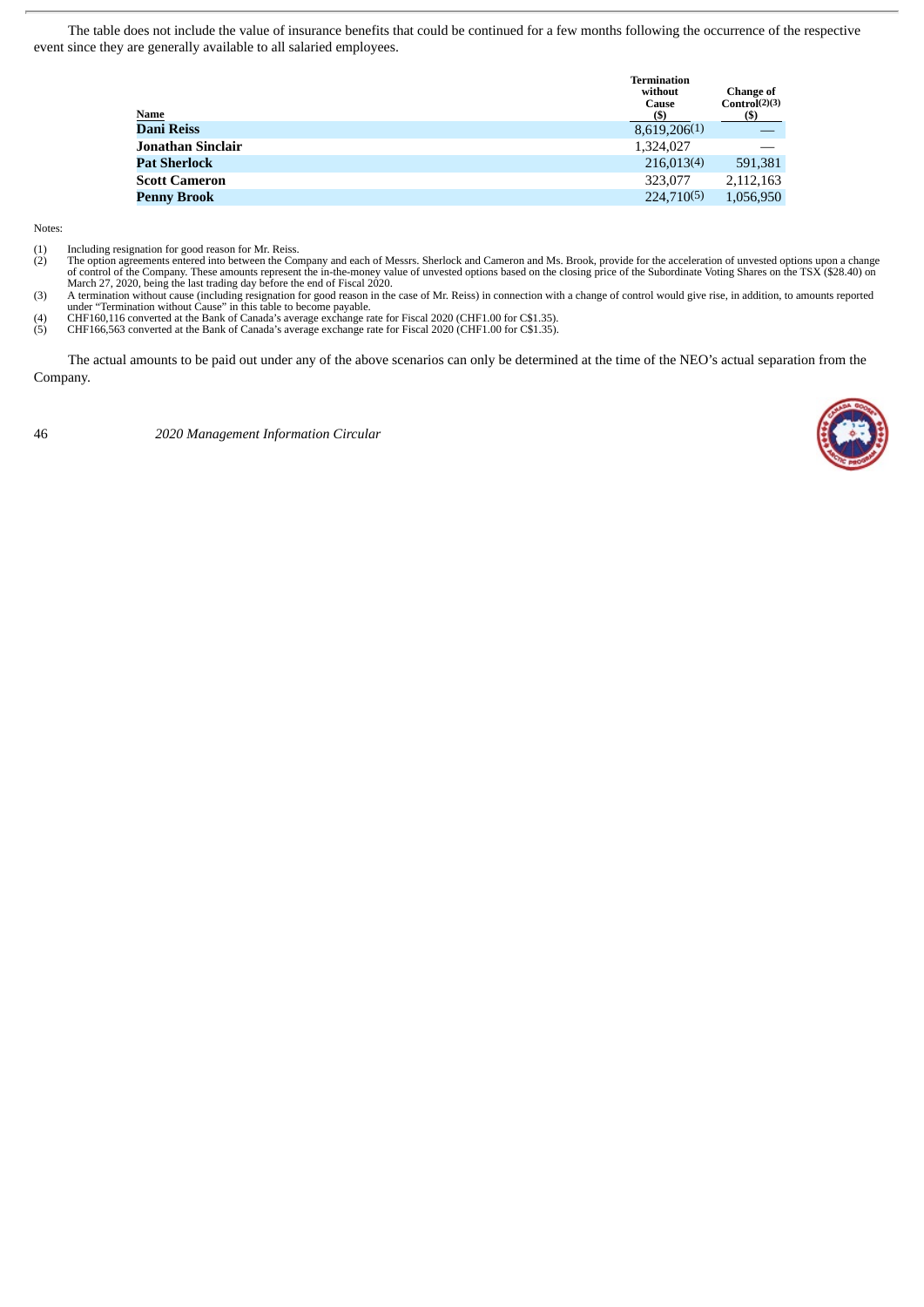## **DISCLOSURE OF CORPORATE GOVERNANCE PRACTICES**

#### **Overall Approach**

As a corporation incorporated under the *Business Corporations Act* (British Columbia) ("**BCBCA**") and listed on both the TSX and the NYSE, the Company is subject to various Canadian and U.S. legislation, rules, regulations, standards and recommendations related to governance practices. The Company, through the nominating and governance committee of the Board of Directors (the "**Nominating and Governance Committee**"), reviews on a regular basis legislative and regulatory requirements as well as the best practice recommendations of various organizations and shareholders.

The Board of Directors and senior management believe that the Company's current governance practices are appropriate and comply in all material respects with all requisite regulatory and statutory requirements, including National Policy 58-201 – *Corporate Governance Guidelines* (the "**Corporate Governance Guidelines**"), the corporate governances rules of the NYSE and TSX, and the applicable Canadian and U.S. corporate and securities laws, including the provisions of the BCBCA and the applicable provisions of the U.S. Sarbanes-Oxley Act.

## **Foreign Private Issuer**

Section 310.00 of the NYSE Listed Company Manual generally requires that a listed company's by-laws provide for a quorum for any meeting of the holders of the Company's common shares that is sufficiently high to ensure a representative vote. Pursuant to the NYSE corporate governance rules the Company, as a foreign private issuer, has elected to comply with practices that are permitted under Canadian law. The Company's articles provide that a quorum of shareholders shall be the holders who, in the aggregate hold at least 25% of the issued shares plus at least a majority of Multiple Voting Shares entitled to be voted at the Meeting, irrespective of the number of persons actually present at the Meeting. The Company may in the future decide to use other foreign private issuer exemptions with respect to some of the other NYSE listing requirements. Following the Company's home country governance practices, as opposed to the requirements that would otherwise apply to a U.S. domestic company listed on the NYSE, may provide less protection than is accorded to investors under the NYSE listing requirements applicable to U.S. domestic issuers.

The Canadian Securities Administrators has issued the Corporate Governance Guidelines, together with certain related disclosure requirements pursuant to NI 58-101. The Company recognizes that good corporate governance plays an important role in the Company's overall success and in enhancing shareholder value and, accordingly, the Company has adopted certain corporate governance policies and practices which reflect the Company's consideration of the recommended Corporate Governance Guidelines.

Set out below are certain key governance practices that are, in the Company's view, essential in creating a board and committees that can function independently and effectively and add significant value to the Company.

## **Board Composition and Director Independence**

The Board of Directors is currently comprised of eight directors, five of whom are independent. As such, the Board of Directors is currently comprised of a majority of independent directors. If all proposed nominees for election to the Board of Directors at this Meeting are elected, the Board of Directors will be comprised of eight directors, five of whom are independent. Under the listing rules of the NYSE (the "**NYSE Listing Rules**"), an independent director means a person who, in the opinion of the Board of Directors, has no material relationship with the Company. Under NI 58-101, an independent director is a

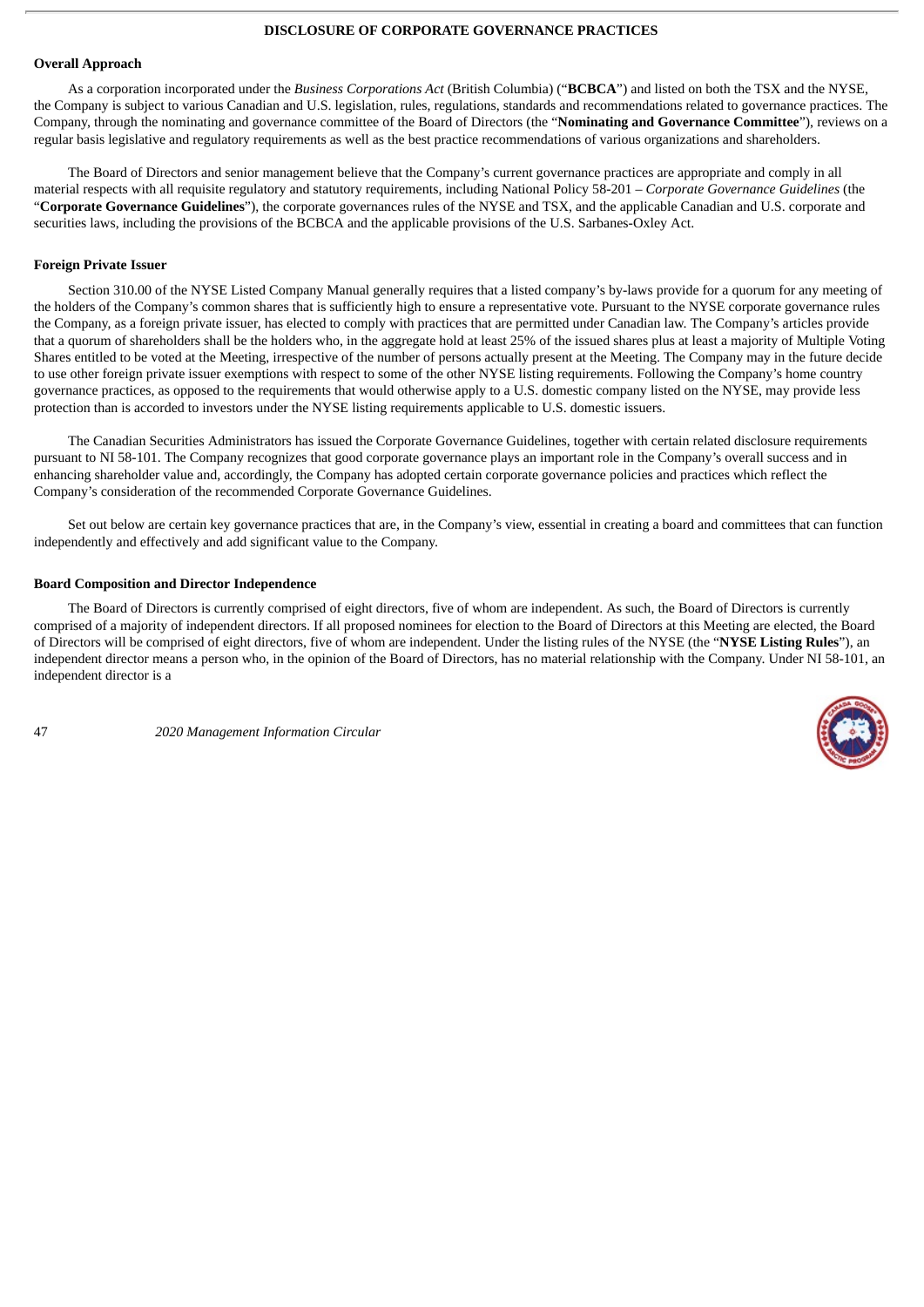director who is free from any direct or indirect material relationship with the Company which could, in the view of the Board of Directors, be reasonably expected to interfere with the exercise of a director's independent judgment. Based on information provided by each director concerning his or her background, employment and affiliations, the Board of Directors has determined that Ms. Butts, Ms. Chiquet, Mr. Davison, Mr. Gunn and Mr. Huët, representing five of the eight members of the Board of Directors, are "independent" as that term is defined under the NYSE Listing Rules, NI 58-101 and Rule 10A-3 under the *U.S. Securities Exchange Act of 1934* (the "**Exchange Act**"). In making this determination, the Board of Directors considered the current and prior relationships that each such non-employee director has with the Company and all other facts and circumstances the Board of Directors deemed relevant in determining their independence. Mr. Reiss is considered not independent by reason of the fact that he is the President & Chief Executive Officer. Mr. Bekenstein and Mr. Cotton are considered not independent by reason of their relationships with BCI. Seven of the eight proposed nominees for election to the Board of Directors are not members of the Company's management.

The Company has taken steps to ensure that adequate structures and processes are in place to permit the Board of Directors to function independently of management of the Company. For instance, the independent directors of the Company consider, at each meeting, whether an *in camera* meeting without the non-independent directors and members of management would be appropriate, and hold an *in camera* meeting where appropriate. In addition, any independent director may, at any time, if considered necessary to facilitate open and candid discussion among the independent directors, call a meeting or request an *in camera* session without management and non-independent directors. Four such meetings were held during Fiscal 2020.

Pursuant to its charter, the Nominating and Governance Committee is responsible for selecting candidates for election as independent directors, including replacements for designees of the Bain Capital Entity and Mr. Reiss, as applicable, as and when they lose the right to designate a member of the Board of Directors under the Investor Rights Agreement. See "Disclosure of Corporate Governance Practices – Investor Rights Agreement". The Board of Directors developed and approved written position descriptions for the President & Chief Executive Officer, the Chief Financial Officer, the Chairman of the Board of Directors and each chairperson of the board committees. See "Board of Directors Committees — Nominating and Governance Committee" and "Business of the Meeting — Election of Directors".

The Board of Directors has not adopted director term limits, a retirement policy for its directors or other automatic mechanisms of board renewal. The Nominating and Governance Committee also conducts a process for the assessment of the Board of Directors, each committee and individual director regarding his, her or its effectiveness and contribution, and reports evaluation results to the Board of Directors on a regular basis. It is further the responsibility of the Nominating and Governance Committee to develop a succession plan for the Board of Directors.

The Nominating and Governance Committee is continuing to evaluate candidates to further diversify and strengthen the Board of Directors. Under the BCBCA, the Board of Directors may be expanded following the Meeting by up to one-third of the number of directors elected at the Meeting by way of resolutions from the Board of Directors.

## *Directorship of Other Reporting Issuers*

Members of the Board of Directors are also members of the boards of other public companies. See "Business of the Meeting — Election of Directors — Nominees for Election to the Board of Directors". The Board of Directors did not adopt a director interlock policy but is keeping informed of other public directorships held by its members. As at June 26, 2020, the Company's directors that served together on any other company's board of directors were Messrs. Bekenstein and Gunn who both serve on the board of directors of Dollarama Inc.

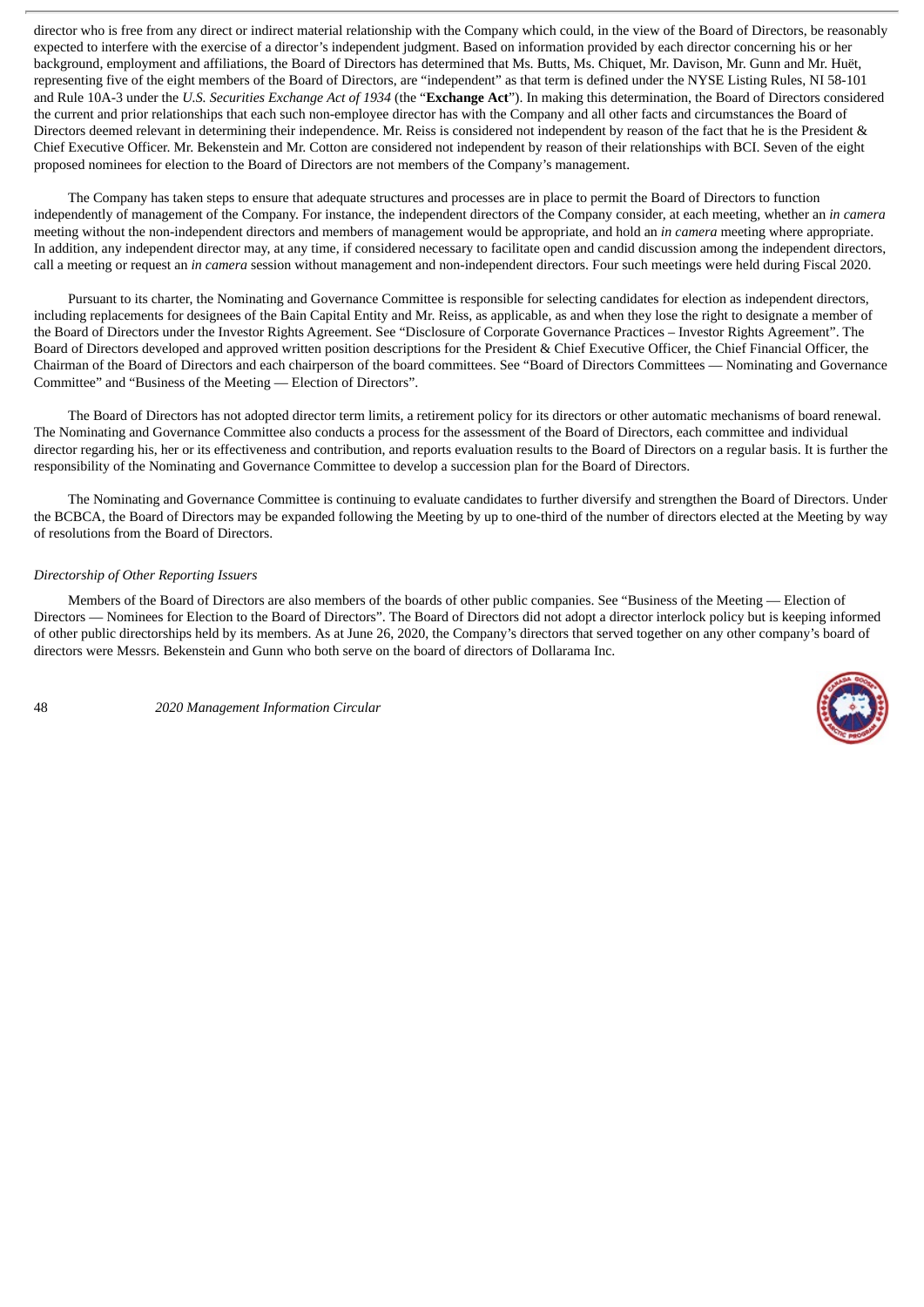## *Mandate of the Board of Directors*

The Board of Directors is responsible for supervising the management of the business and affairs of the Company, including providing guidance and strategic oversight to management. The Board of Directors holds regularly scheduled meetings as well as ad hoc meetings from time to time. The Board of Directors has adopted a formal mandate for the Board of Directors. The responsibilities of the Board of Directors include:

- adopting a strategic planning process, approving the principal business objectives for the Company and approving major business decisions and strategic initiatives;
- appointing the President & Chief Executive Officer of the Company and developing the corporate goals and objectives that the President & Chief Executive Officer should meet, and reviewing the performance of the President & Chief Executive Officer against such goals and objectives; and
- monitoring the implementation of procedures, policies and initiatives relating to corporate governance, risk management, corporate social responsibility, health and safety, ethics and integrity.

Under its mandate, the Board of Directors is entitled, among other things, to delegate certain matters it is responsible for to Board of Directors' committees and to engage outside advisers, at the Company's expense, where, in its view, additional expertise or advice is required. The text of the Board of Directors' mandate is attached to this Circular as "Schedule A".

# **Position Descriptions**

## *The Chairman of the Board of Directors and Committee Chairs*

The responsibilities of the Chairman of the Board of Directors are set out in a written position description, which provides that the Chairman is expected to provide leadership to the Board of Directors, and to set the tone for the Board of Directors to foster effective, ethical and responsible decision-making by them. Among other things, the Chairman presides at meetings of the Board of Directors and generally oversees direction and administration of the Board of Directors, ensuring that the Board of Directors works as a cohesive team, builds a strong corporate governance culture and carries out its duties. The Chairman acts as liaison between the Board of Directors and management, and provides advice and counsel to committee chairpersons and fellow directors. The Chairman works with the senior management team to monitor progress on strategic planning and implementation. The Chairman works with the senior management team to monitor progress on strategic planning and implementation. The Chairman also works with committees of the Board of Directors to ensure appropriate and effective committee structure and composition.

## *The Chief Executive Officer and Chief Financial Officer*

The responsibilities of the Chief Executive Officer are set out in a written position description, which provides that the role and responsibilities of the President & Chief Executive Officer are to develop the Company's vision and strategy and to establish the strategic and operational priorities of the Company and provide leadership support to the Company's officers for the effective overall management of the business. The responsibilities of the Chief Financial Officer are set out in a written position description, which provides that the Chief Financial Officer has full oversight of the Company's finance function, including accounting and controls, planning and analysis and tax and treasury. In addition, the Chief Financial Officer is a critical leader in the creation, execution and support of the Company's global growth strategy. To this end, the Chief Financial Officer acts as a business partner to the President & Chief Executive Officer and the Company's officers, providing broad oversight and trusted advice at a strategic level, and therefore leads other critical initiatives and functions alongside financial priorities.

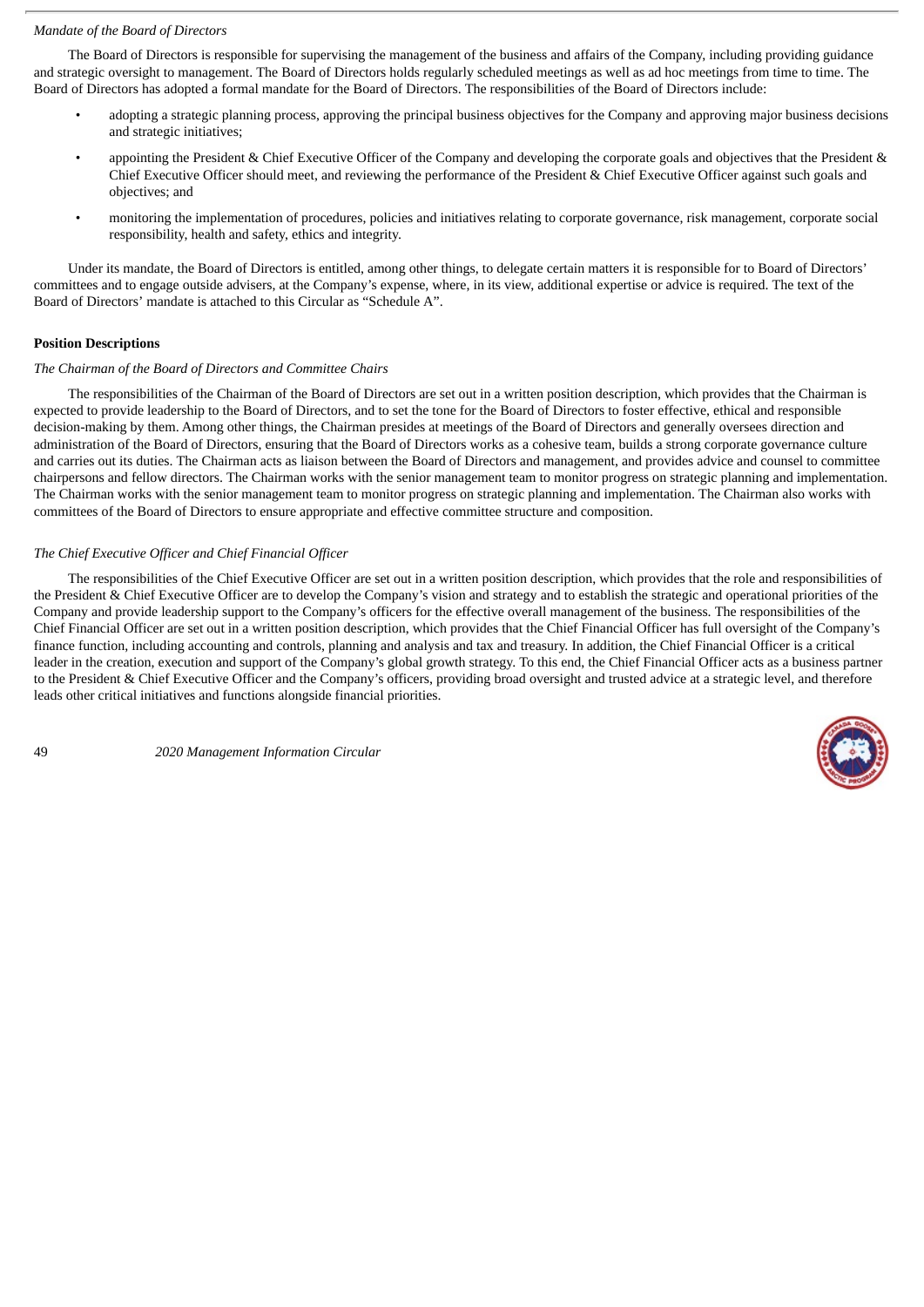The Board of Directors has also developed and approved written position descriptions for the committee chairpersons. See "Board of Directors Committees — Audit Committee," "Board of Directors Committees — Nominating and Governance Committee" and "Board of Directors Committees — Compensation Committee".

## **Board of Directors Committees**

The Board of Directors ensures that the composition of its committees meets applicable statutory independence requirements as well as any other applicable legal and regulatory requirements.

## *Audit Committee*

The Audit Committee must be composed of a minimum of three directors, all of whom meet the independence requirements, including the heightened independence standards for members of the Audit Committee, of the NYSE, the SEC, the BCBCA, NI 58-101 and under Rule 10A-3 of the Exchange Act. The Audit Committee is composed of Mr. Davison, Mr. Gunn and Mr. Huët, with Mr. Davison serving as chairperson of the Audit Committee. The Board of Directors has determined that Mr. Gunn, Mr. Davison and Mr. Huët meet the independence requirements under the rules of the NYSE and the SEC, the BCBCA, NI 58-101 and under Rule 10A-3 of the Exchange Act.

The Board of Directors has determined that each of the members of the Audit Committee is "financially literate" within the meaning of the NYSE rules and NI 58-101, and that the Committee Chair, Mr. Davison, has been identified as an "audit committee financial expert" as required by the NYSE corporate governance rules and the rules adopted by the SEC in accordance with the *Sarbanes-Oxley Act* and the rules promulgated thereunder by the NYSE. Please see "Election of Directors—Nominees for Election to the Board of Directors" for a description of the education and experience of each of Mr. Davison, Mr. Gunn and Mr. Huët that is relevant to the performance of their responsibilities as an Audit Committee member.

The Board of Directors has adopted a written charter describing the mandate of the Audit Committee. The charter of the Audit Committee reflects the purpose of the Audit Committee, which is to assist the Board of Directors in fulfilling its oversight responsibilities with respect to ensuring that adequate procedures are in place for the review of the Company's public disclosure documents that contain financial information, ensuring that an effective internal audit process has been implemented, ensuring that an effective risk management and financial controls framework has been implemented and tested by the Company's management, providing better communication between directors, management, internal auditors and external auditors, overseeing the work and reviewing the independence of the external auditors and reporting to the Board of Directors on any outstanding issue. The text of the charter of the Audit Committee is attached to this Circular as "Schedule B".

The responsibilities of the chairperson of the Audit Committee are set forth in a written position description, which provides that the chairperson of the Audit Committee presides at meetings of the committee, ensures the efficiency of the committee and that the committee carries out its duties. The chairperson of the Audit Committee also acts as liaison between the committee and the Board of Directors.

#### *Nominating and Governance Committee*

The Nominating and Governance Committee is composed of Mr. Bekenstein, Mr. Cotton, Mr. Reiss and Ms. Butts, with Mr. Cotton serving as chairperson of the committee. All members of the Nominating and Governance Committee have a working familiarity with corporate governance and nomination matters.

The Board of Directors has adopted a written charter describing the mandate of the Nominating and Governance Committee. The charter of the Nominating and Governance Committee reflects the

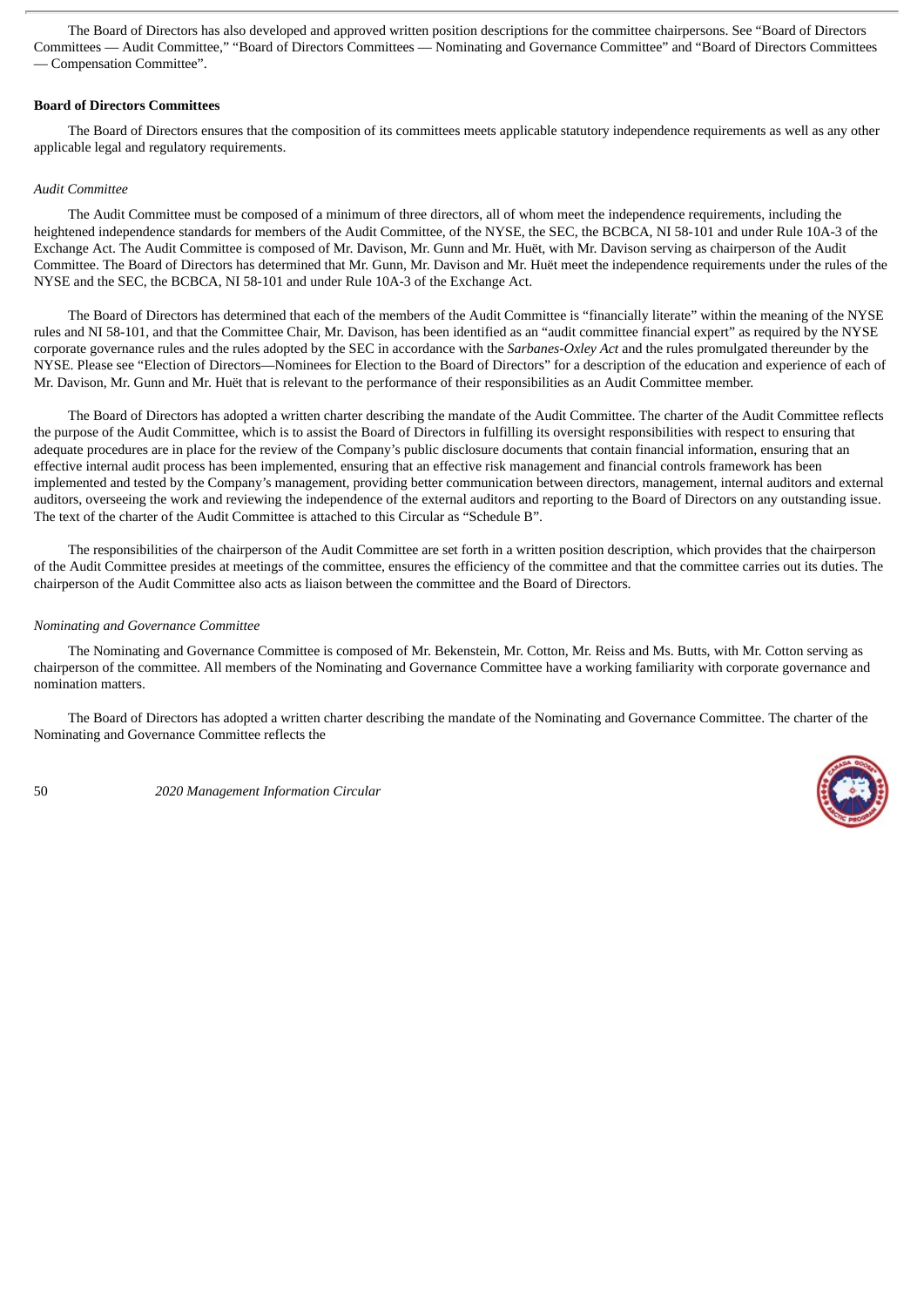purpose of the Nominating and Governance Committee, which includes recommending to the Board of Directors the persons to be nominated for election as directors and to each of the committees of the Board of Directors; developing a succession plan for the Board of Directors; assessing the independence of directors within the meaning of securities laws and stock exchange rules as applicable; considering resignations by directors submitted pursuant to the majority voting policy, and making recommendations to the Board of Directors as to whether or not to accept such resignations; reviewing and making recommendations to the Board of Directors in respect of the corporate governance principles and practices and associated disclosure; providing for new director orientation; performing an evaluation of the performance of the Nominating and Governance Committee; and overseeing the evaluation of the Board of Directors and its committees.

The charter of the Nominating and Governance Committee also provides that the committee is charged with selecting candidates for election as directors. To encourage an objective nomination process, in identifying new candidates for the Company's Board of Directors, the Nominating and Governance Committee considers what competencies and skills the Board of Directors, as a whole, should possess, assess what competencies and skills each existing director possesses, considering the Board of Directors as a group, with each individual making his or her own contribution, the personality and other qualities of each director and the overall diversity of the Board of Directors, particularly with respect to the representation of women on the Board of Directors, as these may ultimately determine the boardroom dynamic. Individuals selected as nominees shall have the highest personal and professional integrity, shall have demonstrated exceptional ability and judgment, shall be able to devote sufficient time and resources to his or her duties and shall, in the opinion of the Nominating and Governance Committee, be most effective, in conjunction with the other directors, in collectively serving the long-term interests of the Company.

The responsibilities of the chairperson of the Nominating and Governance Committee are set forth in a written position description, which provides that the chairperson of the Nominating and Governance Committee presides at meetings of the committee, ensures the efficiency of the committee and that the committee carries out its duties. The chairperson of the Nominating and Governance Committee also acts as liaison between the committee and the Board of Directors.

The following matrix provides a summary of the competencies, skills, experience and expertise that each director nominee possesses as well as other information that may be relevant for purposes of identifying new directors.

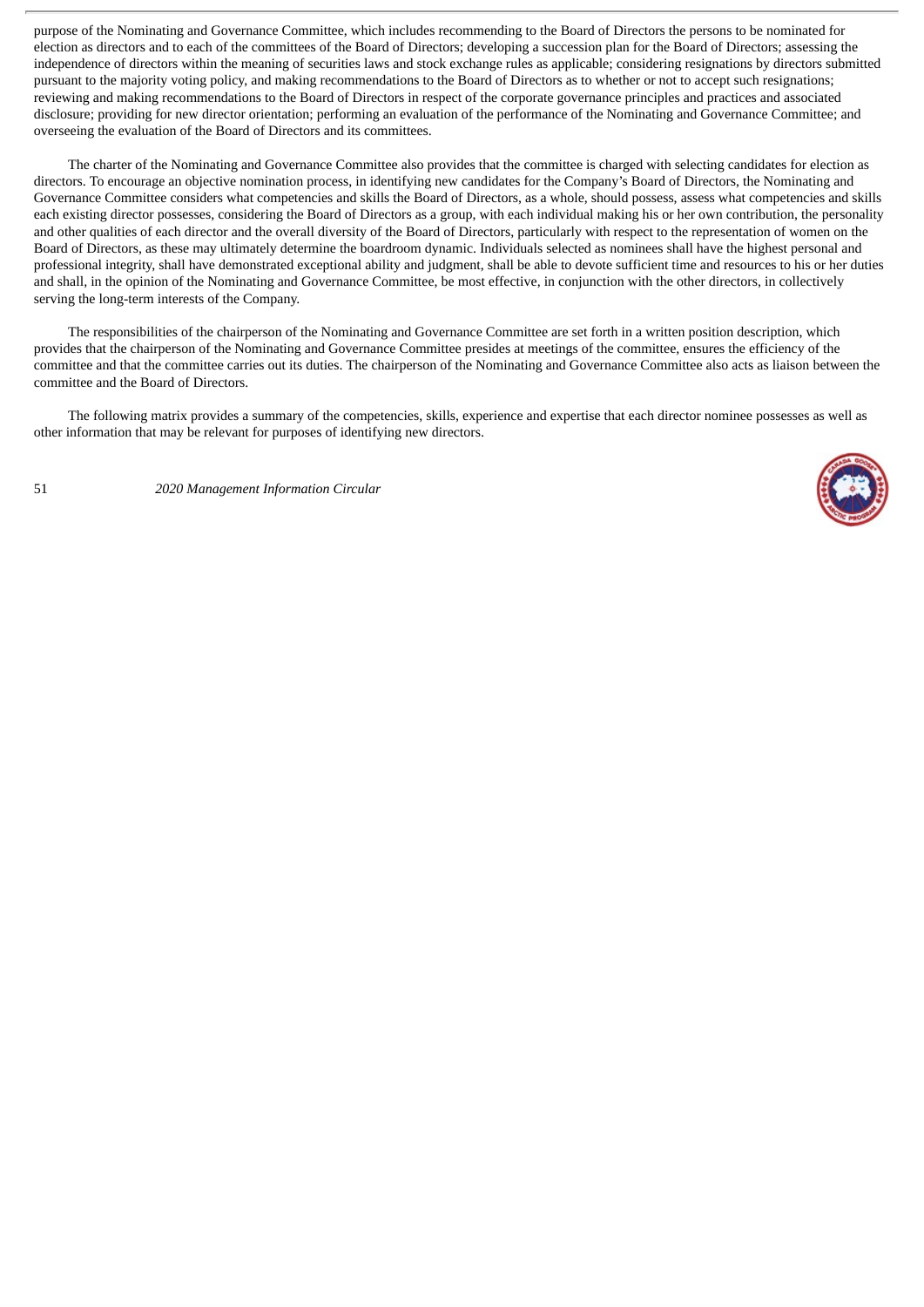|                             |                           |              | <b>Board and Committees(1)</b>                               |                                             | <b>Knowledge and Industries</b> |   |   |   |   |       | Other                    |   |                                |                            | Personal                                                                                                                     |            |    |                 |
|-----------------------------|---------------------------|--------------|--------------------------------------------------------------|---------------------------------------------|---------------------------------|---|---|---|---|-------|--------------------------|---|--------------------------------|----------------------------|------------------------------------------------------------------------------------------------------------------------------|------------|----|-----------------|
| Nominees                    |                           | Audit        | <b>Nominating</b><br>and<br><b>Board Committee Committee</b> | <b>Governance Compensation</b><br>Committee | Risk                            |   |   |   |   | Human | <b>Supply</b><br>Chain / |   | <b>Financial</b><br>Services / | <b>Banking / Corporate</b> | Management Finance Accounting Strategy Marketing Resources Procurement Retail Markets Citizenship Independence Geography Age |            |    | Gender<br>(M/F) |
| Joshua<br><b>Bekenstein</b> | $\boldsymbol{\mathrm{X}}$ |              | X                                                            | $\mathsf{C}$                                | X                               | X |   | X |   | X     |                          | X | X                              |                            | NI                                                                                                                           | <b>USA</b> | 62 | M               |
| Jodi<br><b>Butts</b>        | X                         |              | X                                                            |                                             | X                               |   |   | X |   |       | X                        |   |                                | X                          |                                                                                                                              | Canada     | 47 |                 |
| <b>Maureen</b><br>Chiquet   | X                         |              |                                                              | X                                           |                                 | X |   | X | X | X     | X                        | X |                                | X                          |                                                                                                                              | <b>USA</b> | 57 | F               |
| Ryan<br>Cotton              | X                         |              | $\mathsf{C}$                                                 | X                                           | X                               | X |   | X |   | X     |                          | X | X                              |                            | NI                                                                                                                           | <b>USA</b> | 41 | M               |
| John<br>Davison             | X                         | $\mathsf{C}$ |                                                              |                                             | X                               | X | X | X |   |       |                          |   | $\mathbf X$                    |                            |                                                                                                                              | Canada     | 62 | M               |
| Stephen<br>Gunn             | X                         | X            |                                                              |                                             |                                 | X |   | X | X | X     |                          | X | X                              |                            |                                                                                                                              | Canada     | 65 | M               |
| Jean-Marc<br>Huët           | X                         | X            |                                                              |                                             |                                 | X | X | X |   |       |                          | X | $\mathbf X$                    |                            |                                                                                                                              | UK         | 51 | M               |
| Dani<br>Reiss               | $\sqrt{2}$<br>U           |              | X                                                            |                                             |                                 |   |   | X | X | X     | X                        | X |                                |                            | NI                                                                                                                           | Canada     | 46 | M               |

Notes:

(1) Nominees marked with "C" are chairpersons.<br>(2)  $\text{``NI''}$  means the nominee is not independent a

(2) "NI" means the nominee is not independent and "I" means the nominee is independent.

In fulfilling its duties regarding the selection of new candidates to the Board of Directors, the Nominating and Governance Committee may from time to time retain the services of an outside advisory firm in order to provide additional expertise and encourage an objective nominating process.

#### *Compensation Committee*

The Compensation Committee must be composed of at least two directors. The Compensation Committee is composed of Mr. Bekenstein, Mr. Cotton and Ms. Chiquet, with Mr. Bekenstein serving as chairperson of the committee.

The primary purpose of the Compensation Committee is to assist the Board of Directors in fulfilling its oversight responsibilities and to make recommendations to the Board of Directors with respect to the compensation of the directors and executive officers. The principal responsibilities and duties of the Compensation Committee include: selecting and appointing the President & Chief Executive Officer, providing oversight to the appointment and termination of other executive officers; ensuring that succession planning programs are in place for the President & Chief Executive Officer and other executive officers; evaluating the Company's President & Chief Executive Officer's and other executive officers' performance in light of the goals and objectives established by the Board of Directors and, based on such evaluation, with appropriate input from other independent members of the Board of Directors; determining the President & Chief Executive Officer's and other executive officers' compensation; and satisfying itself as to the integrity of the executive officers and the contribution of the executive officers in creating a culture of integrity throughout the organization.

The responsibilities of the Compensation Committee also include providing advice to the Board of Directors regarding the overall compensation strategy for the Company's employees, administering the Company's equity-based plans and management incentive compensation plans and making recommendations to the Board of Directors about amendments to such plans and the adoption of any new employee incentive compensation plans and engaging independent counsel and other advisers, as necessary, and determining funding of various services provided by accountants or advisers retained by the Compensation Committee.

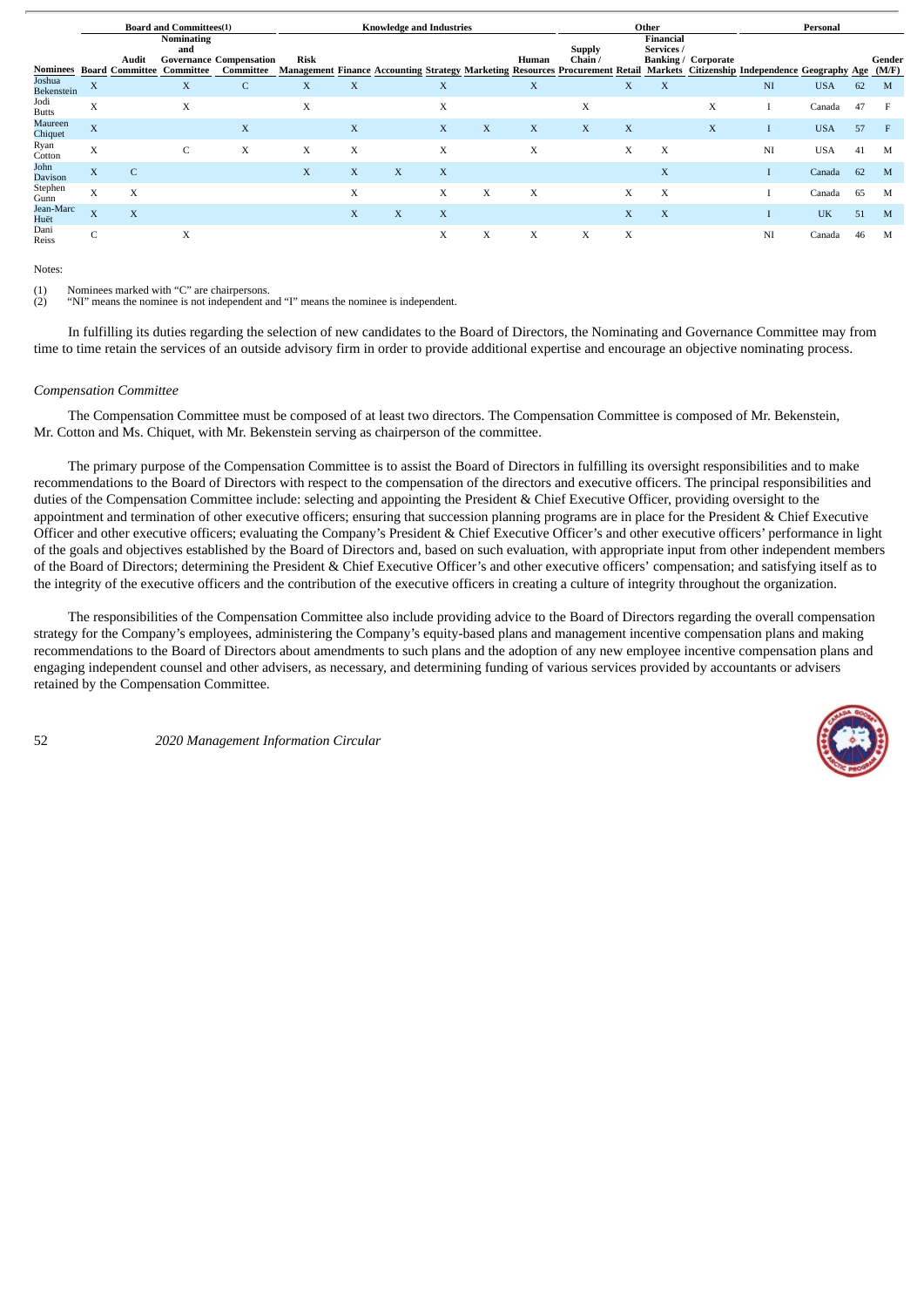The responsibilities of the chairperson of the Compensation Committee are set forth in a written position description, which provides that the chairperson of the Compensation Committee presides at meetings of the committee, ensures the efficiency of the committee and that the committee carries out its duties. The chairperson of the Compensation Committee also acts as liaison between the committee and the Board of Directors.

## **Succession Planning**

The Board of Directors reviews and discusses executive succession plans annually with the President & Chief Executive Officer and the Executive Vice President, Chief of Staff. Through ongoing discussions with the members of the executive team, succession candidates are identified and gap areas highlighted for development. The result is an evolving list of succession candidates for all executive roles across the organization, with a particular focus on the President & Chief Executive Officer. This methodology has been employed historically within the organization resulting in a number of instances where successors seamlessly moved into executive roles.

In addition, with the support of the Executive Vice President, Chief of Staff and the Board of Directors, the President & Chief Executive Officer conducts an annual talent review using proven tools to identify and develop high potential talent at the senior level in the organization.

## **Assessments**

The Nominating and Governance Committee is responsible for establishing and conducting a process for the assessment of the Board of Directors, each committee and individual director regarding his, her or its effectiveness and contribution, and also reports evaluation results to the Board of Directors on a regular basis. The assessment process includes a self-assessment questionnaire approved by the Nominating and Governance Committee. The results are assembled and a report is provided the Nominating and Governance Committee. The chairperson of the Nominating and Governance Committee then presents findings and recommendations of the Nominating and Governance Committee to the Board of Directors, as needed.

During the last quarter of Fiscal 2020, the Board of Directors performed an evaluation of its effectiveness as well as that of its committees in fulfilling their mandates, further to a process implemented by the Nominating and Governance Committee, in accordance with the respective charters of the Board of Directors and the Nominating and Governance Committee.

## **Orientation and Continuing Education**

The Company follows an orientation program for new directors under which a new director will meet separately with the Chairman of the Board of Directors, with individual directors and members of the senior executive team. A new director will be presented with comprehensive orientation and education as to the Company's business, operations and corporate governance (including the role and responsibilities of the Board of Directors, each committee, and directors individually).

The Chairman of the Board of Directors, in conjunction with the Nominating and Governance Committee, is responsible for overseeing director continuing education designed to maintain or enhance the skills and abilities of the directors and to ensure that their knowledge and understanding of the Company's business remains current. The chairperson of each committee is responsible for coordinating orientation and continuing director development programs relating to the committee's mandate. During Fiscal 2020, members of the Board of Directors conducted a tour of the Company's manufacturing facility in Winnipeg, Manitoba to allow directors to enhance their understanding of the operational aspects of the Company's business. The directors also participated in an expedition to visit the polar bear habitat in Churchill, Manitoba to gain a better understanding of the Company's spirit and partnership with Polar Bears International, whose mission is to raise awareness about climate change and protection of the habitat.

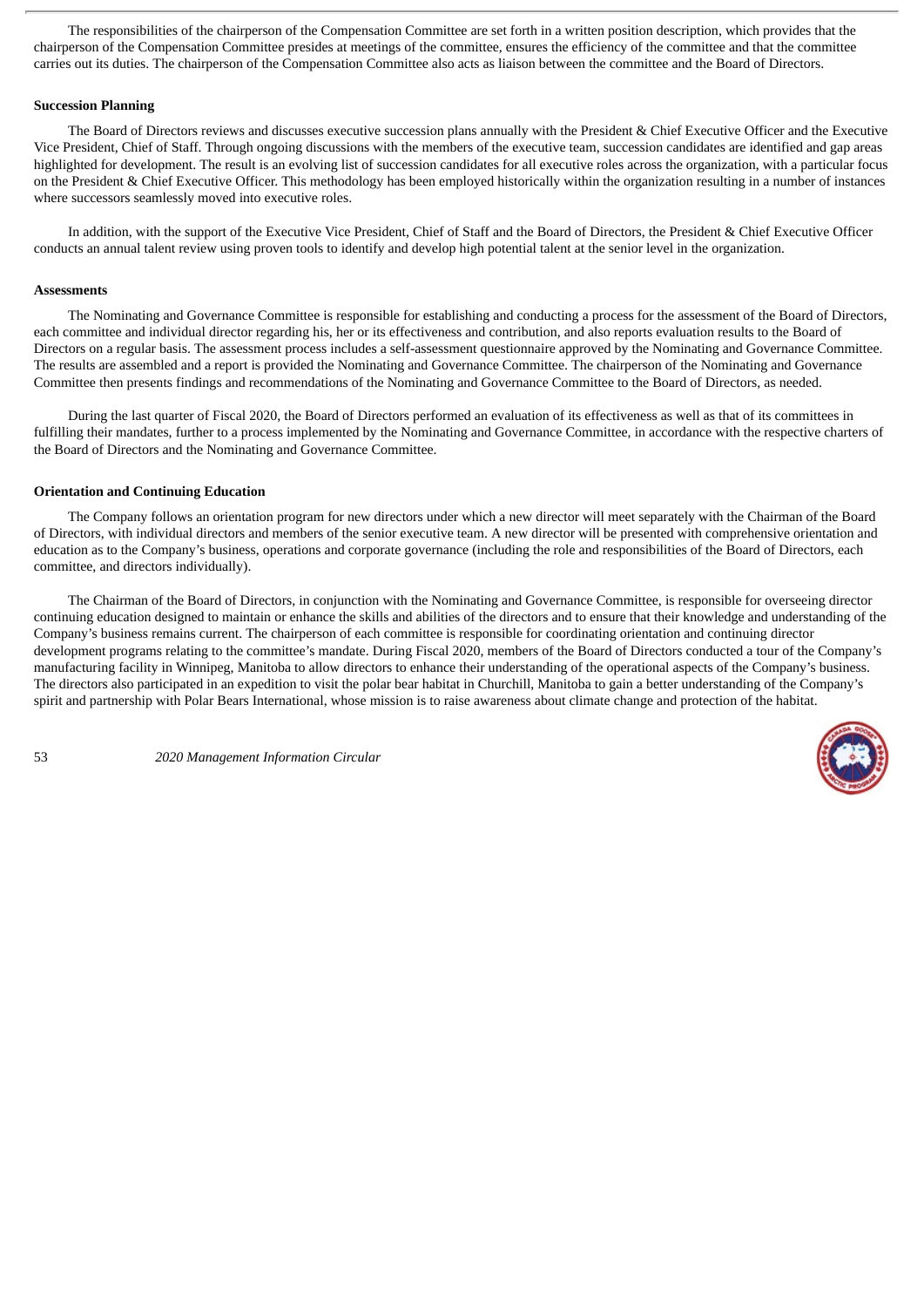## **Code of Business Conduct and Ethics**

The Company has a written code of business conduct and ethics (the "**Code of Business Conduct and Ethics**") that applies to all directors, officers, employees, consultants and contractors of the Company, including those employed by subsidiaries. The objective of the Code of Business Conduct and Ethics is to provide guidelines for maintaining the Company's commitment to conduct its business and affairs with honesty and integrity and in accordance with high ethical and legal standards. The Code of Business Conduct and Ethics sets out guidance with respect to conflicts of interest and corporate opportunities, protection and proper use of corporate assets, confidentiality and integrity of corporate information, fair dealing, compliance with laws, rules and regulations, commitment to traceability and transparency and reporting of any illegal or unethical behaviour.

The Company has adopted a conflict of interest policy (the "**Conflict of Interest Policy**") providing guidelines regarding the avoidance of conflicts of interest, and providing a means for any directors, officers or employees of the Company to communicate potential conflicts to the Company who will consider the facts and circumstances of the situation to decide whether corrective or mitigating action is appropriate. As part of the Conflict of Interest Policy, any person subject to the Code of Business Conduct and Ethics is required to avoid or fully disclose interests or relationships that are harmful or detrimental to the Company's best interests or that may give rise to real, potential or the appearance of conflicts of interest.

The Board of Directors has also adopted a code of ethics for the CEO and senior financial officers (the "**Code of Ethics**") that sets out the fundamental values and standards of behaviour that are expected from the President & Chief Executive Officer and the senior financial officers of the Company with respect to all aspects of the Company's business. The objectives of the Code of Ethics is to promote honest and ethical conduct, including the ethical handling of actual or apparent conflicts of interest between personal and professional relationships; full, fair, accurate, timely and understandable disclosure in period reports required to be filed by the Company and other public communications made by the Company; compliance with all applicable rules and regulations that apply to the Company; prompt internal reporting to an appropriate person(s) of violations of the Code of Ethics; and accountability for the adherence to the Code of Ethics.

A director who has a material interest in a matter before the Board of Directors or any committee on which he or she serves is required to disclose such interest as soon as the director becomes aware of it. In situations where a director has a material interest in a matter to be considered by the Board of Directors or any committee on which he or she serves, such director may be required to excuse himself or herself from the meeting while discussions and voting with respect to the matter are taking place. Directors are also required to comply with the relevant provisions of the BCBCA regarding conflicts of interest.

Management of the Company, in conjunction with the Audit Committee, has established policies and procedures by which all complaints or concerns can be reported by directors, officers, employees, consultants and contractors of the Company and its subsidiaries and third parties regarding instances of misconduct including illegal or unethical behaviour, fraudulent activities, and violation of Company policies, particularly with respect to accounting, internal accounting controls or auditing matters, without fear of victimization, subsequent discrimination or disadvantage and are properly investigated, documented and brought to an appropriate resolution in a timely manner.

The Audit Committee is responsible for assisting the Board of Directors in reviewing and evaluating the Code of Business Conduct and Ethics and the Code of Ethics (the "**Codes**") periodically, reviewing the system that the Company's management will establish to enforce the Codes and reviewing management's monitoring of the Company's compliance with the Codes.

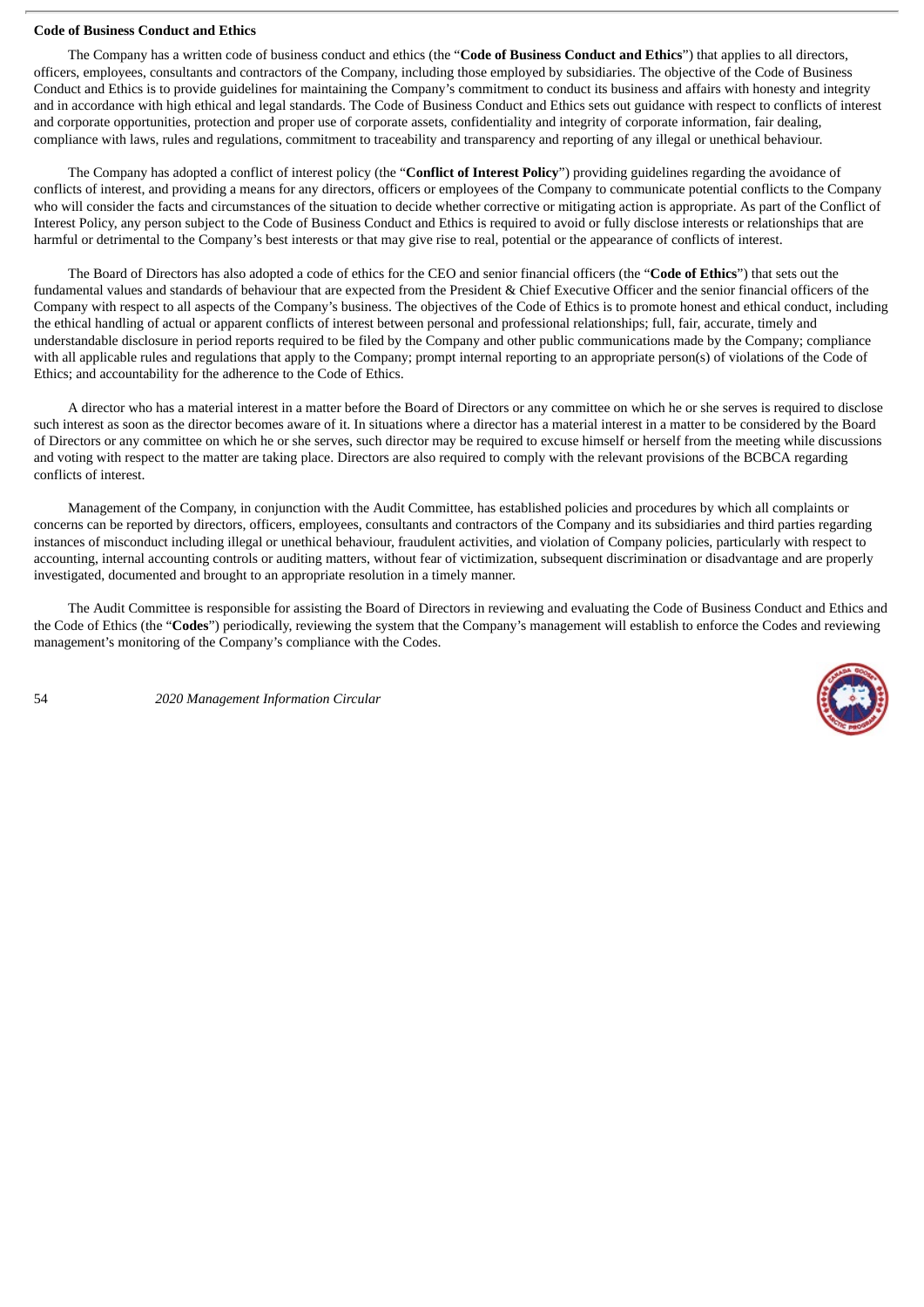The full texts of the Codes are available on the Company's investor relations website at investor.canadagoose.com, and the full text of the Code of Business Conduct and Ethics is available under the Company's SEDAR profile at www.sedar.com.

## **Diversity**

As a Canadian-based, global company, we believe in the power of diversity and inclusion in every aspect of our business, and we are committed to creating an environment where diversity in all its forms – including skills, experience, perspective, gender, ethnicity, and thought – can thrive. Our desire is that our workforce and our Board of Directors represent the diverse communities in which we live and reflect the global economy in which we work.

Recommendations concerning director nominees are based on merit and past performance as well as expected contribution to the Board of Director's performance and, accordingly, diversity is taken into consideration. The Company similarly believes that having a diverse and inclusive organization overall is beneficial to the Company's success, and the Company is committed to diversity and inclusion at all levels of its organization to ensure that the Company attracts, retains and promotes the brightest and most talented individuals. The Company has recruited and selected senior management candidates that represent a diversity of business understanding, personal attributes, abilities and experience.

Specifically, on gender diversity, as at the date hereof, two of eight (25%) directors, or two of five (40%) independent directors identify as women. On our management team, three of six members (50%) who hold global executive officer positions and report directly to the President & CEO, or four of eleven (36%) of the broader Canada Goose executive officer team, identify as women. At the senior leadership level, nine of twenty-three (39%) Vice Presidents and Senior Vice Presidents, identify as women.

The Company does not currently have a formal policy for the representation of women on the Board of Directors or senior management team. The Nominating and Governance Committee and senior management team takes gender and other diversity representation into consideration as part of their overall recruitment and selection process. The Company has not adopted targets for gender or other diversity representation in part due to the need to consider a balance of criteria for each individual appointment.

The Company anticipates that the composition of the Board of Directors will in the future be shaped by the selection criteria to be developed by the Board of Directors and Nominating and Governance Committee, ensuring that diversity considerations are taken into account in senior management, monitoring the level of women representation on the Board of Directors and in senior management positions, continuing to broaden recruiting efforts to attract and interview qualified female candidates, and committing to retention and training to ensure that the Company's most talented employees are promoted from within the Company's organization, all as part of the Company's overall recruitment and selection process to fill board or senior management positions as the need arises and subject to the rights of the Company's principal shareholders under agreements with the Company.

## **Investor Rights Agreement**

The Bain Capital Entity and DTR have certain rights to designate members of the Board of Directors pursuant to the Investor Rights Agreement, which provides that the Principal Shareholders party thereto at the relevant time to elect members of the Board of Directors in accordance with the provisions thereof.

The Bain Capital Entity is now entitled to designate 30% of directors (rounding up to the next whole number) for so long as it holds at least 20% of the number of Subordinate Voting Shares and Multiple Voting Shares outstanding, provided that this percentage will be reduced (i) to the greater of one director or 10% of directors (rounding up to the next whole number) once the Bain Capital Entity holds less than 20% of the Subordinate Voting Shares and Multiple Voting Shares outstanding, and (ii) to none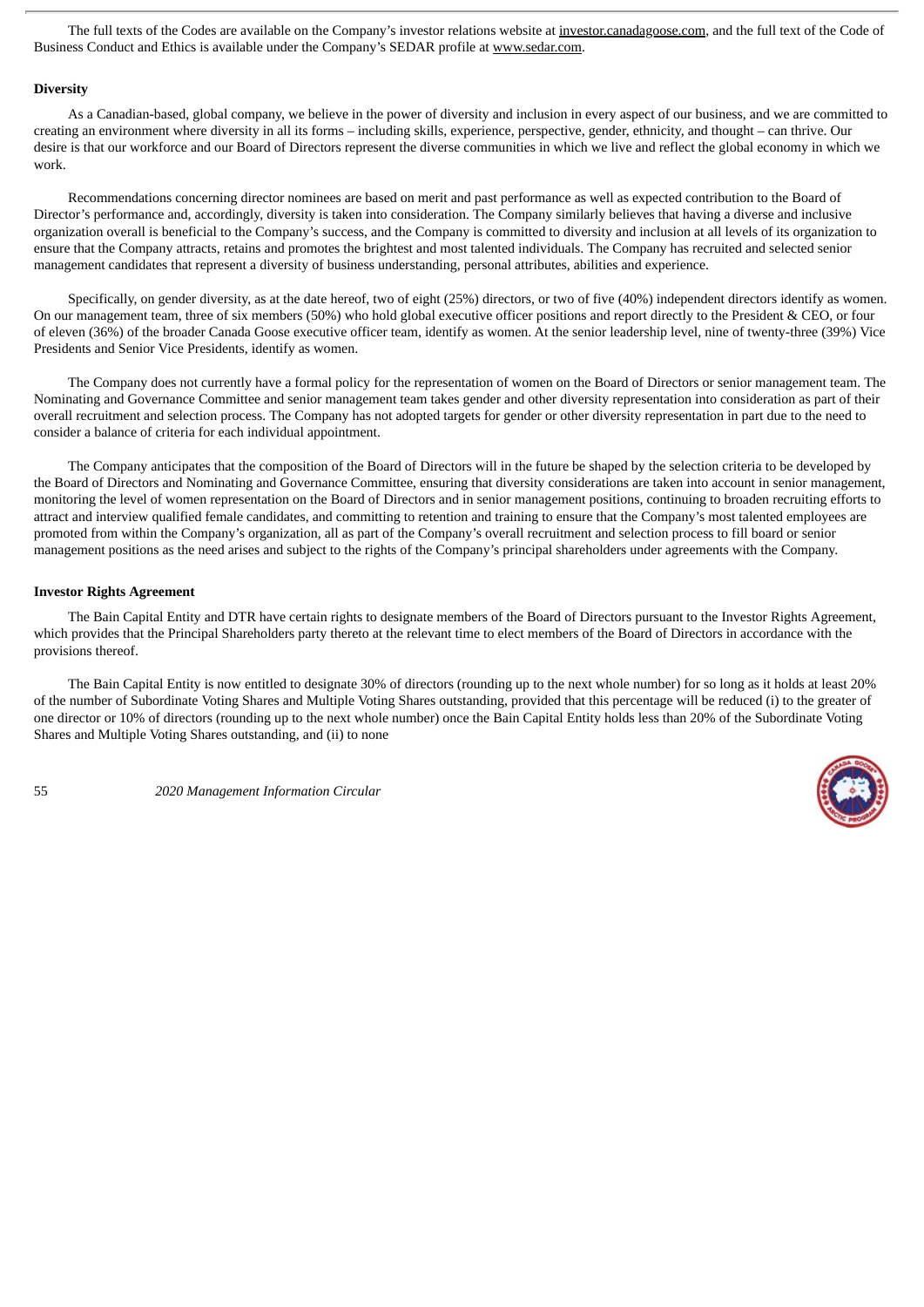once the Bain Capital Entity holds less than 5% of the Subordinate Voting Shares and Multiple Voting Shares outstanding. For so long as the Bain Capital Entity has a right to designate one or more directors under the Investor Rights Agreement, the Bain Capital Entity is entitled to designate one director for appointment to each committee of the Board of Directors, subject to applicable law and the rules of the NYSE and TSX.

DTR is now entitled to designate one director for as long as it holds 5% or more of the Subordinate Voting Shares and Multiple Voting Shares outstanding.

In accordance with the terms of the Investor Rights Agreement, the Nomination and Governance Committee is charged under its charter with selecting candidates for election as directors other than the nominees designated by the Principal Shareholder pursuant to the Investor Rights Agreement, including replacements for designees of the Bain Capital Entity and Dani Reiss, as and when they lose the right to designate a member of the Board of Directors under the Investor Rights Agreement.

## **Majority Voting Policy**

In accordance with the requirements of the TSX, the Board of Directors has adopted a majority voting policy to the effect that a nominee for election as a director of the Company who does not receive a greater number of votes "for" than votes "withheld" with respect to the election of directors by shareholders will be expected to offer to tender his or her resignation to the Chairman of the Board of Directors promptly following the meeting of shareholders at which such director was elected. The Nominating and Governance Committee will consider such offer and make a recommendation to the Board of Directors whether to accept it or not. The Board of Directors will promptly accept the resignation unless it determines, in consultation with the Nominating and Governance Committee, that there are exceptional circumstances that should delay the acceptance of the offer to resign or justify rejecting it. The Board of Directors will make its decision and announce it in a press release within 90 days following the applicable meeting of shareholders. A director who tenders a resignation pursuant to the majority voting policy will not participate in any meeting of the Board of Directors or the Nominating and Governance Committee at which the resignation is considered. The majority voting policy applies for uncontested director elections, being elections where (a) the number of nominees for election as director is the same as the number of directors to be elected, as determined by the Board of Directors, and (b) no proxy materials are circulated in support of one or more nominees who are not part of the director nominees supported by the Board of Directors. See "General Information – Voting Shares Outstanding and Principal Shareholders".

#### **Advance Notice Requirements for Director Nominations**

The Company's articles contain certain advance notice provisions with respect to the election of directors (the "**Advance Notice Provisions**"). The Advance Notice Provisions are intended to: (i) facilitate orderly and efficient annual general meetings or, where the need arises, special meetings; (ii) ensure that all shareholders receive adequate notice of board nominations and sufficient information with respect to all nominees; and (iii) allow shareholders to register an informed vote. Only persons who are nominated in accordance with the Advance Notice Provisions will be eligible for election as directors at any annual meeting of shareholders, or at any special meeting of shareholders if one of the purposes for which the special meeting was called was the election of directors.

Under the Advance Notice Provisions, a shareholder wishing to nominate a director would be required to provide the Company notice, in the prescribed form, within the prescribed time periods. These time periods include, (i) in the case of an annual meeting of shareholders (including annual and special meetings), not less than 30 days prior to the date of the annual meeting of shareholders; provided, that if the first public announcement of the date of the annual meeting of shareholders (the "**Notice Date**") is less than 50 days before the meeting date, not later than the close of business on the 10th day following the Notice Date; and (ii) in the case of a special meeting (which is not also an annual meeting) of shareholders called for any purpose which includes electing directors, not later than the close of business

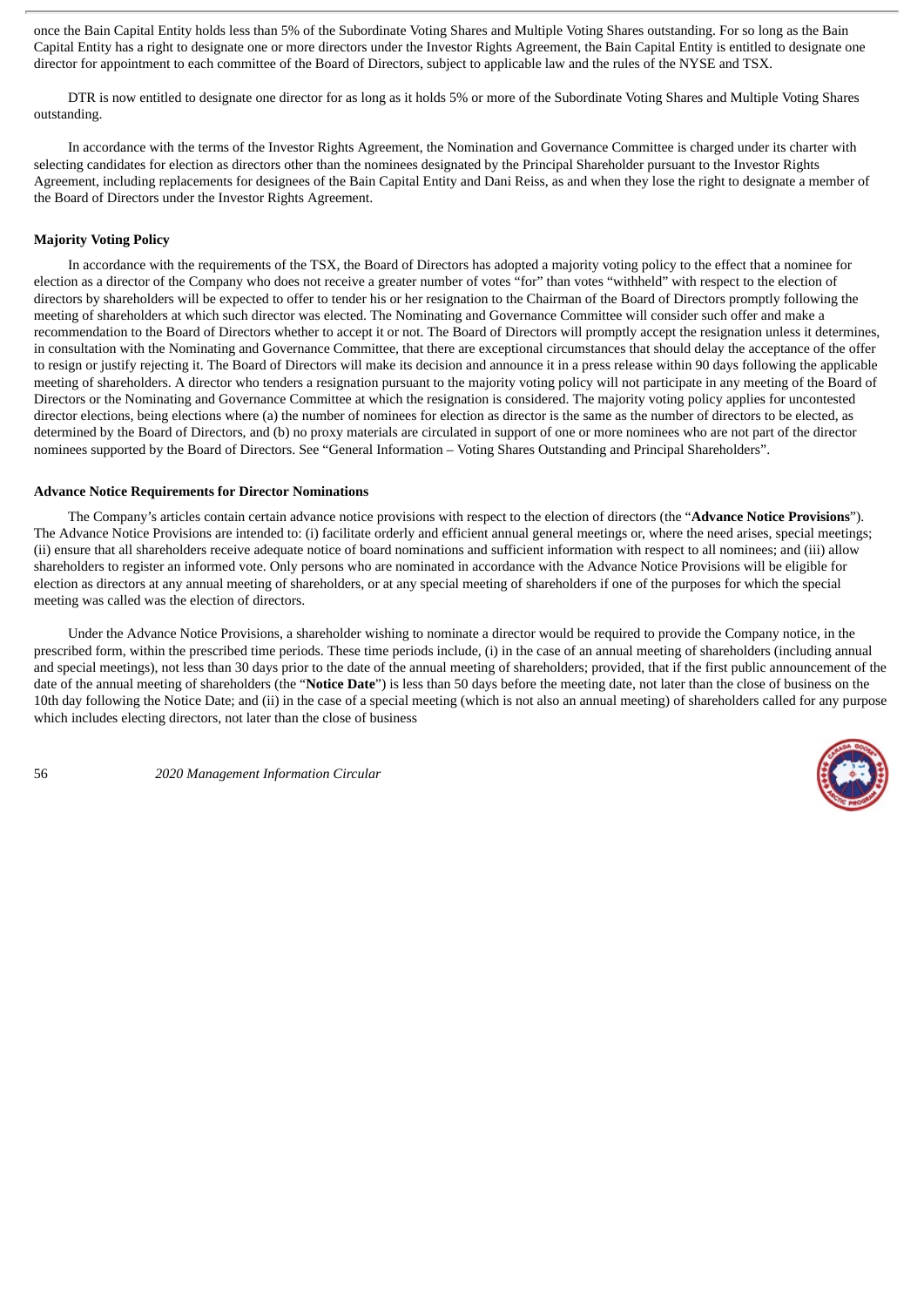on the 15th day following the Notice Date, provided that, in either instance, if notice-and-access (as defined in National Instrument 54-101 – *Communication with Beneficial Owners of Securities of a Reporting Issuer*) is used for delivery of proxy related materials in respect of a meeting described above, and the Notice Date in respect of the meeting is not less than 50 days prior to the date of the applicable meeting, the notice must be received not later than the close of business on the 40th day before the applicable meeting.

These provisions could have the effect of delaying until the next shareholder meeting the nomination of certain persons for director that are favored by the holders of a majority of the outstanding Shares.

## **Forum Selection**

The Company's articles include a forum selection provision that provides that, unless the Company consents in writing to the selection of an alternative forum, the Superior Court of Justice of the Province of Ontario, Canada and the appellate courts therefrom, will be the sole and exclusive forum for (i) any derivative action or proceeding brought on the Company's behalf; (ii) any action or proceeding asserting a claim of breach of a fiduciary duty owed by any of the Company's directors, officers, or other employees to the Company; (iii) any action or proceeding asserting a claim arising pursuant to any provision of the BCBCA or the Company's articles; or (iv) any action or proceeding asserting a claim otherwise related to the relationships among the Company's, the Company's affiliates and their respective shareholders, directors and/or officers, but excluding claims related to the Company's business or such affiliates. The forum selection provision also provides that the Company's security holders are deemed to have consented to personal jurisdiction in the Province of Ontario and to service of process on their counsel in any foreign action initiated in violation of the foregoing provisions.

## **Limitation of Liability and Indemnification**

Pursuant to the BCBCA, a company may indemnify: (i) a current or former director or officer of that company; (ii) a current or former director or officer of another corporation if, at the time such individual held such office, the corporation was an affiliate of the company, or if such individual held such office at the company's request; or (iii) an individual who, at the request of the company, held, or holds, an equivalent position in another entity (an "**indemnifiable person**") against all costs, charges and expenses, including an amount paid to settle an action or satisfy a judgment, reasonably incurred by him, her or it in respect of any civil, criminal, administrative or other legal proceeding or investigative action (whether current, threatened, pending or completed) in which he or she is involved because of that person's position as an indemnifiable person, unless: (i) the individual did not act honestly and in good faith with a view to the best interests of such company or the other entity, as the case may be; or (ii) in the case of a proceeding other than a civil proceeding, the individual did not have reasonable grounds for believing that the individual's conduct was lawful. A company cannot indemnify an indemnifiable person if it is prohibited from doing so under its articles or by applicable law. A company may pay, as they are incurred in advance of the final disposition of an eligible proceeding, the expenses actually and reasonably incurred by an indemnifiable person in respect of that proceeding only if the indemnifiable person has provided an undertaking that, if it is ultimately determined that the payment of expenses was prohibited, the indemnifiable person will repay any amounts advanced. Subject to the aforementioned prohibitions on indemnification, a company must, after the final disposition of an eligible proceeding, pay the expenses actually and reasonably incurred by an indemnifiable person in respect of such eligible proceeding if such indemnifiable person has not been reimbursed for such expenses, and was wholly successful, on the merits or otherwise, in the outcome of such eligible proceeding or was substantially successful on the merits in the outcome of such eligible proceeding. On application from an indemnifiable person, a court may make any order the court considers appropriate in respect of an eligible proceeding, including the indemnification of penalties imposed or expenses incurred in any such proceedings and the enforcement of an indemnification agreement.

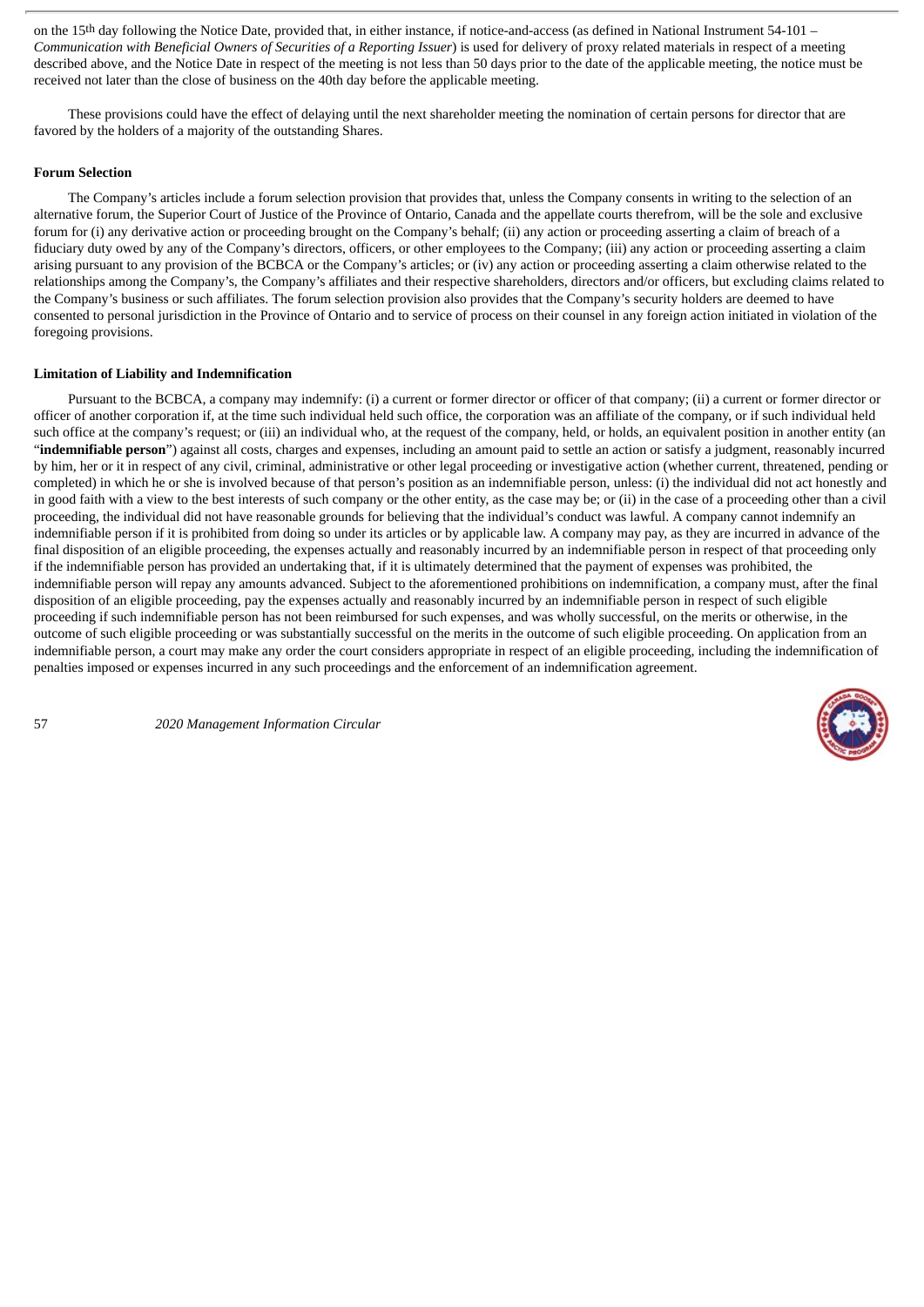As permitted by the BCBCA, the Company's articles require the Company to indemnify its directors, officers, former directors or officers (and such individual's respective heirs and legal representatives) and permit the Company to indemnify any person to the extent permitted by the BCBCA.

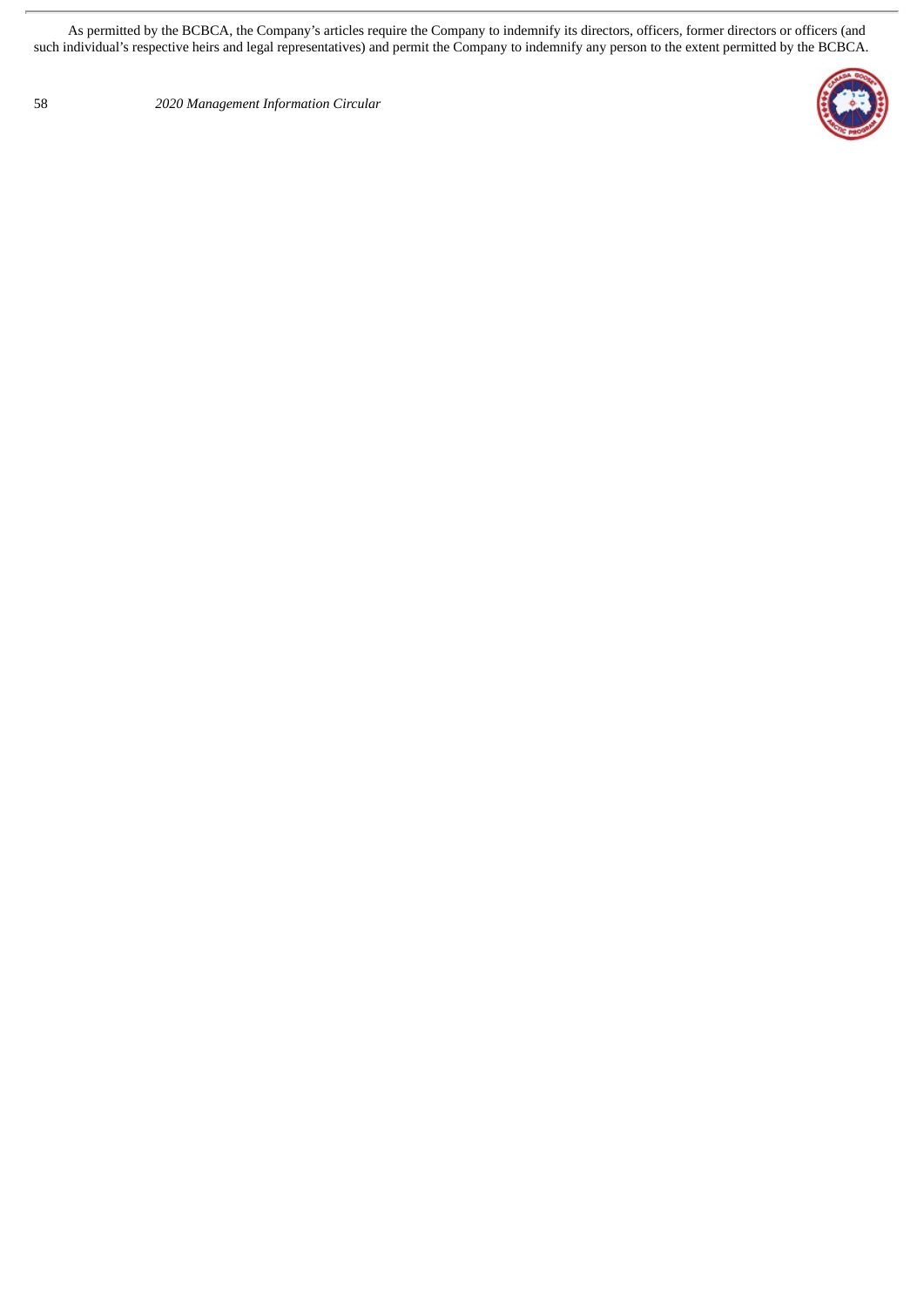## **ADDITIONAL INFORMATION**

#### **Indebtedness of Directors and Executive Officers**

None of the directors or proposed director nominees, executive officers, employees, former directors, former executive officers or former employees of the Company or any of its subsidiaries, and none of their associates, is or has, at any time since the filing of the Company's registration statement with the SEC in connection with the IPO, been indebted to the Company or any of its subsidiaries. Additionally, the Company or any of its subsidiaries has not provided any guarantee, support agreement, letter of credit or other similar agreement or understanding in respect of any indebtedness of any such person to any person or entity, except for routine indebtedness as defined under applicable securities legislation.

## **Interest of Certain Persons and Companies in Matters to be Acted Upon**

No director, proposed director nominee or officer of the Company, or any person who has been a director or officer of the Company at any time since the beginning of the Company's last fiscal year, nor any associate or affiliate of any such person, has any material interest, direct or indirect, by way of beneficial ownership of securities or otherwise, in any matter to be acted upon at the Meeting, other than as set forth herein.

# **Interest of Informed Persons in Material Transactions**

No informed persons of the Company, proposed director, or any associate or affiliate of any informed person or proposed director has any material interest, direct or indirect, in any transaction in the last fiscal year or in any proposed transaction which has materially affected or would materially affect the Company or any of its subsidiaries, other than as set forth herein or in the Annual Report.

# **Available Information**

Additional information about the Company, including the Annual Report, the 2020 Financial Statements and the 2020 MD&A are accessible on SEDAR at www.sedar.com, on EDGAR at www.sec.gov or on the Company's investor relations website at investor.canadagoose.com. Shareholders may, upon request made to Mr. David Forrest, General Counsel, Senior Vice President of the Company, at 250 Bowie Avenue, Toronto, Ontario M6E 4Y2, receive a hard copy of the 2020 Financial Statements and 2020 MD&A. Shareholders may also obtain a hard copy of the Circular by following the instructions on the notice of availability of proxy materials sent to their attention.

# **Shareholder Proposals for Next Annual Meeting of Shareholders**

The Company received no shareholder proposal for inclusion in this Circular. The Company will include proposals from shareholders that comply with applicable laws in next year's management information circular for its next annual shareholder meeting to be held in respect of the fiscal year ending on March 28, 2021. Shareholder proposals must be received prior to the close of business on May 12, 2021 and be sent to: Canada Goose Holdings Inc., c/o Stikeman Elliott LLP, 666 Burrard Street, Suite 1700, Park Place, Vancouver, British Columbia, V6C 2X8, Canada.

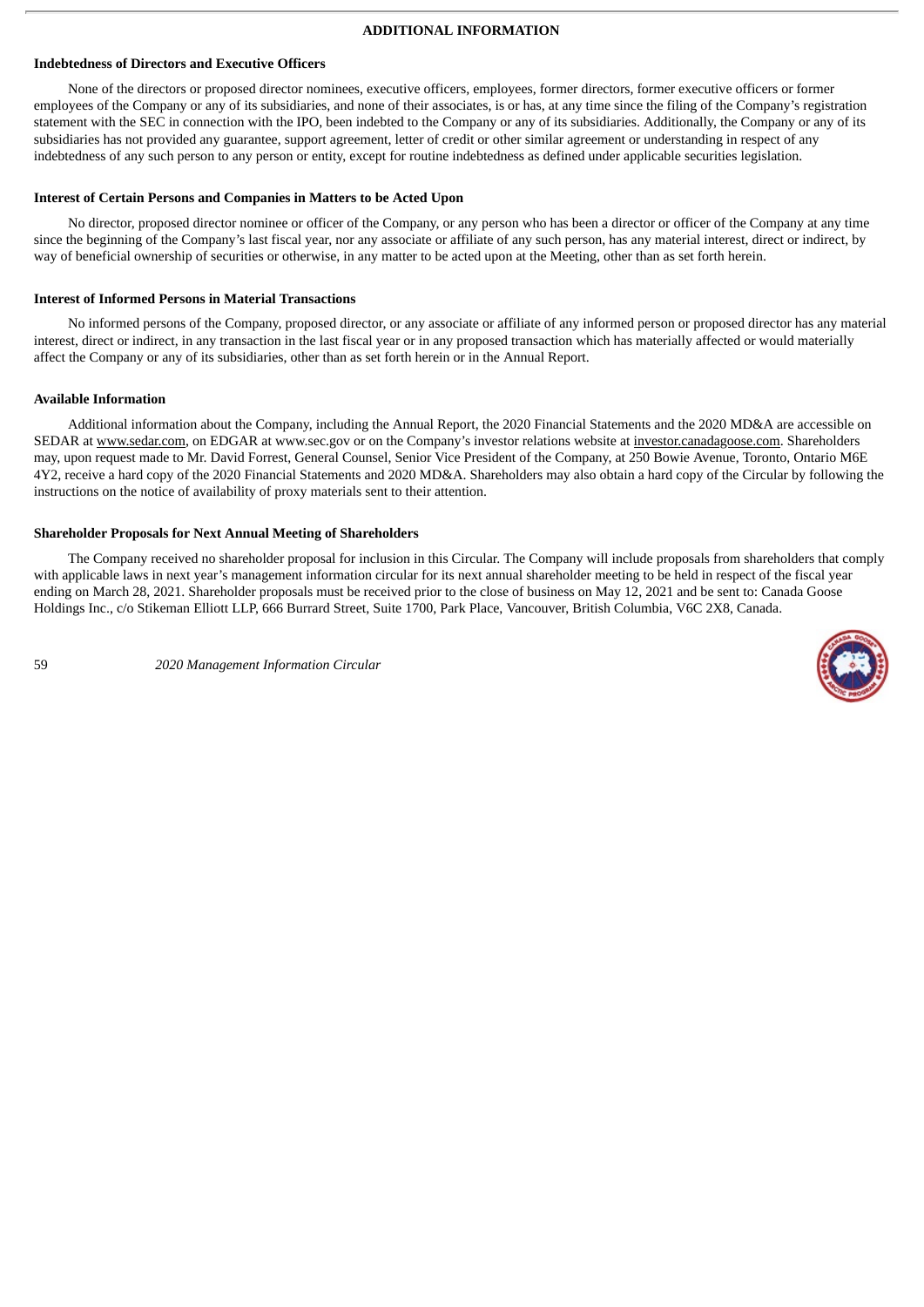# **Approval by Directors**

The contents and the sending to the shareholders of this Circular have been approved by the Board of Directors of the Company.

Dated at Toronto, this 26th day of June, 2020.

feir.  $\overline{a}$ 

Dani Reiss, C.M. Chairman of the Board of Directors, President & Chief Executive Officer

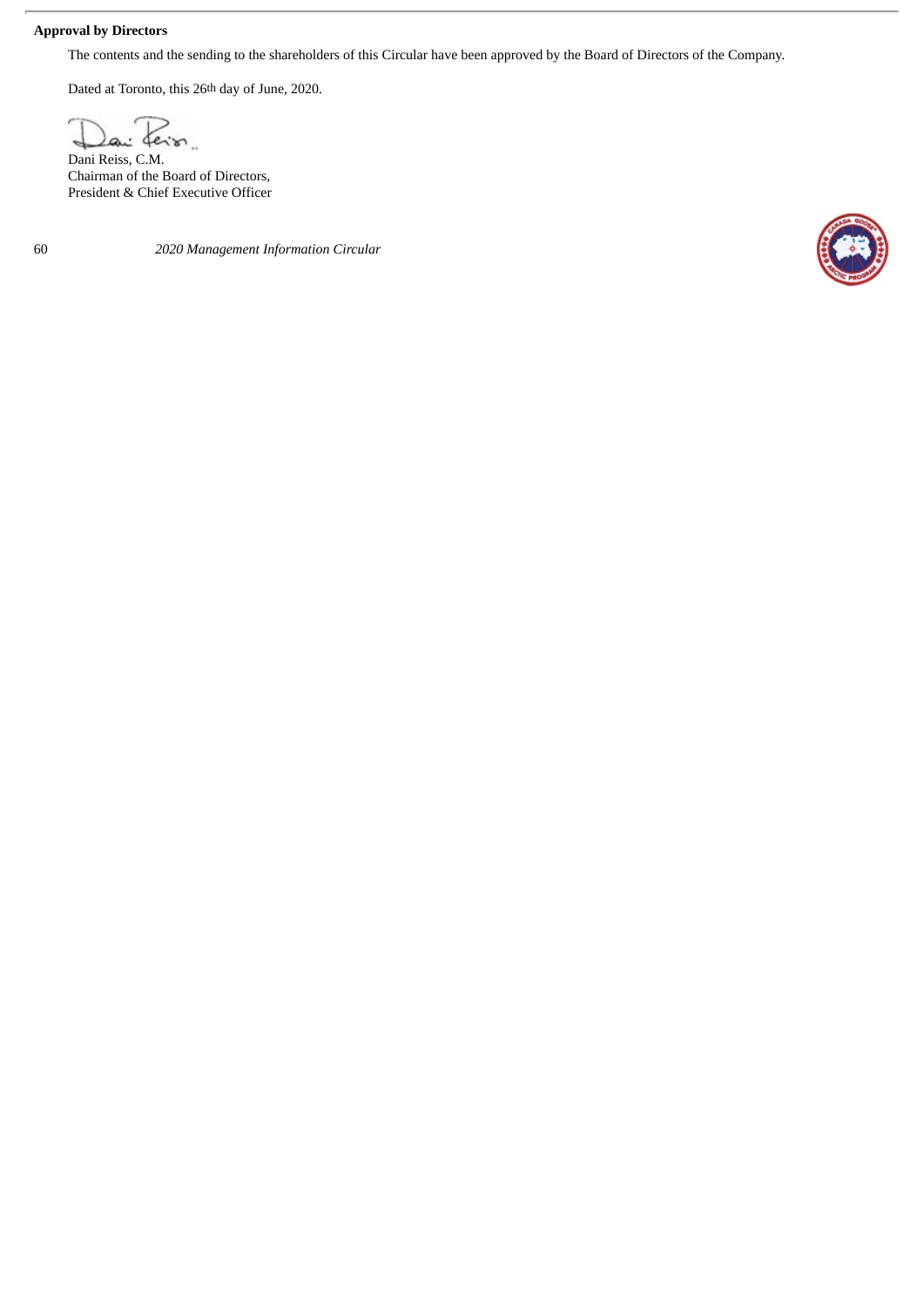# **SCHEDULE A**

# **CANADA GOOSE HOLDINGS INC.**

# **MANDATE OF THE BOARD OF DIRECTORS**

*See attached.*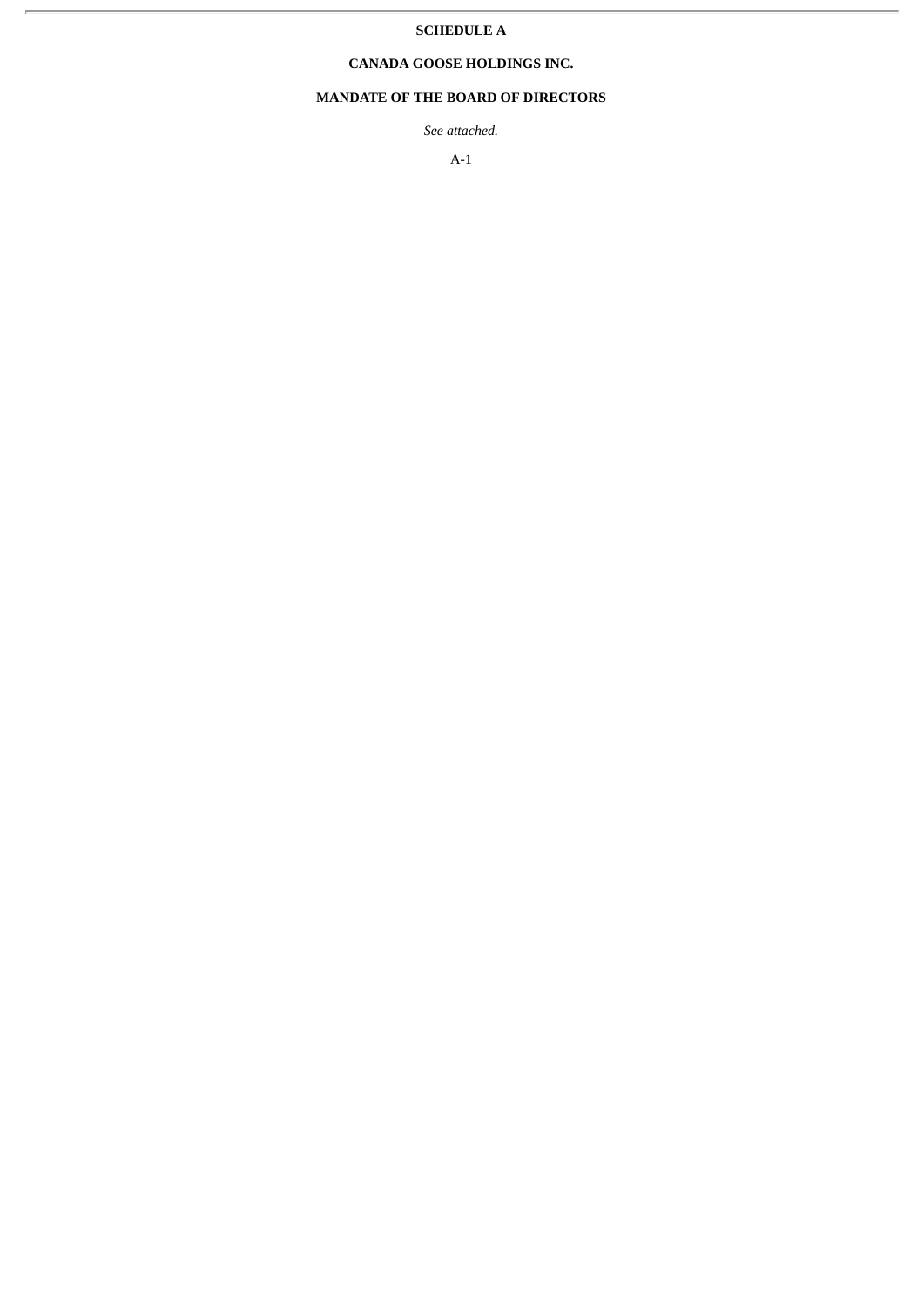

# **CANADA GOOSE HOLDINGS INC.**

# **MANDATE OF THE BOARD OF DIRECTORS**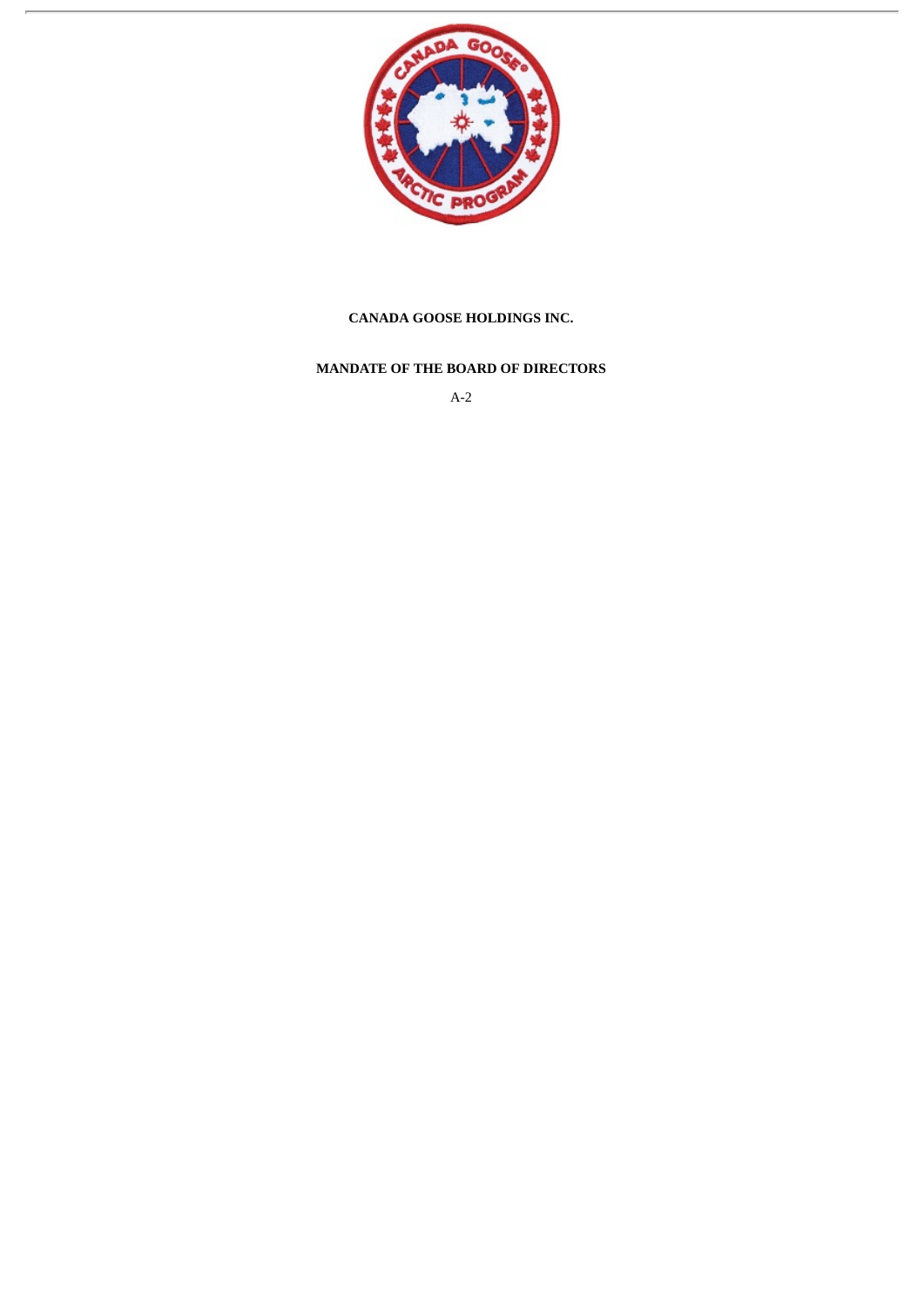

## **CANADA GOOSE HOLDINGS INC.**

## **MANDATE OF THE BOARD OF DIRECTORS**

# **1. PURPOSE**

The Board of Directors (the **"Board"**) of Canada Goose Holdings Inc., a corporation existing under the laws of British Columbia (the **"Company"**) is responsible for the stewardship of the Company. Its members (the **"Directors"**) are elected by shareholders of the Company. The purpose of this Mandate is to describe the principal duties and responsibilities of the Board, as well as some of the policies and procedures that apply to the Board in discharging its duties and responsibilities.

# **2. RESPONSIBILITIES AND POWERS OF THE BOARD**

Pursuant to applicable laws, in exercising their powers and discharging their duties, Directors must act honestly and in good faith with a view to the best interest of the Company, and must exercise the care, diligence and skill that a reasonably prudent person would exercise in comparable circumstances, both as Directors and as members of the Board Committees. Directors are ultimately accountable and responsible for providing experienced and effective leadership in supervising the management of the business and affairs of the Company, including providing guidance and strategic oversight to management. The responsibilities of the Board include:

## *Leadership in Corporate Strategy*

• Adopting a strategic planning process, reviewing, on at least an annual basis, the principal business objectives for the Company, which consider, among other things, the opportunities and risks of the business, and monitoring management's success in implementing the strategy and achieving its goals.

## *Management of Risk*

• Identifying the principal risks applicable to the Company, ensuring that procedures are in place for the management of those risks with a view to the long-term viability of the Company and its assets and conducting an annual review of such risks.

## *Corporate Governance*

• Overseeing the Company's corporate governance policies and practices and their disclosure in public disclosure documents.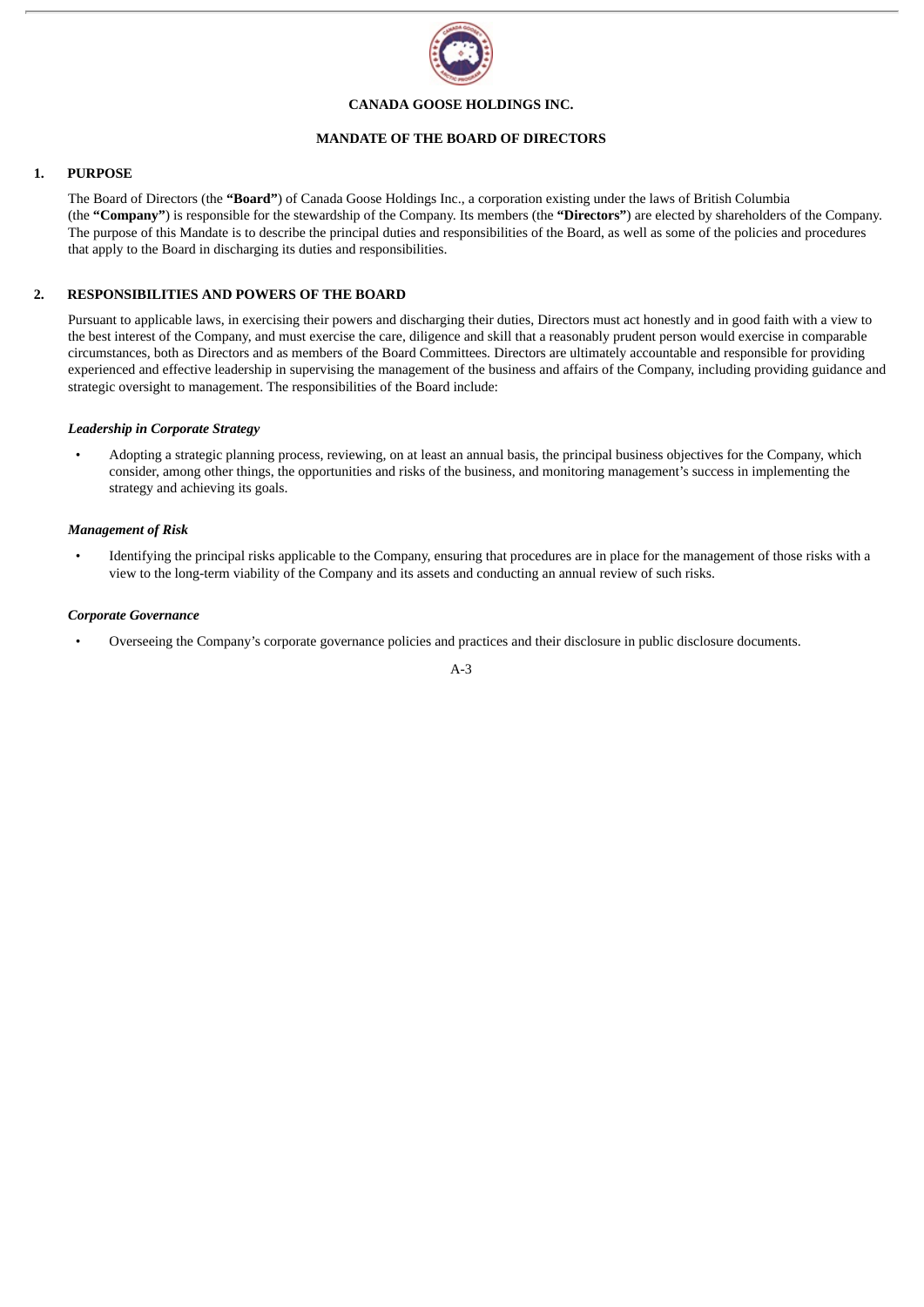

- Monitoring the size and composition of the Board, determining the appropriate qualifications and criteria for the selection of Board members and overseeing the nomination process for new Directors, in each case subject to the terms of any agreement between shareholders of the Company and the Company.
- Developing a succession plan for the Directors, including maintaining a list of qualified candidates for Director positions.
- Developing position descriptions for the Chair of the Board and the Chair of each Board Committee.
- Developing a process for the regular assessment of the effectiveness and contribution of the Board, the Committees of the Board and the individual Directors.
- Ensuring that all new Directors receive a comprehensive orientation with respect to the role of the Board and its Committees and nature and operation of the Company's business as well as the contribution individual Directors are expected to make (including, in particular, the commitment of time and resources that the Company expects from its Directors).
- Providing continuing education opportunities for all Directors, so that individuals may maintain or enhance their skills and abilities as Directors, as well as ensuring their knowledge and understanding of the Company's business remains current.

## *Ethical Standards and Compliance with Rules and Regulations*

- Adopting a Code of Business Conduct and Ethics applicable to Directors, officers and employees of the Company and setting the appropriate "tone at the top".
- Satisfying itself of the integrity of the CEO and the other executive officers and ensuring that the CEO and other executive officers create a culture of integrity throughout the organization.
- Monitoring compliance with the Code of Business Conduct and Ethics (any waivers from the Code of Business Conduct and Ethics that are granted for the benefit of the Company's Directors or executive officers should be granted by the Board or a Board Committee only).
- Adopting and monitoring compliance with key corporate policies and procedures designed to ensure that the Company, its Directors, officers and employees comply with all applicable laws, rules and regulations and conduct their business ethically and with honesty and integrity.
- Monitoring the implementation of procedures and initiatives relating to corporate social and environmental responsibilities, and health and safety rules and regulations in the organization.
- Ensuring that there are adequate whistleblower procedures for the Board to be apprised on a timely basis and in sufficient detail of all concerns raised by Directors, officers, employees, consultants and contractors of the Company and external parties regarding instances of misconduct including illegal or unethical behavior, fraudulent activities, and violation of company policies, particularly with respect to accounting, internal accounting controls or auditing matters and that such concerns are properly received, reviewed,

 $A - 4$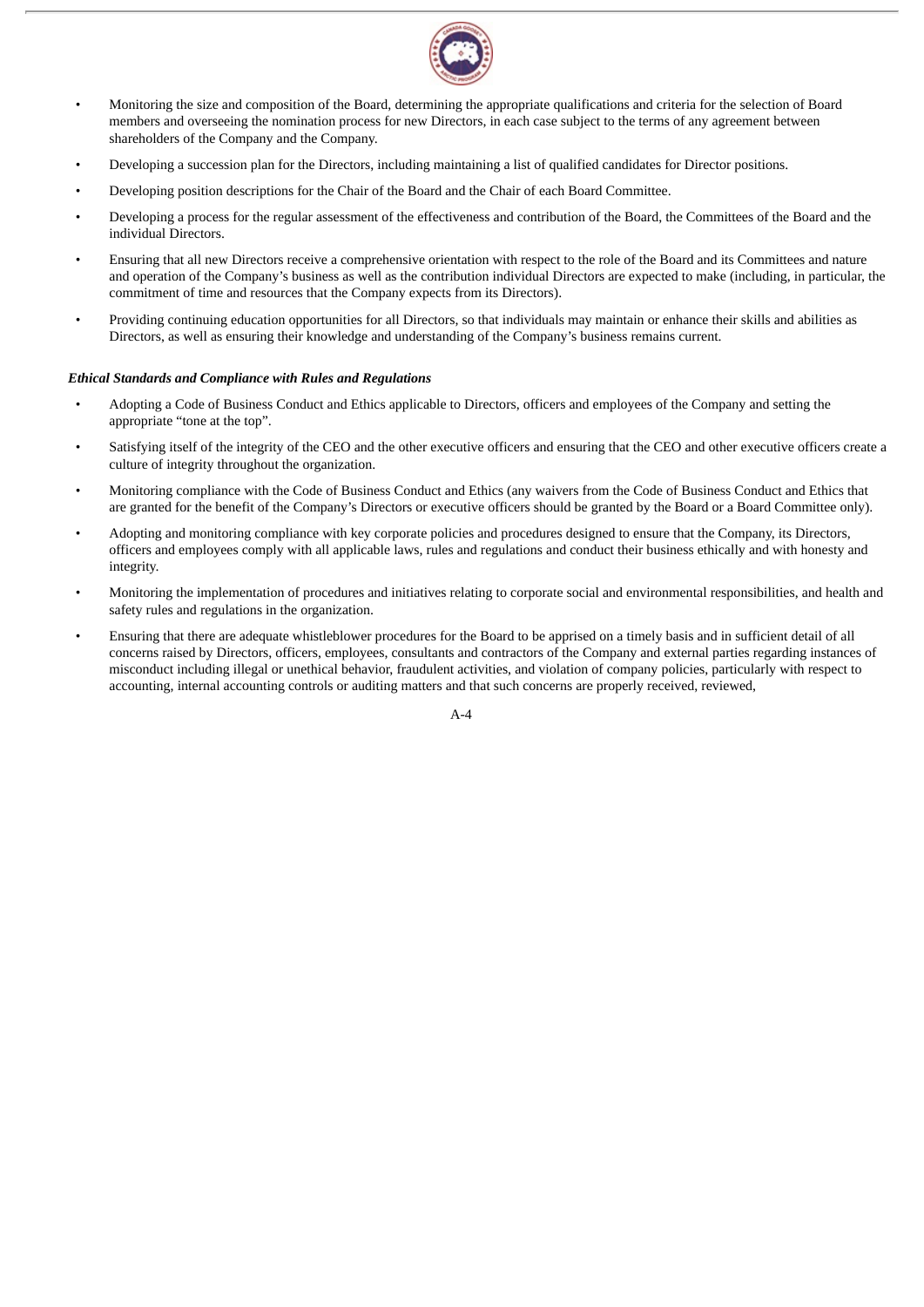

investigated, documented and brought to an appropriate resolution. The whistleblower procedures shall make it clear that reports of wrongdoings or suspected wrong-doings can be made confidentially and anonymously (if so desired) without fear of victimization, subsequent discrimination or disadvantage.

# *Oversight of the CEO and Executives*

- Appointing the Chief Executive Officer (the **"CEO"**) and developing the corporate goals and objectives that the CEO is responsible for meeting, and reviewing the performance of the CEO against such goals and objectives.
- Developing, together with the CEO, a position description for the CEO, which includes delineation of management's responsibilities.
- Approving the appointment of the senior officers of the Company and the assessment of each senior officer's contribution to the achievement of the Company's strategy.
- Evaluating the performance of the CEO and other executive officers against the objectives established by the Board.
- Succession planning, including the approval of a succession plan for the CEO and other members of the executive team and senior management, and ensuring that the Company has effective programs in place for leadership development and the appointment, training and supervision of management.
- Establishing the goals and objectives relevant to the compensation philosophy, overseeing executive compensation and evaluating risks associated with executive compensation and incentive plans.

# *Monitoring of Financial Performance*

- Approving the Company's Financial Statements, Management's Discussion and Analysis, Earnings Press Releases (including financial outlook, future-oriented financial information and other forward-looking information) and other disclosure material filed with the securities commissions.
- Reviewing and approving annual operating plans, budgets and significant capital allocations and expenditures and periodically receive an analysis of actual results versus approved budgets.
- Serving as an advisor to management and reviewing and approving major business decisions including material transactions outside the ordinary course of business and those matters which the Board is required to approve under the Company's governing statute, including the payment of dividends, issuance, purchase and redemptions of securities, and acquisitions and dispositions of material capital assets.

## *Integrity of Internal Control and Management Information Systems*

• Monitoring internal controls and management information systems, and reviewing related procedures and reporting.

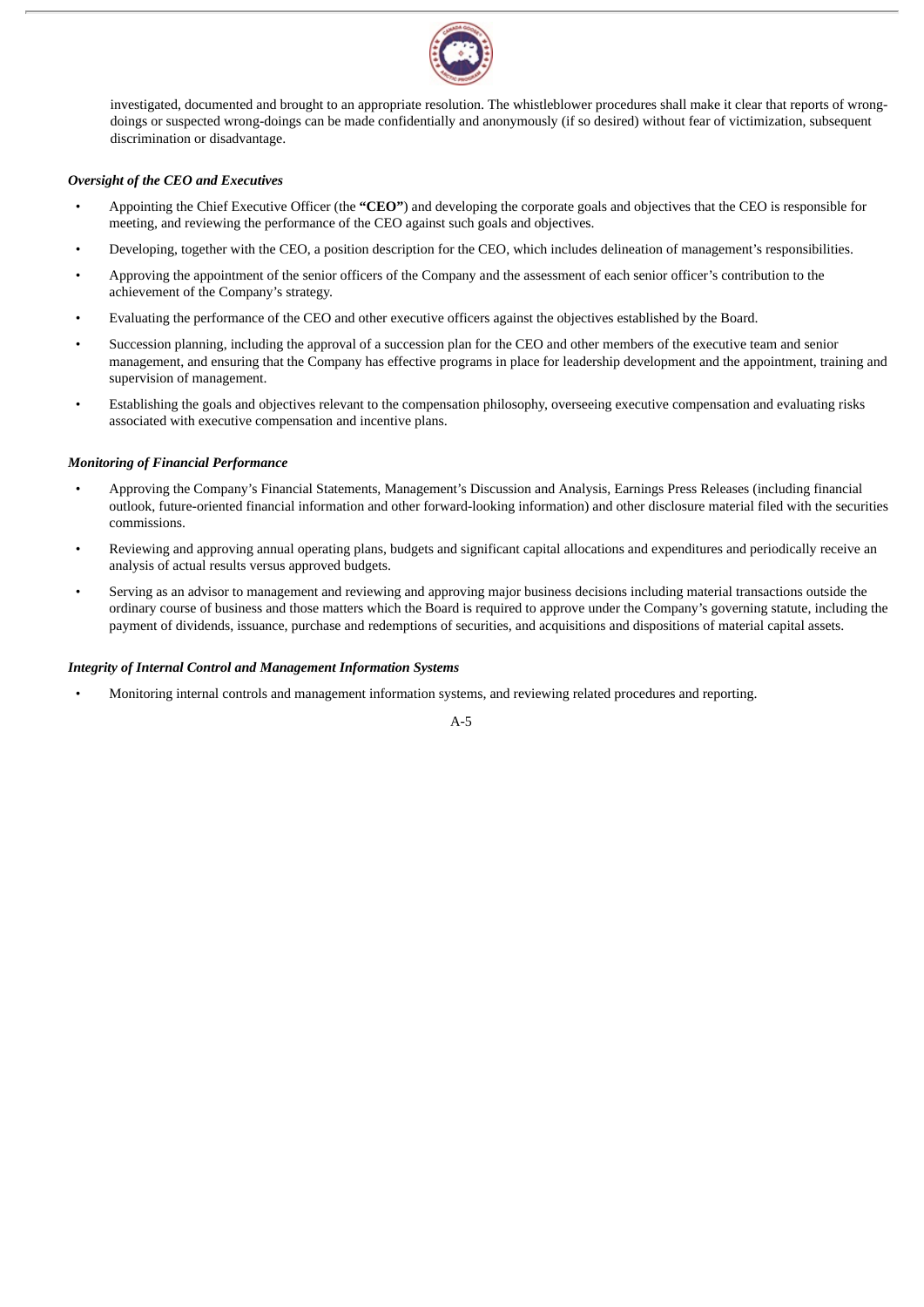

## *Shareholder Communications and Disclosure*

- Overseeing compliance with disclosure requirements applicable to the Company, including disclosure of material information in accordance with applicable securities laws and stock exchange rules.
- Adopting a disclosure policy for the Company and overseeing communications with shareholders, other stakeholders, analysts and the public, including the adoption of measures for receiving feedback from stakeholders and reporting annually to shareholders on its stewardship for the preceding year.

The Board may delegate, subject to applicable laws, responsibility for the day-to-day management of the Company's business and affairs to the Company's senior officers and shall supervise such senior officers appropriately.

The Board shall develop formal Authority Guidelines delineating authority retained by the Board and authority delegated to the CEO and the other members of senior management. The Authority Guidelines shall also clearly state matters which should be presented to the Board and its Committees. These matters shall include significant changes to management structure and appointments; strategic and policy considerations; major marketing initiatives; significant agreements, contracts and negotiations; significant finance related; and, other general matters.

The Board may delegate, subject to applicable laws, certain matters it is responsible for to Board Committees, presently consisting of the Audit Committee, the Nominating and Governance Committee and the Compensation Committee. The Board shall appoint from among its members the members of each Board Committee, in consultation with the Nominating and Governance Committee.

All standing Committees will operate pursuant to a written Charter, which sets forth the responsibilities of the Committee and powers that the Committee has. The Charters of all Committees will be subject to periodic review and assessment by each Committee and each Committee shall recommend any proposed charter changes to the Board.

# **3. COMPOSITION AND QUALIFICATION**

The Board retains the responsibility for managing its own affairs, including planning its composition, selecting its Chairman and/or Lead Director, appointing Board Committees and determining Directors' compensation. While it is appropriate to confer with management on the selection of candidates to be nominated as members of the Board, the ultimate selection shall be determined by the existing independent members of the Board.

The Board and each of its Committees shall be comprised of that number of Directors as shall be determined from time to time by the Board (subject to the terms of any agreement between shareholders of the Company and the Company). The Board and each of its

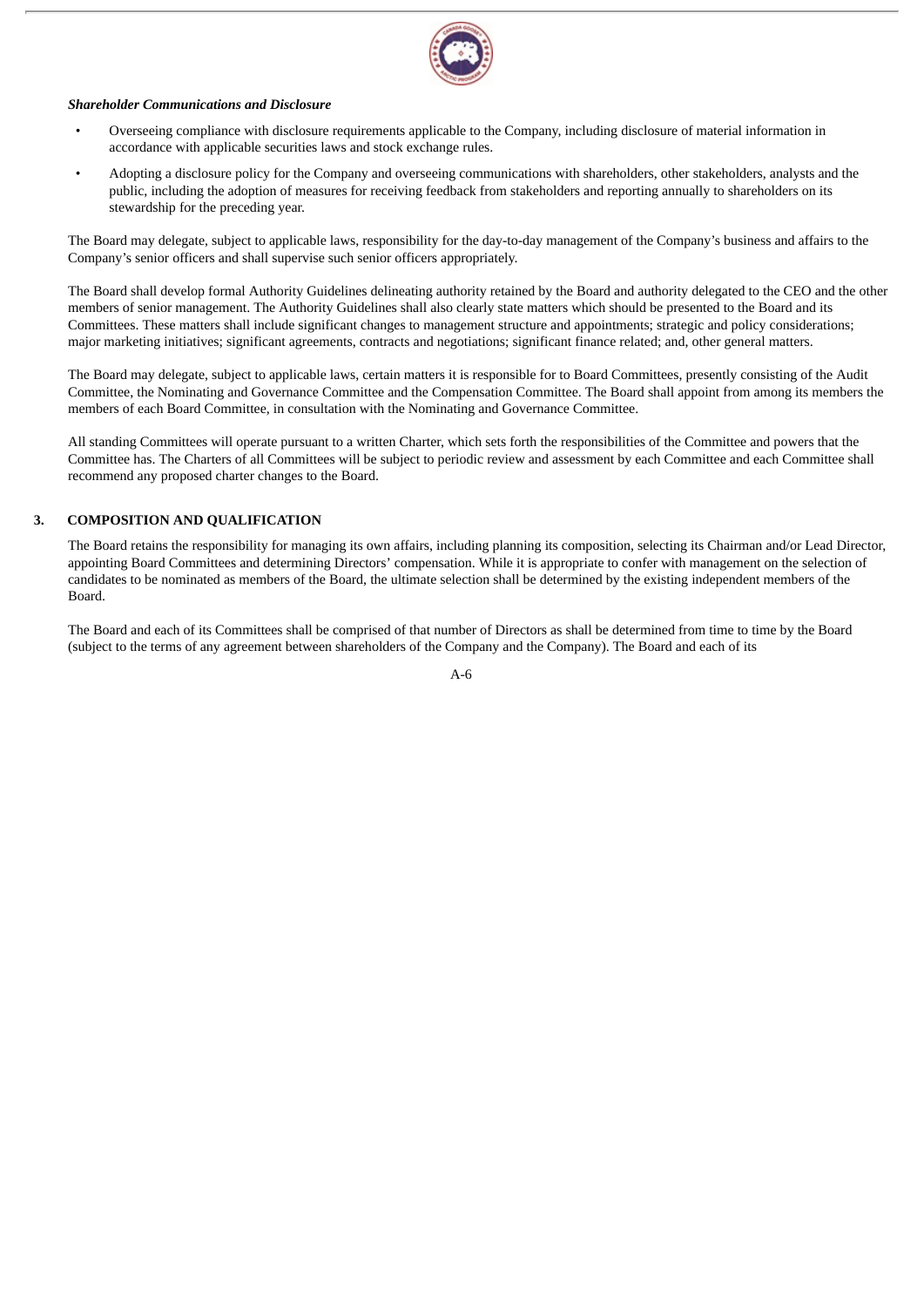

Committees shall include at least the minimum number of "independent" Directors mandated by applicable corporate and securities laws and stock exchange rules, unless otherwise permitted by applicable phase-in rules and exemptions. In determining independence, the Board will consider the definition of independence set forth in applicable laws and regulations, as well as other factors that will contribute to effective oversight and decision-making by the Board.

The Board shall establish formal processes for determining the independence of its members as well as dealing with any conflict of interest situations. Directors shall recuse themselves from a matter where there may be a perception of conflict or a perception that they may not bring objective judgment to the consideration of the matter.

Except for Directors who are also officers of the Corporation, no Director shall receive from the Corporation any compensation other than the fees to which he or she is entitled as a Director of the Company or a member of a Committee. Such fees may be paid in cash and/or shares, options or other in-kind consideration ordinarily available to Directors. Directors who are also officers of the Corporation shall not be entitled to receive any Directors' fees or other compensation in respect of their duties as Directors.

The Board shall adopt a majority voting policy to the effect that a nominee for election as a Director of the Company who does not receive a greater number of votes "for" than votes "withheld" with respect to the election of directors by shareholders shall be expected to offer to tender his or her resignation to the Chairman of the Board promptly following the meeting of shareholders. The Nominating and Governance Committee shall consider such offer and make a recommendation to the Board whether to accept it or not. The Board shall promptly accept the resignation unless it determines, in consultation with the Nominating and Governance Committee, that there are exceptional circumstances that should delay the acceptance of the offer to resign or justify rejecting it. The Board shall make its decision and announce it in a press release within 90 days following the applicable meeting of shareholders. A Director who tenders a resignation pursuant to the majority voting policy shall not participate in any meeting of the Board or the Nominating and Governance Committee at which the resignation is considered.

In connection with the nomination or appointment of individuals as Directors, the Board is responsible for:

- a) Considering what competencies and skills the Board should possess
- b) Assessing what competencies and skills each existing Director possesses
- c) Considering the diversity of candidates (abilities, experience, perspective, education, gender, background, race and national origin) particularly with respect to the representation of women on the Board of Directors
- d) Considering the appropriate size of the Board, with a view to facilitating effective decision making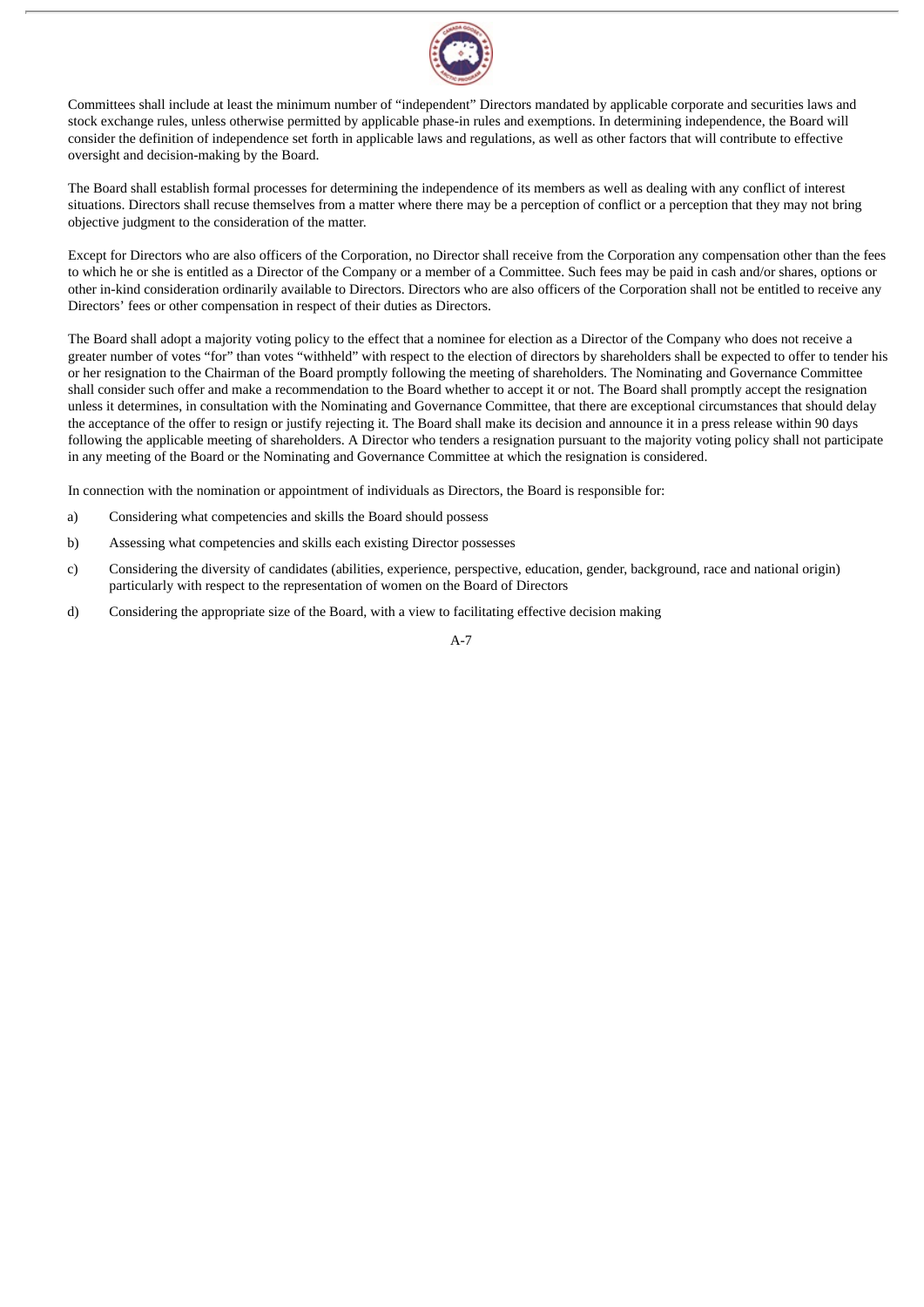

# **4. EXPECTATIONS FROM BOARD MEMBERS**

In addition to acting honestly and in good faith with a view to the best interest of the Company, and exercising the care, diligence and skill that a reasonably prudent person would exercise in comparable circumstances, the Directors are expected to:

- Commit the requisite time for all of the Board's business
- Make all reasonable efforts to attend all Board and Committee meetings
- Be sufficiently familiar with the business of Canada Goose, including its financial statements and capital structure, and the risks and competition it faces, to facilitate active and effective participation in the deliberations of the Board and of each of its Committees
- Know how to read financial statements, and understand the use of financial ratios and other indices for evaluating financial performance
- Review the materials provided by management in advance of the Board and Committee meetings
- Advise the Chair of the Nominating and Governance Committee before accepting any new membership on other boards of directors or any other significant commitment involving an affiliation with other related businesses or governmental units. The Company values the experiences Board members bring from other boards on which they serve, but recognizes that those boards may also present demands on a member's time and availability, and may also present conflicts of interest or other legal issues.

Directors are invited to contact the CEO at any time to discuss any aspect of the Company's business. While respecting organizational relationships and lines of communication, members of the Board shall have complete access to other members of management. Directors shall be afforded frequent opportunities to meet with the CEO, CFO and other members of management in Board and Committee meetings and in other formal or informal settings.

# **5. MEETINGS**

A Chair of the Board shall be appointed by the Board by majority vote.

The Board shall hold regularly scheduled meetings and such special meetings as circumstances dictate. Meetings of the Board will be held at such times and places as the Chair may determine. Committee meetings may be held in person or telephonically.

## *A.* **Holding and Recording Meetings**

The Chair, if present, will act as the chair of meetings. If the Chair is not present at a meeting, the Directors will appoint another Director to act as Chair of the meeting. The person acting as the Corporate Secretary of the Company (the **"Secretary"**) will be the Secretary of all meetings and will maintain minutes of all meetings and deliberations of the Board. If the Secretary is not in attendance at any meeting, the Board will appoint another person who may, but need not, be a Director to act as the Secretary of that meeting.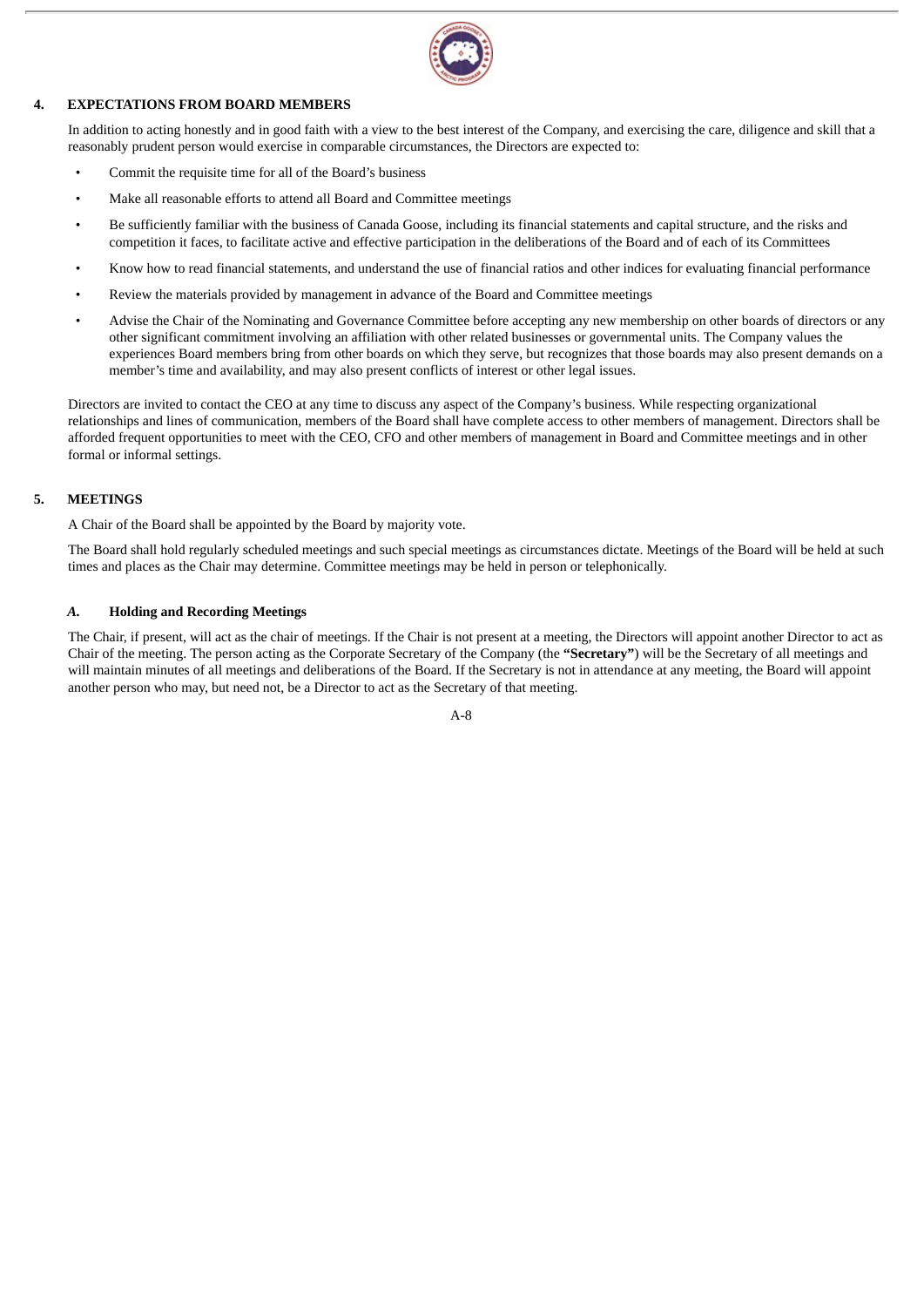

At each regular Board meeting, each Committee that held a meeting subsequent to the last Board meeting and prior to the current Board meeting shall present a brief summary of its Committee meeting to the Board, including the principal subjects discussed and the conclusions and actions of the Committee. In general, the Chairman of the appropriate Committee will present such report.

Subject to any agreement between the shareholders of the Company:

- a) A majority of Directors will constitute a quorum for a meeting of the Board
- b) Each Director will have one vote and decisions of the Board will be made by an affirmative vote of the majority
- c) The Chair will not have a deciding or casting vote in the case of an equality of votes
- d) The powers of the Board may also be exercised by written resolutions signed by all Directors

The Board may invite from time to time such persons as it sees fit to attend its meetings and to take part in the discussion and consideration of the affairs of the Board.

The independent Directors will consider, on the occasion of each meeting, whether an in camera meeting without the non-independent directors and members of management would be appropriate and that they will hold an in camera meeting without the non-independent directors and members of management where appropriate. When the Chair is not an independent Director, the Lead Director or an independent Director shall chair the executive sessions and forward as appropriate to the Chair and to the CEO questions, comments or suggestions made at in camera meetings.

# **B. Agenda and Notice**

In advance of every meeting of the Board, the Chair, with the assistance of the Secretary, will prepare and distribute to the Directors and others as deemed appropriate by the Chair, an agenda of matters to be addressed at the meeting together with appropriate briefing materials. The Board may require officers and employees of the Company to produce such information and reports as the Board may deem appropriate in order for it to fulfill its duties.

# **C. Confidentiality**

Subject to the terms of any agreement between shareholders of the Company and the Company, Directors shall maintain the absolute confidentiality of the deliberations and decisions of the Board and its Committees and information received at any meeting, except as may be required by law or as may be determined, from time to time, by the Board, or if the information is publicly disclosed by the Company.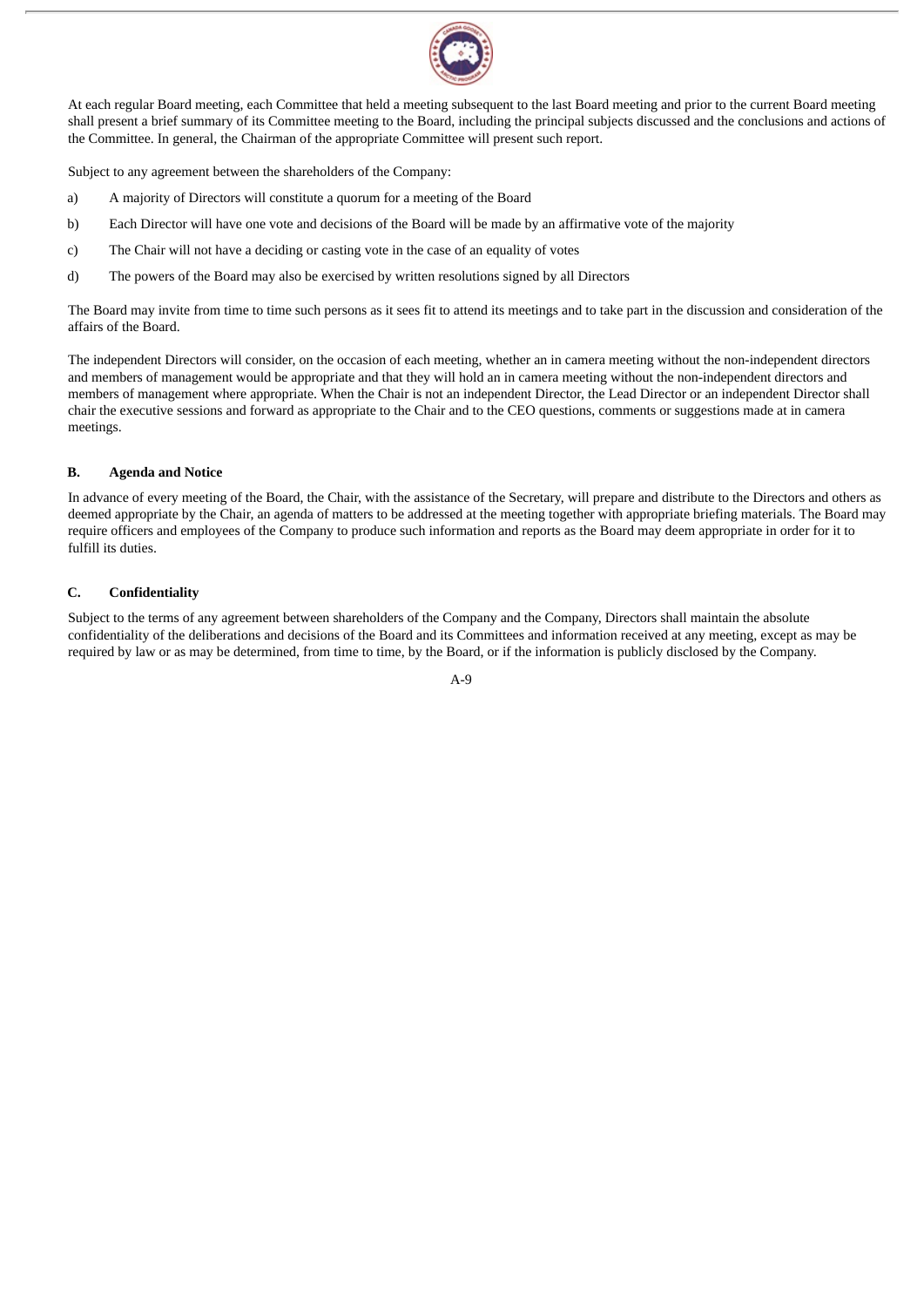

#### **6. LIMITATIONS ON BOARD'S DUTIES**

Each of the Board and its Committees shall discharge its responsibilities, and Directors shall assess the information provided by management and any external advisors, including the external auditor, in accordance with their business judgment. Directors are entitled to rely, absent knowledge to the contrary, on the integrity of the persons and organizations from whom they receive information, the accuracy and completeness of the information provided, and representations made by management as to any audit or non-audit services provided by the external auditor.

In contributing to the Board's discharge of its duties under this Mandate (including, without limitation, through involvement with any standing or special Committee of the Board), each Director shall be obliged only to exercise the care, diligence and skill that a reasonably prudent person would exercise in comparable circumstances. Nothing in this Mandate is intended or may be construed as imposing on any Director a standard of care or diligence that is in any way more onerous or extensive than the standard to which the Directors are subject under applicable law. This Mandate is not intended to change or interpret the articles of the Company or any federal, provincial or state law, regulation or rule or stock exchange rule to which the Company is subject, and this Mandate should be interpreted in a manner consistent with all such applicable laws, regulations and rules.

The Board may, from time to time, permit departures from the terms hereof, either prospectively or retrospectively. The terms contained herein are not intended to give rise to civil liability on the part of the Company or its Directors or Officers to shareholders, security holders, customers, suppliers, competitors, employees or other persons, or to any other liability whatsoever on their part.

#### **7. ACCESS TO INFORMATION AND AUTHORITY**

The Board shall have full access to any relevant records of the Company that it deems necessary to carry out its responsibilities. The Board may request that any officer or other employee of the Company or any advisor to the Company meet with the Board and its advisors, as it deems necessary to carry out its responsibilities.

The Board has the authority to retain, at the Company's expense, independent legal, financial, compensation consulting and other advisors, consultants and experts, to assist the Board in fulfilling its duties and responsibilities, including sole authority to retain and to approve any such firm's fees and other retention terms, provided such engagement is first approved by the Chair.

#### **8. REVIEW OF MANDATE**

The Board will annually review and assess the adequacy of this Mandate. The Board may, from time to time, amend this Mandate.

A-10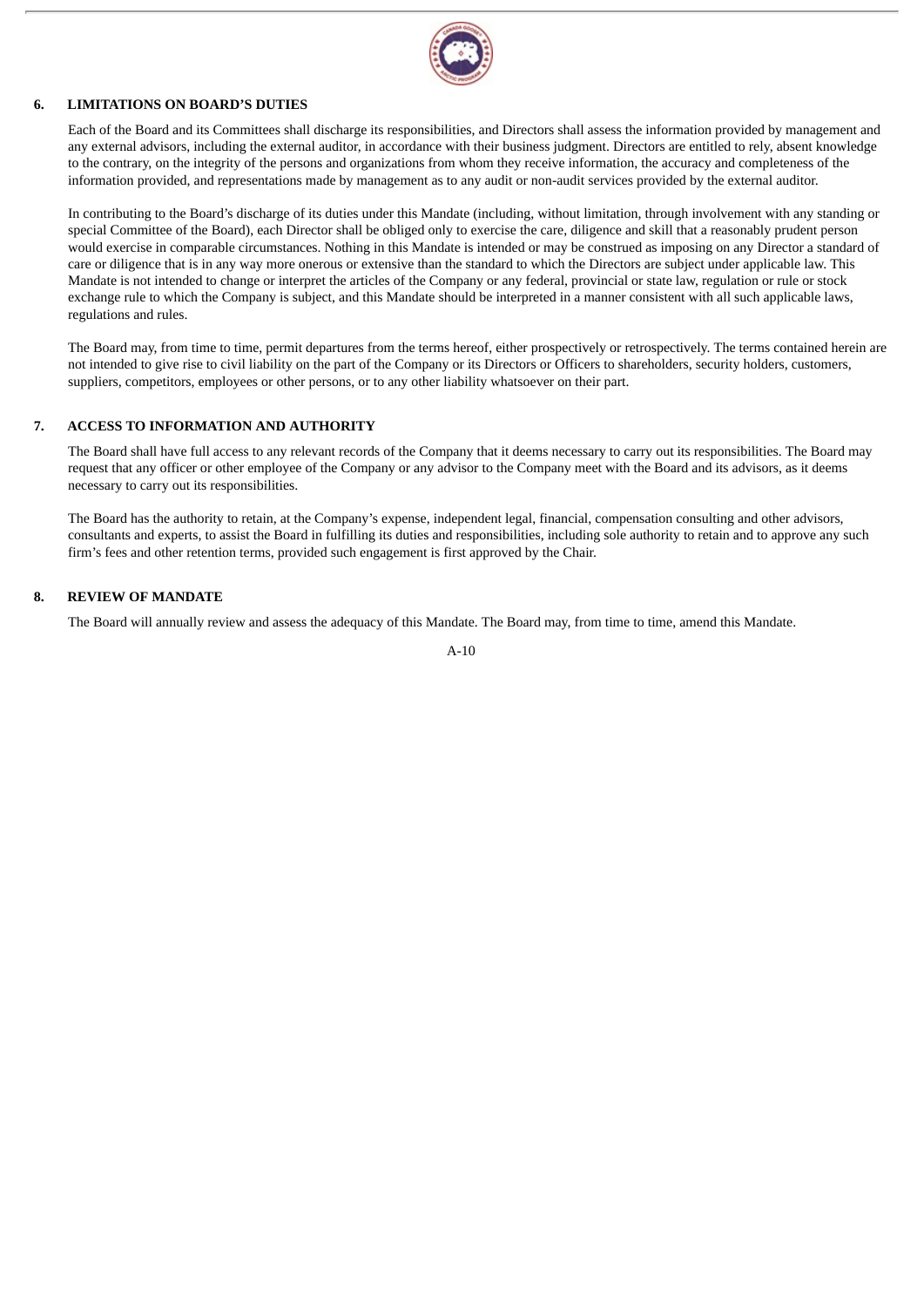#### **SCHEDULE B**

#### **CANADA GOOSE HOLDINGS INC.**

#### **CHARTER OF THE AUDIT COMMITTEE**

*See attached.*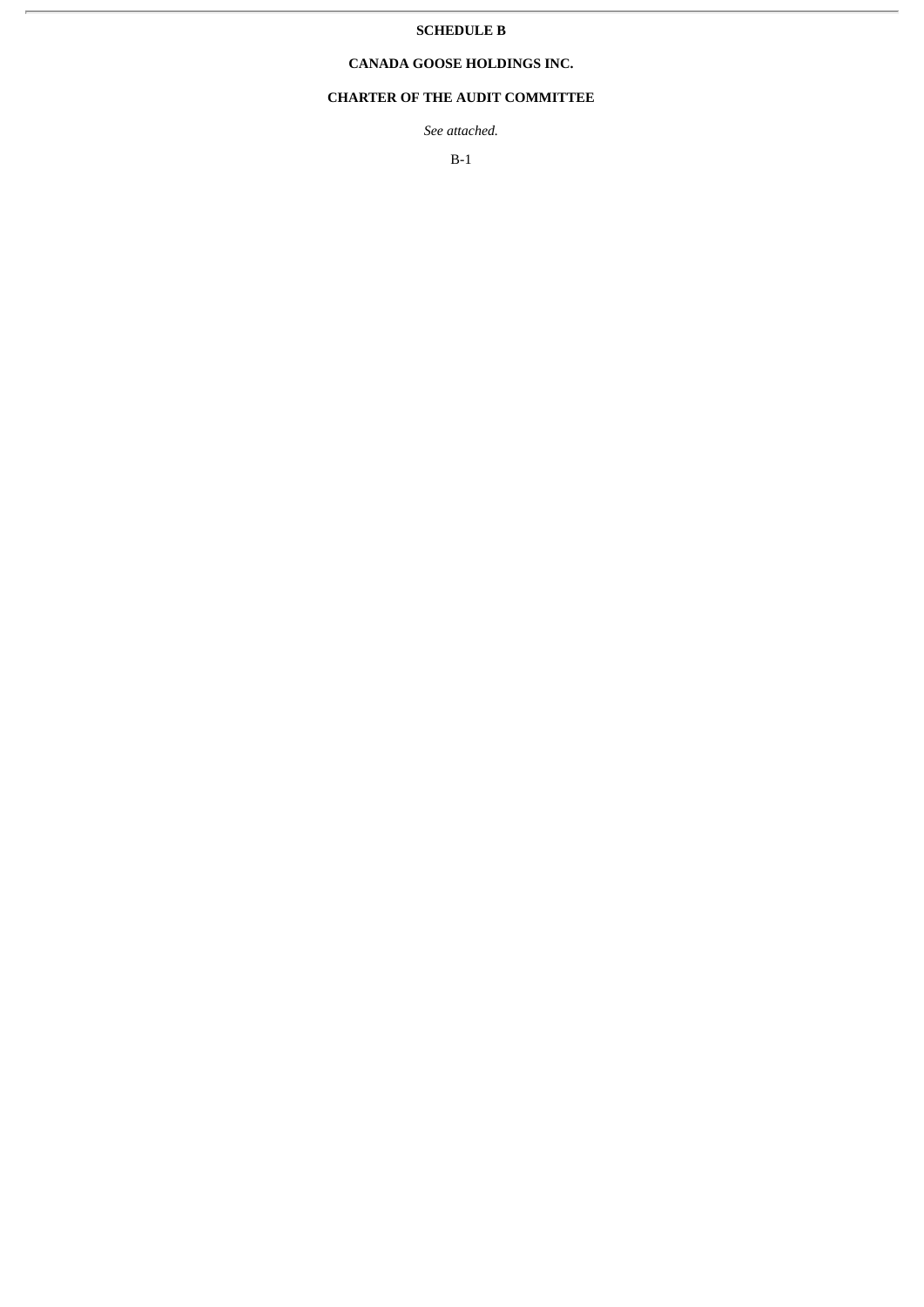

#### **CANADA GOOSE HOLDINGS INC.**

#### **AUDIT COMMITTEE CHARTER**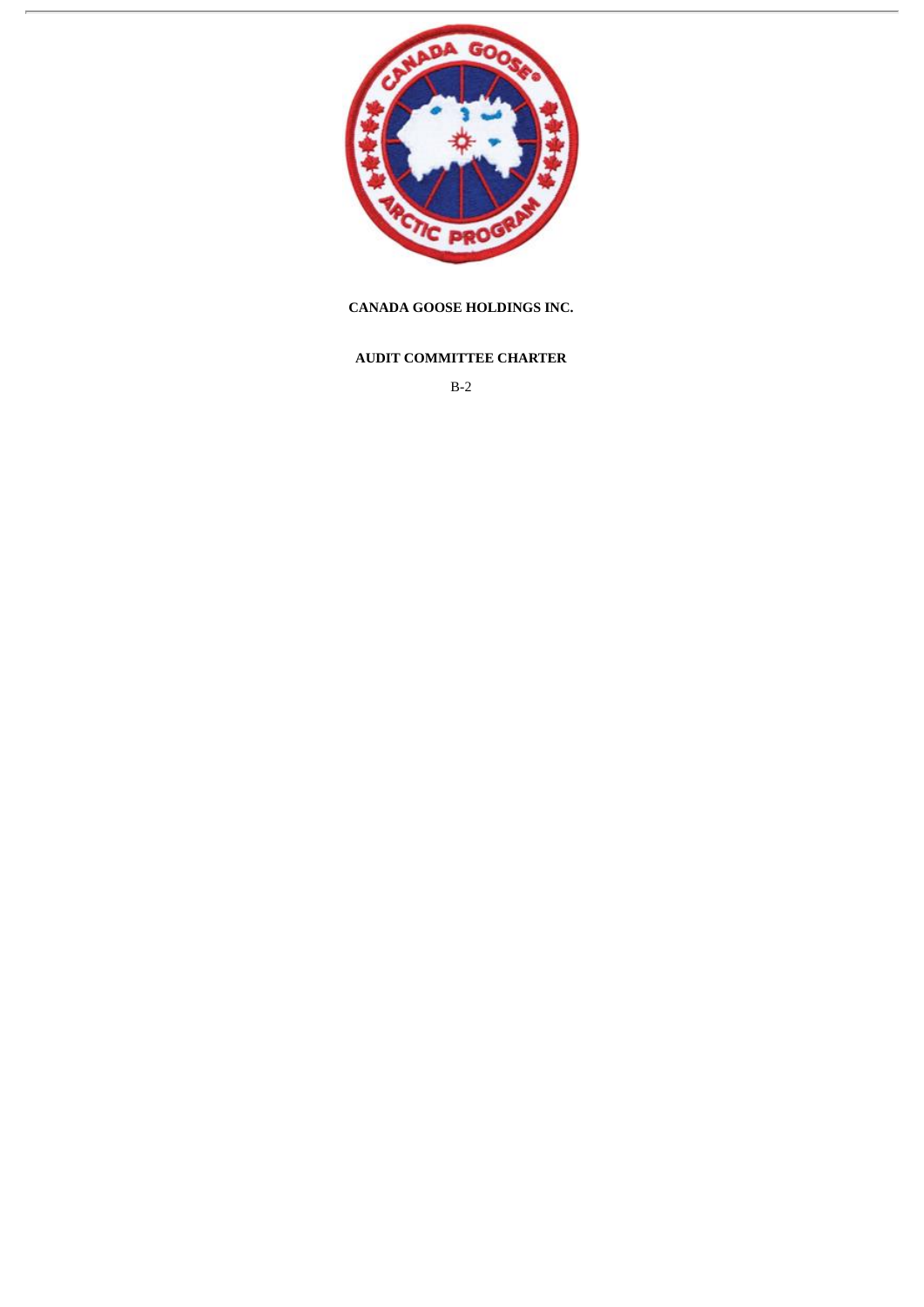

#### **CANADA GOOSE HOLDINGS INC.**

#### **AUDIT COMMITTEE CHARTER**

#### **1. PURPOSE**

The Audit Committee (the **"Committee"**) shall be established by resolution of the Board of Directors (the **"Board"**) of Canada Goose Holdings Inc., a corporation existing under the laws of British Columbia (the **"Company"**).

The Committee is responsible for:

- a) Assisting the Board in fulfilling its oversight responsibilities as they relate to the Company's accounting policies and internal controls, financial reporting practices and legal and regulatory compliance, including, among other things:
	- Monitoring the integrity of the Company's financial statements, corporate accounting and financial reporting processes and financial information that will be provided to shareholders and others
	- Reviewing the Company's compliance with certain legal and regulatory requirements
	- Evaluating the independent auditors' qualifications and independence
	- Monitoring the performance of the Company's internal audit function and the Company's independent auditors as well as any other public accounting firm engaged to perform other audit, review or attest services
- b) Providing an open avenue of communication among the independent auditors, financial and senior management and the Board.
- c) Annually evaluating the performance of the Committee.

While the Committee has the duties and responsibilities set forth in this Charter, the role of the Committee is oversight. The Committee is not responsible for planning or conducting the audit or determining whether the Company's financial statements are complete and accurate and in accordance with applicable accounting rules. Such activities are the responsibility of the Company's independent auditors and management. The Committee has direct responsibility for the appointment, compensation, oversight and replacement, if necessary, of the independent auditors, including the resolution of disagreements between management and the independent auditors regarding financial reporting, and any other registered public accounting firm with respect to which the Committee is required to have such responsibility.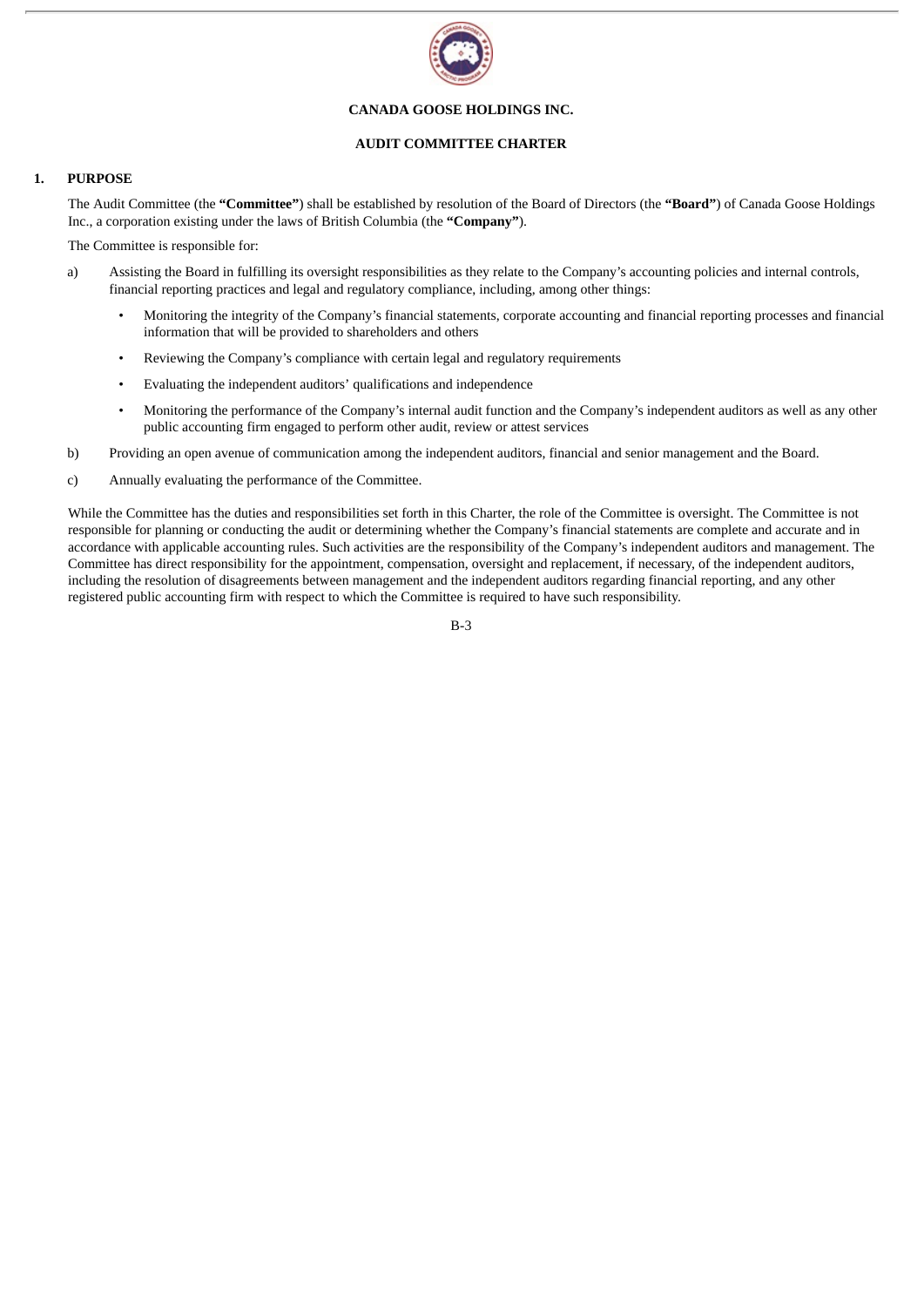

The Committee and each of its members shall be entitled to rely on:

- a) The integrity of those persons and organizations within and outside of the Company from which it receives information
- b) The accuracy of the financial and other information provided to the Committee by such persons or organizations absent actual knowledge to the contrary (which shall be promptly reported to the Board)
- c) Representations made by management as to any audit and non-audit services provided by the independent auditors to the Company.

#### **2. COMPOSITION AND QUALIFICATIONS**

The Committee shall be appointed by the Board and shall be comprised of at least three Directors (as determined from time to time by the Board), one of whom shall be appointed by the Board as Chairman of the Committee. If a Chairman is not so appointed, the members of the Committee may elect a Chairman by majority vote. Committee members may be removed by the Board in its discretion.

Unless otherwise permitted by applicable phase-in rules and exemptions, each member of the Committee shall meet the 'independence' requirements of Section 10A-3 of the Securities Exchange Act of 1934, as amended, the New York Stock Exchange (**"NYSE"**) and all other applicable laws and regulations. The Committee may avail itself of any phase-in compliance periods available to the Company that are afforded by applicable rules of the NYSE, and all other applicable laws and regulations. The Committee may also avail itself of exemptions available to U.S. listed issuers under National Instrument 52-110 *Audit Committees* of the Canadian Securities Administrators.

All members of the Committee must be able to read and understand financial statements, including a balance sheet, income statement and cash flow statement. All members of the Committee shall have a working familiarity with basic finance and accounting practices, and at least one member of the Committee shall, be an "audit committee financial expert" as defined by the Securities and Exchange Commission (the **"SEC"**) or otherwise have accounting or related financial management expertise as interpreted by the Board in its business judgment.

A Committee member invited to sit on another public company's audit committee must notify the Board. If a Committee member or proposed Committee member simultaneously serves on the audit committees of two other public companies, the Board must determine whether or not such simultaneous service would impair the ability of such member to effectively serve on the Committee.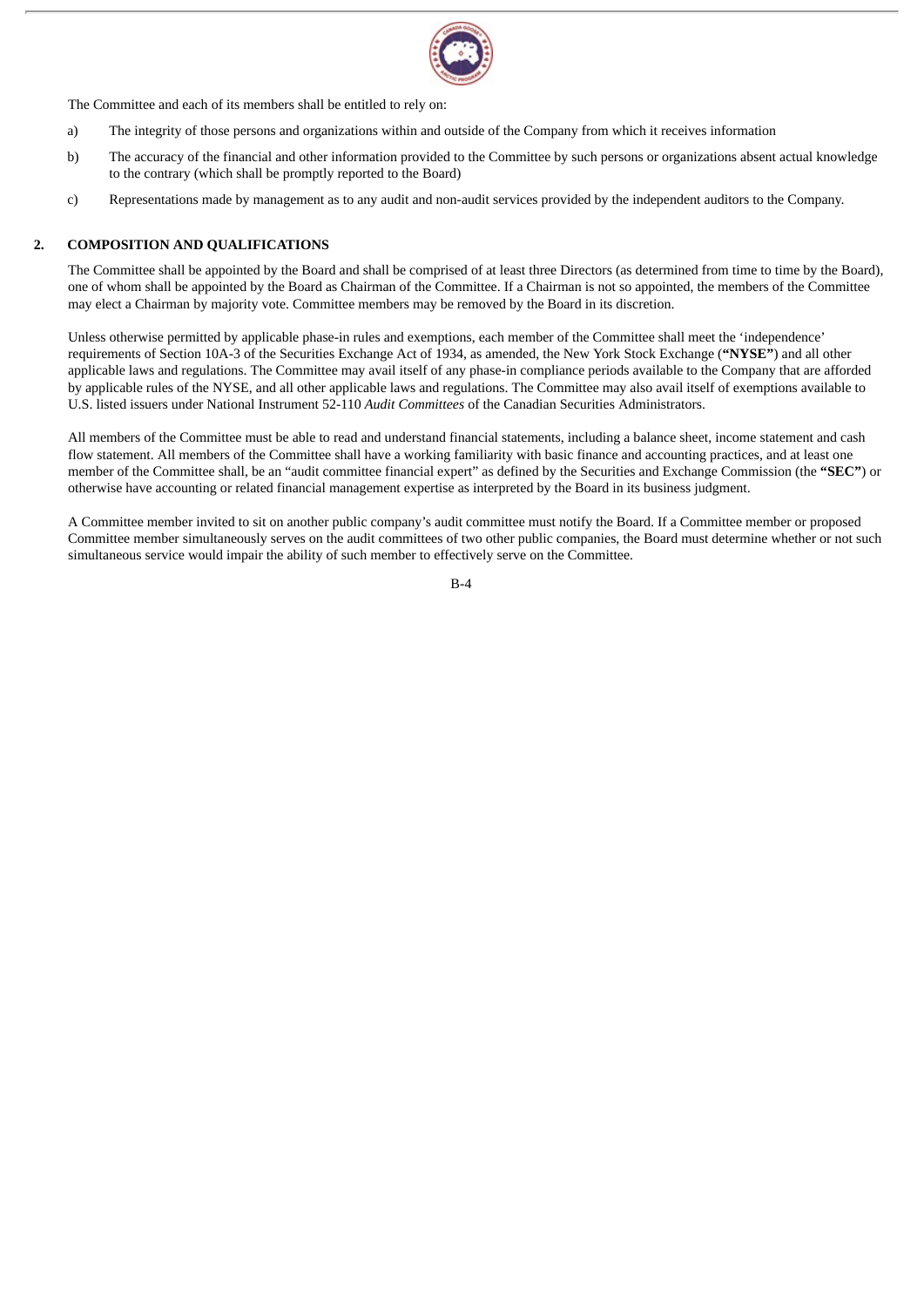

No member of the Committee shall receive from the Company or any of its affiliates any compensation other than the fees to which he or she is entitled as a Director of the Company or a member of a committee of the Board. Such fees may be paid in cash and/or shares, options or other in-kind consideration ordinarily available to Directors.

#### **3. MEETINGS**

The Committee shall meet as frequently as the Chairman of the Committee deems appropriate subject to the provisions of this Charter. The Committee may meet with the independent auditors, internal auditors, and management separately, to the extent the Committee deems necessary and appropriate.

#### **A. Frequency**

The Committee shall hold regularly scheduled meetings at least quarterly and such special meetings as circumstances dictate. The Chair of the Committee, any member of the Committee, the independent auditors, the Chairman of the Board, the Chief Executive Officer (**"CEO"**) or the Chief Financial Officer (**"CFO"**) may call a meeting of the Committee by notifying the Company's Corporate secretary, who will notify the members of the Committee.

#### **B. Agenda and Notice**

The Chairman of the Committee shall establish the meeting dates and the meeting agenda. The Chairman of the Committee or the Company Secretary shall send proper notice of each Committee meeting and information concerning the business to be conducted at the meeting, to the extent practical, to each member prior to each meeting.

Any written material provided to the Committee shall be appropriately balanced (i.e. relevant and concise) and shall be distributed in advance of the respective meeting with sufficient time to allow Committee members to review and understand the information.

#### **C. Holding and Recording Meetings**

Committee meetings may be held in person or telephonically. The Committee shall keep written minutes of its meetings and submit such minutes to the Board.

#### **D. Quorum**

A majority of the members of the Committee shall constitute a quorum.

#### **E. Executive Sessions**

The Committee will meet periodically (not less than annually) in separate executive sessions with each of the Chief Financial Officer or any other executive officer, the principal accounting officer and/or the senior internal auditing executive (or any other personnel responsible for the internal audit function), and the independent auditors.

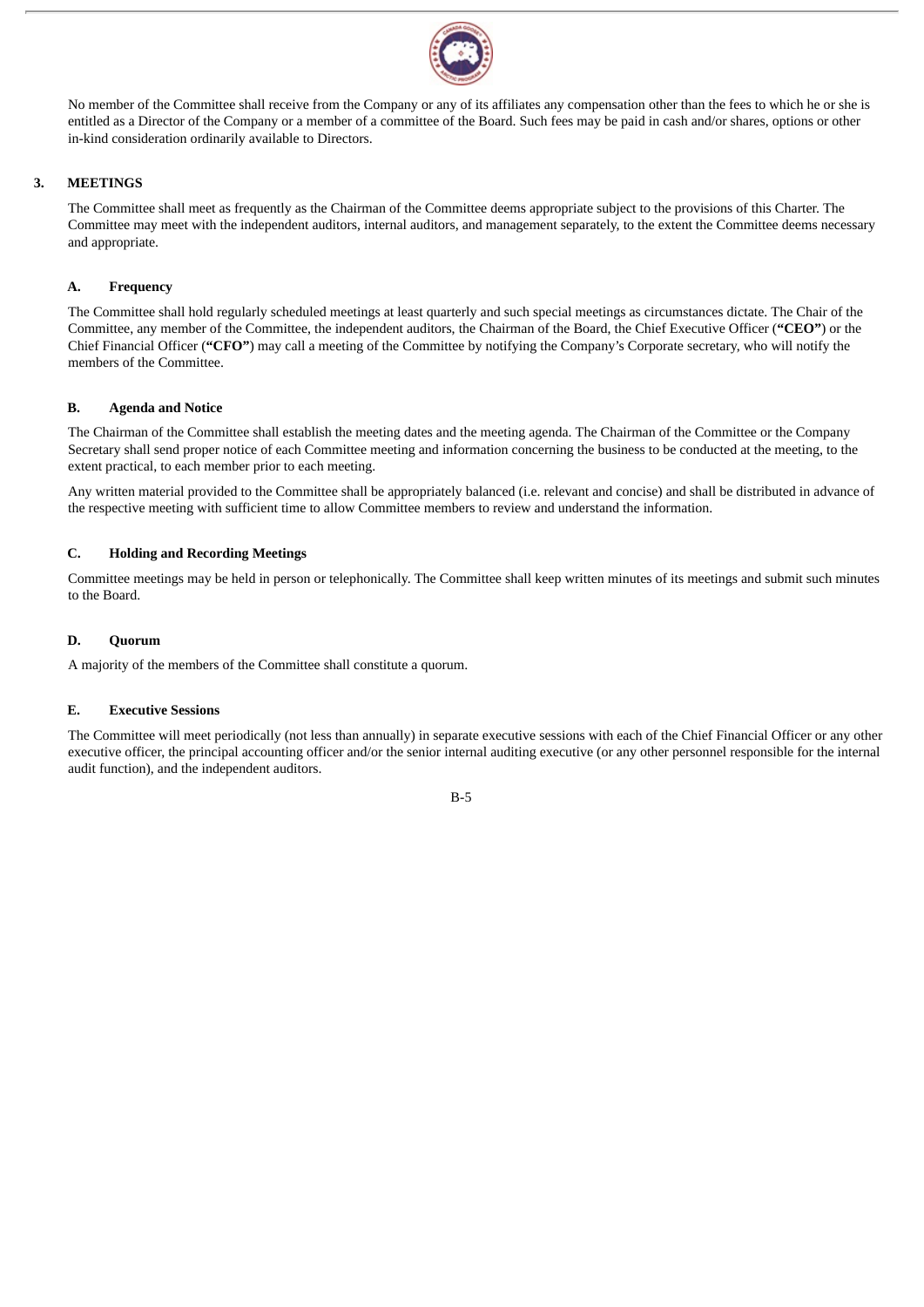

#### **4. COMPENSATION**

The compensation of Committee members shall be determined by the Board.

#### **5. RESPONSIBILITIES OF THE COMMITTEE**

#### **A. System of Financial Controls**

The Committee shall oversee the process by which management shall design, implement, amend, maintain, and enforce a comprehensive system of financial controls (including the right internal and external people and resources, policies, processes and enforcement) aimed at ensuring the integrity and compliance of the Company's books and records with International Financial Reporting Standards (**"IFRS"**) as issued by the International Accounting Standards Board, and sound business practices, as well as protecting the value of the Company's assets and safeguarding the credibility of its brand, employees, management team, Board, and shareholders.

System of financial controls will embody the adoption of best practices in financial controls and foster honesty, integrity, accuracy, and transparency in all aspects of the Company. Best practices include but are not limited to: setting the right tone at the top; active review of business performance by executive management, with regular reporting to and oversight by the Board; an accurate, stable and reliable general ledger; a robust internal audit function; unambiguous compliance with IFRS; and full transparency and ongoing dialogue with the Board, management and external auditors. Such system shall also incorporate the principals contained within the Code of Ethics for the Chief Executive Officer and Senior Financial Officers and the Company's Code of Business Conduct and Ethics, as adopted by the Board.

#### **B. Annual Audit Review**

The Committee shall review and discuss the annual audited financial statements including the independent auditors' audit and audit report thereon, and the annual Management's Discussion and Analysis of Financial Condition and Results of Operations of the Company with management and the independent auditors. In connection with such review, the Committee will:

- Review the scope of the audit, the audit plan and the audit procedures utilized.
- Review with the independent auditors any audit problems or difficulties encountered during their audit, including any change in the scope of the planned audit, any restrictions placed on the scope of the audit or access to requested information, and any significant disagreements with management, and management's response to such problems or difficulties.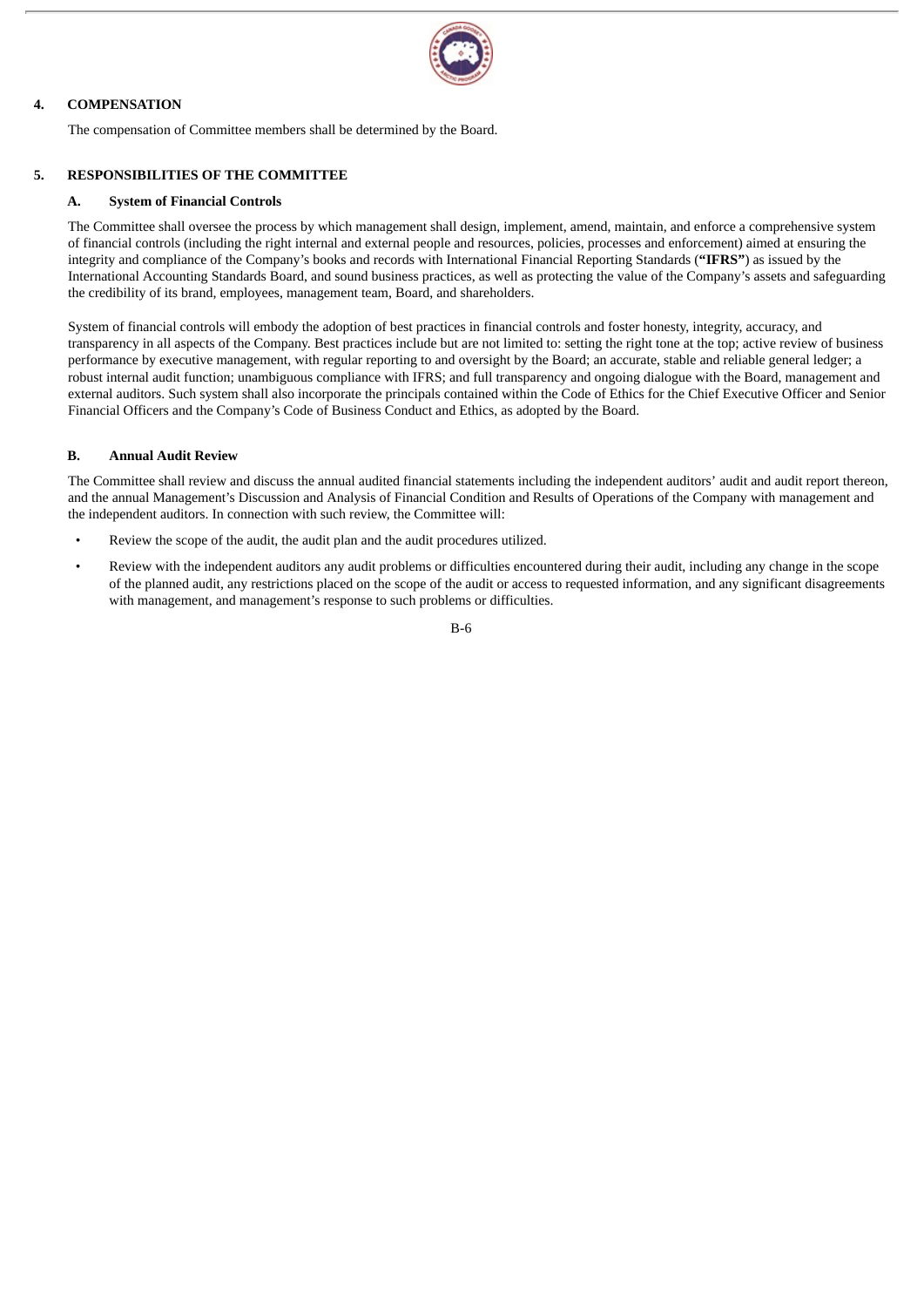

- Resolve any differences in financial reporting between management and the independent auditors.
- Review with management, internal auditors, and the independent auditors, the adequacy of the Company's internal controls, including information systems controls and security and bookkeeping controls and any significant findings and recommendations with respect to such controls.
- Review reports required to be submitted by the independent auditors concerning:
	- All critical accounting policies and practices used in the preparation of the Company's financial statements.
	- All alternative treatments of financial information within IFRS that have been discussed with management, ramifications of such alternatives, and the accounting treatment preferred by the independent auditors.
	- Any other material written communications between the independent auditors and management, such as any management letter or schedule of unadjusted differences.
- Review and discuss the integrity of the annual audited Company financial statements and quarterly financial statements with management and the independent auditors, including the notes thereto and all matters required by applicable auditing standards, and the written disclosures required by applicable auditing standards regarding the independent auditors' independence.
- Review and discuss:
	- Major issues regarding accounting principles and financial statement presentations, including any significant changes in the Company's selection or application of accounting principles, and major issues as to the adequacy of the Company's internal controls and any special audit steps adopted in light of material control deficiencies.
	- Analyses prepared by management and/or the independent auditors setting forth significant financial reporting issues and judgments made in connection with the preparation of the financial statements, including analysis of the effects of alternative IFRS methods on the financial statements and the effects of regulatory and accounting initiatives, as well as off-balance sheet structures, on the financial statements of the Company.
- Inquire about and review with management and the independent auditors any significant risks or exposures faced by the Company and discuss with management the steps taken to minimize such risk or exposure. Such risks and exposures include, but are not limited to, threatened and pending litigation, claims against the Company, tax matters, regulatory compliance and correspondence from regulatory authorities, and environmental exposure.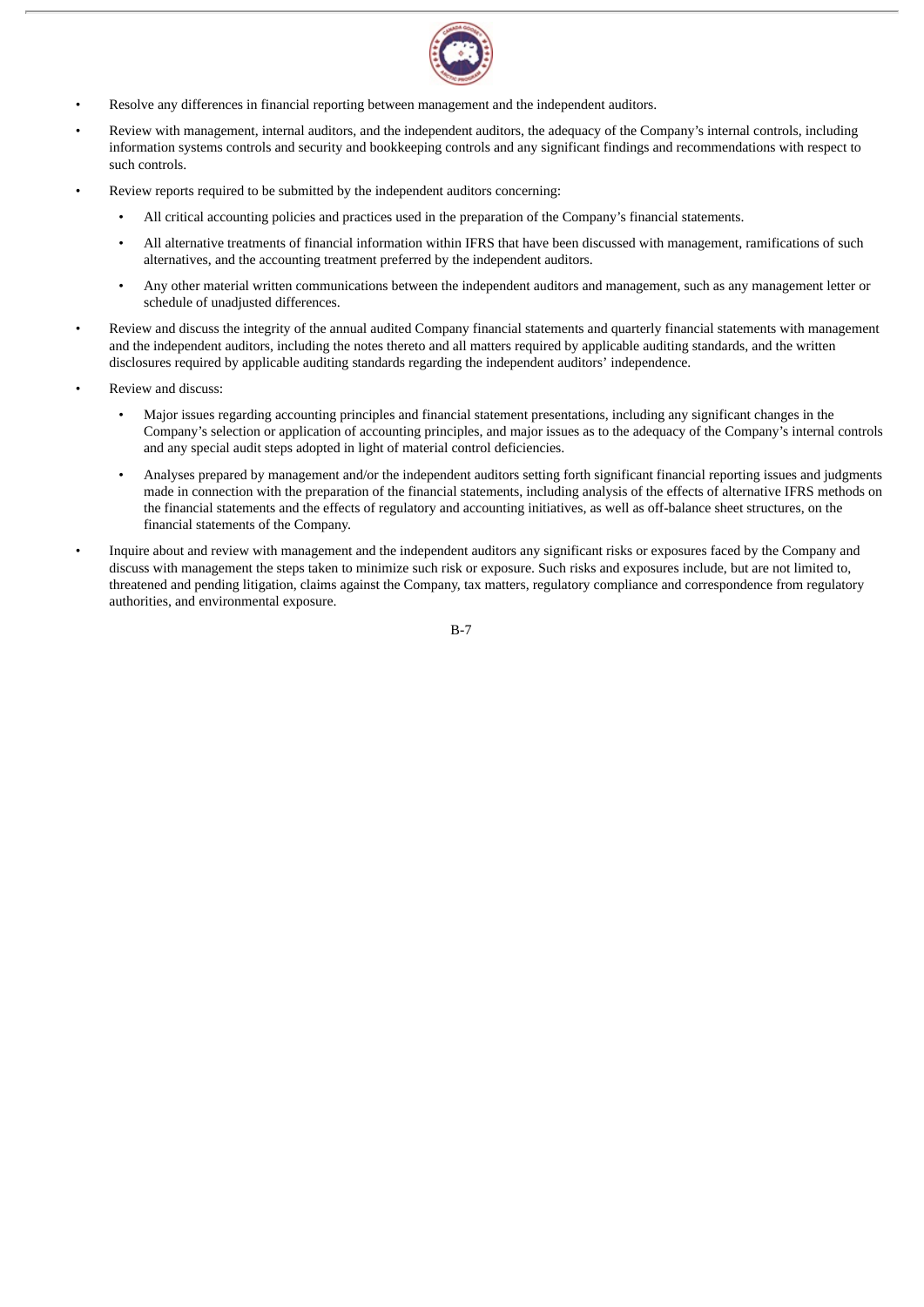

• Discuss policies and procedures concerning earnings press releases and review the type and presentation of information to be included in earnings press releases (paying particular attention to any use of "pro forma" and "adjusted" or other non-IFRS information), as well as financial information and earnings guidance provided to analysts and rating agencies.

#### **C. Quarterly Reviews**

Review and discuss the quarterly financial statements and the quarterly Management's Discussion and Analysis of Financial Condition and Results of Operations of the Company with management and the internal auditors, and the independent auditors, together with the independent auditors' review thereof pursuant to professional standards and procedures for conducting such reviews, as established by IFRS and applicable securities laws. In connection with the quarterly reviews, the Committee shall inquire about and review with management and the independent auditors any significant risks or exposures faced by the Company and discuss with management the steps taken to minimize such risk or exposure.

#### **D. Other Financial Information**

Review and discuss with management, where appropriate, financial information contained in any prospectuses, annual information forms and Form 20-F, annual reports to shareholders, management proxy circulars, material change disclosure and Form 6-K of a financial nature and similar disclosure and other documents prior to the filing or public disclosure of such documents or information.

#### **E. Oversight of Independent Auditors**

The Company's independent auditors shall report directly to and are ultimately accountable to the Committee. In connection with its oversight of the performance and independence of the independent auditors, the Committee will:

- Have the sole authority and direct responsibility to appoint, retain, compensate, oversee and replace (subject to shareholder approval, if deemed advisable by the Board or if required under applicable law) the independent auditors.
- Have authority to approve the engagement letter and all audit, audit-related, tax and other permissible non-audit services proposed to be performed by the independent auditors and the related fees for such services in accordance with the Audit and Non-Audit Services Pre-Approval Policy.
- Obtain confirmation and assurance as to the independent auditors' independence, including ensuring that they submit on a periodic basis (not less than annually) to the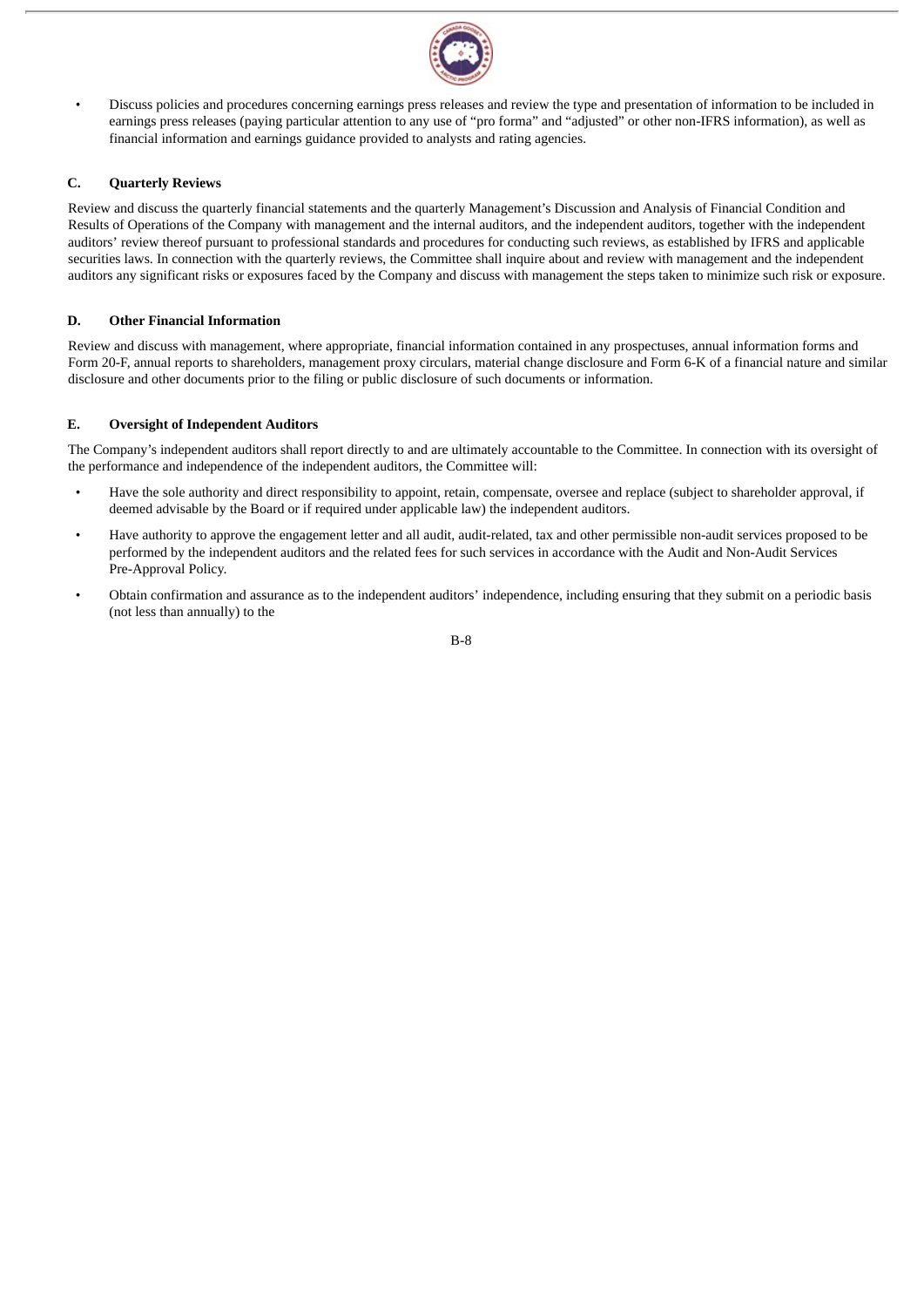

Committee a formal written statement delineating all relationships between the independent auditors and the Company. The Committee shall actively engage in a dialogue with the independent auditors with respect to any disclosed relationships or services that may impact the objectivity and independence of the independent auditors and shall take appropriate action in response to the independent auditors' report to satisfy itself of their independence.

- At least annually, obtain and review a report by the independent auditors describing the firm's internal quality-control procedures, any material issues raised by the most recent internal quality-control review or peer review of the firm, or by any inquiry or investigation by governmental or professional authorities, within the preceding five years, respecting one or more independent audits carried out by the firm, and any steps taken to deal with any such issues.
- Meet with the independent auditors prior to the annual audit to discuss planning and staffing of the audit.
- Review and evaluate the performance of the independent auditors, as the basis for a decision to reappoint or replace the independent auditors.
- Set clear hiring policies for employees or former employees of the independent auditors, including but not limited to, as required by all applicable laws and listing rules.
- Assure regular rotation of the lead audit partner, as required by the Act, and consider whether rotation of the independent auditors is required to ensure independence.

#### **F. Oversight of Internal Audit**

In connection with its oversight responsibilities, the Committee shall have authority over and direct responsibility for the internal audit function at the Company at all times. In the Committee's discretion, the internal audit function may be outsourced to a third-party vendor, provided that such vendor follows the standards and guidelines established by the Committee. The head of the internal audit function (or the third-party vendor providing internal audit function support, if applicable) will report directly to the Committee or its designee. The head of the internal audit function or the relationship manager of the vendor providing internal audit function support, as applicable, shall report at least annually to the Committee regarding the internal audit function's organizational structure and personnel.

In overseeing internal audit, the Committee will:

- Review the appointment or replacement of the senior internal auditing executive, if any, or, if outsourced, the third-party vendor providing internal audit services.
- Review, in consultation with management, the independent auditors and the senior internal auditing executive, if any, the plan and scope of internal audit activities.

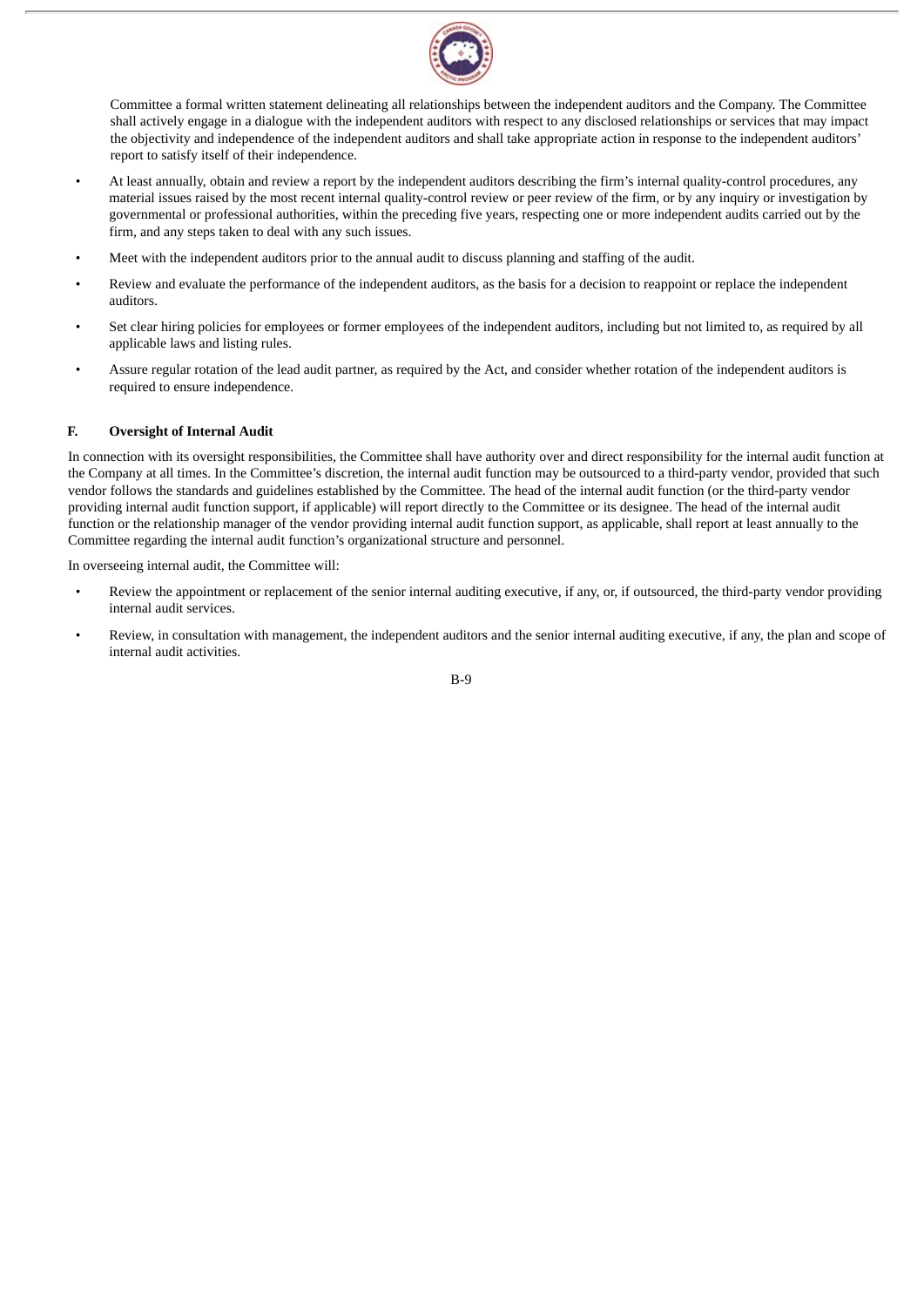

- Review internal audit activities, budget and staffing.
- Review significant reports to management prepared by the internal auditing department and management's responses to such reports.

#### **G. Disclosure Controls & Procedures ("DC&P") and Internal Controls over Financial Reporting ("ICFR")**

- Monitor and review the Company's Disclosure Policy and the Mandate of its Disclosure and Policy Compliance Committee, on an annual basis.
- Receive and review the quarterly report of the Disclosure and Policy Compliance Committee on its activities for the quarter.
- On a quarterly basis, review management's assessment of the design effectiveness of the Company's DC&P and ICFR including any significant control deficiencies identified and the related remediation plans.
- Review management's assessment of the operating effectiveness of the Company's DC&P (quarterly) and ICFR (annually) including any significant control deficiencies identified and the related remediation plans.
- Review and discuss any fraud or alleged fraud involving management or other employees who have a role in Company's ICFR and the related corrective and disciplinary actions to be taken.
- Discuss with management any significant changes in the ICFR that are disclosed, or considered for disclosure on a quarterly basis.
- Review and discuss with the CEO and the CFO the procedures undertaken in connection with the CEO and CFO certifications for the annual and interim filings with the securities commissions.

#### **H. Risk Assessment and Risk Management**

The Committee shall discuss the Company's major business, operational, and financial risk exposures and the guidelines, policies and practices regarding risk assessment and risk management, including derivative policies, insurance programs and steps management has taken to monitor and control major business, operational and financial risks.

#### **I. Ethical Standards**

The Committee shall establish, maintain and oversee the Company's Code of Business Conduct and Ethics, and the Code of Ethics for the Chief Executive Officer and Senior Financial Officers (the **"Codes**"), including dealing with issues that may arise under the Codes related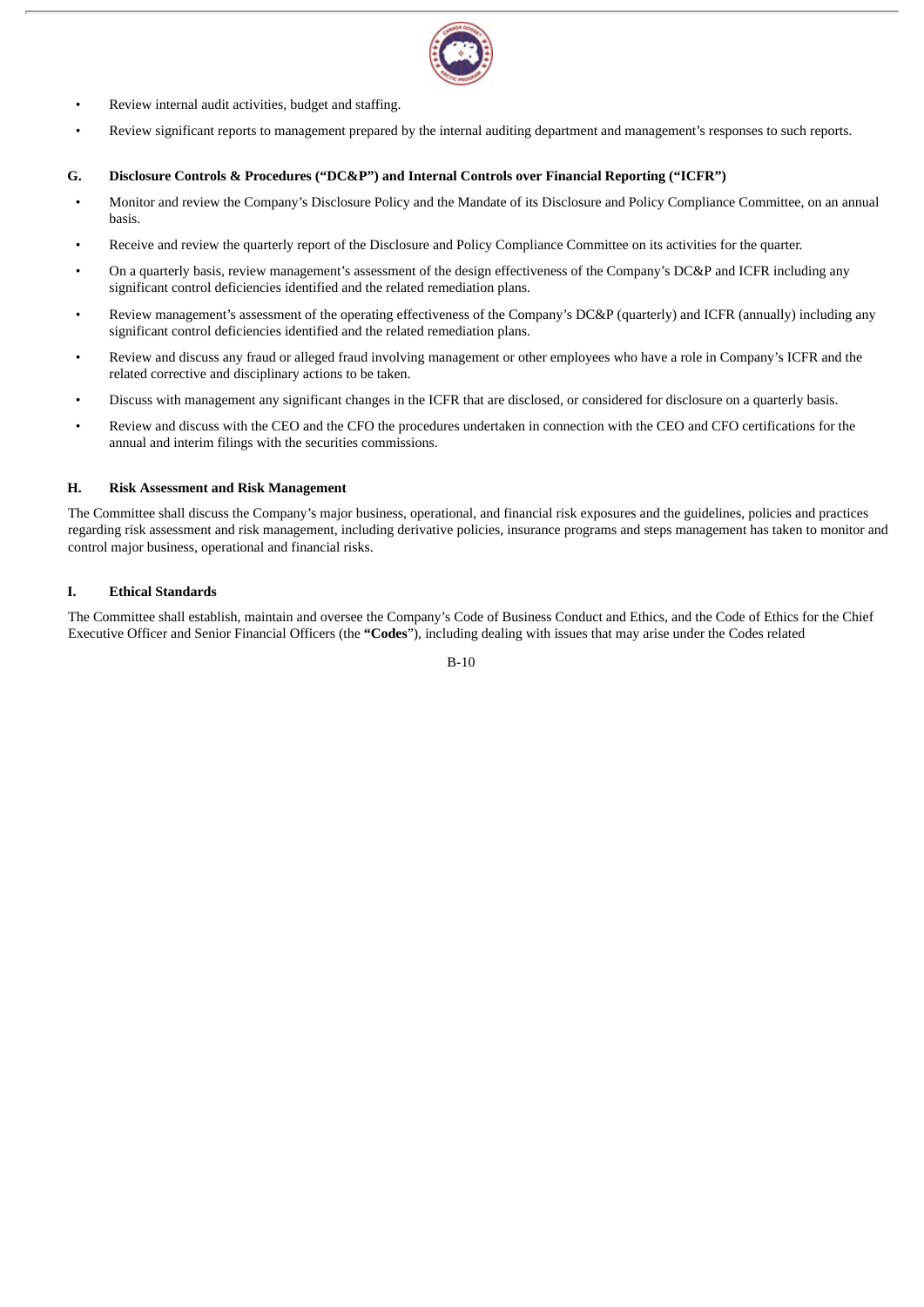

to executive officers and Directors of the Company. The Committee shall be responsible for reviewing and evaluating both Codes periodically and will recommend any necessary or appropriate changes thereto to the Board for consideration. The Committee shall also assist the Board with the monitoring of compliance with the Codes and consider any waivers of the Codes (other than waivers applicable to the Directors or executive officers, which shall be subject to review by the Board as a whole).

#### **J. Related Party Transactions**

The Committee shall review and approve related-party transactions or recommend related-party transactions for review by independent members of the Board.

#### **K. Submission of Complaints**

The Committee shall establish procedures for (a) receipt, retention and treatment of complaints received by the Company regarding accounting, internal accounting controls or auditing matters, (b) the confidential, anonymous submission by Directors, officers, employees, consultants and contractors of the Company of concerns regarding questionable accounting or auditing matters and (c) the investigation of such matters with appropriate follow-up actions.

#### **L. Legal Compliance**

On at least an annual basis, the Committee shall review with the Company's legal counsel and management, all legal and regulatory matters and litigation, claims or contingencies, including tax assessments, license or concession defaults or notifications, health and safety violations or environmental issues, that could have a material effect upon the financial position of the Company, and the manner in which these matters may be, or have been, disclosed in the financial statements.

#### **M. Regulatory Developments**

The Committee shall monitor and provide reports to the Board with respect to developments in accounting rules and practices, income tax laws and regulations, and other regulatory requirements that affect matters within the scope of the Committee's authority and responsibilities.

#### **N. Other Responsibilities**

The Committee shall perform such other duties as may be required by law or requested by the Board or deemed appropriate by the Committee. The Committee shall discharge its responsibilities, and shall assess the information provided to the Committee, in accordance with its business judgment. The Committee shall have the authority to conduct or authorize investigations into any matters within the scope of its responsibilities as it shall deem appropriate.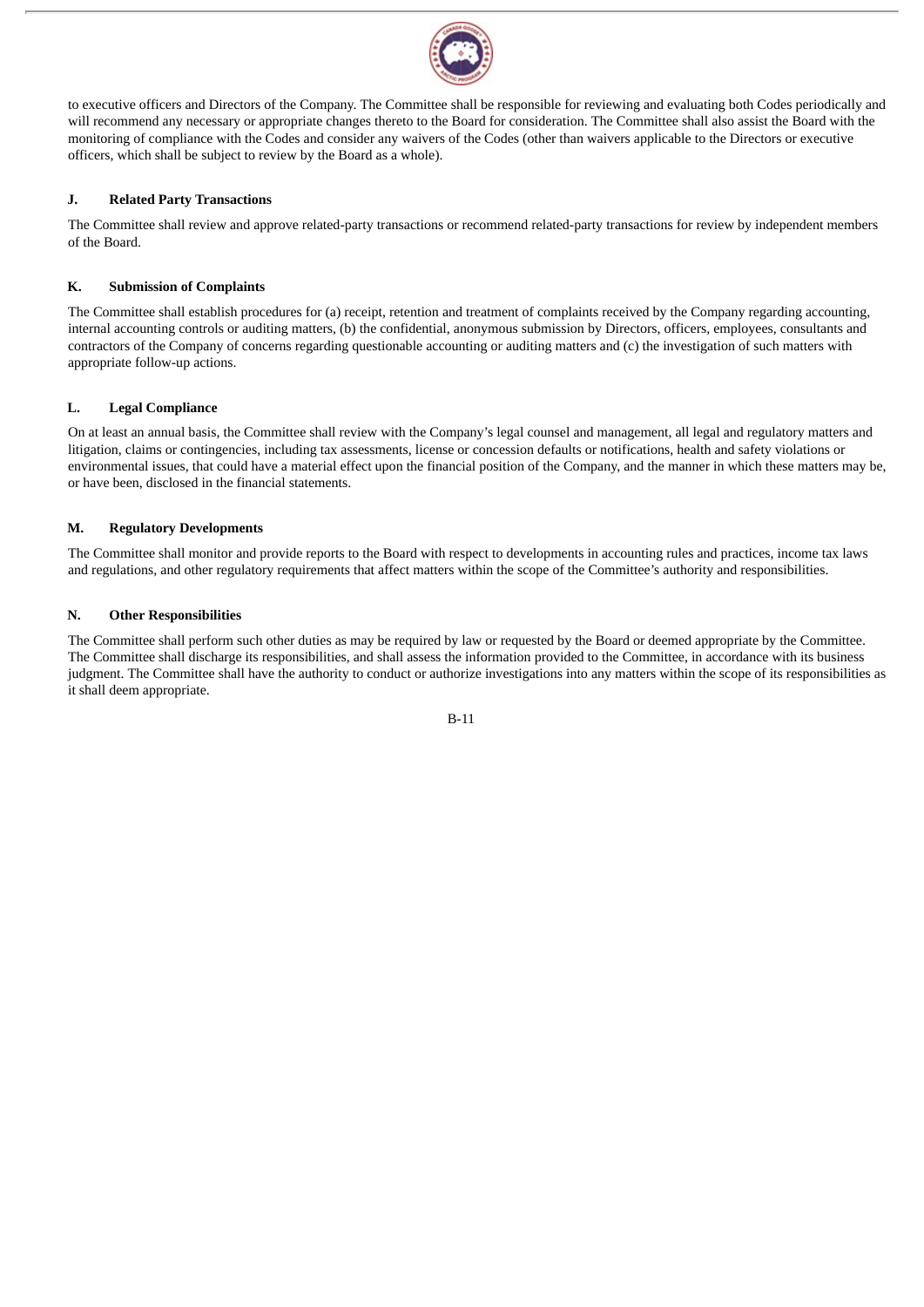

#### **6. COMMITTEE ADMINISTRATIVE MATTERS**

#### **A. Independent Advisors**

The Committee shall have authority to engage, provide appropriate funding for and cause the Company to pay the compensation to obtain advice and assistance from outside legal, accounting or other advisors to carry out its responsibilities.

#### **B. Funding**

The Company shall provide appropriate funding, as determined by the Committee, for payment of compensation to the independent auditors or any other registered public accounting firm engaged for the purpose of rendering or issuing an audit report or performing other audit, review or attest services for the Company; to any other advisors engaged by the Committee; and for ordinary administrative expenses of the Committee that are necessary or appropriate in carrying out its duties.

#### **C. Access to Records and Personnel**

The Committee shall have full access to any relevant records of the Company that it deems necessary to carry out its responsibilities. The Committee may request that any officer or other employee of the Company or any advisor to the Company meet with members of the Committee or its advisors, as it deems necessary to carry out its responsibilities.

#### **D. Reports to Board of Directors**

The Committee shall report regularly to the Board with respect to Committee activities and its conclusions with respect to the independent auditors, with recommendations to the Board as the Committee deems appropriate.

#### **E. Annual Meeting Planner**

Prior to the beginning of a fiscal year, the Committee shall submit an annual planner for the meetings to be held during the upcoming fiscal year, for review and approval by the Board to ensure compliance with the requirements of the Committee's Charter.

#### **F. Education and Orientation**

Members of the Committee shall be provided with appropriate and timely training to enhance their understanding of auditing, accounting, regulatory and industry issues applicable to the Company.

New Committee members shall be provided with an orientation program to educate them on the Company's business, their responsibilities and the Company's financial reporting and accounting practices.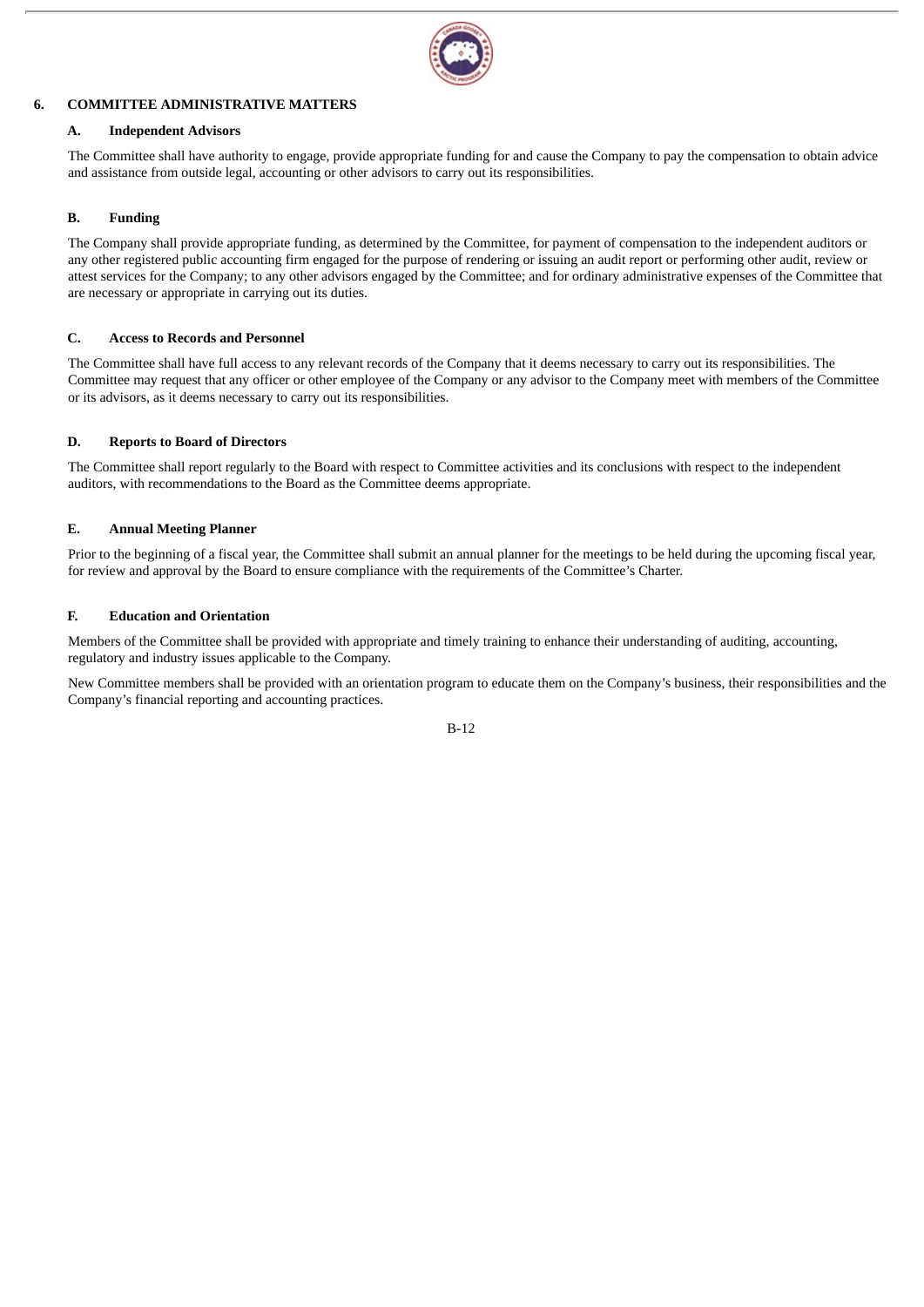

#### **G. Review of This Charter**

The Committee shall review and reassess annually the adequacy of this Committee Charter and recommend any proposed changes to the Board.

#### **H. Evaluation of Committee**

The Committee is responsible for developing and conducting an annual self-assessment of its performance. The Committee shall report to the full Board on the results of its assessment each year and shall make any appropriate recommendations to further enhance the Committee's performance.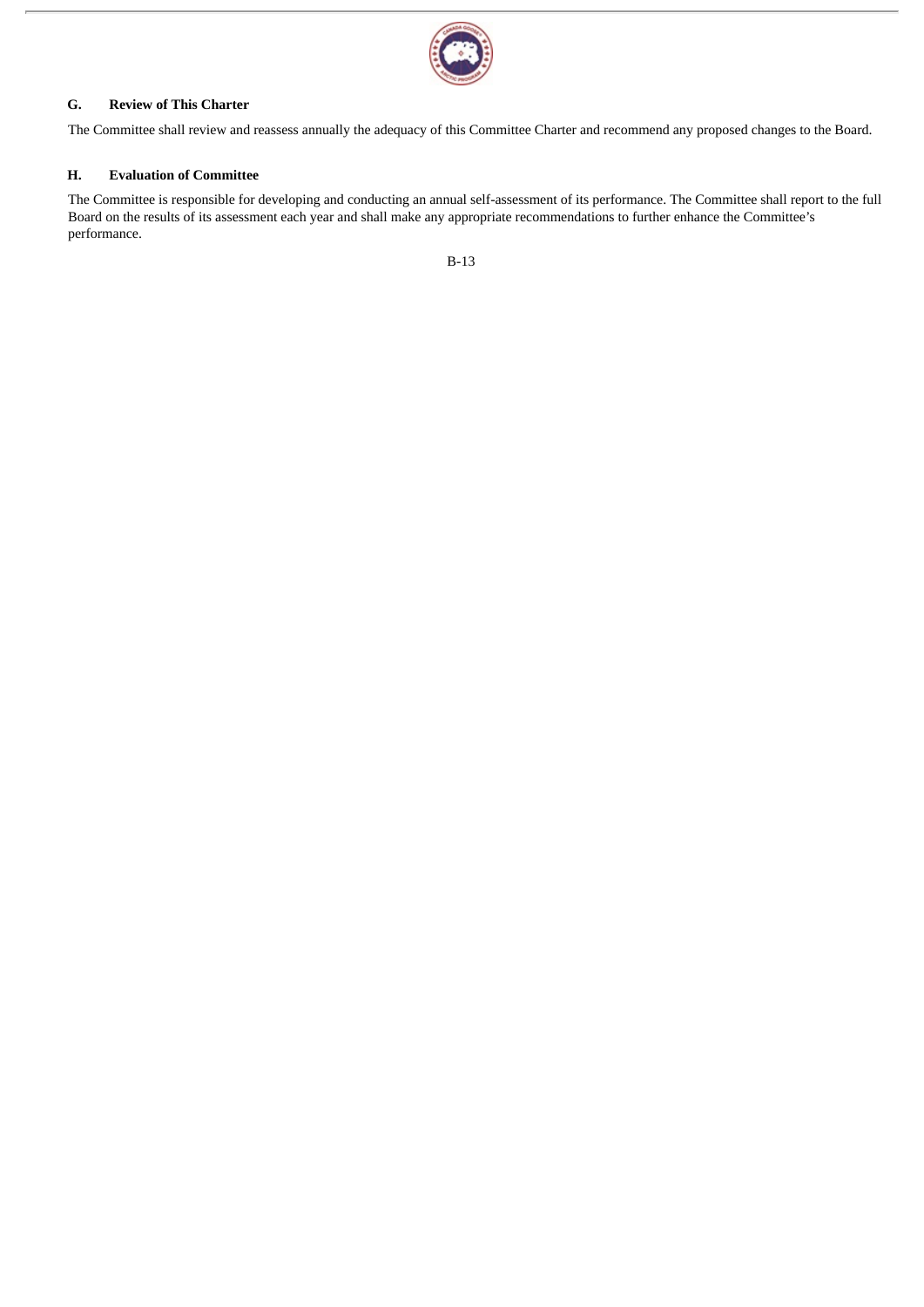

# VIRTUAL AGM USER GUIDE

#### **Getting Started**

This year's annual meeting will be held virtually. You can participate online using your smartphone, tablet or computer.

By participating online, you will be able to view a live webcast of the meeting, ask the Directors questions online and submit your votes in real time.

As usual, you may also provide voting instructions before the meeting by completing the form of proxy or voting information form that has been provided to you.

#### Important Notice for Non-Registered Holders:

Non-registered holders (being shareholders who hold their shares through a broker, investment dealer, bank, trust company, custodian, nominee or other intermediary) who have not duly appointed themselves as proxy will not be able to attend or participate at the meeting.

If you are a non-registered holder and wish to attend and participate at the meeting, you should carefully follow the instructions set out on your voting information form and in the management information circular relating to the meeting, in order to appoint and register yourself as proxy.

#### In order to participate online:

#### **Before the meeting:**

- 1. Check that your browser for whichever device you are using is compatible. Visit web.lumiagm.com/284145572 on your smartphone, tablet or computer. You will need the latest version of Chrome, Safari, Internet Explorer 11, Edge or Firefox.
- 2. All securityholders MUST register any 3rd party appointments at computershare.com/CanadaGoose. Failure to do so will result in the appointee not receiving login credentials. See the instructions in the management information circular relating to the meeting for additional information.
- 3. Gather the information you need to access the online meeting:

| <b>Meeting ID:</b> | 284-145-572 |
|--------------------|-------------|
| Password:          | goose2020   |

To log in, you must have the following information:

#### **Registered Holders**

The 15 digit control number provided on your form of proxy provided by Computershare, which constitutes your user name. If you have appointed a 3rd party, register the appointment at computershare.com/CanadaGoose.

#### **Appointed Proxy**

The user name provided by Computershare via email, provided your appointment has been registered.





01MH5A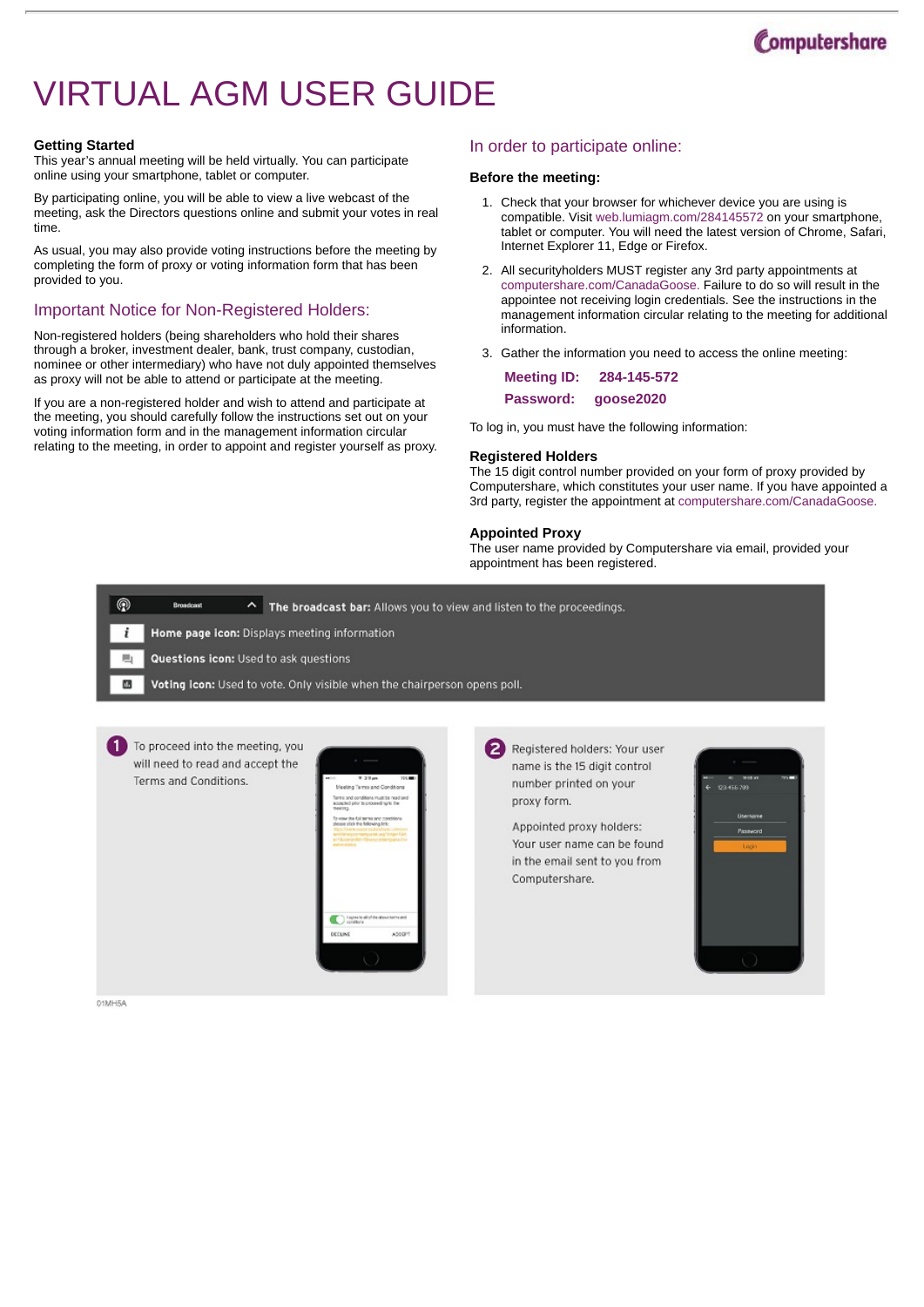



### **TO VOTE**

When the Chair declares the poll open:

- > A voting icon | **III** will appear on your device and the Meeting Resolutions will be displayed.
- > To vote, tap one of the voting options. Your response will be highlighted.



The number of items you have voted on, or are yet to vote on, is displayed at the top of the screen.

NOTE: Votes may be changed up to the time the chair closes the poll.

### **TO ASK QUESTIONS**

Tap on the Questions icon | | | then press the button to submit a question.

Compose your question and select the send icon  $\geq$ 

Confirmation that your message has been received will appear.



NOTE: On some devices, in order to vote, you may need to minimize the webcast by selecting the arrow A in the broadcast bar. Audio will still be available. To return to the webcast after voting, select the arrow again.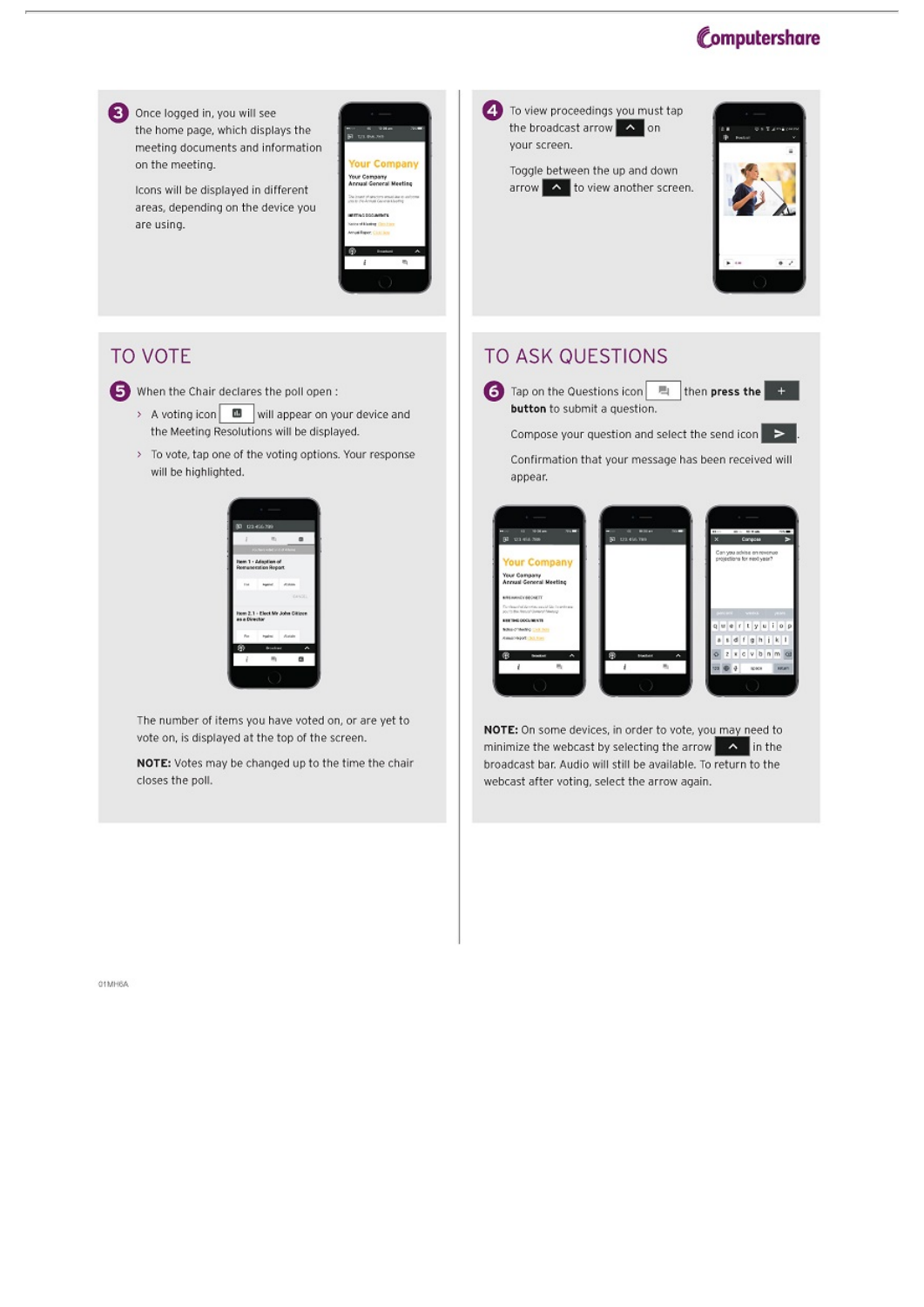

## Computershare

8th Floor, 100 University Avenue Toronto, Ontario M5J 2Y1 www.computershare.com

**Security Class**

**Holder Account Number**

- - - Fold

### Form of Proxy - Annual General Meeting to be held on August 12, 2020

### **This Form of Proxy is solicited by and on behalf of Management.**

#### **Notes to proxy**

- 1. Every holder has the right to appoint some other person or company of their choice, who need not be a holder, to attend and act on their behalf at the meeting or any adjournment or postponement thereof. If you wish to appoint a person or company other than the persons whose names are printed herein, please insert the name of your chosen proxyholder in the space provided (see **reverse) and follow the other instructions set forth herein.**
- 2. If the securities are registered in the name of more than one owner (for example, joint ownership, trustees, executors, etc.), then all those registered should sign this proxy. If you are voting on behalf of a corporation or another individual you must sign this proxy with signing capacity stated, and you may be required to provide documentation evidencing your power to sign this proxy.
- 3. This proxy should be signed in the exact manner as the name(s) appear(s) on the proxy.
- 4. If this proxy is not dated, it will be deemed to bear the date on which it is mailed by Management to the holder.
- 5. The securities represented by this proxy will be voted as directed by the holder, however, if such a direction is not made in **respect of any matter, this proxy will be voted as recommended by Management.**
- 6. The securities represented by this proxy will be voted in favour or withheld from voting or voted against each of the matters described herein, as applicable, in accordance with the instructions of the holder, on any ballot that may be called for and, if the holder has specified a choice with respect to any matter to be acted on, the securities will be voted accordingly.
- 7. This proxy confers discretionary authority in respect of amendments or variations to matters identified in the Notice of Meeting or other matters that may properly come before the meeting or any adjournment or postponement thereof.
- 8. This proxy should be read in conjunction with the accompanying documentation provided by Management.
- 9. Proxies may also be sent in via fax to 1-866-249-7775 (toll-free in North America) or 416-263-9524 (International).

- - - Fold

#### **Proxies submitted must be received by 2:00 pm, Eastern Time, on August 10, 2020.**

#### **VOTE USING THE TELEPHONE OR INTERNET 24 HOURS A DAY 7 DAYS A WEEK!**



• Call the number listed BELOW from a touch tone telephone.





www.investorvote.com • **Smartphone?** Scan the QR code to vote now.





• You can attend the meeting virtually by visiting https://web.lumiagm.com and entering the Meeting ID 284-145- 572. For further information on the virtual AGM and how to attend it, please view the management information circular of the company

for the fiscal year 2020 (the "Information Circular").



• You can enroll to receive future securityholder communications electronically by visiting www.investorcentre.com and clicking at the bottom of the page.

**If you vote by telephone or the Internet, DO NOT mail back this proxy.**

**Voting by mail** may be the only method for securities held in the name of a corporation or securities being voted on behalf of another individual. **Voting by mail or by Internet** are the only methods by which a holder may appoint a person as proxyholder other than the Management nominees named on the reverse of this proxy. Instead of mailing this proxy, you may choose one of the two voting methods outlined above to vote this proxy. For more information, please refer to "General Information - Voting Information" of the Information Circular.

**To vote by telephone or the Internet, you will need to provide your CONTROL NUMBER listed below.**

#### **CONTROL NUMBER**

01MH3A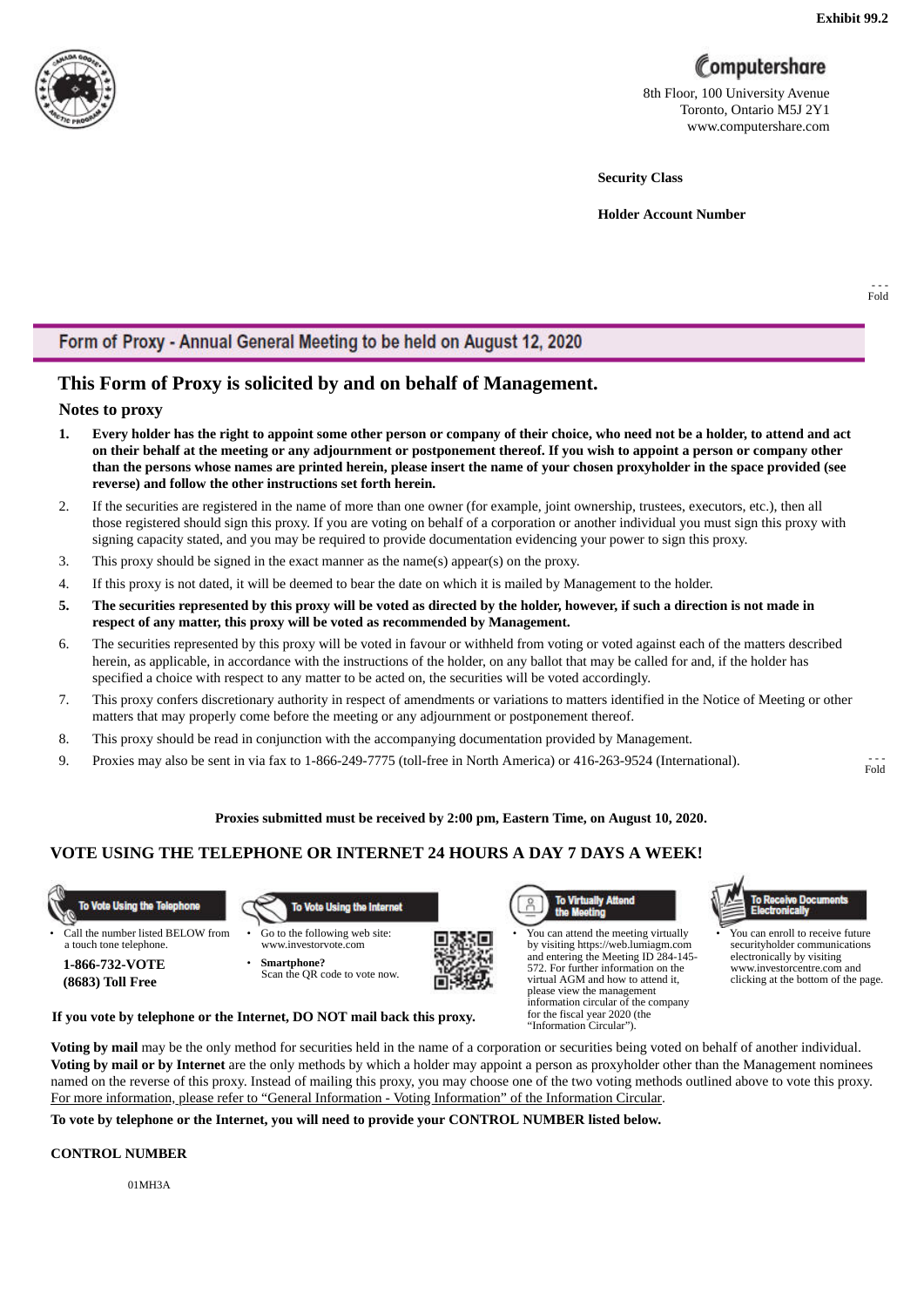|  | <b>Appointment of Proxyholder</b> |
|--|-----------------------------------|
|--|-----------------------------------|

**I/We, being holder(s) of Canada Goose Holdings Inc. hereby appoint:** Dani Reiss, President & Chief Executive Officer, or failing him, Jonathan Sinclair, Executive Vice President & Chief Financial Officer **OR**

| Print the name of the person you are appointing if |
|----------------------------------------------------|
| this person is someone other than the Management   |
| Nominees listed herein. If you complete the        |

Nominees listed herein. <u>If you complete the</u><br><u>appointment box and appoint a proxyholder other</u><br><u>than Management Nominees you MUST go to</u><br>http<u>s://www.computershare.com/CanadaGoose and provide Computershare with the name a</u> <u>of the person you are appointing by no later than 2:00 pm (Eastern time) on August 10, 2020. Computershare</u><br>will use this information ONLY to provide the appointee with a Username to gain entry to the virtual meeting. **For additional details, see the section "General Information - Voting Information" of the Information Circular.**

as my/our proxyholder with full power of substitution and to vote in accordance with the following direction (or if no directions have been given, as the proxyholder sees fit) and all other<br>matters that may properly come b

#### **VOTING RECOMMENDATIONS ARE INDICATED BY HIGHLIGHTED TEXT OVER THE BOXES.**

| <b>1. Election of Directors</b> | For | Withhold |                    | For | Withhold |                       | For | Withhold |               |
|---------------------------------|-----|----------|--------------------|-----|----------|-----------------------|-----|----------|---------------|
| 01. Dani Reiss                  |     |          | 02. Ryan Cotton    |     |          | 03. Joshua Bekenstein |     |          | -----<br>Fold |
| 04. Stephen Gunn                |     |          | 05. Jean-Marc Huët |     |          | 06. John Davison      |     |          |               |
| 07. Maureen Chiquet             |     |          | 08. Jodi Butts     |     |          |                       |     |          |               |
|                                 |     |          |                    |     |          |                       | For | Withhold |               |

#### **2. Appointment of Auditor**

Appointment of Deloitte LLP as auditor of Canada Goose Holdings Inc. for the ensuing year and authorizing the directors to fix their remuneration. ☐ ☐

Fold

| Authorized Signature(s) – This section must be completed for                                                                                                                                                                                                                                                   |        | Signature(s)                                                                                                                                                                            | Date            |
|----------------------------------------------------------------------------------------------------------------------------------------------------------------------------------------------------------------------------------------------------------------------------------------------------------------|--------|-----------------------------------------------------------------------------------------------------------------------------------------------------------------------------------------|-----------------|
| your instructions to be executed.<br>I/We authorize you to act in accordance with my/our instructions set out above. I/We<br>hereby revoke any proxy previously given with respect to the Meeting. If no voting<br>instructions are indicated above, this Proxy will be voted as recommended by<br>Management. |        |                                                                                                                                                                                         | <b>MM/DD/YY</b> |
| <b>Interim Financial Statements</b> – Mark this box if you would<br>like to receive Interim Financial Statements and<br>accompanying Management's Discussion and Analysis by<br>mail.                                                                                                                          |        | <b>Annual Financial Statements – Mark this box if you</b><br>would like to receive the Annual Financial Statements<br>and accompanying Management's Discussion and<br>Analysis by mail. |                 |
| If you are not mailing back your proxy, you may register online to receive the above financial report(s) by mail at www.computershare.com/mailinglist.                                                                                                                                                         |        |                                                                                                                                                                                         |                 |
| Z Z G O                                                                                                                                                                                                                                                                                                        | 299604 |                                                                                                                                                                                         |                 |

01MH4A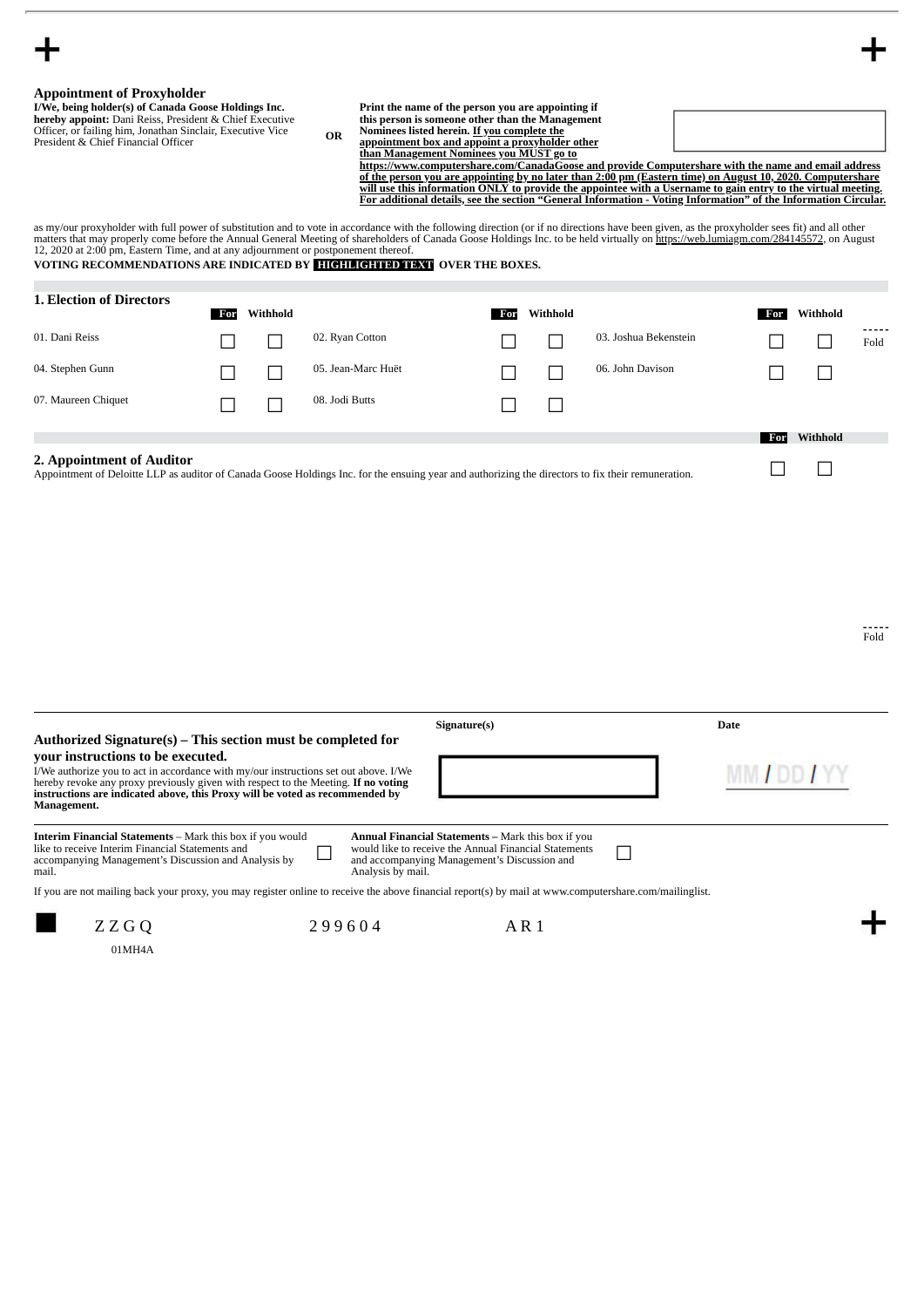

**Have questions about this notice? Call the Toll Free Number below or scan the QR code to find out more**

**Toll Free – 1-866 964-0492**



**www.computershare.com/ noticeandaccess**

#### **Notice of Availability of Proxy Materials for the Canada Goose Holdings Inc.'s Annual General Meeting of Shareholders**

#### **Meeting Date and Location:**

**When**: August 12, 2020 2:00 pm (Eastern Time) **Where**: Virtual meeting via live webcast https://web.lumiagm.com/284145572

You are receiving this notice to advise that the proxy materials for the above noted shareholders' meeting are available on the Internet. This communication presents only an overview of the more complete proxy materials that are available to you on the Internet. We remind you to access and review all of the important information contained in the management information circular and other proxy materials before voting.

The management information circular and other relevant materials are available at:

#### **http://www.envisionreports.com/ZZGQ2020**

**OR**

#### **www.sedar.com**

#### **How to Obtain Paper Copies of the Proxy Materials**

If you would like to receive paper copies of the proxy materials by mail, you must make a request. Requests for paper copies may be made using your Control Number as it appears on your enclosed Voting Instruction Form or Form of Proxy. To ensure you receive the materials in advance of the voting deadline and meeting date, all requests for paper copies must be received no later than July 28, 2020. If you do request a paper copy of the proxy materials, please note that another Voting Instruction Form or Form of Proxy will not be sent; please retain your current one for voting purposes.

#### **For Holders with a 15 digit Control Number: For Holders with a 16 digit Control Number:**

You may request paper copies of the materials by calling Toll Free, within North America - 1-866-962-0498 or direct, from Outside of North America - (514) 982- 8716 and entering your control number as indicated on your Voting Instruction Form or Form of Proxy.

To obtain paper copies of the proxy materials after the meeting date, please contact 1-416-780-9850.

You may request paper copies of the materials by calling Toll Free, within North America - 1-877-907-7643 or direct, from Outside of North America - 905-507-5450 and entering your control number as indicated on your Voting Instruction Form.

To obtain paper copies of the proxy materials after the meeting date, please contact 1-877-907-7643.

- - - Fold

- - - Fold

01MLVB